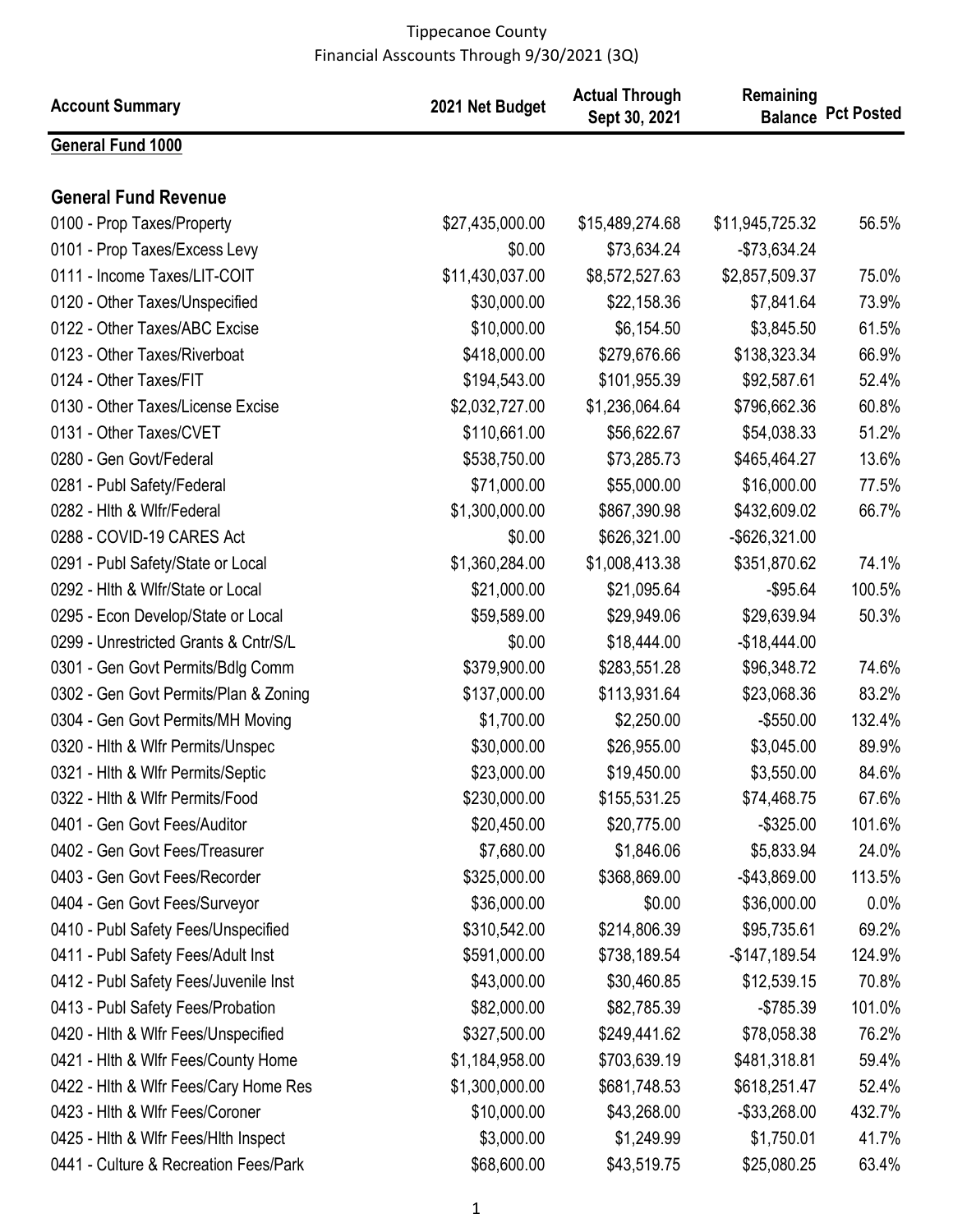| <b>Account Summary</b>                        | 2021 Net Budget | <b>Actual Through</b><br>Sept 30, 2021 | Remaining       | <b>Balance Pct Posted</b> |
|-----------------------------------------------|-----------------|----------------------------------------|-----------------|---------------------------|
| 0442 - Culture & Recreation Fees/Frgr         | \$50,000.00     | \$8,325.00                             | \$41,675.00     | 16.7%                     |
| 0490 - Other Fees & Charges/Unspecifi         | \$5,000.00      | \$2,880.00                             | \$2,120.00      | 57.6%                     |
| 0491 - Other Fees & Charges/Doc&Copy          | \$630.00        | \$444.52                               | \$185.48        | 70.6%                     |
| 0492 - Other Fees & Charges/Rentals           | \$6,000.00      | \$4,500.00                             | \$1,500.00      | 75.0%                     |
| 0510 - Publ Safety Fines/General              | \$1,250.00      | \$76,788.11                            | $-$75,538.11$   | 6143.0%                   |
| 0511 - Publ Safety Fines/County Court         | \$700,000.00    | \$420,362.93                           | \$279,637.07    | 60.1%                     |
| 0512 - Publ Safety Fines/City Court           | \$400.00        | \$1,806.00                             | $-$1,406.00$    | 451.5%                    |
| 0660 - Other Rcpts/Investment Earning         | \$895,000.00    | \$392,942.89                           | \$502,057.11    | 43.9%                     |
| 0670 - Other Rcpts/Misc Sources               | \$41,745.00     | \$4,835.49                             | \$36,909.51     | 11.6%                     |
| 0730 - Refunds Reimb or Redeposits            | \$0.00          | \$34,790.10                            | $-$34,790.10$   |                           |
| 0731 - Refunds or Reimbursements/Tax          | \$0.00          | \$4,611.34                             | $-$4,611.34$    |                           |
| 0740 - Other Srcs/Sale Surplus Assets         | \$500.00        | \$3,080.36                             | $-$2,580.36$    | 616.1%                    |
| 0761 - Interfund Trnsfers/Transfer In         | \$1,000,000.00  | \$902,142.31                           | \$97,857.69     | 90.2%                     |
| Revenue Total:                                | \$52,823,446.00 | \$34,177,746.09                        | \$18,645,699.91 | 64.7%                     |
| General Fund 1000-0110 Auditor<br>Expenditure |                 |                                        |                 |                           |
| 1110 - Sal & Wages/Full Time                  | \$365,969.00    | \$263,370.33                           | \$102,598.67    | 72.0%                     |
| 1111 - Sal & Wages/Elected Official           | \$71,838.00     | \$52,497.00                            | \$19,341.00     | 73.1%                     |
| 1112 - Sal & Wages/Chief Dep & Appt           | \$54,427.00     | \$39,773.65                            | \$14,653.35     | 73.1%                     |
| 1210 - EE Benefits/Social Security            | \$37,656.00     | \$26,019.31                            | \$11,636.69     | 69.1%                     |
| 1220 - EE Benefits/PERF Retirement            | \$47,085.00     | \$33,952.35                            | \$13,132.65     | 72.1%                     |
| 6100 - Interfund Transfers/Transfer O         | \$57,624.00     | \$57,624.00                            | \$0.00          | 100.0%                    |
| <b>Expenditure Total:</b>                     | \$634,599.00    | \$473,236.64                           | \$161,362.36    | 74.6%                     |
| <b>General Fund 1000-0210 Treasurer</b>       |                 |                                        |                 |                           |
| Expenditure                                   |                 |                                        |                 |                           |
| 1110 - Sal & Wages/Full Time                  | \$93,488.00     | \$68,318.30                            | \$25,169.70     | 73.1%                     |
| 1111 - Sal & Wages/Elected Official           | \$71,838.00     | \$52,497.00                            | \$19,341.00     | 73.1%                     |
| 1112 - Sal & Wages/Chief Dep & Appt           | \$54,427.00     | \$39,773.65                            | \$14,653.35     | 73.1%                     |
| 1130 - Sal & Wages/Part Time                  | \$23,500.00     | \$14,009.25                            | \$9,490.75      | 59.6%                     |
| 1210 - EE Benefits/Social Security            | \$18,609.00     | \$12,586.17                            | \$6,022.83      | 67.6%                     |
| 1220 - EE Benefits/PERF Retirement            | \$24,613.00     | \$17,986.16                            | \$6,626.84      | 73.1%                     |
| 2110 - Office Supplies/General                | \$1,745.00      | \$1,290.97                             | \$454.03        | 74.0%                     |
| 2120 - Office Supplies/Forms                  | \$3,000.00      | \$2,823.58                             | \$176.42        | 94.1%                     |
| 3210 - Comm & Transp/Travel/Training          | \$350.00        | \$0.00                                 | \$350.00        | 0.0%                      |
| 3910 - Other Disb/Dues & Subscription         | \$400.00        | \$0.00                                 | \$400.00        | 0.0%                      |
| <b>Expenditure Total:</b>                     | \$291,970.00    | \$209,285.08                           | \$82,684.92     | 71.7%                     |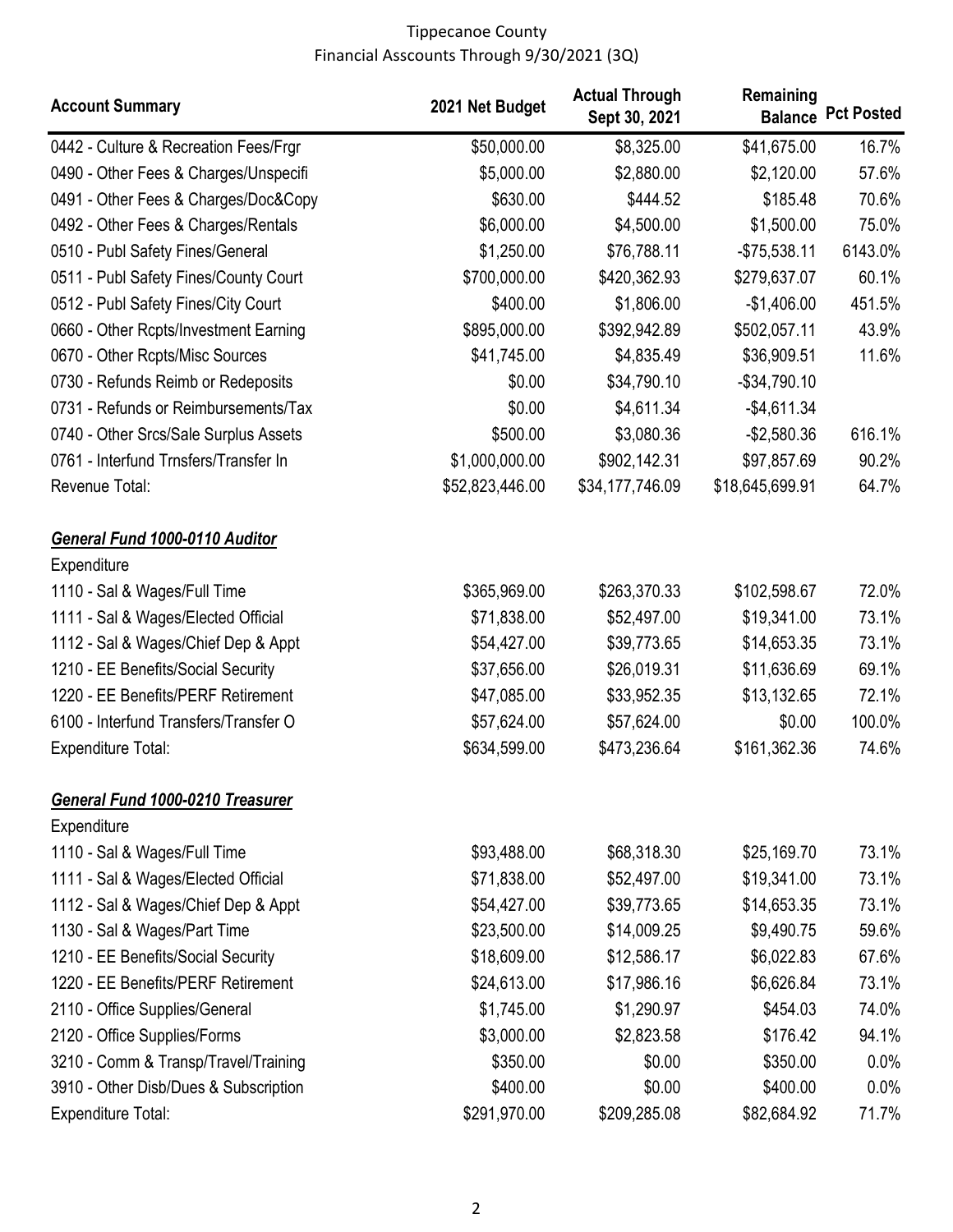| <b>Account Summary</b>                | 2021 Net Budget | <b>Actual Through</b><br>Sept 30, 2021 | Remaining   | <b>Balance Pct Posted</b> |
|---------------------------------------|-----------------|----------------------------------------|-------------|---------------------------|
| General Fund 1000-0410 Surveyor       |                 |                                        |             |                           |
| Expenditure                           |                 |                                        |             |                           |
| 1110 - Sal & Wages/Full Time          | \$39,996.00     | \$29,228.27                            | \$10,767.73 | 73.1%                     |
| 1150 - Sal & Wages/Overtime           | \$300.00        | \$57.56                                | \$242.44    | 19.2%                     |
| 1210 - EE Benefits/Social Security    | \$3,083.00      | \$2,178.14                             | \$904.86    | 70.7%                     |
| 1220 - EE Benefits/PERF Retirement    | \$4,514.00      | \$3,308.54                             | \$1,205.46  | 73.3%                     |
| 2110 - Office Supplies/General        | \$800.00        | \$396.98                               | \$403.02    | 49.6%                     |
| 2210 - Oper Supplies/Gasoline & Oil   | \$1,500.00      | \$1,500.00                             | \$0.00      | 100.0%                    |
| 2290 - Oper Supplies/Other            | \$2,470.00      | \$874.95                               | \$1,595.05  | 35.4%                     |
| 2990 - Other Supplies/Non-specified   | \$280.00        | \$278.00                               | \$2.00      | 99.3%                     |
| 3120 - Prof Svcs/Engineer & Architect | \$5,000.00      | \$4,754.75                             | \$245.25    | 95.1%                     |
| 3210 - Comm & Transp/Travel/Training  | \$750.00        | \$60.00                                | \$690.00    | 8.0%                      |
| 3310 - Printing & Advertising/Legal   | \$500.00        | \$0.00                                 | \$500.00    | 0.0%                      |
| 3510 - Utility Service/Utilities      | \$1,800.00      | \$1,431.83                             | \$368.17    | 79.5%                     |
| 3620 - Rep & Maint/Vehicle & Equip    | \$1,000.00      | \$349.57                               | \$650.43    | 35.0%                     |
| 3910 - Other Disb/Dues & Subscription | \$900.00        | \$882.50                               | \$17.50     | 98.1%                     |
| <b>Expenditure Total:</b>             | \$62,893.00     | \$45,301.09                            | \$17,591.91 | 72.0%                     |
| General Fund 1000-0430 Drainage Board |                 |                                        |             |                           |
| Expenditure                           |                 |                                        |             |                           |
| 1110 - Sal & Wages/Full Time          | \$55,696.00     | \$40,701.04                            | \$14,994.96 | 73.1%                     |
| 1150 - Sal & Wages/Overtime           | \$300.00        | \$300.00                               | \$0.00      | 100.0%                    |
| 1210 - EE Benefits/Social Security    | \$4,284.00      | \$3,027.04                             | \$1,256.96  | 70.7%                     |
| 1220 - EE Benefits/PERF Retirement    | \$6,272.00      | \$4,603.28                             | \$1,668.72  | 73.4%                     |
| 2110 - Office Supplies/General        | \$1,500.00      | \$426.92                               | \$1,073.08  | 28.5%                     |
| 2210 - Oper Supplies/Gasoline & Oil   | \$1,000.00      | \$1,000.00                             | \$0.00      | 100.0%                    |
| 3110 - Prof Svcs/Legal                | \$15,000.00     | \$7,140.00                             | \$7,860.00  | 47.6%                     |
| 3120 - Prof Svcs/Engineer & Architect | \$9,000.00      | \$7,622.25                             | \$1,377.75  | 84.7%                     |
| 3150 - Prof Svcs/Training             | \$1,000.00      | \$0.00                                 | \$1,000.00  | 0.0%                      |
| 3190 - Prof Svcs/Other                | \$3,000.00      | \$2,340.00                             | \$660.00    | 78.0%                     |
| 3210 - Comm & Transp/Travel/Training  | \$500.00        | \$0.00                                 | \$500.00    | $0.0\%$                   |
| 3310 - Printing & Advertising/Legal   | \$1,000.00      | \$277.53                               | \$722.47    | 27.8%                     |
| 3610 - Rep & Maint/Buildings & Proper | \$1,500.00      | \$250.00                               | \$1,250.00  | 16.7%                     |
| 3620 - Rep & Maint/Vehicle & Equip    | \$1,500.00      | \$204.08                               | \$1,295.92  | 13.6%                     |
| <b>Expenditure Total:</b>             | \$101,552.00    | \$67,892.14                            | \$33,659.86 | 66.9%                     |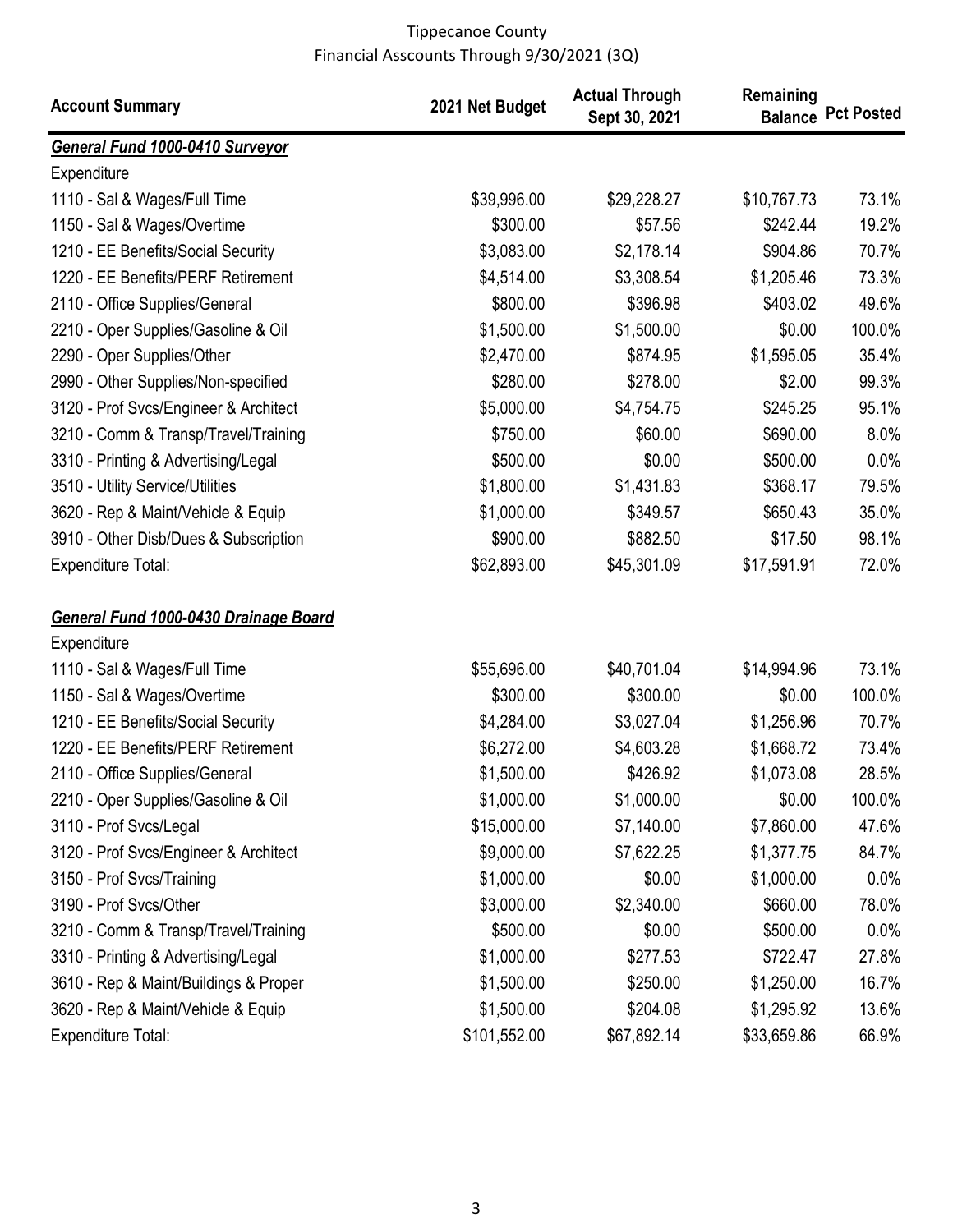| <b>Account Summary</b>                       | 2021 Net Budget | <b>Actual Through</b><br>Sept 30, 2021 | Remaining    | <b>Balance Pct Posted</b> |
|----------------------------------------------|-----------------|----------------------------------------|--------------|---------------------------|
| General Fund 1000-0510 Assessor              |                 |                                        |              |                           |
| Expenditure                                  |                 |                                        |              |                           |
| 1110 - Sal & Wages/Full Time                 | \$523,622.00    | \$336,619.19                           | \$187,002.81 | 64.3%                     |
| 1111 - Sal & Wages/Elected Official          | \$71,838.00     | \$52,497.00                            | \$19,341.00  | 73.1%                     |
| 1112 - Sal & Wages/Chief Dep & Appt          | \$54,427.00     | \$39,773.65                            | \$14,653.35  | 73.1%                     |
| 1210 - EE Benefits/Social Security           | \$49,717.00     | \$30,734.26                            | \$18,982.74  | 61.8%                     |
| 1220 - EE Benefits/PERF Retirement           | \$72,788.00     | \$48,035.92                            | \$24,752.08  | 66.0%                     |
| <b>Expenditure Total:</b>                    | \$772,392.00    | \$507,660.02                           | \$264,731.98 | 65.7%                     |
| <b>General Fund 1000-1010 County Council</b> |                 |                                        |              |                           |
| Expenditure                                  |                 |                                        |              |                           |
| 1111 - Sal & Wages/Elected Official          | \$100,856.00    | \$73,701.95                            | \$27,154.05  | 73.1%                     |
| 1210 - EE Benefits/Social Security           | \$7,716.00      | \$4,867.93                             | \$2,848.07   | 63.1%                     |
| 3210 - Comm & Transp/Travel/Training         | \$500.00        | \$0.00                                 | \$500.00     | $0.0\%$                   |
| 3910 - Other Disb/Dues & Subscription        | \$140.00        | \$140.00                               | \$0.00       | 100.0%                    |
| <b>Expenditure Total:</b>                    | \$109,212.00    | \$78,709.88                            | \$30,502.12  | 72.1%                     |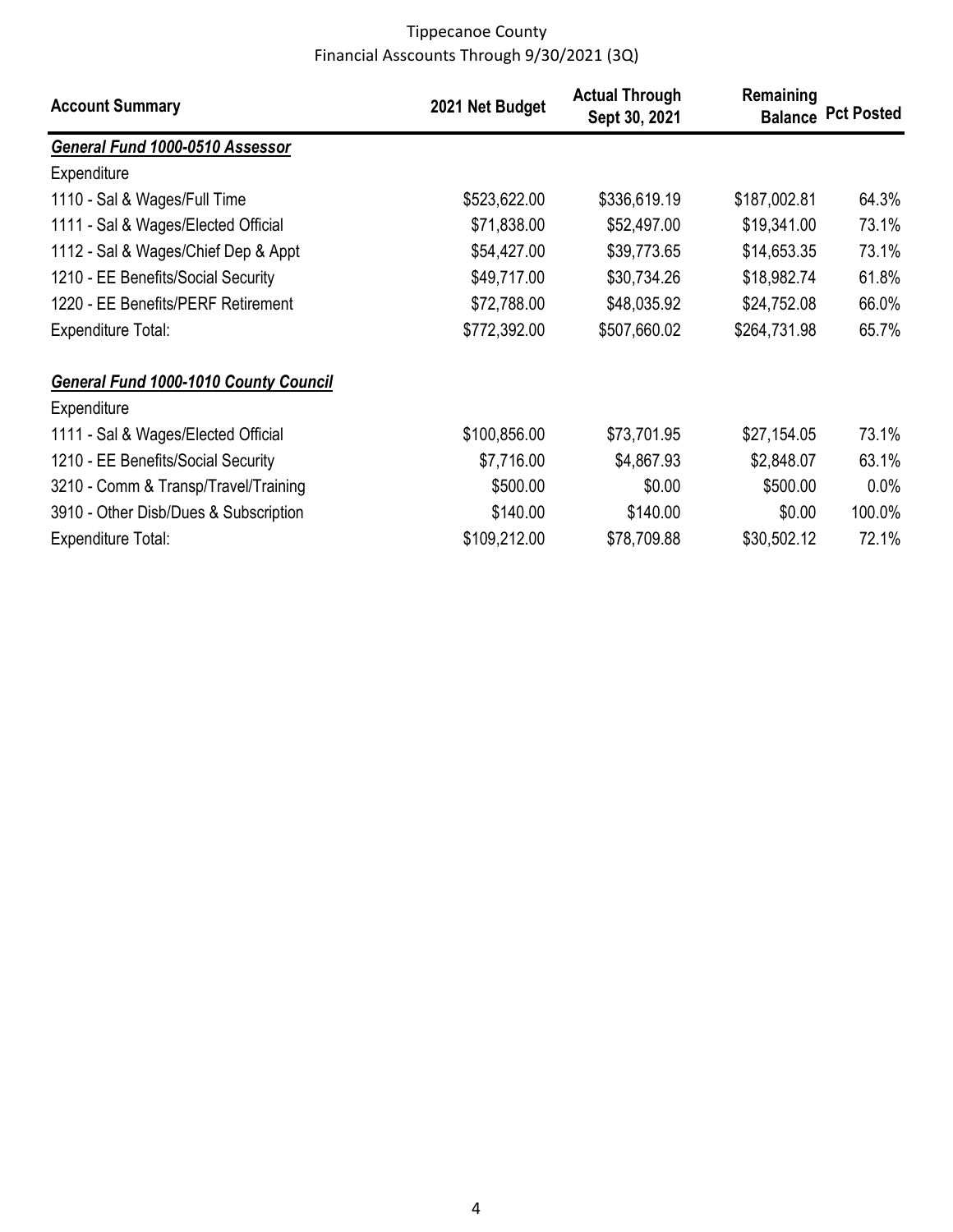| <b>Account Summary</b>                        | 2021 Net Budget | <b>Actual Through</b><br>Sept 30, 2021 | Remaining      | <b>Balance Pct Posted</b> |
|-----------------------------------------------|-----------------|----------------------------------------|----------------|---------------------------|
| General Fund 1000-1110 Commissioners          |                 |                                        |                |                           |
| Expenditure                                   |                 |                                        |                |                           |
| 1110 - Sal & Wages/Full Time                  | \$135,702.00    | \$96,370.85                            | \$39,331.15    | 71.0%                     |
| 1111 - Sal & Wages/Elected Official           | \$192,138.00    | \$140,408.67                           | \$51,729.33    | 73.1%                     |
| 1112 - Sal & Wages/Chief Dep & Appt           | \$67,110.00     | \$49,041.85                            | \$18,068.15    | 73.1%                     |
| 1130 - Sal & Wages/Part Time                  | \$2,000.00      | \$0.00                                 | \$2,000.00     | 0.0%                      |
| 1210 - EE Benefits/Social Security            | \$30,367.00     | \$20,965.97                            | \$9,401.03     | 69.0%                     |
| 1220 - EE Benefits/PERF Retirement            | \$44,235.00     | \$32,012.15                            | \$12,222.85    | 72.4%                     |
| 2110 - Office Supplies/General                | \$32,000.00     | \$26,697.45                            | \$5,302.55     | 83.4%                     |
| 2120 - Office Supplies/Forms                  | \$1,500.00      | \$0.00                                 | \$1,500.00     | 0.0%                      |
| 2990 - Other Supplies/Non-specified           | \$750,000.00    | \$241,145.70                           | \$508,854.30   | 32.2%                     |
| 3110 - Prof Svcs/Legal                        | \$215,000.00    | \$187,277.08                           | \$27,722.92    | 87.1%                     |
| 3145 - Prof Svcs/Hlth & Med Prof              | \$5,500.00      | \$3,357.13                             | \$2,142.87     | 61.0%                     |
| 3190 - Prof Svcs/Other                        | \$231,900.00    | \$150,937.62                           | \$80,962.38    | 65.1%                     |
| 3230 - Comm & Transp/Postage & Frght          | \$153,985.00    | \$128,992.27                           | \$24,992.73    | 83.8%                     |
| 3310 - Printing & Advertising/Legal           | \$14,619.00     | \$8,820.84                             | \$5,798.16     | 60.3%                     |
| 3410 - Insur/Building & Property              | \$125,000.00    | \$124,408.00                           | \$592.00       | 99.5%                     |
| 3420 - Insur/Vehicle & Equipment              | \$166,000.00    | \$165,926.00                           | \$74.00        | 100.0%                    |
| 3430 - Insur/Liability                        | \$175,600.00    | \$172,543.75                           | \$3,056.25     | 98.3%                     |
| 3440 - Insur/Public Official Bonds            | \$4,500.00      | \$0.00                                 | \$4,500.00     | 0.0%                      |
| 3710 - Rentals & Leases/Bldgs & Prop          | \$50,000.00     | \$50,000.00                            | \$0.00         | 100.0%                    |
| 3910 - Other Disb/Dues & Subscription         | \$16,000.00     | \$2,112.79                             | \$13,887.21    | 13.2%                     |
| 3930 - Other Disb/Tax Levies                  | \$2,212,579.00  | \$1,137,901.50                         | \$1,074,677.50 | 51.4%                     |
| 4510 - Machinery & Equipment/General          | \$6,500.00      | \$0.00                                 | \$6,500.00     | 0.0%                      |
| 4590 - Machinery & Equipment/Other            | \$243,500.00    | \$42,536.41                            | \$200,963.59   | 17.5%                     |
| <b>Expenditure Total:</b>                     | \$4,875,735.00  | \$2,781,456.03                         | \$2,094,278.97 | 57.0%                     |
| <b>General Fund 1000-1120 Human Resources</b> |                 |                                        |                |                           |
| Expenditure                                   |                 |                                        |                |                           |
| 1110 - Sal & Wages/Full Time                  | \$49,423.00     | \$28,596.60                            | \$20,826.40    | 57.9%                     |
| 1112 - Sal & Wages/Chief Dep & Appt           | \$73,622.00     | \$53,800.78                            | \$19,821.22    | 73.1%                     |
| 1210 - EE Benefits/Social Security            | \$9,413.00      | \$5,883.83                             | \$3,529.17     | 62.5%                     |
| 1220 - EE Benefits/PERF Retirement            | \$13,782.00     | \$9,228.50                             | \$4,553.50     | 67.0%                     |
| <b>Expenditure Total:</b>                     | \$146,240.00    | \$97,509.71                            | \$48,730.29    | 66.7%                     |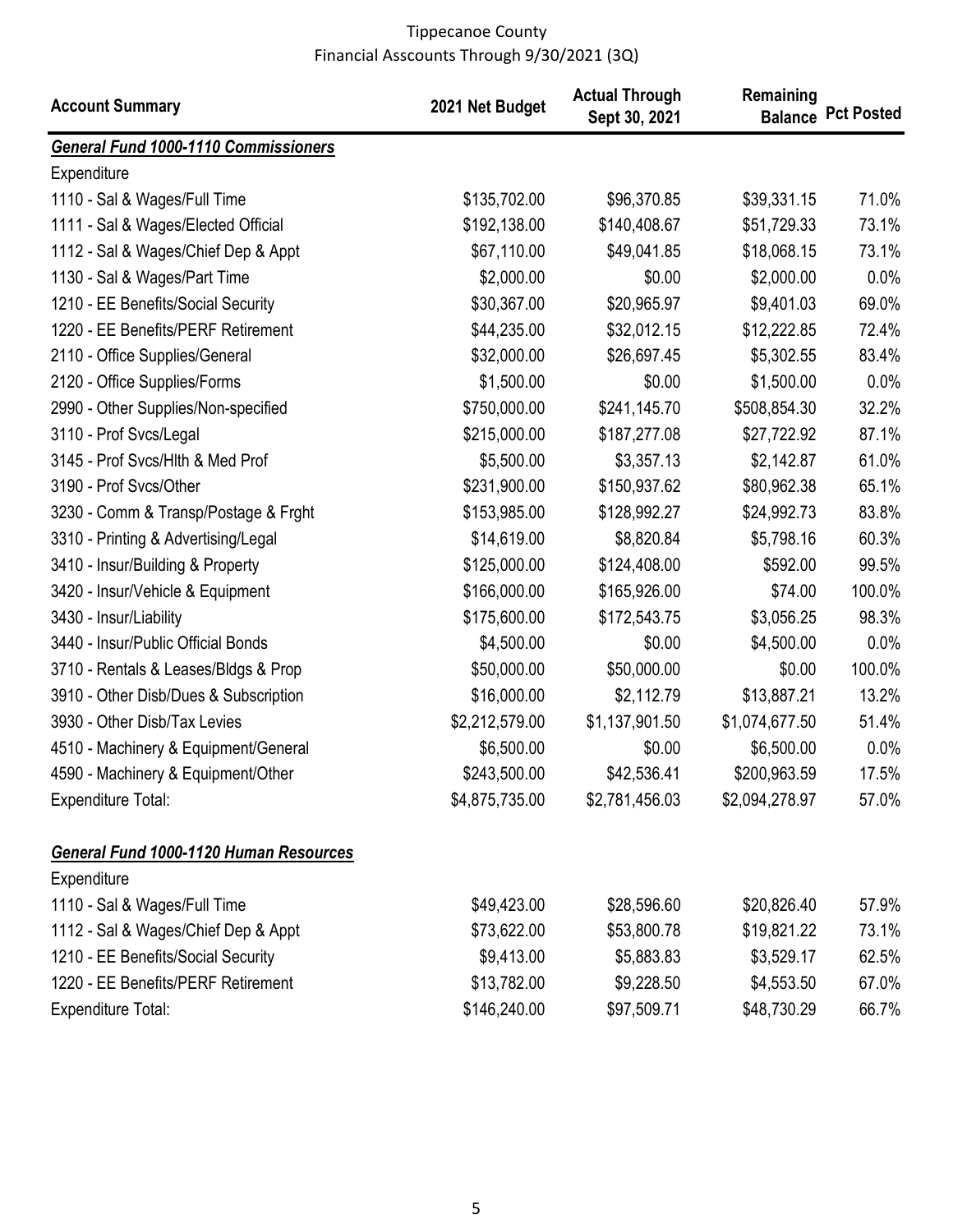| <b>Account Summary</b>                    | 2021 Net Budget | <b>Actual Through</b><br>Sept 30, 2021 | Remaining    | <b>Balance Pct Posted</b> |
|-------------------------------------------|-----------------|----------------------------------------|--------------|---------------------------|
| <b>General Fund 1000-1130 Maintenance</b> |                 |                                        |              |                           |
| Expenditure                               |                 |                                        |              |                           |
| 1110 - Sal & Wages/Full Time              | \$686,843.00    | \$477,781.53                           | \$209,061.47 | 69.6%                     |
| 1112 - Sal & Wages/Chief Dep & Appt       | \$72,011.00     | \$52,623.35                            | \$19,387.65  | 73.1%                     |
| 1210 - EE Benefits/Social Security        | \$58,053.00     | \$38,138.68                            | \$19,914.32  | 65.7%                     |
| 1220 - EE Benefits/PERF Retirement        | \$84,992.00     | \$59,487.11                            | \$25,504.89  | 70.0%                     |
| 2220 - Oper Supplies/Inst'l or Med        | \$2,500.00      | \$0.00                                 | \$2,500.00   | 0.0%                      |
| 3210 - Comm & Transp/Travel/Training      | \$1,200.00      | \$0.00                                 | \$1,200.00   | 0.0%                      |
| 3510 - Utility Service/Utilities          | \$600,000.00    | \$400,808.22                           | \$199,191.78 | 66.8%                     |
| <b>Expenditure Total:</b>                 | \$1,505,599.00  | \$1,028,838.89                         | \$476,760.11 | 68.3%                     |
| General Fund 1000-1140 Soil & Water       |                 |                                        |              |                           |
| Expenditure                               |                 |                                        |              |                           |
| 1110 - Sal & Wages/Full Time              | \$107,632.00    | \$71,440.15                            | \$36,191.85  | 66.4%                     |
| 1210 - EE Benefits/Social Security        | \$8,234.00      | \$5,326.73                             | \$2,907.27   | 64.7%                     |
| 1220 - EE Benefits/PERF Retirement        | \$12,055.00     | \$8,001.27                             | \$4,053.73   | 66.4%                     |
| 3920 - Other Disb/Grants & Cmnty Supp     | \$15,000.00     | \$0.00                                 | \$15,000.00  | 0.0%                      |
| <b>Expenditure Total:</b>                 | \$142,921.00    | \$84,768.15                            | \$58,152.85  | 59.3%                     |
| <b>General Fund 1000-1410 DolT (IT)</b>   |                 |                                        |              |                           |
| Expenditure                               |                 |                                        |              |                           |
| 1110 - Sal & Wages/Full Time              | \$342,663.00    | \$230,925.66                           | \$111,737.34 | 67.4%                     |
| 1112 - Sal & Wages/Chief Dep & Appt       | \$41,185.00     | \$30,096.38                            | \$11,088.62  | 73.1%                     |
| 1130 - Sal & Wages/Part Time              | \$19,500.00     | \$16,620.50                            | \$2,879.50   | 85.2%                     |
| 1210 - EE Benefits/Social Security        | \$30,857.00     | \$20,095.01                            | \$10,761.99  | 65.1%                     |
| 1220 - EE Benefits/PERF Retirement        | \$42,992.00     | \$29,327.97                            | \$13,664.03  | 68.2%                     |
| 2110 - Office Supplies/General            | \$1,000.00      | \$630.52                               | \$369.48     | 63.1%                     |
| 2130 - Office Supplies/Printing           | \$22,129.00     | \$12,510.83                            | \$9,618.17   | 56.5%                     |
| 3150 - Prof Svcs/Training                 | \$3,360.00      | \$0.00                                 | \$3,360.00   | 0.0%                      |
| 3210 - Comm & Transp/Travel/Training      | \$1,200.00      | \$259.00                               | \$941.00     | 21.6%                     |
| 3910 - Other Disb/Dues & Subscription     | \$375.00        | \$375.00                               | \$0.00       | 100.0%                    |
| Expenditure Total:                        | \$505,261.00    | \$340,840.87                           | \$164,420.13 | 67.5%                     |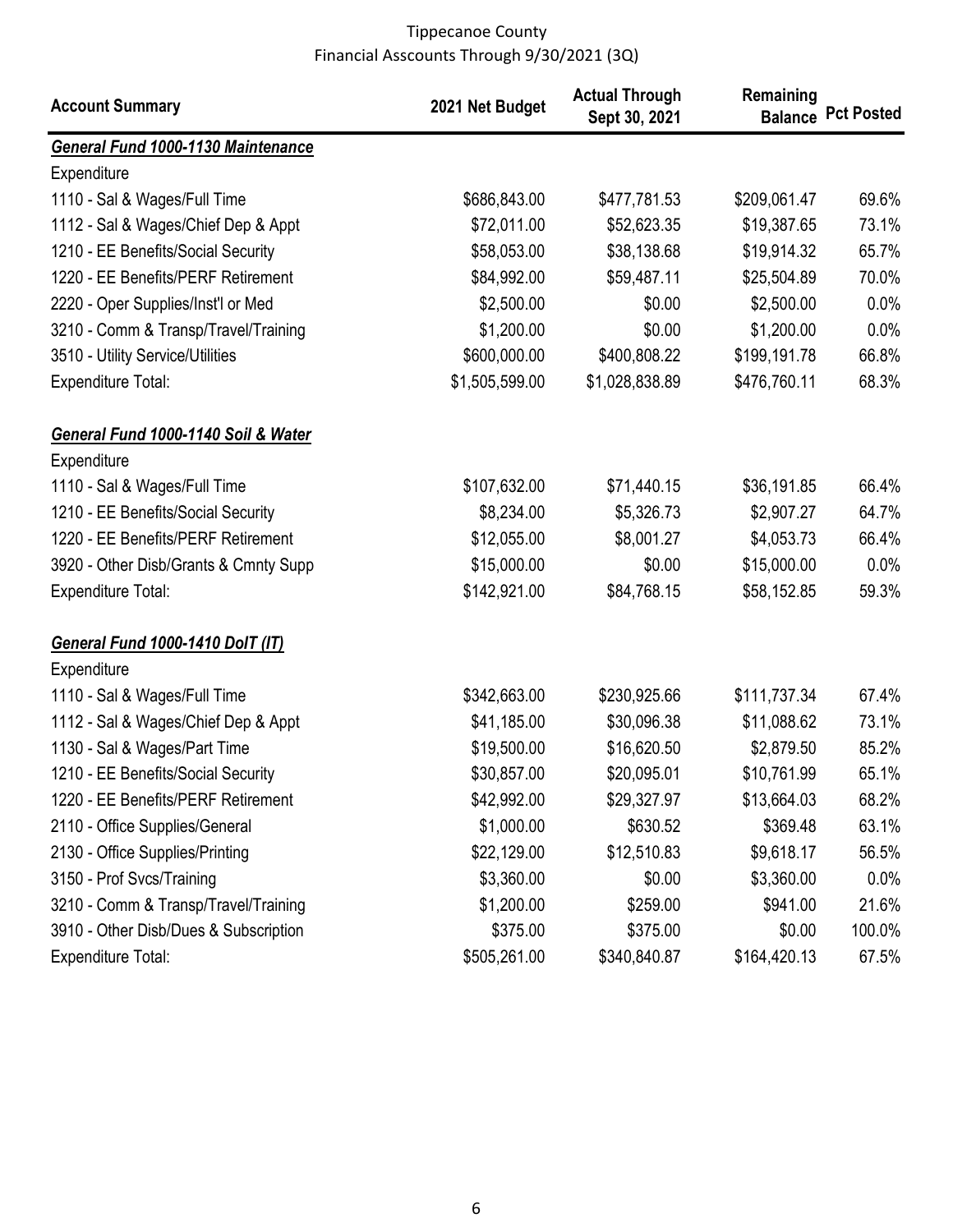| <b>Account Summary</b>                                    | 2021 Net Budget | <b>Actual Through</b><br>Sept 30, 2021 | Remaining<br><b>Balance</b> | <b>Pct Posted</b> |
|-----------------------------------------------------------|-----------------|----------------------------------------|-----------------------------|-------------------|
| <b>General Fund 1000-2010 Election/Voter Registration</b> |                 |                                        |                             |                   |
| Expenditure                                               |                 |                                        |                             |                   |
| 1112 - Sal & Wages/Chief Dep & Appt                       | \$84,476.00     | \$61,732.52                            | \$22,743.48                 | 73.1%             |
| 1130 - Sal & Wages/Part Time                              | \$20,000.00     | \$7,108.00                             | \$12,892.00                 | 35.5%             |
| 1132 - Sal & Wages/Board Members                          | \$5,334.00      | \$2,668.00                             | \$2,666.00                  | 50.0%             |
| 1210 - EE Benefits/Social Security                        | \$8,401.00      | \$5,306.27                             | \$3,094.73                  | 63.2%             |
| 1220 - EE Benefits/PERF Retirement                        | \$9,462.00      | \$6,914.10                             | \$2,547.90                  | 73.1%             |
| 2110 - Office Supplies/General                            | \$1,500.00      | \$0.00                                 | \$1,500.00                  | 0.0%              |
| 2120 - Office Supplies/Forms                              | \$1,000.00      | \$570.00                               | \$430.00                    | 57.0%             |
| 2290 - Oper Supplies/Other                                | \$1,000.00      | $-$223.14$                             | \$1,223.14                  | $-22.3%$          |
| 3190 - Prof Svcs/Other                                    | \$1,000.00      | \$432.64                               | \$567.36                    | 43.3%             |
| 3210 - Comm & Transp/Travel/Training                      | \$500.00        | \$0.00                                 | \$500.00                    | 0.0%              |
| 3230 - Comm & Transp/Postage & Frght                      | \$800.00        | \$690.75                               | \$109.25                    | 86.3%             |
| 3240 - Comm & Transp/Software                             | \$1,500.00      | \$0.00                                 | \$1,500.00                  | 0.0%              |
| 3310 - Printing & Advertising/Legal                       | \$1,000.00      | \$0.00                                 | \$1,000.00                  | 0.0%              |
| 3620 - Rep & Maint/Vehicle & Equip                        | \$2,000.00      | \$0.00                                 | \$2,000.00                  | 0.0%              |
| 3910 - Other Disb/Dues & Subscription                     | \$100.00        | \$100.00                               | \$0.00                      | 100.0%            |
| <b>Expenditure Total:</b>                                 | \$138,073.00    | \$85,299.14                            | \$52,773.86                 | 61.8%             |
| General Fund 1000-2510 Area Plan                          |                 |                                        |                             |                   |
| Expenditure                                               |                 |                                        |                             |                   |
| 1110 - Sal & Wages/Full Time                              | \$768,092.00    | \$546,851.01                           | \$221,240.99                | 71.2%             |
| 1112 - Sal & Wages/Chief Dep & Appt                       | \$110,611.00    | \$84,762.22                            | \$25,848.78                 | 76.6%             |
| 1130 - Sal & Wages/Part Time                              | \$5,000.00      | \$1,845.00                             | \$3,155.00                  | 36.9%             |
| 1210 - EE Benefits/Social Security                        | \$67,604.00     | \$46,637.03                            | \$20,966.97                 | 69.0%             |
| 1220 - EE Benefits/PERF Retirement                        | \$98,930.00     | \$69,400.23                            | \$29,529.77                 | 70.2%             |
| 2110 - Office Supplies/General                            | \$3,035.00      | \$623.94                               | \$2,411.06                  | 20.6%             |
| 2130 - Office Supplies/Printing                           | \$2,000.00      | \$0.00                                 | \$2,000.00                  | 0.0%              |
| 2140 - Office Supplies/Minor Equip                        | \$2,000.00      | \$874.86                               | \$1,125.14                  | 43.7%             |
| 3110 - Prof Svcs/Legal                                    | \$27,600.00     | \$20,610.00                            | \$6,990.00                  | 74.7%             |
| 3170 - Prof Svcs/Translator                               | \$300.00        | \$300.00                               | \$0.00                      | 100.0%            |
| 3190 - Prof Svcs/Other                                    | \$10,794.00     | \$9,793.50                             | \$1,000.50                  | 90.7%             |
| 3210 - Comm & Transp/Travel/Training                      | \$7,193.00      | \$917.06                               | \$6,275.94                  | 12.7%             |
| 3310 - Printing & Advertising/Legal                       | \$750.00        | \$573.52                               | \$176.48                    | 76.5%             |
| 3620 - Rep & Maint/Vehicle & Equip                        | \$1,500.00      | \$0.00                                 | \$1,500.00                  | 0.0%              |
| 3910 - Other Disb/Dues & Subscription                     | \$5,632.00      | \$2,659.28                             | \$2,972.72                  | 47.2%             |
| <b>Expenditure Total:</b>                                 | \$1,111,041.00  | \$785,847.65                           | \$325,193.35                | 70.7%             |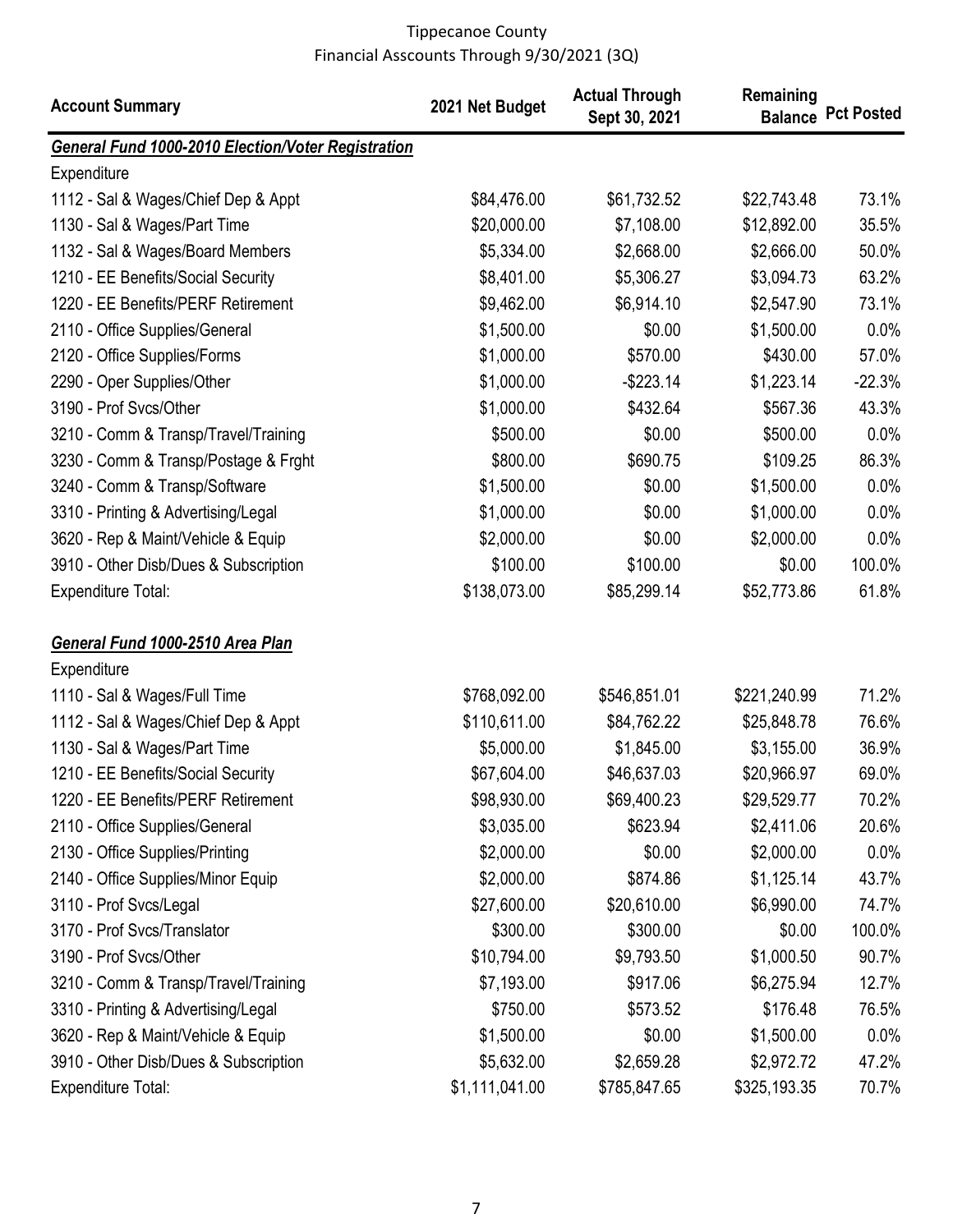| <b>Account Summary</b>                            | 2021 Net Budget | <b>Actual Through</b><br>Sept 30, 2021 | Remaining    | <b>Balance Pct Posted</b> |
|---------------------------------------------------|-----------------|----------------------------------------|--------------|---------------------------|
| <b>General Fund 1000-2610 Building Commission</b> |                 |                                        |              |                           |
| Expenditure                                       |                 |                                        |              |                           |
| 1110 - Sal & Wages/Full Time                      | \$248,417.00    | \$181,535.50                           | \$66,881.50  | 73.1%                     |
| 1112 - Sal & Wages/Chief Dep & Appt               | \$67,110.00     | \$49,041.85                            | \$18,068.15  | 73.1%                     |
| 1210 - EE Benefits/Social Security                | \$24,138.00     | \$16,277.80                            | \$7,860.20   | 67.4%                     |
| 1220 - EE Benefits/PERF Retirement                | \$35,340.00     | \$25,824.80                            | \$9,515.20   | 73.1%                     |
| 2110 - Office Supplies/General                    | \$4,500.00      | \$991.68                               | \$3,508.32   | 22.0%                     |
| 2210 - Oper Supplies/Gasoline & Oil               | \$6,000.00      | \$0.00                                 | \$6,000.00   | 0.0%                      |
| 3210 - Comm & Transp/Travel/Training              | \$2,500.00      | \$54.21                                | \$2,445.79   | 2.2%                      |
| 3510 - Utility Service/Utilities                  | \$1,300.00      | \$938.25                               | \$361.75     | 72.2%                     |
| 3620 - Rep & Maint/Vehicle & Equip                | \$4,500.00      | \$371.51                               | \$4,128.49   | 8.3%                      |
| 3910 - Other Disb/Dues & Subscription             | \$1,300.00      | \$0.00                                 | \$1,300.00   | $0.0\%$                   |
| <b>Expenditure Total:</b>                         | \$395,105.00    | \$275,035.60                           | \$120,069.40 | 69.6%                     |
| General Fund 1000-2810 Veteran Service            |                 |                                        |              |                           |
| Expenditure                                       |                 |                                        |              |                           |
| 1110 - Sal & Wages/Full Time                      | \$43,786.00     | \$31,997.52                            | \$11,788.48  | 73.1%                     |
| 1112 - Sal & Wages/Chief Dep & Appt               | \$52,248.00     | \$38,181.26                            | \$14,066.74  | 73.1%                     |
| 1210 - EE Benefits/Social Security                | \$7,347.00      | \$4,980.46                             | \$2,366.54   | 67.8%                     |
| 1220 - EE Benefits/PERF Retirement                | \$10,756.00     | \$7,860.11                             | \$2,895.89   | 73.1%                     |
| 2110 - Office Supplies/General                    | \$2,800.00      | \$2,453.58                             | \$346.42     | 87.6%                     |
| 3190 - Prof Svcs/Other                            | \$10,000.00     | \$400.00                               | \$9,600.00   | 4.0%                      |
| 3210 - Comm & Transp/Travel/Training              | \$600.00        | \$20.00                                | \$580.00     | 3.3%                      |
| 3925 - Other Disb/Burial Allowance                | \$20,000.00     | \$9,075.00                             | \$10,925.00  | 45.4%                     |
| <b>Expenditure Total:</b>                         | \$147,537.00    | \$94,967.93                            | \$52,569.07  | 64.4%                     |
| General Fund 1000-2910 Weights & Measures         |                 |                                        |              |                           |
| Expenditure                                       |                 |                                        |              |                           |
| 1112 - Sal & Wages/Chief Dep & Appt               | \$53,816.00     | \$39,327.15                            | \$14,488.85  | 73.1%                     |
| 1210 - EE Benefits/Social Security                | \$4,117.00      | \$2,867.62                             | \$1,249.38   | 69.7%                     |
| 1220 - EE Benefits/PERF Retirement                | \$6,028.00      | \$4,404.58                             | \$1,623.42   | 73.1%                     |
| 2110 - Office Supplies/General                    | \$700.00        | \$0.00                                 | \$700.00     | $0.0\%$                   |
| 2210 - Oper Supplies/Gasoline & Oil               | \$2,000.00      | \$0.00                                 | \$2,000.00   | 0.0%                      |
| 3210 - Comm & Transp/Travel/Training              | \$750.00        | \$90.00                                | \$660.00     | 12.0%                     |
| 3620 - Rep & Maint/Vehicle & Equip                | \$750.00        | \$156.99                               | \$593.01     | 20.9%                     |
| 3910 - Other Disb/Dues & Subscription             | \$200.00        | \$30.00                                | \$170.00     | 15.0%                     |
| <b>Expenditure Total:</b>                         | \$68,361.00     | \$46,876.34                            | \$21,484.66  | 68.6%                     |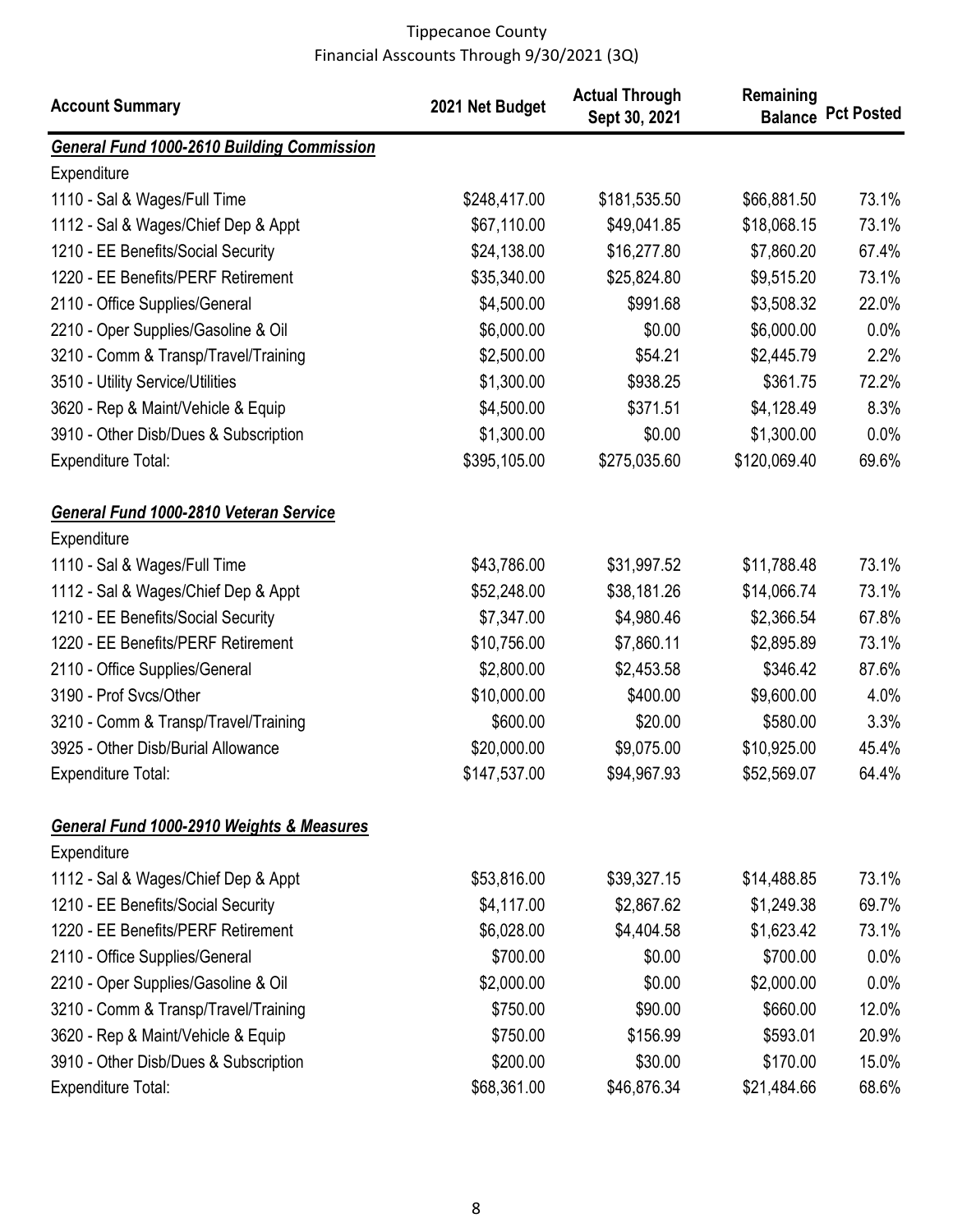| <b>Account Summary</b>                  | 2021 Net Budget | <b>Actual Through</b><br>Sept 30, 2021 | Remaining    | <b>Balance Pct Posted</b> |
|-----------------------------------------|-----------------|----------------------------------------|--------------|---------------------------|
| General Fund 1000-3510 Tippecanoe Villa |                 |                                        |              |                           |
| Expenditure                             |                 |                                        |              |                           |
| 1110 - Sal & Wages/Full Time            | \$874,219.00    | \$619,192.79                           | \$255,026.21 | 70.8%                     |
| 1112 - Sal & Wages/Chief Dep & Appt     | \$73,622.00     | \$53,800.78                            | \$19,821.22  | 73.1%                     |
| 1130 - Sal & Wages/Part Time            | \$35,000.00     | \$11,727.00                            | \$23,273.00  | 33.5%                     |
| 1150 - Sal & Wages/Overtime             | \$10,000.00     | \$7,619.15                             | \$2,380.85   | 76.2%                     |
| 1210 - EE Benefits/Social Security      | \$75,953.00     | \$49,483.77                            | \$26,469.23  | 65.2%                     |
| 1220 - EE Benefits/PERF Retirement      | \$107,279.00    | \$76,208.65                            | \$31,070.35  | 71.0%                     |
| 2110 - Office Supplies/General          | \$650.00        | \$114.18                               | \$535.82     | 17.6%                     |
| 2220 - Oper Supplies/Inst'l or Med      | \$20,000.00     | \$13,028.42                            | \$6,971.58   | 65.1%                     |
| 2250 - Oper Supplies/Food               | \$119,890.00    | \$75,298.40                            | \$44,591.60  | 62.8%                     |
| 2990 - Other Supplies/Non-specified     | \$70,381.00     | \$44,788.55                            | \$25,592.45  | 63.6%                     |
| 3145 - Prof Svcs/Hlth & Med Prof        | \$22,317.00     | \$15,796.65                            | \$6,520.35   | 70.8%                     |
| 3150 - Prof Svcs/Training               | \$1,000.00      | \$0.00                                 | \$1,000.00   | 0.0%                      |
| 3190 - Prof Sycs/Other                  | \$16,219.00     | \$16,218.84                            | \$0.16       | 100.0%                    |
| 3210 - Comm & Transp/Travel/Training    | \$300.00        | \$299.29                               | \$0.71       | 99.8%                     |
| 3510 - Utility Service/Utilities        | \$110,680.00    | \$78,807.02                            | \$31,872.98  | 71.2%                     |
| 3610 - Rep & Maint/Buildings & Proper   | \$10,000.00     | \$6,325.00                             | \$3,675.00   | 63.3%                     |
| 3620 - Rep & Maint/Vehicle & Equip      | \$5,000.00      | \$716.08                               | \$4,283.92   | 14.3%                     |
| 3730 - Rentals & Leases/Minor Equip     | \$1,176.00      | \$886.93                               | \$289.07     | 75.4%                     |
| <b>Expenditure Total:</b>               | \$1,553,686.00  | \$1,070,311.50                         | \$483,374.50 | 68.9%                     |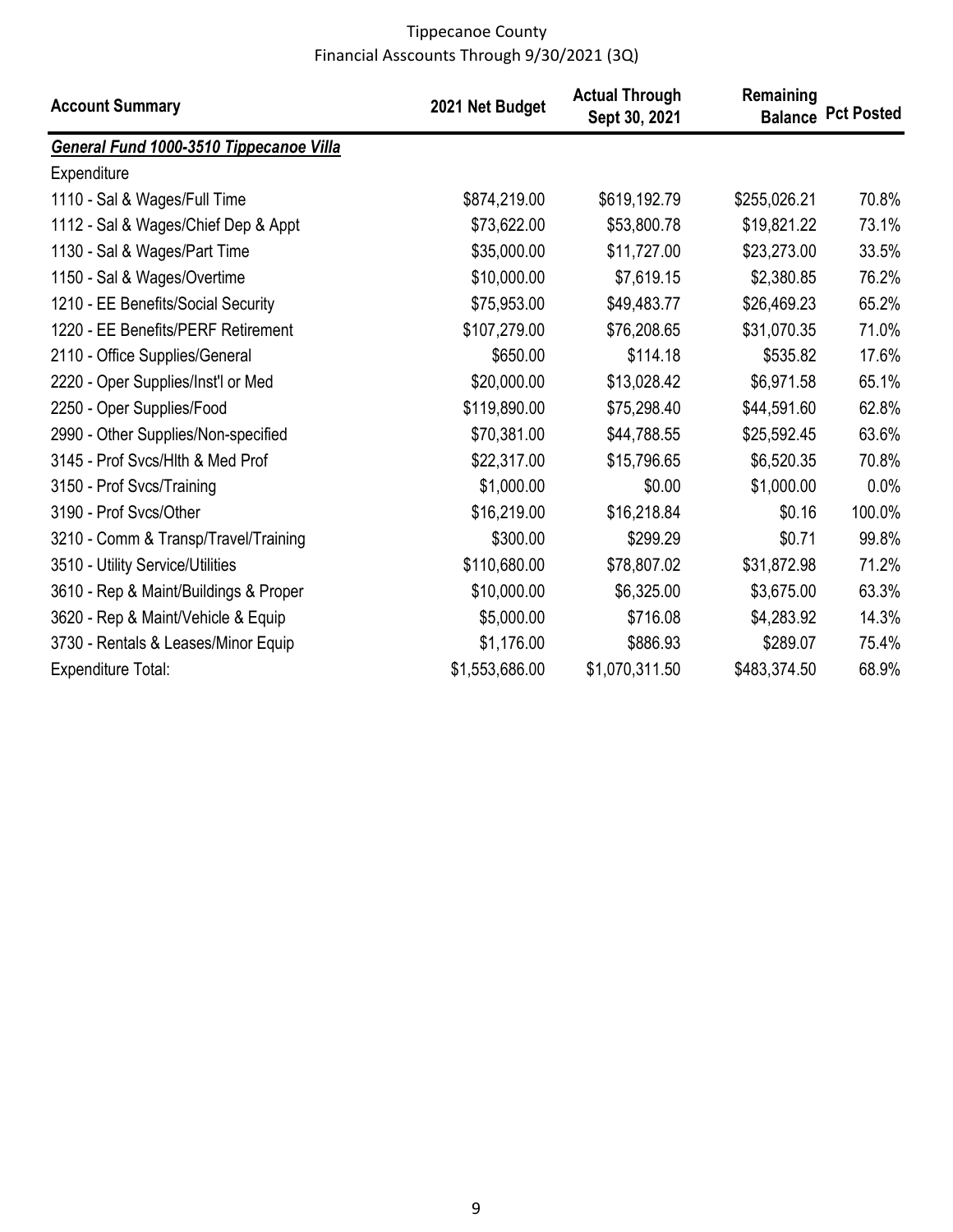| <b>Account Summary</b>                              | 2021 Net Budget | <b>Actual Through</b><br>Sept 30, 2021 | Remaining    | <b>Balance Pct Posted</b> |
|-----------------------------------------------------|-----------------|----------------------------------------|--------------|---------------------------|
| General Fund 1000-3610 Cary Home for Children       |                 |                                        |              |                           |
| Expenditure                                         |                 |                                        |              |                           |
| 1110 - Sal & Wages/Full Time                        | \$1,201,108.00  | \$819,080.67                           | \$382,027.33 | 68.2%                     |
| 1112 - Sal & Wages/Chief Dep & Appt                 | \$93,500.00     | \$68,326.85                            | \$25,173.15  | 73.1%                     |
| 1113 - Sal & Wages/Benefit Elig PT                  | \$27,650.00     | \$17,139.65                            | \$10,510.35  | 62.0%                     |
| 1130 - Sal & Wages/Part Time                        | \$100,000.00    | \$38,344.37                            | \$61,655.63  | 38.3%                     |
| 1150 - Sal & Wages/Overtime                         | \$50,000.00     | \$23,897.51                            | \$26,102.49  | 47.8%                     |
| 1210 - EE Benefits/Social Security                  | \$112,628.00    | \$69,774.94                            | \$42,853.06  | 62.0%                     |
| 1220 - EE Benefits/PERF Retirement                  | \$150,597.00    | \$101,336.26                           | \$49,260.74  | 67.3%                     |
| 2110 - Office Supplies/General                      | \$5,747.00      | \$3,141.83                             | \$2,605.17   | 54.7%                     |
| 2220 - Oper Supplies/Inst'l or Med                  | \$8,000.00      | \$4,156.77                             | \$3,843.23   | 52.0%                     |
| 2230 - Oper Supplies/Cleaning                       | \$5,737.00      | \$4,276.09                             | \$1,460.91   | 74.5%                     |
| 2245 - Oper Supplies/Grounds                        | \$20,000.00     | \$4,357.87                             | \$15,642.13  | 21.8%                     |
| 2250 - Oper Supplies/Food                           | \$42,489.00     | \$28,009.01                            | \$14,479.99  | 65.9%                     |
| 2270 - Oper Supplies/Educational Mtls               | \$1,558.00      | \$1,557.98                             | \$0.02       | 100.0%                    |
| 2340 - Rep & Maint/Minor Equipment                  | \$12,854.00     | \$5,956.99                             | \$6,897.01   | 46.3%                     |
| 3140 - Prof Svcs/Counselng Consults                 | \$25,532.00     | \$14,201.91                            | \$11,330.09  | 55.6%                     |
| 3150 - Prof Svcs/Training                           | \$2,000.00      | \$927.99                               | \$1,072.01   | 46.4%                     |
| 3210 - Comm & Transp/Travel/Training                | \$7,000.00      | \$205.00                               | \$6,795.00   | 2.9%                      |
| 3510 - Utility Service/Utilities                    | \$40,000.00     | \$28,142.93                            | \$11,857.07  | 70.4%                     |
| 3610 - Rep & Maint/Buildings & Proper               | \$80,671.00     | \$43,687.82                            | \$36,983.18  | 54.2%                     |
| 3620 - Rep & Maint/Vehicle & Equip                  | \$5,000.00      | \$2,022.30                             | \$2,977.70   | 40.4%                     |
| 3910 - Other Disb/Dues & Subscription               | \$4,750.00      | \$4,090.00                             | \$660.00     | 86.1%                     |
| <b>Expenditure Total:</b>                           | \$1,996,821.00  | \$1,282,634.74                         | \$714,186.26 | 64.2%                     |
| <b>General Fund 1000-3710 Juvenile Alternatives</b> |                 |                                        |              |                           |
| Expenditure                                         |                 |                                        |              |                           |
| 1110 - Sal & Wages/Full Time                        | \$97,179.00     | \$66,243.49                            | \$30,935.51  | 68.2%                     |
| 1113 - Sal & Wages/Benefit Elig PT                  | \$30,774.00     | \$20,341.55                            | \$10,432.45  | 66.1%                     |
| 1130 - Sal & Wages/Part Time                        | \$15,000.00     | \$5,899.75                             | \$9,100.25   | 39.3%                     |
| 1210 - EE Benefits/Social Security                  | \$10,936.00     | \$6,662.32                             | \$4,273.68   | 60.9%                     |
| 1220 - EE Benefits/PERF Retirement                  | \$10,885.00     | \$7,387.48                             | \$3,497.52   | 67.9%                     |
| 2110 - Office Supplies/General                      | \$750.00        | \$712.37                               | \$37.63      | 95.0%                     |
| 3210 - Comm & Transp/Travel/Training                | \$500.00        | \$0.00                                 | \$500.00     | 0.0%                      |
| <b>Expenditure Total:</b>                           | \$166,024.00    | \$107,246.96                           | \$58,777.04  | 64.6%                     |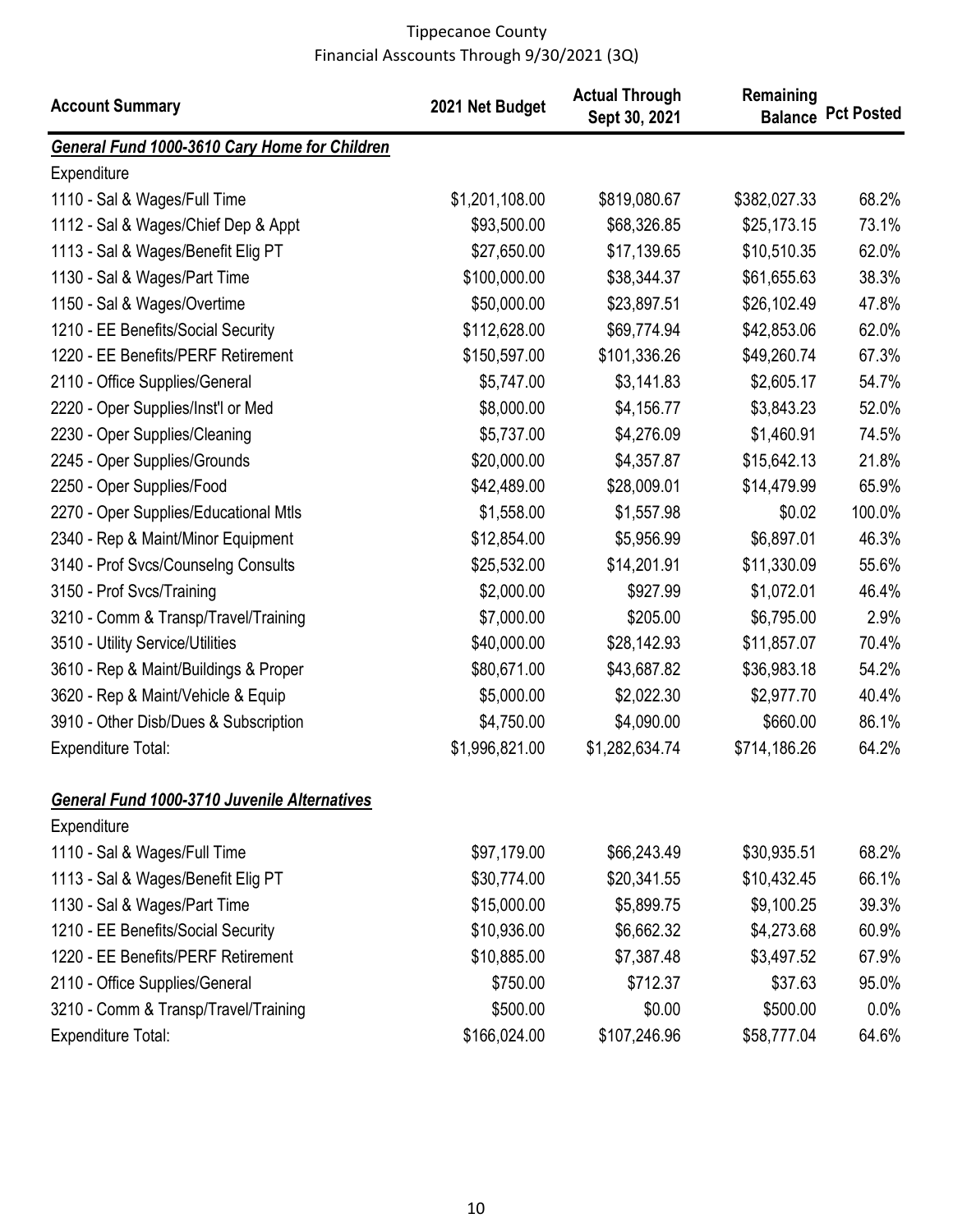| <b>Account Summary</b>                               | 2021 Net Budget | <b>Actual Through</b><br>Sept 30, 2021 | Remaining    | <b>Balance Pct Posted</b> |
|------------------------------------------------------|-----------------|----------------------------------------|--------------|---------------------------|
| <b>General Fund 1000-4310 Parks &amp; Recreation</b> |                 |                                        |              |                           |
| Expenditure                                          |                 |                                        |              |                           |
| 1110 - Sal & Wages/Full Time                         | \$567,255.00    | \$413,507.67                           | \$153,747.33 | 72.9%                     |
| 1112 - Sal & Wages/Chief Dep & Appt                  | \$73,622.00     | \$54,889.53                            | \$18,732.47  | 74.6%                     |
| 1130 - Sal & Wages/Part Time                         | \$38,500.00     | \$22,201.63                            | \$16,298.37  | 57.7%                     |
| 1210 - EE Benefits/Social Security                   | \$51,973.00     | \$35,239.55                            | \$16,733.45  | 67.8%                     |
| 1220 - EE Benefits/PERF Retirement                   | \$71,779.00     | \$52,668.50                            | \$19,110.50  | 73.4%                     |
| 1910 - Other Personal Services/WC                    | \$18,000.00     | \$0.00                                 | \$18,000.00  | 0.0%                      |
| 2110 - Office Supplies/General                       | \$2,800.00      | \$1,196.09                             | \$1,603.91   | 42.7%                     |
| 2210 - Oper Supplies/Gasoline & Oil                  | \$22,500.00     | \$14,275.67                            | \$8,224.33   | 63.4%                     |
| 2215 - Oper Supplies/Garage & Fleet                  | \$7,000.00      | \$6,724.07                             | \$275.93     | 96.1%                     |
| 2220 - Oper Supplies/Inst'l or Med                   | \$700.00        | \$105.91                               | \$594.09     | 15.1%                     |
| 2245 - Oper Supplies/Grounds                         | \$7,500.00      | \$6,088.44                             | \$1,411.56   | 81.2%                     |
| 2310 - Rep & Maint/Building Mtls                     | \$43,793.00     | \$16,883.27                            | \$26,909.73  | 38.6%                     |
| 2320 - Rep & Maint/Street Mtls                       | \$5,000.00      | \$2,502.42                             | \$2,497.58   | 50.0%                     |
| 2340 - Rep & Maint/Minor Equipment                   | \$3,879.00      | \$3,691.83                             | \$187.17     | 95.2%                     |
| 3110 - Prof Svcs/Legal                               | \$12,000.00     | \$4,537.28                             | \$7,462.72   | 37.8%                     |
| 3190 - Prof Svcs/Other                               | \$4,500.00      | \$1,575.00                             | \$2,925.00   | 35.0%                     |
| 3210 - Comm & Transp/Travel/Training                 | \$750.00        | \$0.00                                 | \$750.00     | 0.0%                      |
| 3230 - Comm & Transp/Postage & Frght                 | \$150.00        | \$9.55                                 | \$140.45     | 6.4%                      |
| 3410 - Insur/Building & Property                     | \$32,500.00     | \$31,841.00                            | \$659.00     | 98.0%                     |
| 3510 - Utility Service/Utilities                     | \$121,000.00    | \$82,726.24                            | \$38,273.76  | 68.4%                     |
| 3610 - Rep & Maint/Buildings & Proper                | \$121,570.00    | \$86,608.28                            | \$34,961.72  | 71.2%                     |
| 3620 - Rep & Maint/Vehicle & Equip                   | \$10,000.00     | \$8,411.15                             | \$1,588.85   | 84.1%                     |
| 3910 - Other Disb/Dues & Subscription                | \$500.00        | \$0.00                                 | \$500.00     | 0.0%                      |
| 3970 - Other Disb/Costs of Business                  | \$250.00        | \$100.14                               | \$149.86     | 40.1%                     |
| 4590 - Machinery & Equipment/Other                   | \$4,500.00      | \$4,213.00                             | \$287.00     | 93.6%                     |
| Expenditure Total:                                   | \$1,222,021.00  | \$849,996.22                           | \$372,024.78 | 69.6%                     |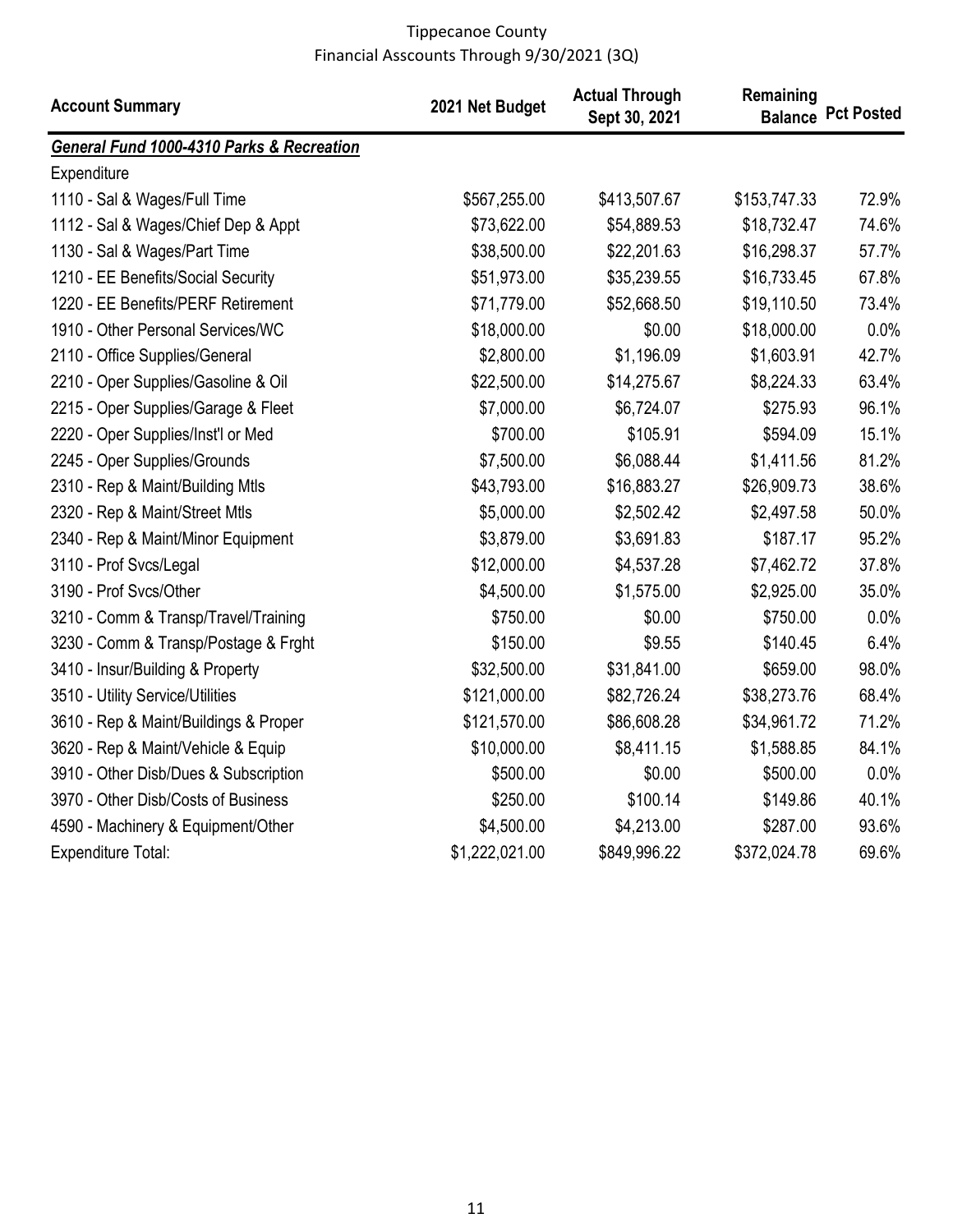| <b>Account Summary</b>                         | 2021 Net Budget | <b>Actual Through</b><br>Sept 30, 2021 | Remaining   | <b>Balance Pct Posted</b> |
|------------------------------------------------|-----------------|----------------------------------------|-------------|---------------------------|
| <b>General Fund 1000-4410 County Extension</b> |                 |                                        |             |                           |
| Expenditure                                    |                 |                                        |             |                           |
| 1110 - Sal & Wages/Full Time                   | \$79,407.00     | \$57,777.48                            | \$21,629.52 | 72.8%                     |
| 1130 - Sal & Wages/Part Time                   | \$24,400.00     | \$11,276.00                            | \$13,124.00 | 46.2%                     |
| 1150 - Sal & Wages/Overtime                    | \$8,000.00      | \$2,439.43                             | \$5,560.57  | 30.5%                     |
| 1210 - EE Benefits/Social Security             | \$8,554.00      | \$5,071.73                             | \$3,482.27  | 59.3%                     |
| 1220 - EE Benefits/PERF Retirement             | \$9,790.00      | \$6,661.29                             | \$3,128.71  | 68.0%                     |
| 2110 - Office Supplies/General                 | \$11,000.00     | \$2,852.85                             | \$8,147.15  | 25.9%                     |
| 2230 - Oper Supplies/Cleaning                  | \$1,500.00      | \$169.45                               | \$1,330.55  | 11.3%                     |
| 2330 - Rep & Maint/Small Tools                 | \$400.00        | \$0.00                                 | \$400.00    | 0.0%                      |
| 3150 - Prof Svcs/Training                      | \$5,000.00      | \$994.90                               | \$4,005.10  | 19.9%                     |
| 3190 - Prof Svcs/Other                         | \$226,495.00    | \$226,495.00                           | \$0.00      | 100.0%                    |
| 3210 - Comm & Transp/Travel/Training           | \$3,000.00      | \$559.23                               | \$2,440.77  | 18.6%                     |
| 3230 - Comm & Transp/Postage & Frght           | \$3,000.00      | \$2,022.99                             | \$977.01    | 67.4%                     |
| 3510 - Utility Service/Utilities               | \$25,200.00     | \$18,847.99                            | \$6,352.01  | 74.8%                     |
| 3610 - Rep & Maint/Buildings & Proper          | \$4,000.00      | \$2,540.45                             | \$1,459.55  | 63.5%                     |
| 3730 - Rentals & Leases/Minor Equip            | \$6,800.00      | \$2,378.19                             | \$4,421.81  | 35.0%                     |
| 3910 - Other Disb/Dues & Subscription          | \$1,000.00      | \$90.00                                | \$910.00    | 9.0%                      |
| Expenditure Total:                             | \$417,546.00    | \$340,176.98                           | \$77,369.02 | 81.5%                     |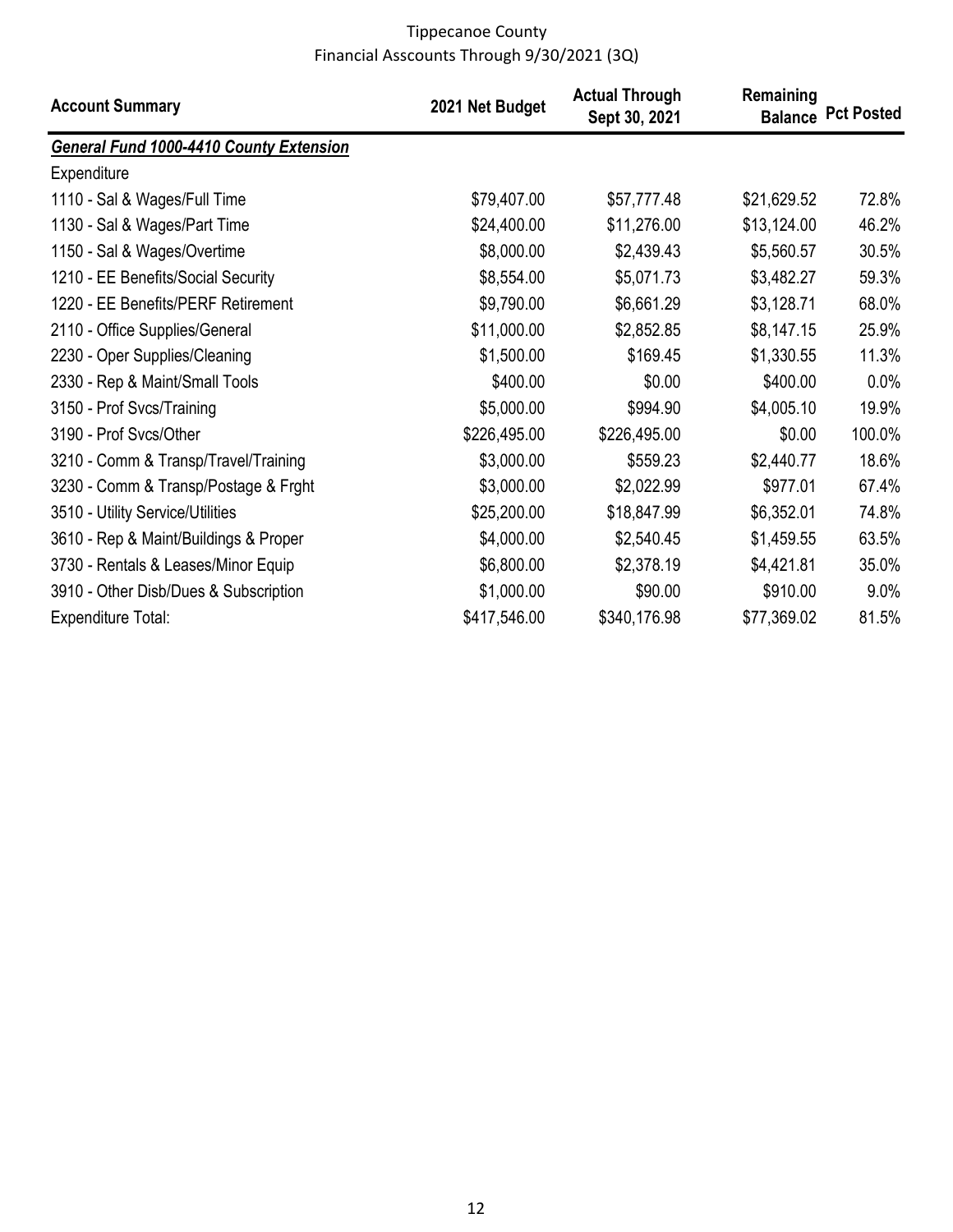| <b>Account Summary</b>                | 2021 Net Budget | <b>Actual Through</b><br>Sept 30, 2021 | Remaining    | <b>Balance Pct Posted</b> |
|---------------------------------------|-----------------|----------------------------------------|--------------|---------------------------|
| General Fund 1000-4510 Fairgrounds    |                 |                                        |              |                           |
| Expenditure                           |                 |                                        |              |                           |
| 1110 - Sal & Wages/Full Time          | \$36,988.00     | \$24,893.01                            | \$12,094.99  | 67.3%                     |
| 1112 - Sal & Wages/Chief Dep & Appt   | \$58,705.00     | \$42,899.72                            | \$15,805.28  | 73.1%                     |
| 1210 - EE Benefits/Social Security    | \$7,321.00      | \$4,670.88                             | \$2,650.12   | 63.8%                     |
| 1220 - EE Benefits/PERF Retirement    | \$10,718.00     | \$7,592.68                             | \$3,125.32   | 70.8%                     |
| 2110 - Office Supplies/General        | \$1,500.00      | \$673.30                               | \$826.70     | 44.9%                     |
| 2210 - Oper Supplies/Gasoline & Oil   | \$5,000.00      | \$2,324.51                             | \$2,675.49   | 46.5%                     |
| 2215 - Oper Supplies/Garage & Fleet   | \$6,000.00      | \$1,396.13                             | \$4,603.87   | 23.3%                     |
| 2230 - Oper Supplies/Cleaning         | \$4,000.00      | \$1,694.50                             | \$2,305.50   | 42.4%                     |
| 2240 - Oper Supplies/Snow Removal     | \$1,500.00      | \$0.00                                 | \$1,500.00   | 0.0%                      |
| 2245 - Oper Supplies/Grounds          | \$1,500.00      | \$469.48                               | \$1,030.52   | 31.3%                     |
| 2330 - Rep & Maint/Small Tools        | \$1,500.00      | \$789.82                               | \$710.18     | 52.7%                     |
| 2340 - Rep & Maint/Minor Equipment    | \$1,000.00      | \$556.01                               | \$443.99     | 55.6%                     |
| 2990 - Other Supplies/Non-specified   | \$3,500.00      | \$2,413.98                             | \$1,086.02   | 69.0%                     |
| 3190 - Prof Svcs/Other                | \$5,000.00      | \$1,500.00                             | \$3,500.00   | 30.0%                     |
| 3510 - Utility Service/Utilities      | \$120,000.00    | \$74,616.68                            | \$45,383.32  | 62.2%                     |
| 3610 - Rep & Maint/Buildings & Proper | \$17,000.00     | \$13,721.40                            | \$3,278.60   | 80.7%                     |
| 3620 - Rep & Maint/Vehicle & Equip    | \$3,500.00      | \$447.96                               | \$3,052.04   | 12.8%                     |
| 3730 - Rentals & Leases/Minor Equip   | \$4,000.00      | \$1,543.50                             | \$2,456.50   | 38.6%                     |
| 3910 - Other Disb/Dues & Subscription | \$4,000.00      | \$645.59                               | \$3,354.41   | 16.1%                     |
| <b>Expenditure Total:</b>             | \$292,732.00    | \$182,849.15                           | \$109,882.85 | 62.5%                     |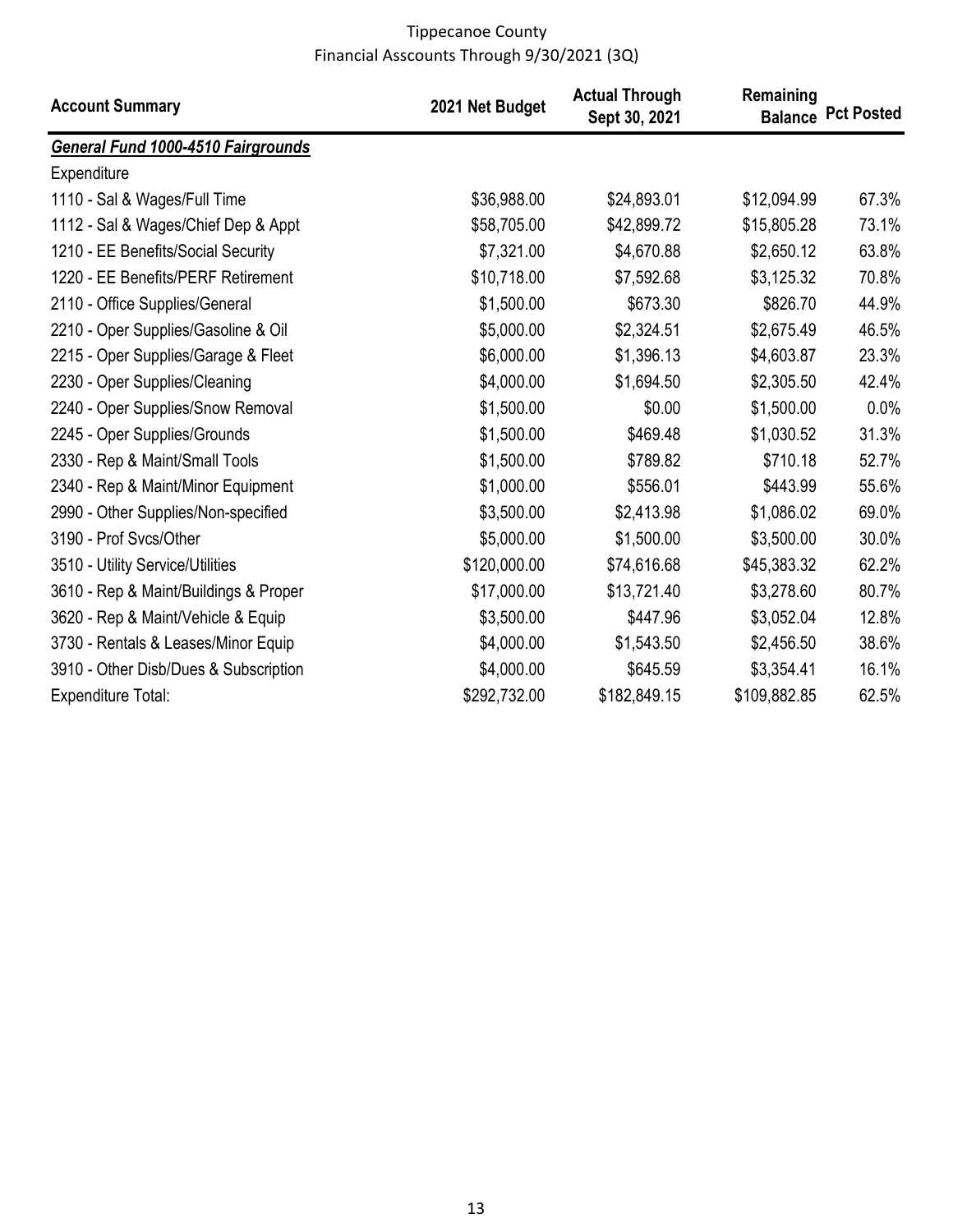| <b>Account Summary</b>                             | 2021 Net Budget | <b>Actual Through</b><br>Sept 30, 2021 | Remaining    | <b>Balance Pct Posted</b> |
|----------------------------------------------------|-----------------|----------------------------------------|--------------|---------------------------|
| <b>County General 1000-5010 Coroner</b>            |                 |                                        |              |                           |
| Expenditure                                        |                 |                                        |              |                           |
| 1110 - Sal & Wages/Full Time                       | \$43,786.00     | \$29,348.60                            | \$14,437.40  | 67.0%                     |
| 1111 - Sal & Wages/Elected Official                | \$31,496.00     | \$24,128.72                            | \$7,367.28   | 76.6%                     |
| 1130 - Sal & Wages/Part Time                       | \$71,000.00     | \$48,204.18                            | \$22,795.82  | 67.9%                     |
| 1190 - Sal & Wages/Other Wages                     | \$70,000.00     | \$52,132.82                            | \$17,867.18  | 74.5%                     |
| 1210 - EE Benefits/Social Security                 | \$16,547.00     | \$11,403.79                            | \$5,143.21   | 68.9%                     |
| 1220 - EE Benefits/PERF Retirement                 | \$8,432.00      | \$5,864.86                             | \$2,567.14   | 69.6%                     |
| 2110 - Office Supplies/General                     | \$3,701.00      | \$2,267.95                             | \$1,433.05   | 61.3%                     |
| 2220 - Oper Supplies/Inst'l or Med                 | \$37,381.00     | \$22,015.09                            | \$15,365.91  | 58.9%                     |
| 3145 - Prof Svcs/Hlth & Med Prof                   | \$14,400.00     | \$7,757.60                             | \$6,642.40   | 53.9%                     |
| 3146 - Prof Svcs/Autopsies                         | \$326,142.00    | \$314,142.50                           | \$11,999.50  | 96.3%                     |
| 3147 - Prof Svcs/Body Transfer                     | \$75,280.00     | \$66,007.20                            | \$9,272.80   | 87.7%                     |
| 3210 - Comm & Transp/Travel/Training               | \$20,041.00     | \$7,604.43                             | \$12,436.57  | 37.9%                     |
| 3510 - Utility Service/Utilities                   | \$1,920.00      | \$807.76                               | \$1,112.24   | 42.1%                     |
| 3910 - Other Disb/Dues & Subscription              | \$2,179.00      | \$740.28                               | \$1,438.72   | 34.0%                     |
| <b>Expenditure Total:</b>                          | \$722,305.00    | \$592,425.78                           | \$129,879.22 | 82.0%                     |
| <b>General Fund 1000-5210 Emergency Management</b> |                 |                                        |              |                           |
| Expenditure                                        |                 |                                        |              |                           |
| 1110 - Sal & Wages/Full Time                       | \$145,068.00    | \$106,011.45                           | \$39,056.55  | 73.1%                     |
| 1112 - Sal & Wages/Chief Dep & Appt                | \$67,110.00     | \$49,041.85                            | \$18,068.15  | 73.1%                     |
| 1150 - Sal & Wages/Overtime                        | \$2,000.00      | \$1,532.09                             | \$467.91     | 76.6%                     |
| 1210 - EE Benefits/Social Security                 | \$16,385.00     | \$11,194.93                            | \$5,190.07   | 68.3%                     |
| 1220 - EE Benefits/PERF Retirement                 | \$23,988.00     | \$17,537.60                            | \$6,450.40   | 73.1%                     |
| 2110 - Office Supplies/General                     | \$1,314.00      | \$816.06                               | \$497.94     | 62.1%                     |
| 2210 - Oper Supplies/Gasoline & Oil                | \$8,200.00      | \$2,038.29                             | \$6,161.71   | 24.9%                     |
| 2220 - Oper Supplies/Inst'l or Med                 | \$1,024.00      | \$224.50                               | \$799.50     | 21.9%                     |
| 2340 - Rep & Maint/Minor Equipment                 | \$13,476.00     | \$9,569.74                             | \$3,906.26   | 71.0%                     |
| 3145 - Prof Svcs/Hlth & Med Prof                   | \$1,914.00      | \$0.00                                 | \$1,914.00   | 0.0%                      |
| 3210 - Comm & Transp/Travel/Training               | \$1,200.00      | \$0.00                                 | \$1,200.00   | 0.0%                      |
| 3510 - Utility Service/Utilities                   | \$10,340.00     | \$7,827.56                             | \$2,512.44   | 75.7%                     |
| 3620 - Rep & Maint/Vehicle & Equip                 | \$12,905.00     | \$5,520.33                             | \$7,384.67   | 42.8%                     |
| 3910 - Other Disb/Dues & Subscription              | \$5,650.00      | \$930.00                               | \$4,720.00   | 16.5%                     |
| <b>Expenditure Total:</b>                          | \$310,574.00    | \$212,244.40                           | \$98,329.60  | 68.3%                     |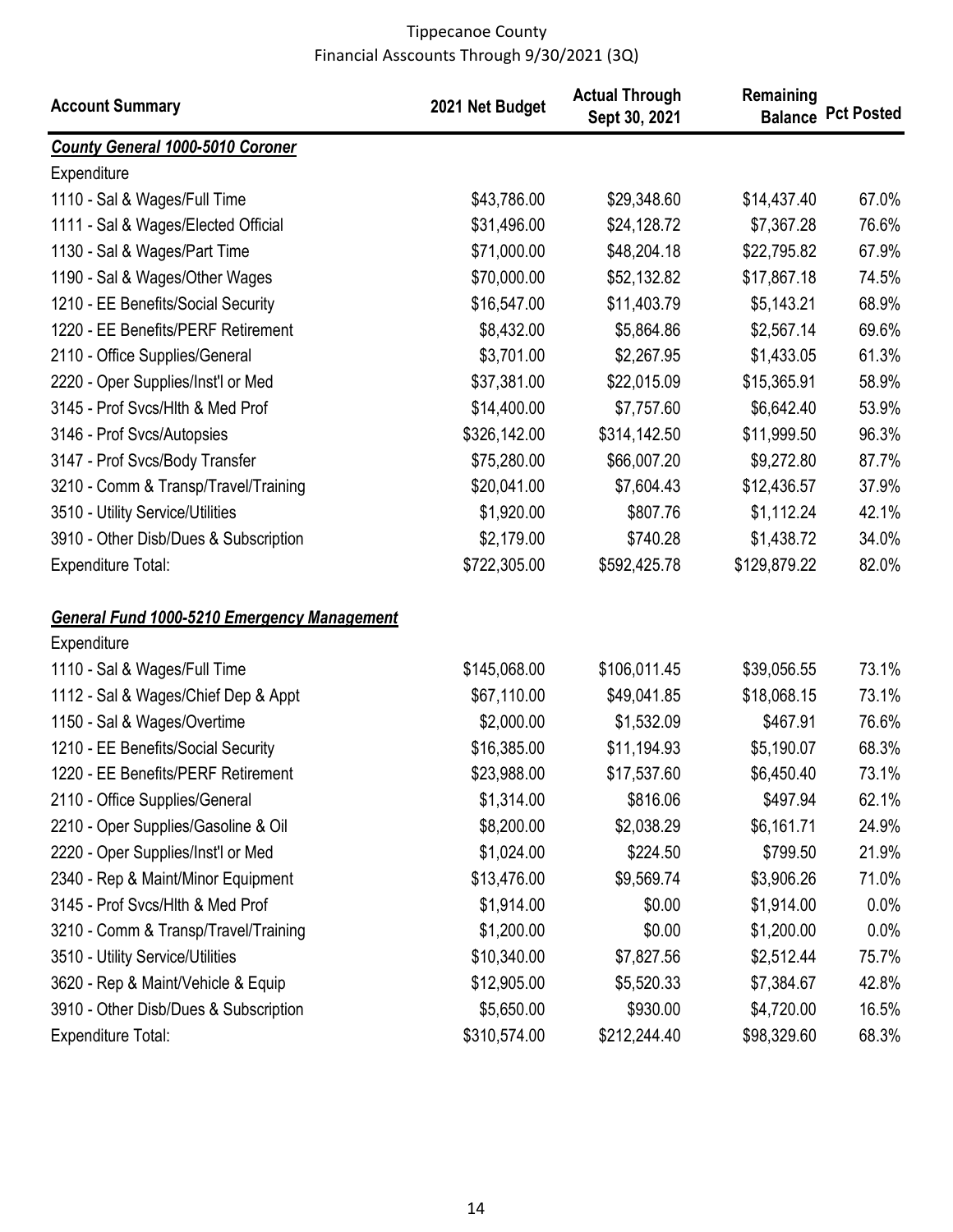| <b>Account Summary</b>                | 2021 Net Budget | <b>Actual Through</b><br>Sept 30, 2021 | Remaining      | <b>Balance Pct Posted</b> |
|---------------------------------------|-----------------|----------------------------------------|----------------|---------------------------|
| General Fund 1000-5410 Sheriff        |                 |                                        |                |                           |
| Expenditure                           |                 |                                        |                |                           |
| 1110 - Sal & Wages/Full Time          | \$4,392,260.00  | \$3,040,581.52                         | \$1,351,678.48 | 69.2%                     |
| 1111 - Sal & Wages/Elected Official   | \$140,513.00    | \$102,682.65                           | \$37,830.35    | 73.1%                     |
| 1112 - Sal & Wages/Chief Dep & Appt   | \$78,885.00     | \$57,646.76                            | \$21,238.24    | 73.1%                     |
| 1115 - Sal & Wages/Merit Deputies     | \$3,574,151.00  | \$2,486,661.24                         | \$1,087,489.76 | 69.6%                     |
| 1130 - Sal & Wages/Part Time          | \$60,000.00     | \$0.00                                 | \$60,000.00    | 0.0%                      |
| 1132 - Sal & Wages/Board Members      | \$3,000.00      | \$1,400.00                             | \$1,600.00     | 46.7%                     |
| 1150 - Sal & Wages/Overtime           | \$275,000.00    | \$255,581.33                           | \$19,418.67    | 92.9%                     |
| 1160 - Sal & Wages/Additional Pay     | \$45,000.00     | \$0.00                                 | \$45,000.00    | 0.0%                      |
| 1210 - EE Benefits/Social Security    | \$655,514.00    | \$427,195.39                           | \$228,318.61   | 65.2%                     |
| 1220 - EE Benefits/PERF Retirement    | \$511,534.00    | \$351,645.85                           | \$159,888.15   | 68.7%                     |
| 1221 - EE Benefits/Sheriff Retirement | \$1,093,110.00  | \$0.00                                 | \$1,093,110.00 | 0.0%                      |
| 2110 - Office Supplies/General        | \$32,000.00     | \$20,132.53                            | \$11,867.47    | 62.9%                     |
| 2215 - Oper Supplies/Garage & Fleet   | \$300,000.00    | \$191,998.20                           | \$108,001.80   | 64.0%                     |
| 2220 - Oper Supplies/Inst'l or Med    | \$125,000.00    | \$49,480.75                            | \$75,519.25    | 39.6%                     |
| 2230 - Oper Supplies/Cleaning         | \$5,600.00      | \$2,876.82                             | \$2,723.18     | 51.4%                     |
| 2250 - Oper Supplies/Food             | \$658,817.00    | \$432,509.86                           | \$226,307.14   | 65.6%                     |
| 2990 - Other Supplies/Non-specified   | \$38,672.00     | \$34,085.91                            | \$4,586.09     | 88.1%                     |
| 3145 - Prof Svcs/Hlth & Med Prof      | \$258,228.00    | \$172,923.34                           | \$85,304.66    | 67.0%                     |
| 3150 - Prof Svcs/Training             | \$30,000.00     | \$25,843.05                            | \$4,156.95     | 86.1%                     |
| 3190 - Prof Svcs/Other                | \$894,000.00    | \$596,000.00                           | \$298,000.00   | 66.7%                     |
| 3210 - Comm & Transp/Travel/Training  | \$13,000.00     | \$8,774.50                             | \$4,225.50     | 67.5%                     |
| 3230 - Comm & Transp/Postage & Frght  | \$1,000.00      | \$0.00                                 | \$1,000.00     | 0.0%                      |
| 3510 - Utility Service/Utilities      | \$38,588.00     | \$13,517.34                            | \$25,070.66    | 35.0%                     |
| 3610 - Rep & Maint/Buildings & Proper | \$187,330.00    | \$82,290.26                            | \$105,039.74   | 43.9%                     |
| 3620 - Rep & Maint/Vehicle & Equip    | \$30,000.00     | \$6,048.00                             | \$23,952.00    | 20.2%                     |
| <b>Expenditure Total:</b>             | \$13,441,202.00 | \$8,359,875.30                         | \$5,081,326.70 | 62.2%                     |
| General Fund 1000-5420 Jail           |                 |                                        |                |                           |
| Expenditure                           |                 |                                        |                |                           |
| 2110 - Office Supplies/General        | \$175,000.00    | \$142,105.70                           | \$32,894.30    | 81.2%                     |
| 2220 - Oper Supplies/Inst'l or Med    | \$10,500.00     | \$490.98                               | \$10,009.02    | 4.7%                      |
| 3510 - Utility Service/Utilities      | \$441,000.00    | \$274,625.12                           | \$166,374.88   | 62.3%                     |
| <b>Expenditure Total:</b>             | \$626,500.00    | \$417,221.80                           | \$209,278.20   | 66.6%                     |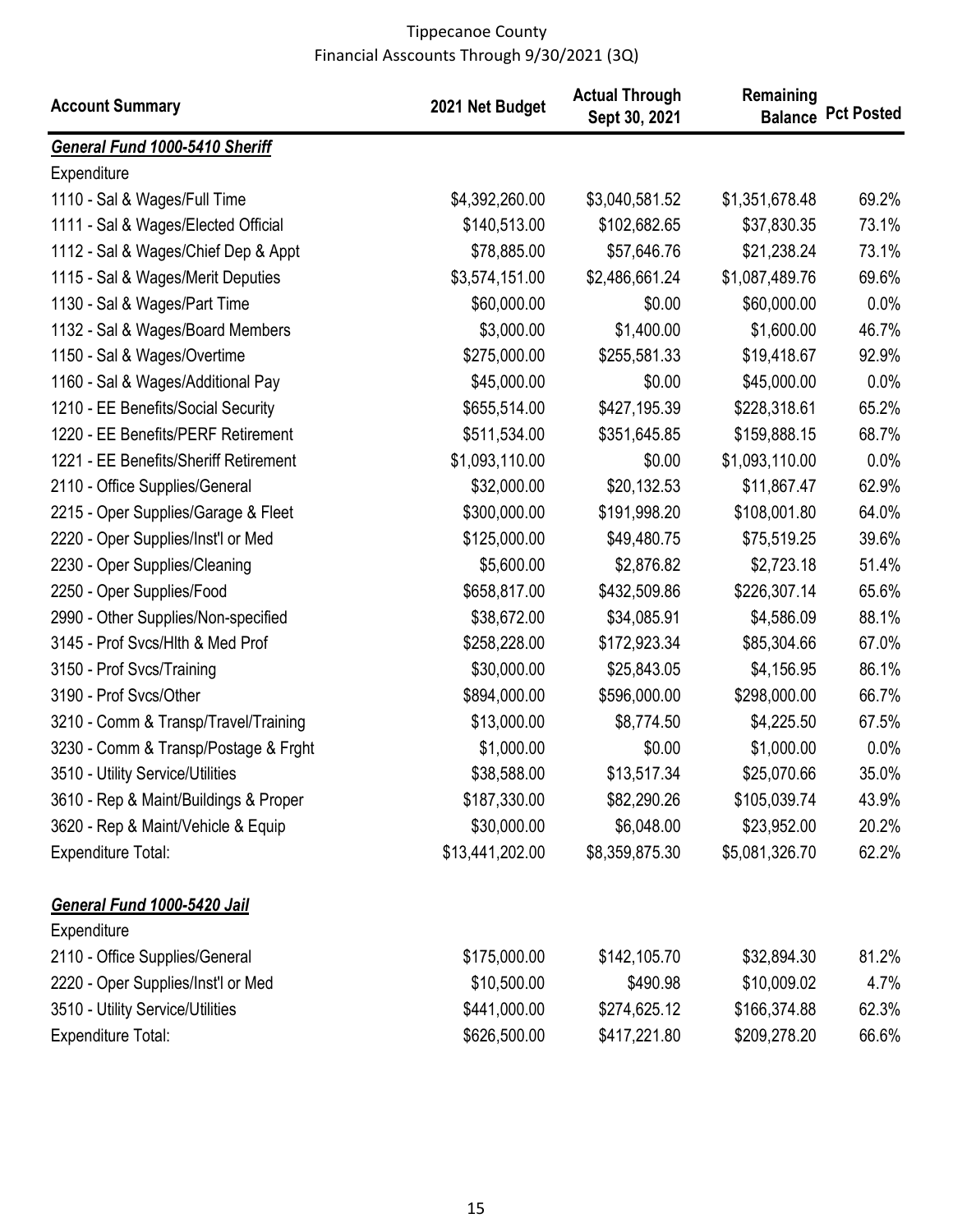| <b>Account Summary</b>                              | 2021 Net Budget | <b>Actual Through</b><br>Sept 30, 2021 | Remaining    | <b>Balance Pct Posted</b> |
|-----------------------------------------------------|-----------------|----------------------------------------|--------------|---------------------------|
| <b>General Fund 1000-5510 Community Corrections</b> |                 |                                        |              |                           |
| Expenditure                                         |                 |                                        |              |                           |
| 1110 - Sal & Wages/Full Time                        | \$126,662.00    | \$89,567.76                            | \$37,094.24  | 70.7%                     |
| 1130 - Sal & Wages/Part Time                        | \$29,160.00     | \$21,015.00                            | \$8,145.00   | 72.1%                     |
| 1150 - Sal & Wages/Overtime                         | \$7,200.00      | \$6,546.38                             | \$653.62     | 90.9%                     |
| 1210 - EE Benefits/Social Security                  | \$12,472.00     | \$8,459.60                             | \$4,012.40   | 67.8%                     |
| 1220 - EE Benefits/PERF Retirement                  | \$14,881.00     | \$10,764.74                            | \$4,116.26   | 72.3%                     |
| 2230 - Oper Supplies/Cleaning                       | \$2,255.00      | \$2,255.94                             | $-$0.94$     | 100.0%                    |
| 2250 - Oper Supplies/Food                           | \$45,020.00     | \$16,527.82                            | \$28,492.18  | 36.7%                     |
| 2340 - Rep & Maint/Minor Equipment                  | \$3,197.00      | \$3,196.32                             | \$0.68       | 100.0%                    |
| 2990 - Other Supplies/Non-specified                 | \$25,208.00     | \$23,518.46                            | \$1,689.54   | 93.3%                     |
| 3110 - Prof Svcs/Legal                              | \$15,632.00     | \$15,631.50                            | \$0.50       | 100.0%                    |
| 3190 - Prof Svcs/Other                              | \$150,010.00    | \$118,598.65                           | \$31,411.35  | 79.1%                     |
| 3210 - Comm & Transp/Travel/Training                | \$5,000.00      | \$3,843.87                             | \$1,156.13   | 76.9%                     |
| 3510 - Utility Service/Utilities                    | \$15,004.00     | \$15,003.46                            | \$0.54       | 100.0%                    |
| 3610 - Rep & Maint/Buildings & Proper               | \$9,081.00      | \$1,177.60                             | \$7,903.40   | 13.0%                     |
| 3620 - Rep & Maint/Vehicle & Equip                  | \$7,919.00      | \$7,918.79                             | \$0.21       | 100.0%                    |
| <b>Expenditure Total:</b>                           | \$468,701.00    | \$344,025.89                           | \$124,675.11 | 73.4%                     |
| General Fund 1000-5810 Clerk                        |                 |                                        |              |                           |
| Expenditure                                         |                 |                                        |              |                           |
| 1110 - Sal & Wages/Full Time                        | \$1,119,703.00  | \$653,082.03                           | \$466,620.97 | 58.3%                     |
| 1111 - Sal & Wages/Elected Official                 | \$71,838.00     | \$52,497.00                            | \$19,341.00  | 73.1%                     |
| 1112 - Sal & Wages/Chief Dep & Appt                 | \$54,427.00     | \$39,773.65                            | \$14,653.35  | 73.1%                     |
| 1130 - Sal & Wages/Part Time                        | \$30,000.00     | \$8,478.00                             | \$21,522.00  | 28.3%                     |
| 1210 - EE Benefits/Social Security                  | \$97,612.00     | \$53,577.46                            | \$44,034.54  | 54.9%                     |
| 1220 - EE Benefits/PERF Retirement                  | \$139,549.00    | \$82,932.09                            | \$56,616.91  | 59.4%                     |
| 2110 - Office Supplies/General                      | \$7,200.00      | \$2,097.23                             | \$5,102.77   | 29.1%                     |
| 2120 - Office Supplies/Forms                        | \$7,200.00      | \$3,099.06                             | \$4,100.94   | 43.0%                     |
| 3190 - Prof Svcs/Other                              | \$10,000.00     | \$1,065.74                             | \$8,934.26   | 10.7%                     |
| 3210 - Comm & Transp/Travel/Training                | \$1,000.00      | \$557.81                               | \$442.19     | 55.8%                     |
| 3230 - Comm & Transp/Postage & Frght                | \$250.00        | \$81.66                                | \$168.34     | 32.7%                     |
| 3240 - Comm & Transp/Software                       | \$1,000.00      | \$0.00                                 | \$1,000.00   | $0.0\%$                   |
| 3620 - Rep & Maint/Vehicle & Equip                  | \$1,000.00      | \$0.00                                 | \$1,000.00   | 0.0%                      |
| 3910 - Other Disb/Dues & Subscription               | \$1,000.00      | \$500.00                               | \$500.00     | 50.0%                     |
| 4510 - Machinery & Equipment/General                | \$2,000.00      | \$0.00                                 | \$2,000.00   | $0.0\%$                   |
| <b>Expenditure Total:</b>                           | \$1,543,779.00  | \$897,741.73                           | \$646,037.27 | 58.2%                     |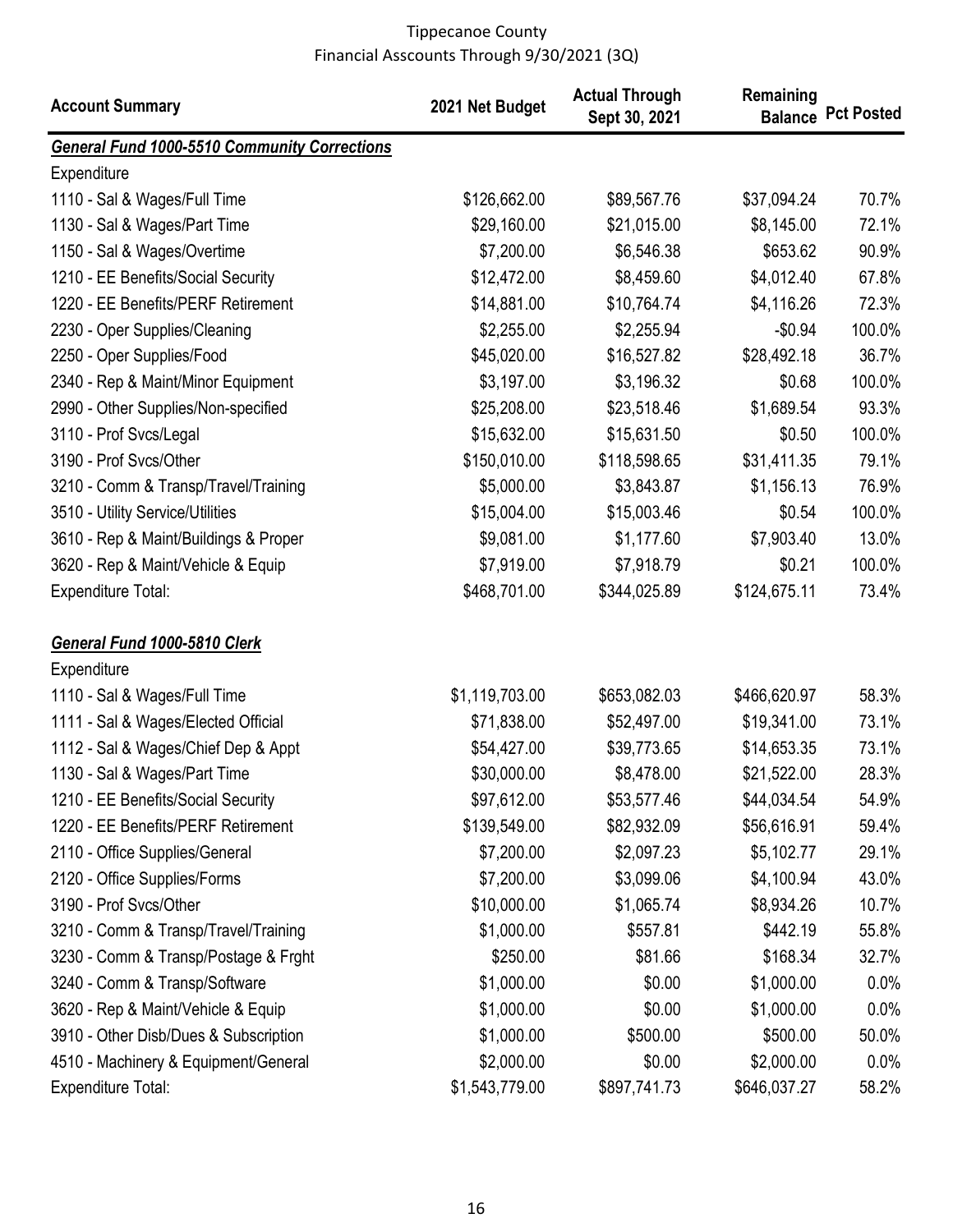| <b>Account Summary</b>                        | 2021 Net Budget | <b>Actual Through</b><br>Sept 30, 2021 | Remaining      | <b>Balance Pct Posted</b> |
|-----------------------------------------------|-----------------|----------------------------------------|----------------|---------------------------|
| General Fund 1000-5910 Prosecutor             |                 |                                        |                |                           |
| Expenditure                                   |                 |                                        |                |                           |
| 1110 - Sal & Wages/Full Time                  | \$2,527,020.00  | \$1,690,569.44                         | \$836,450.56   | 66.9%                     |
| 1130 - Sal & Wages/Part Time                  | \$70,000.00     | \$31,643.75                            | \$38,356.25    | 45.2%                     |
| 1210 - EE Benefits/Social Security            | \$198,673.00    | \$126,063.48                           | \$72,609.52    | 63.5%                     |
| 1220 - EE Benefits/PERF Retirement            | \$290,867.00    | \$188,431.81                           | \$102,435.19   | 64.8%                     |
| <b>Expenditure Total:</b>                     | \$3,086,560.00  | \$2,036,708.48                         | \$1,049,851.52 | 66.0%                     |
| General Fund 1000-5920 Prosecutor IV-D        |                 |                                        |                |                           |
| Expenditure                                   |                 |                                        |                |                           |
| 1110 - Sal & Wages/Full Time                  | \$732,329.00    | \$473,862.13                           | \$258,466.87   | 64.7%                     |
| 1130 - Sal & Wages/Part Time                  | \$9,000.00      | \$6,537.50                             | \$2,462.50     | 72.6%                     |
| 1210 - EE Benefits/Social Security            | \$56,712.00     | \$33,782.03                            | \$22,929.97    | 59.6%                     |
| 1220 - EE Benefits/PERF Retirement            | \$83,029.00     | \$53,073.10                            | \$29,955.90    | 63.9%                     |
| Expenditure Total:                            | \$881,070.00    | \$567,254.76                           | \$313,815.24   | 64.4%                     |
| <b>General Fund 1000-6010 Ancillary Court</b> |                 |                                        |                |                           |
| Expenditure                                   |                 |                                        |                |                           |
| 1110 - Sal & Wages/Full Time                  | \$103,239.00    | \$75,443.87                            | \$27,795.13    | 73.1%                     |
| 1210 - EE Benefits/Social Security            | \$7,898.00      | \$5,485.81                             | \$2,412.19     | 69.5%                     |
| 1220 - EE Benefits/PERF Retirement            | \$11,563.00     | \$8,449.68                             | \$3,113.32     | 73.1%                     |
| 2110 - Office Supplies/General                | \$616.00        | \$495.44                               | \$120.56       | 80.4%                     |
| 3170 - Prof Svcs/Translator                   | \$1,000.00      | \$0.00                                 | \$1,000.00     | 0.0%                      |
| Expenditure Total:                            | \$124,316.00    | \$89,874.80                            | \$34,441.20    | 72.3%                     |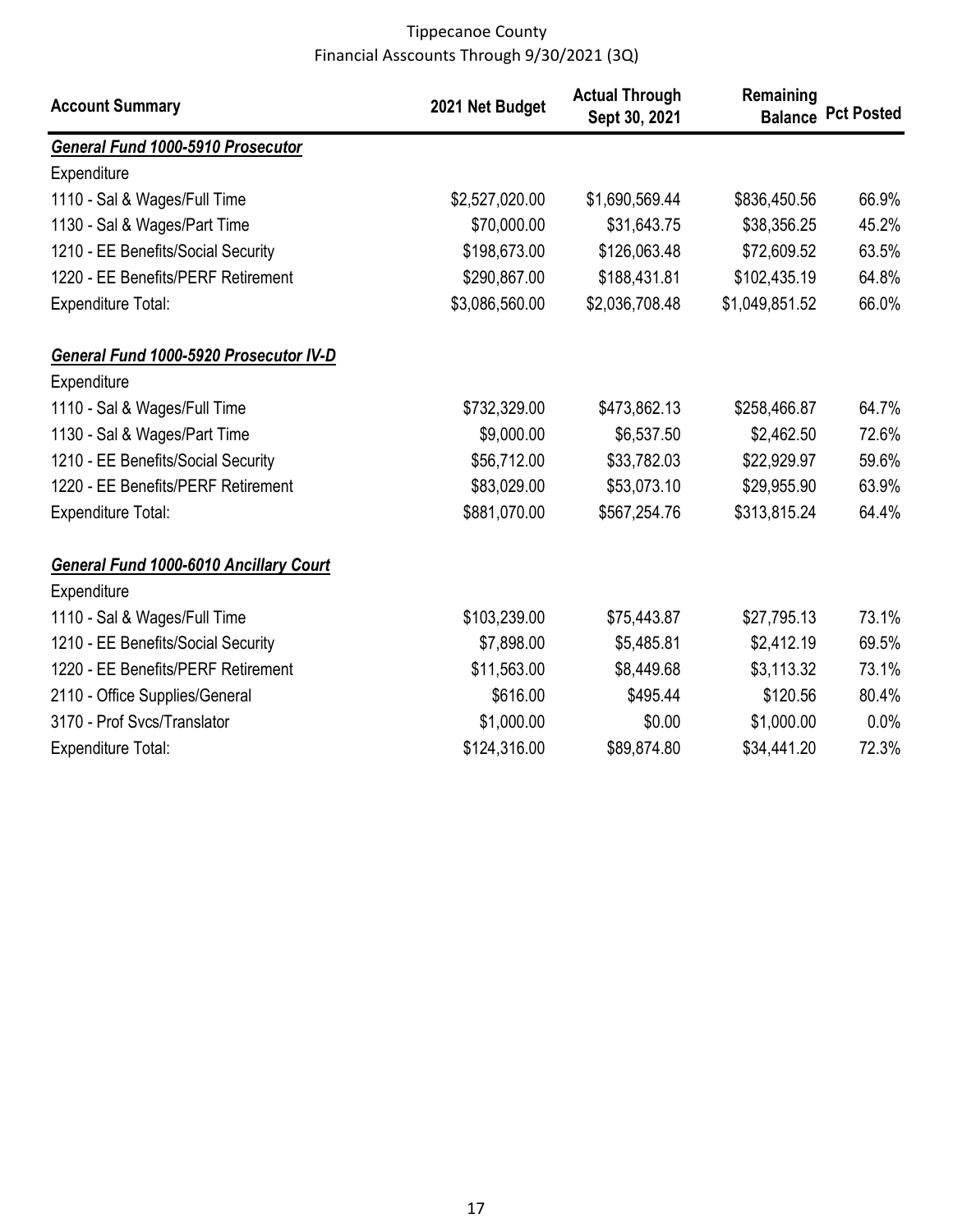| <b>Account Summary</b>                  | 2021 Net Budget | <b>Actual Through</b><br>Sept 30, 2021 | Remaining    | <b>Balance Pct Posted</b> |
|-----------------------------------------|-----------------|----------------------------------------|--------------|---------------------------|
| General Fund 1000-6310 Public Defender  |                 |                                        |              |                           |
| Expenditure                             |                 |                                        |              |                           |
| 1110 - Sal & Wages/Full Time            | \$728,261.00    | \$529,064.35                           | \$199,196.65 | 72.6%                     |
| 1112 - Sal & Wages/Chief Dep & Appt     | \$273,219.00    | \$199,660.17                           | \$73,558.83  | 73.1%                     |
| 1113 - Sal & Wages/Benefit Elig PT      | \$1,451,313.00  | \$1,026,006.71                         | \$425,306.29 | 70.7%                     |
| 1130 - Sal & Wages/Part Time            | \$98,000.00     | \$43,749.01                            | \$54,250.99  | 44.6%                     |
| 1210 - EE Benefits/Social Security      | \$195,136.00    | \$130,368.04                           | \$64,767.96  | 66.8%                     |
| 1220 - EE Benefits/PERF Retirement      | \$112,166.00    | \$81,617.21                            | \$30,548.79  | 72.8%                     |
| 2110 - Office Supplies/General          | \$12,500.00     | \$2,264.64                             | \$10,235.36  | 18.1%                     |
| 3110 - Prof Svcs/Legal                  | \$82,147.00     | \$64,523.06                            | \$17,623.94  | 78.5%                     |
| 3150 - Prof Svcs/Training               | \$3,000.00      | \$0.00                                 | \$3,000.00   | 0.0%                      |
| 3190 - Prof Svcs/Other                  | \$375,000.00    | \$352,703.57                           | \$22,296.43  | 94.1%                     |
| 3210 - Comm & Transp/Travel/Training    | \$10,000.00     | \$1,745.05                             | \$8,254.95   | 17.5%                     |
| 3510 - Utility Service/Utilities        | \$140.00        | \$92.25                                | \$47.75      | 65.9%                     |
| 3910 - Other Disb/Dues & Subscription   | \$27,360.00     | \$10,480.81                            | \$16,879.19  | 38.3%                     |
| <b>Expenditure Total:</b>               | \$3,368,242.00  | \$2,442,274.87                         | \$925,967.13 | 72.5%                     |
| <b>General Fund 1000-6410 Probation</b> |                 |                                        |              |                           |
| Expenditure                             |                 |                                        |              |                           |
| 1110 - Sal & Wages/Full Time            | \$1,568,060.00  | \$1,139,427.77                         | \$428,632.23 | 72.7%                     |
| 1112 - Sal & Wages/Chief Dep & Appt     | \$81,833.00     | \$59,800.98                            | \$22,032.02  | 73.1%                     |
| 1130 - Sal & Wages/Part Time            | \$52,000.00     | \$10,213.27                            | \$41,786.73  | 19.6%                     |
| 1210 - EE Benefits/Social Security      | \$130,195.00    | \$86,127.00                            | \$44,068.00  | 66.2%                     |
| 1220 - EE Benefits/PERF Retirement      | \$184,789.00    | \$133,372.37                           | \$51,416.63  | 72.2%                     |
| <b>Expenditure Total:</b>               | \$2,016,877.00  | \$1,428,941.39                         | \$587,935.61 | 70.8%                     |
| General Fund 1000-6510 Magistrate       |                 |                                        |              |                           |
| Expenditure                             |                 |                                        |              |                           |
| 1110 - Sal & Wages/Full Time            | \$98,846.00     | \$72,233.44                            | \$26,612.56  | 73.1%                     |
| 1150 - Sal & Wages/Overtime             | \$2,000.00      | \$0.00                                 | \$2,000.00   | $0.0\%$                   |
| 1210 - EE Benefits/Social Security      | \$7,665.00      | \$5,103.23                             | \$2,561.77   | 66.6%                     |
| 1220 - EE Benefits/PERF Retirement      | \$11,295.00     | \$8,090.20                             | \$3,204.80   | 71.6%                     |
| 2110 - Office Supplies/General          | \$800.00        | \$745.37                               | \$54.63      | 93.2%                     |
| 3210 - Comm & Transp/Travel/Training    | \$703.00        | \$0.00                                 | \$703.00     | 0.0%                      |
| 3910 - Other Disb/Dues & Subscription   | \$897.00        | \$716.31                               | \$180.69     | 79.9%                     |
| <b>Expenditure Total:</b>               | \$122,206.00    | \$86,888.55                            | \$35,317.45  | 71.1%                     |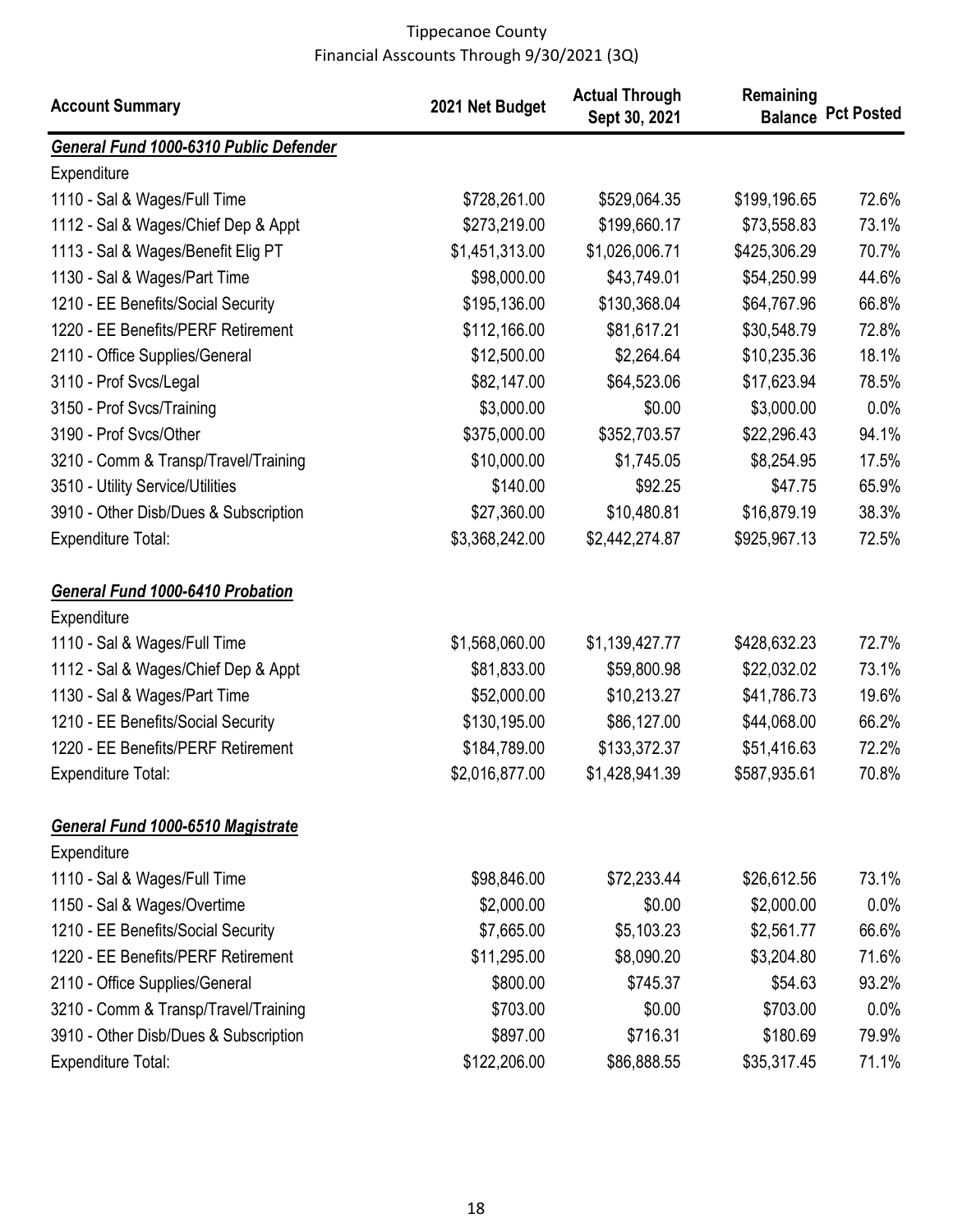| <b>Account Summary</b>                 | 2021 Net Budget | <b>Actual Through</b><br>Sept 30, 2021 | Remaining   | <b>Balance Pct Posted</b> |
|----------------------------------------|-----------------|----------------------------------------|-------------|---------------------------|
| General Fund 1000-6520 IV-D Magistrate |                 |                                        |             |                           |
| Expenditure                            |                 |                                        |             |                           |
| 1110 - Sal & Wages/Full Time           | \$49,423.00     | \$36,116.72                            | \$13,306.28 | 73.1%                     |
| 1112 - Sal & Wages/Chief Dep & Appt    | \$65,700.00     | \$48,480.18                            | \$17,219.82 | 73.8%                     |
| 1130 - Sal & Wages/Part Time           | \$20,000.00     | \$11,552.62                            | \$8,447.38  | 57.8%                     |
| 1210 - EE Benefits/Social Security     | \$10,431.00     | \$6,969.11                             | \$3,461.89  | 66.8%                     |
| 1220 - EE Benefits/PERF Retirement     | \$5,536.00      | \$4,045.10                             | \$1,490.90  | 73.1%                     |
| 2110 - Office Supplies/General         | \$300.00        | \$186.68                               | \$113.32    | 62.2%                     |
| 3160 - Prof Svcs/Judge Pro-Tem         | \$350.00        | \$250.00                               | \$100.00    | 71.4%                     |
| 3210 - Comm & Transp/Travel/Training   | \$600.00        | \$180.34                               | \$419.66    | 30.1%                     |
| 3910 - Other Disb/Dues & Subscription  | \$400.00        | \$195.00                               | \$205.00    | 48.8%                     |
| <b>Expenditure Total:</b>              | \$152,740.00    | \$107,975.75                           | \$44,764.25 | 70.7%                     |
| General Fund 1000-7010 Circuit Court   |                 |                                        |             |                           |
| Expenditure                            |                 |                                        |             |                           |
| 1110 - Sal & Wages/Full Time           | \$151,751.00    | \$110,895.02                           | \$40,855.98 | 73.1%                     |
| 1210 - EE Benefits/Social Security     | \$11,609.00     | \$7,691.30                             | \$3,917.70  | 66.3%                     |
| 1220 - EE Benefits/PERF Retirement     | \$16,997.00     | \$12,420.30                            | \$4,576.70  | 73.1%                     |
| 2110 - Office Supplies/General         | \$1,440.00      | \$948.67                               | \$491.33    | 65.9%                     |
| 3115 - Prof Svcs/Pauper Atty           | \$40,000.00     | \$15,875.62                            | \$24,124.38 | 39.7%                     |
| 3160 - Prof Svcs/Judge Pro-Tem         | \$500.00        | \$150.00                               | \$350.00    | 30.0%                     |
| 3190 - Prof Svcs/Other                 | \$4,000.00      | \$0.00                                 | \$4,000.00  | 0.0%                      |
| 3210 - Comm & Transp/Travel/Training   | \$250.00        | \$40.00                                | \$210.00    | 16.0%                     |
| 3910 - Other Disb/Dues & Subscription  | \$2,000.00      | \$364.00                               | \$1,636.00  | 18.2%                     |
| 3950 - Other Disb/Jury Expense         | \$23,000.00     | \$11,942.79                            | \$11,057.21 | 51.9%                     |
| <b>Expenditure Total:</b>              | \$251,547.00    | \$160,327.70                           | \$91,219.30 | 63.7%                     |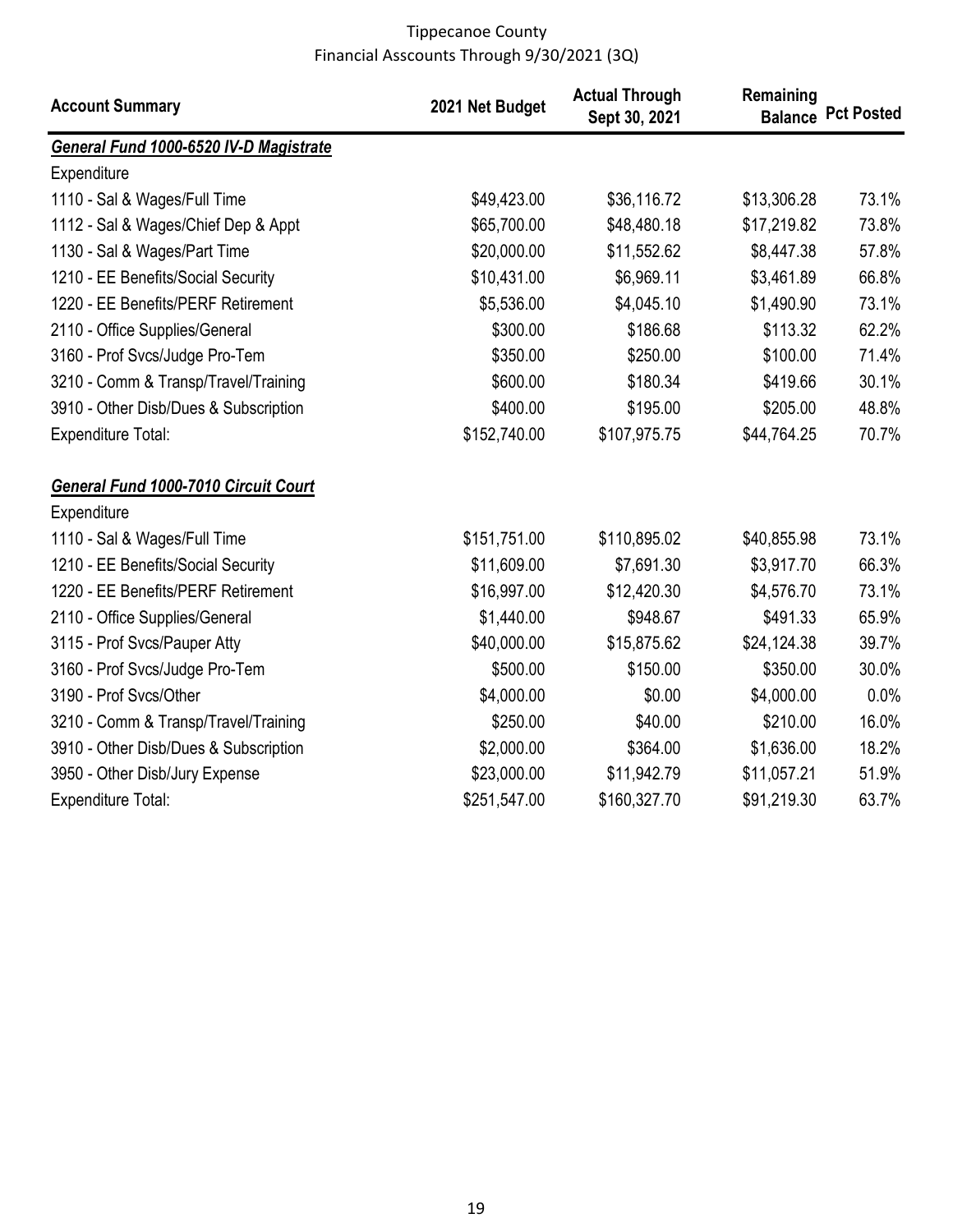| <b>Account Summary</b>                  | 2021 Net Budget | <b>Actual Through</b><br>Sept 30, 2021 | Remaining   | <b>Balance Pct Posted</b> |
|-----------------------------------------|-----------------|----------------------------------------|-------------|---------------------------|
| General Fund 1000-7101 Superior Court 1 |                 |                                        |             |                           |
| Expenditure                             |                 |                                        |             |                           |
| 1110 - Sal & Wages/Full Time            | \$93,288.00     | \$68,172.00                            | \$25,116.00 | 73.1%                     |
| 1113 - Sal & Wages/Benefit Elig PT      | \$35,007.00     | \$25,526.10                            | \$9,480.90  | 72.9%                     |
| 1150 - Sal & Wages/Overtime             | \$3,000.00      | \$1,376.23                             | \$1,623.77  | 45.9%                     |
| 1210 - EE Benefits/Social Security      | \$10,045.00     | \$6,517.77                             | \$3,527.23  | 64.9%                     |
| 1220 - EE Benefits/PERF Retirement      | \$10,785.00     | \$7,758.50                             | \$3,026.50  | 71.9%                     |
| 2110 - Office Supplies/General          | \$1,000.00      | \$485.76                               | \$514.24    | 48.6%                     |
| 2130 - Office Supplies/Printing         | \$300.00        | \$0.00                                 | \$300.00    | 0.0%                      |
| 3115 - Prof Svcs/Pauper Atty            | \$50,000.00     | \$11,630.87                            | \$38,369.13 | 23.3%                     |
| 3140 - Prof Svcs/Counselng Consults     | \$2,000.00      | \$780.00                               | \$1,220.00  | 39.0%                     |
| 3160 - Prof Svcs/Judge Pro-Tem          | \$300.00        | \$0.00                                 | \$300.00    | 0.0%                      |
| 3190 - Prof Svcs/Other                  | \$1,500.00      | \$0.00                                 | \$1,500.00  | 0.0%                      |
| 3210 - Comm & Transp/Travel/Training    | \$500.00        | \$28.08                                | \$471.92    | 5.6%                      |
| 3910 - Other Disb/Dues & Subscription   | \$1,075.00      | \$939.31                               | \$135.69    | 87.4%                     |
| 3950 - Other Disb/Jury Expense          | \$14,925.00     | \$9,275.57                             | \$5,649.43  | 62.1%                     |
| <b>Expenditure Total:</b>               | \$223,725.00    | \$132,490.19                           | \$91,234.81 | 59.2%                     |
| General Fund 1000-7102 Superior Court 2 |                 |                                        |             |                           |
| Expenditure                             |                 |                                        |             |                           |
| 1110 - Sal & Wages/Full Time            | \$96,167.00     | \$70,275.87                            | \$25,891.13 | 73.1%                     |
| 1113 - Sal & Wages/Benefit Elig PT      | \$35,217.00     | \$25,729.66                            | \$9,487.34  | 73.1%                     |
| 1150 - Sal & Wages/Overtime             | \$3,000.00      | \$1,436.81                             | \$1,563.19  | 47.9%                     |
| 1210 - EE Benefits/Social Security      | \$10,281.00     | \$6,965.15                             | \$3,315.85  | 67.7%                     |
| 1220 - EE Benefits/PERF Retirement      | \$11,107.00     | \$7,957.90                             | \$3,149.10  | 71.6%                     |
| 2110 - Office Supplies/General          | \$1,000.00      | \$347.92                               | \$652.08    | 34.8%                     |
| 3115 - Prof Svcs/Pauper Atty            | \$35,000.00     | \$33,511.94                            | \$1,488.06  | 95.7%                     |
| 3145 - Prof Svcs/Hlth & Med Prof        | \$19,500.00     | \$15,113.50                            | \$4,386.50  | 77.5%                     |
| 3160 - Prof Svcs/Judge Pro-Tem          | \$500.00        | \$75.00                                | \$425.00    | 15.0%                     |
| 3165 - Prof Svcs/Transcriptionist       | \$76,050.00     | \$45,667.00                            | \$30,383.00 | 60.0%                     |
| 3190 - Prof Svcs/Other                  | \$250.00        | \$99.88                                | \$150.12    | 40.0%                     |
| 3210 - Comm & Transp/Travel/Training    | \$500.00        | \$0.00                                 | \$500.00    | 0.0%                      |
| 3910 - Other Disb/Dues & Subscription   | \$2,500.00      | \$1,902.54                             | \$597.46    | 76.1%                     |
| 3950 - Other Disb/Jury Expense          | \$25,000.00     | \$13,076.78                            | \$11,923.22 | 52.3%                     |
| <b>Expenditure Total:</b>               | \$316,072.00    | \$222,159.95                           | \$93,912.05 | 70.3%                     |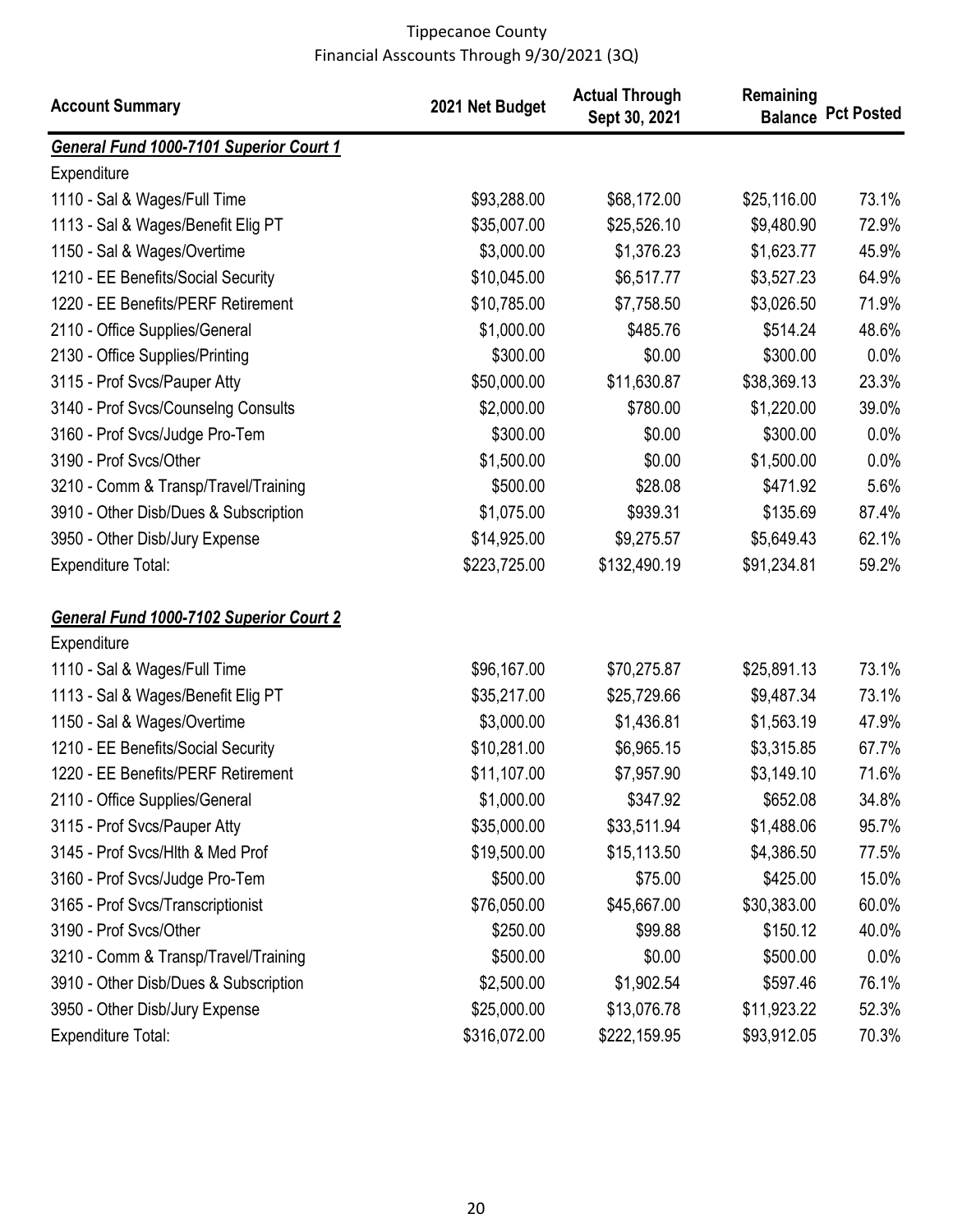| <b>Account Summary</b>                  | 2021 Net Budget | <b>Actual Through</b><br>Sept 30, 2021 | Remaining<br><b>Balance</b> | <b>Pct Posted</b> |
|-----------------------------------------|-----------------|----------------------------------------|-----------------------------|-------------------|
| General Fund 1000-7104 Superior Court 4 |                 |                                        |                             |                   |
| Expenditure                             |                 |                                        |                             |                   |
| 1110 - Sal & Wages/Full Time            | \$183,976.00    | \$131,579.66                           | \$52,396.34                 | 71.5%             |
| 1130 - Sal & Wages/Part Time            | \$5,400.00      | \$1,415.00                             | \$3,985.00                  | 26.2%             |
| 1150 - Sal & Wages/Overtime             | \$1,200.00      | \$0.00                                 | \$1,200.00                  | 0.0%              |
| 1210 - EE Benefits/Social Security      | \$14,580.00     | \$9,478.63                             | \$5,101.37                  | 65.0%             |
| 1220 - EE Benefits/PERF Retirement      | \$21,345.00     | \$14,737.03                            | \$6,607.97                  | 69.0%             |
| 2110 - Office Supplies/General          | \$1,750.00      | \$1,438.55                             | \$311.45                    | 82.2%             |
| 3115 - Prof Svcs/Pauper Atty            | \$3,069.00      | \$0.00                                 | \$3,069.00                  | 0.0%              |
| 3160 - Prof Svcs/Judge Pro-Tem          | \$300.00        | \$50.00                                | \$250.00                    | 16.7%             |
| 3190 - Prof Svcs/Other                  | \$3,200.00      | \$1,650.00                             | \$1,550.00                  | 51.6%             |
| 3210 - Comm & Transp/Travel/Training    | \$1,000.00      | \$202.70                               | \$797.30                    | 20.3%             |
| 3910 - Other Disb/Dues & Subscription   | \$531.00        | \$530.99                               | \$0.01                      | 100.0%            |
| 3950 - Other Disb/Jury Expense          | \$4,000.00      | \$2,273.15                             | \$1,726.85                  | 56.8%             |
| <b>Expenditure Total:</b>               | \$240,351.00    | \$163,355.71                           | \$76,995.29                 | 68.0%             |
| General Fund 1000-7105 Superior Court 5 |                 |                                        |                             |                   |
| Expenditure                             |                 |                                        |                             |                   |
| 1110 - Sal & Wages/Full Time            | \$189,663.00    | \$138,561.87                           | \$51,101.13                 | 73.1%             |
| 1210 - EE Benefits/Social Security      | \$14,510.00     | \$9,517.98                             | \$4,992.02                  | 65.6%             |
| 1220 - EE Benefits/PERF Retirement      | \$21,243.00     | \$15,519.01                            | \$5,723.99                  | 73.1%             |
| 2110 - Office Supplies/General          | \$2,000.00      | \$772.05                               | \$1,227.95                  | 38.6%             |
| 3115 - Prof Svcs/Pauper Atty            | \$15,000.00     | \$2,704.50                             | \$12,295.50                 | 18.0%             |
| 3140 - Prof Svcs/Counselng Consults     | \$45,000.00     | \$18,108.00                            | \$26,892.00                 | 40.2%             |
| 3160 - Prof Svcs/Judge Pro-Tem          | \$400.00        | \$175.00                               | \$225.00                    | 43.8%             |
| 3190 - Prof Svcs/Other                  | \$1,000.00      | \$0.00                                 | \$1,000.00                  | $0.0\%$           |
| 3210 - Comm & Transp/Travel/Training    | \$250.00        | \$0.00                                 | \$250.00                    | 0.0%              |
| 3910 - Other Disb/Dues & Subscription   | \$600.00        | \$0.00                                 | \$600.00                    | 0.0%              |
| 3950 - Other Disb/Jury Expense          | \$2,000.00      | \$394.98                               | \$1,605.02                  | 19.7%             |
| <b>Expenditure Total:</b>               | \$291,666.00    | \$185,753.39                           | \$105,912.61                | 63.7%             |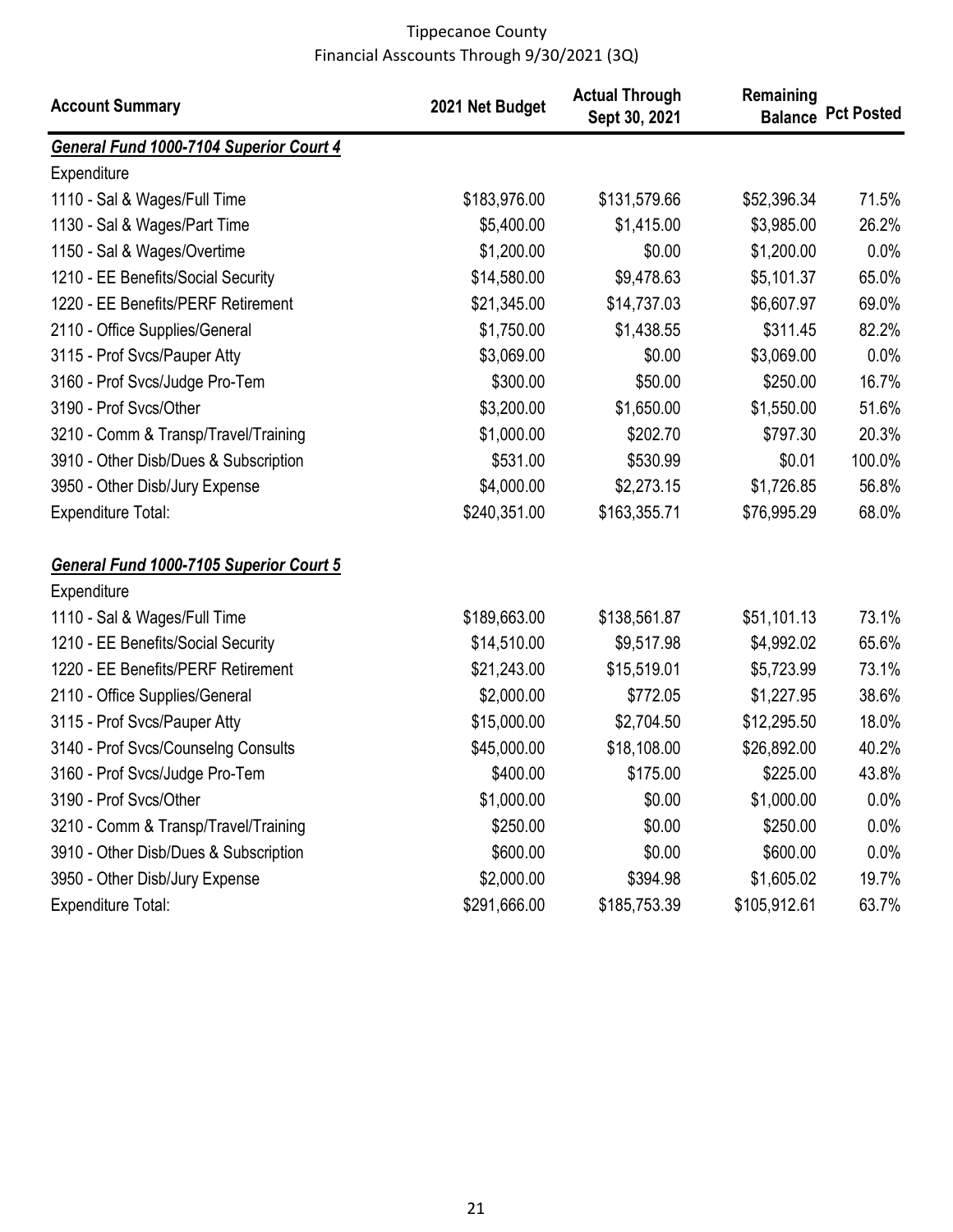| <b>Account Summary</b>                  | 2021 Net Budget | <b>Actual Through</b><br>Sept 30, 2021 | Remaining   | <b>Balance Pct Posted</b> |
|-----------------------------------------|-----------------|----------------------------------------|-------------|---------------------------|
| General Fund 1000-7106 Superior Court 6 |                 |                                        |             |                           |
| Expenditure                             |                 |                                        |             |                           |
| 1110 - Sal & Wages/Full Time            | \$235,920.00    | \$171,351.51                           | \$64,568.49 | 72.6%                     |
| 1130 - Sal & Wages/Part Time            | \$500.00        | \$0.00                                 | \$500.00    | 0.0%                      |
| 1210 - EE Benefits/Social Security      | \$18,087.00     | \$12,454.26                            | \$5,632.74  | 68.9%                     |
| 1220 - EE Benefits/PERF Retirement      | \$26,424.00     | \$19,191.52                            | \$7,232.48  | 72.6%                     |
| 2110 - Office Supplies/General          | \$2,130.00      | \$1,953.96                             | \$176.04    | 91.7%                     |
| 3115 - Prof Svcs/Pauper Atty            | \$2,500.00      | \$1,125.00                             | \$1,375.00  | 45.0%                     |
| 3145 - Prof Svcs/Hlth & Med Prof        | \$1,810.00      | \$1,810.00                             | \$0.00      | 100.0%                    |
| 3160 - Prof Svcs/Judge Pro-Tem          | \$500.00        | \$375.00                               | \$125.00    | 75.0%                     |
| 3210 - Comm & Transp/Travel/Training    | \$326.00        | \$71.00                                | \$255.00    | 21.8%                     |
| 3910 - Other Disb/Dues & Subscription   | \$1,924.00      | \$1,924.00                             | \$0.00      | 100.0%                    |
| 3950 - Other Disb/Jury Expense          | \$1,000.00      | \$83.34                                | \$916.66    | 8.3%                      |
| <b>Expenditure Total:</b>               | \$291,121.00    | \$210,339.59                           | \$80,781.41 | 72.3%                     |
| General Fund 1000-7107 Superior Court 7 |                 |                                        |             |                           |
| Expenditure                             |                 |                                        |             |                           |
| 1110 - Sal & Wages/Full Time            | \$162,633.00    | \$101,756.42                           | \$60,876.58 | 62.6%                     |
| 1150 - Sal & Wages/Overtime             | \$1,000.00      | \$0.00                                 | \$1,000.00  | 0.0%                      |
| 1210 - EE Benefits/Social Security      | \$12,518.00     | \$7,479.57                             | \$5,038.43  | 59.8%                     |
| 1220 - EE Benefits/PERF Retirement      | \$18,327.00     | \$11,396.83                            | \$6,930.17  | 62.2%                     |
| 2110 - Office Supplies/General          | \$1,000.00      | \$763.27                               | \$236.73    | 76.3%                     |
| 3115 - Prof Svcs/Pauper Atty            | \$10,000.00     | \$0.00                                 | \$10,000.00 | 0.0%                      |
| 3145 - Prof Svcs/Hlth & Med Prof        | \$15,000.00     | \$9,075.00                             | \$5,925.00  | 60.5%                     |
| 3160 - Prof Svcs/Judge Pro-Tem          | \$300.00        | \$75.00                                | \$225.00    | 25.0%                     |
| 3210 - Comm & Transp/Travel/Training    | \$289.00        | \$0.00                                 | \$289.00    | 0.0%                      |
| 3910 - Other Disb/Dues & Subscription   | \$511.00        | \$511.00                               | \$0.00      | 100.0%                    |
| 3950 - Other Disb/Jury Expense          | \$5,000.00      | \$1,202.07                             | \$3,797.93  | 24.0%                     |
| Expenditure Total:                      | \$226,578.00    | \$132,259.16                           | \$94,318.84 | 58.4%                     |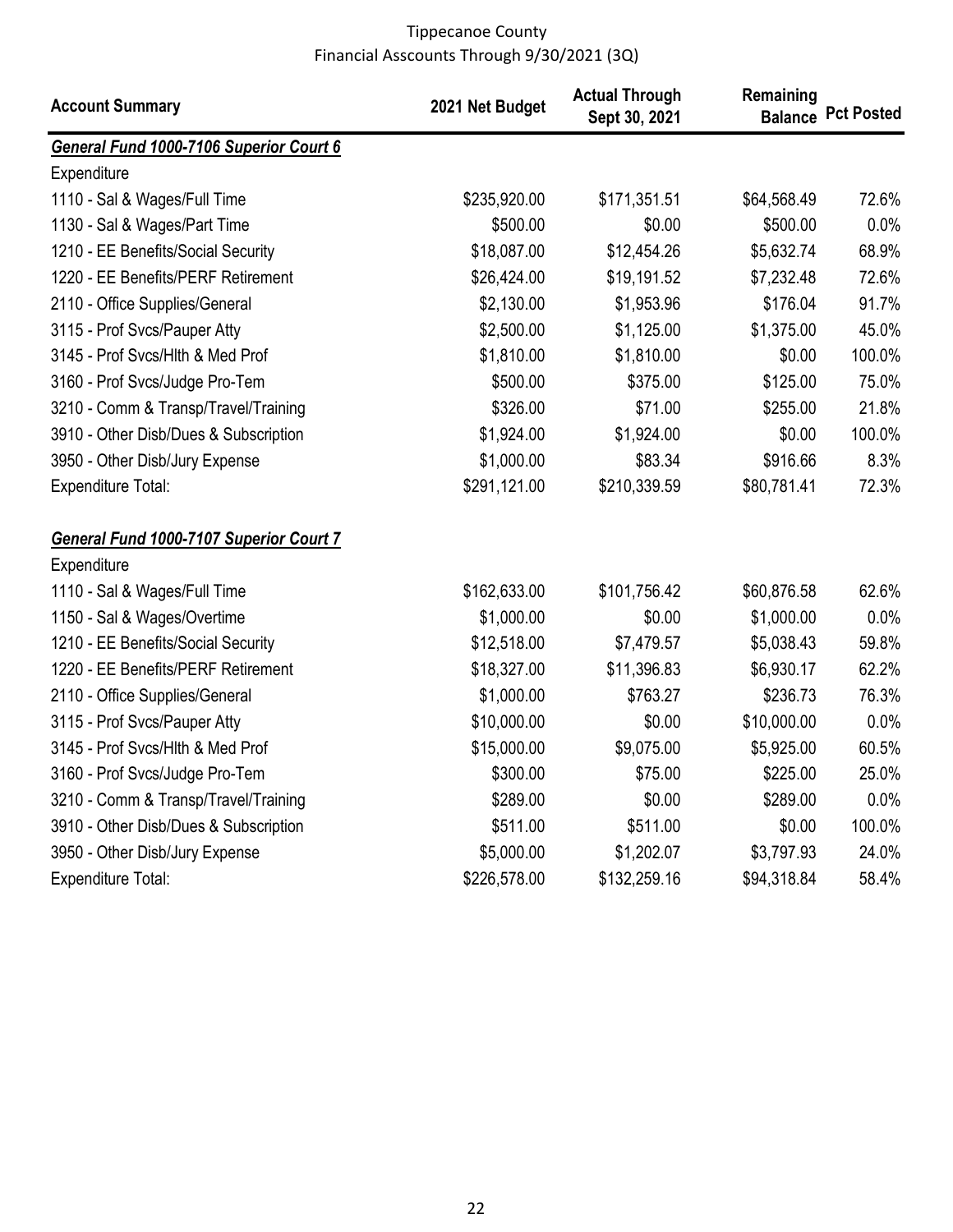| <b>Account Summary</b>                             | 2021 Net Budget | <b>Actual Through</b><br>Sept 30, 2021 | Remaining    | <b>Balance Pct Posted</b> |
|----------------------------------------------------|-----------------|----------------------------------------|--------------|---------------------------|
| General Fund 1000-7203 Superior Court 3 (Juvenile) |                 |                                        |              |                           |
| Expenditure                                        |                 |                                        |              |                           |
| 1110 - Sal & Wages/Full Time                       | \$251,757.00    | \$180,206.55                           | \$71,550.45  | 71.6%                     |
| 1112 - Sal & Wages/Chief Dep & Appt                | \$41,393.00     | \$30,248.76                            | \$11,144.24  | 73.1%                     |
| 1130 - Sal & Wages/Part Time                       | \$30,000.00     | \$14,577.50                            | \$15,422.50  | 48.6%                     |
| 1210 - EE Benefits/Social Security                 | \$24,721.00     | \$16,005.92                            | \$8,715.08   | 64.7%                     |
| 1220 - EE Benefits/PERF Retirement                 | \$28,197.00     | \$19,911.75                            | \$8,285.25   | 70.6%                     |
| 2110 - Office Supplies/General                     | \$3,000.00      | \$1,966.90                             | \$1,033.10   | 65.6%                     |
| 2220 - Oper Supplies/Inst'l or Med                 | \$9,000.00      | \$4,192.00                             | \$4,808.00   | 46.6%                     |
| 3115 - Prof Svcs/Pauper Atty                       | \$32,800.00     | \$10,989.00                            | \$21,811.00  | 33.5%                     |
| 3145 - Prof Svcs/Hlth & Med Prof                   | \$285,000.00    | \$167,879.00                           | \$117,121.00 | 58.9%                     |
| 3160 - Prof Svcs/Judge Pro-Tem                     | \$750.00        | \$300.00                               | \$450.00     | 40.0%                     |
| 3190 - Prof Svcs/Other                             | \$27,600.00     | \$26,910.10                            | \$689.90     | 97.5%                     |
| 3210 - Comm & Transp/Travel/Training               | \$3,200.00      | \$1,954.13                             | \$1,245.87   | 61.1%                     |
| 3730 - Rentals & Leases/Minor Equip                | \$30,000.00     | \$12,935.50                            | \$17,064.50  | 43.1%                     |
| 3910 - Other Disb/Dues & Subscription              | \$1,750.00      | \$1,418.40                             | \$331.60     | 81.1%                     |
| <b>Expenditure Total:</b>                          | \$769,168.00    | \$489,495.51                           | \$279,672.49 | 63.6%                     |
| General Fund 1000-7310 CASA                        |                 |                                        |              |                           |
| Expenditure                                        |                 |                                        |              |                           |
| 1110 - Sal & Wages/Full Time                       | \$360,528.00    | \$243,942.29                           | \$116,585.71 | 67.7%                     |
| 1113 - Sal & Wages/Benefit Elig PT                 | \$126,424.00    | \$91,115.15                            | \$35,308.85  | 72.1%                     |
| 1210 - EE Benefits/Social Security                 | \$37,252.00     | \$24,327.44                            | \$12,924.56  | 65.3%                     |
| 1220 - EE Benefits/PERF Retirement                 | \$40,380.00     | \$26,958.01                            | \$13,421.99  | 66.8%                     |
| <b>Expenditure Total:</b>                          | \$564,584.00    | \$386,342.89                           | \$178,241.11 | 68.4%                     |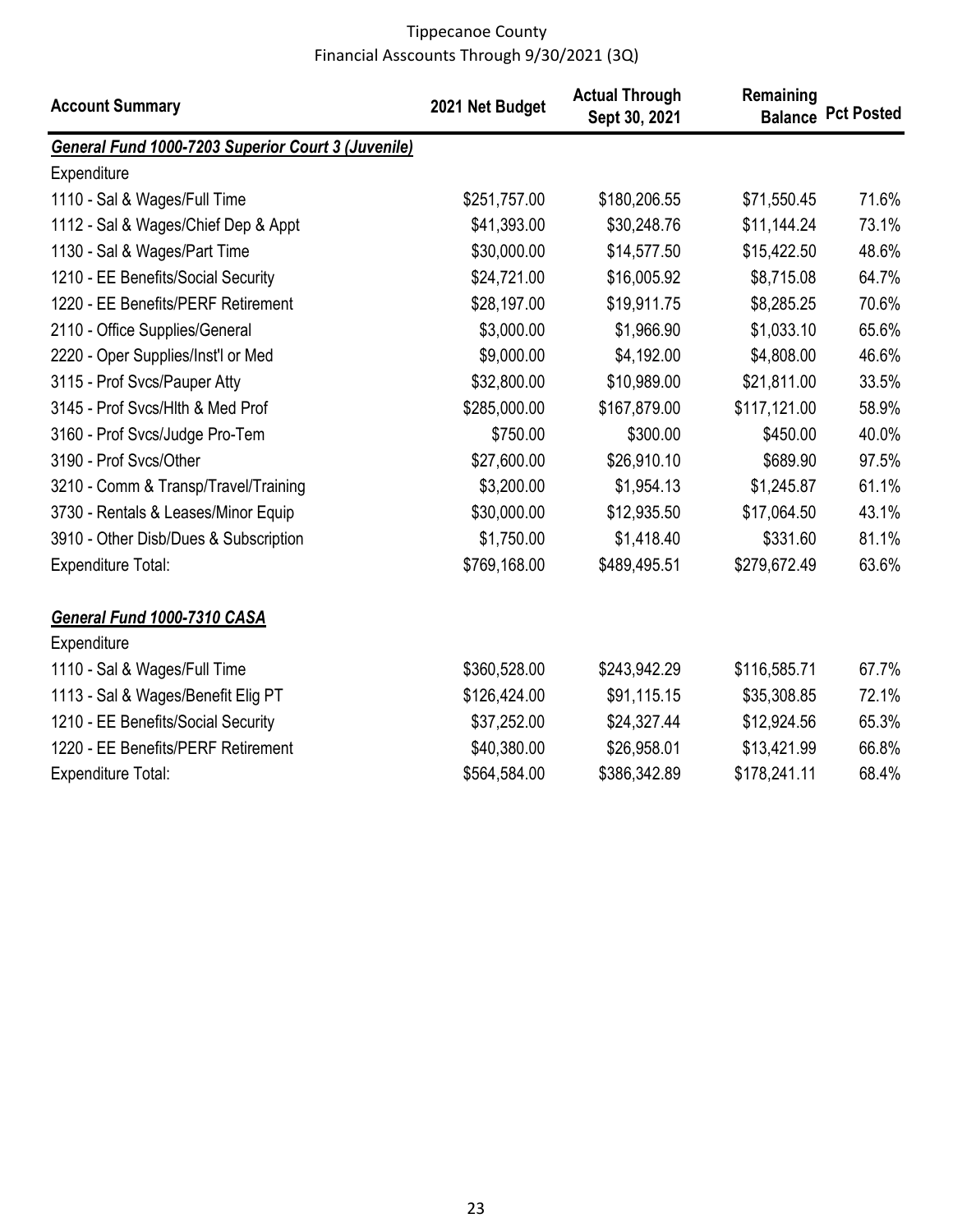| <b>Account Summary</b>                     | 2021 Net Budget | <b>Actual Through</b><br>Sept 30, 2021 | Remaining<br><b>Balance</b> | <b>Pct Posted</b> |
|--------------------------------------------|-----------------|----------------------------------------|-----------------------------|-------------------|
| General Fund 1000-9010 Health Department   |                 |                                        |                             |                   |
| Expenditure                                |                 |                                        |                             |                   |
| 1110 - Sal & Wages/Full Time               | \$927,551.00    | \$654,651.80                           | \$272,899.20                | 70.6%             |
| 1112 - Sal & Wages/Chief Dep & Appt        | \$55,329.00     | \$40,432.76                            | \$14,896.24                 | 73.1%             |
| 1130 - Sal & Wages/Part Time               | \$32,000.00     | \$27,370.00                            | \$4,630.00                  | 85.5%             |
| 1210 - EE Benefits/Social Security         | \$77,639.00     | \$52,585.57                            | \$25,053.43                 | 67.7%             |
| 1220 - EE Benefits/PERF Retirement         | \$113,667.00    | \$67,294.73                            | \$46,372.27                 | 59.2%             |
| 2110 - Office Supplies/General             | \$15,000.00     | \$4,736.09                             | \$10,263.91                 | 31.6%             |
| 2120 - Office Supplies/Forms               | \$3,904.00      | \$2,604.59                             | \$1,299.41                  | 66.7%             |
| 2210 - Oper Supplies/Gasoline & Oil        | \$2,000.00      | \$96.61                                | \$1,903.39                  | 4.8%              |
| 2220 - Oper Supplies/Inst'l or Med         | \$137,441.00    | \$116,751.01                           | \$20,689.99                 | 84.9%             |
| 2340 - Rep & Maint/Minor Equipment         | \$31,129.00     | \$30,129.67                            | \$999.33                    | 96.8%             |
| 2990 - Other Supplies/Non-specified        | \$3,000.00      | \$668.53                               | \$2,331.47                  | 22.3%             |
| 3110 - Prof Svcs/Legal                     | \$6,000.00      | \$5,350.00                             | \$650.00                    | 89.2%             |
| 3150 - Prof Svcs/Training                  | \$2,060.00      | \$582.00                               | \$1,478.00                  | 28.3%             |
| 3170 - Prof Svcs/Translator                | \$13,000.00     | \$6,148.15                             | \$6,851.85                  | 47.3%             |
| 3190 - Prof Svcs/Other                     | \$44,100.00     | \$14,097.52                            | \$30,002.48                 | 32.0%             |
| 3210 - Comm & Transp/Travel/Training       | \$7,168.00      | \$1,780.44                             | \$5,387.56                  | 24.8%             |
| 3240 - Comm & Transp/Software              | \$5,375.00      | \$5,364.81                             | \$10.19                     | 99.8%             |
| 3310 - Printing & Advertising/Legal        | \$100.00        | \$23.97                                | \$76.03                     | 24.0%             |
| 3510 - Utility Service/Utilities           | \$3,500.00      | \$2,249.91                             | \$1,250.09                  | 64.3%             |
| 3620 - Rep & Maint/Vehicle & Equip         | \$100.00        | \$0.00                                 | \$100.00                    | 0.0%              |
| 3720 - Rentals & Leases/Heavy Mach         | \$6,000.00      | \$4,440.36                             | \$1,559.64                  | 74.0%             |
| 3910 - Other Disb/Dues & Subscription      | \$6,160.00      | \$4,329.50                             | \$1,830.50                  | 70.3%             |
| <b>Expenditure Total:</b>                  | \$1,492,223.00  | \$1,041,688.02                         | \$450,534.98                | 69.8%             |
| General Fund 1000-9410 Employee Insurance  |                 |                                        |                             |                   |
| Expenditure                                |                 |                                        |                             |                   |
| 1222 - EE Benefits/Hoosier Start 401a      | \$12,000.00     | \$7,021.86                             | \$4,978.14                  | 58.5%             |
| 1230 - EE Benefits/Health                  | \$7,216,060.00  | \$5,274,901.75                         | \$1,941,158.25              | 73.1%             |
| 1231 - EE Benefits/LTD                     | \$100,237.00    | \$74,589.46                            | \$25,647.54                 | 74.4%             |
| 1232 - EE Benefits/Life                    | \$62,190.00     | \$41,470.51                            | \$20,719.49                 | 66.7%             |
| 1910 - Other Personal Services/WC          | \$368,538.00    | \$17,665.47                            | \$350,872.53                | 4.8%              |
| 1920 - Other Personal Services/Unempl      | \$34,000.00     | \$23,832.63                            | \$10,167.37                 | 70.1%             |
| <b>Expenditure Total:</b>                  | \$7,793,025.00  | \$5,439,481.68                         | \$2,353,543.32              | 69.8%             |
| <b>GENERAL FUND CUMULATIVE DEPARTMENTS</b> | \$55,982,453.00 | \$36,983,888.00                        | \$18,998,565.00             | 66.1%             |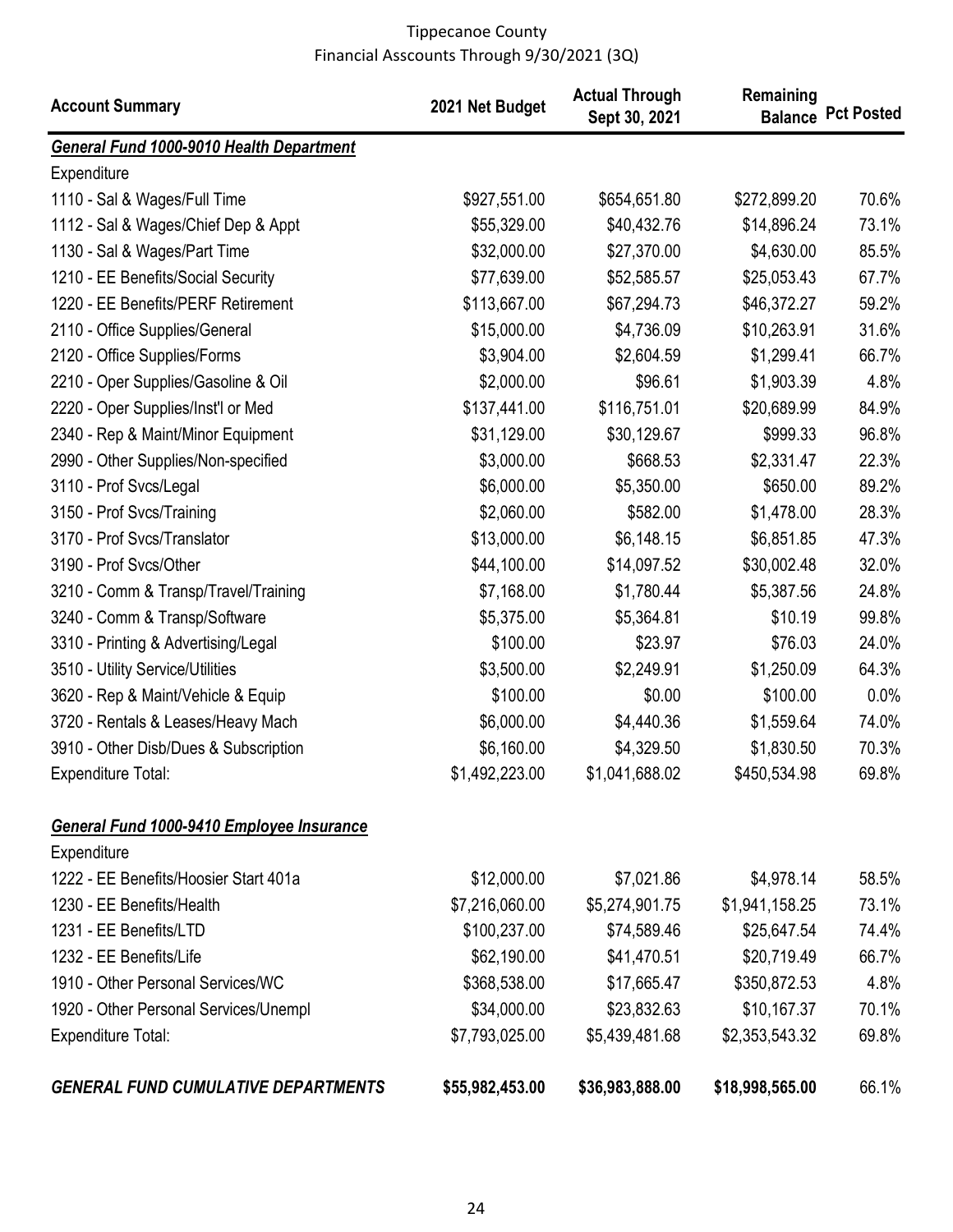| <b>Account Summary</b>                                 | 2021 Net Budget | <b>Actual Through</b><br>Sept 30, 2021 | Remaining        | <b>Balance Pct Posted</b> |
|--------------------------------------------------------|-----------------|----------------------------------------|------------------|---------------------------|
| General Fund 1000-9600 Miscellaneous Refunds           |                 |                                        |                  |                           |
| Expenditure                                            |                 |                                        |                  |                           |
| 3945 - Other Disb/Refund of Prop Tax                   | \$0.00          | \$222,754.21                           | $-$ \$222,754.21 |                           |
| General Fund 1000-9603 Property Tax Refunds Tax Set 03 |                 |                                        |                  |                           |
| Expenditure                                            |                 |                                        |                  |                           |
| 3945 - Other Disb/Refund of Prop Tax                   | \$0.00          | \$2,615.34                             | $-$2,615.34$     |                           |
| General Fund 1000-9604 Property Tax Refunds Tax Set 04 |                 |                                        |                  |                           |
| Expenditure                                            |                 |                                        |                  |                           |
| 3945 - Other Disb/Refund of Prop Tax                   | \$0.00          | \$220,286.09                           | -\$220,286.09    |                           |
| General Fund 1000-9605 Property Tax Refunds Tax Set 05 |                 |                                        |                  |                           |
| Expenditure                                            |                 |                                        |                  |                           |
| 3945 - Other Disb/Refund of Prop Tax                   | \$0.00          | \$292,159.83                           | -\$292,159.83    |                           |
| General Fund 1000-9606 Property Tax Refunds Tax Set 06 |                 |                                        |                  |                           |
| Expenditure                                            |                 |                                        |                  |                           |
| 3945 - Other Disb/Refund of Prop Tax                   | \$0.00          | \$413.28                               | $-$ \$413.28     |                           |
| General Fund 1000-9607 Property Tax Refunds Tax Set 07 |                 |                                        |                  |                           |
| Expenditure                                            |                 |                                        |                  |                           |
| 3945 - Other Disb/Refund of Prop Tax                   | \$0.00          | \$132.30                               | $-$132.30$       |                           |
| General Fund 1000-9608 Property Tax Refunds Tax Set 08 |                 |                                        |                  |                           |
| Expenditure                                            |                 |                                        |                  |                           |
| 3945 - Other Disb/Refund of Prop Tax                   | \$0.00          | \$1,390.08                             | $-$1,390.08$     |                           |
| General Fund 1000-9609 Property Tax Refunds Tax Set 09 |                 |                                        |                  |                           |
| Expenditure                                            |                 |                                        |                  |                           |
| 3945 - Other Disb/Refund of Prop Tax                   | \$0.00          | \$9,325.72                             | $-$9,325.72$     |                           |
| General Fund 1000-9612 Property Tax Refunds Tax Set 12 |                 |                                        |                  |                           |
| Expenditure                                            |                 |                                        |                  |                           |
| 3945 - Other Disb/Refund of Prop Tax                   | \$0.00          | \$48.71                                | $-$48.71$        |                           |
| General Fund 1000-9613 Property Tax Refunds Tax Set 13 |                 |                                        |                  |                           |
| Expenditure                                            |                 |                                        |                  |                           |
| 3945 - Other Disb/Refund of Prop Tax                   | \$0.00          | \$1,412.86                             | $-$1,412.86$     |                           |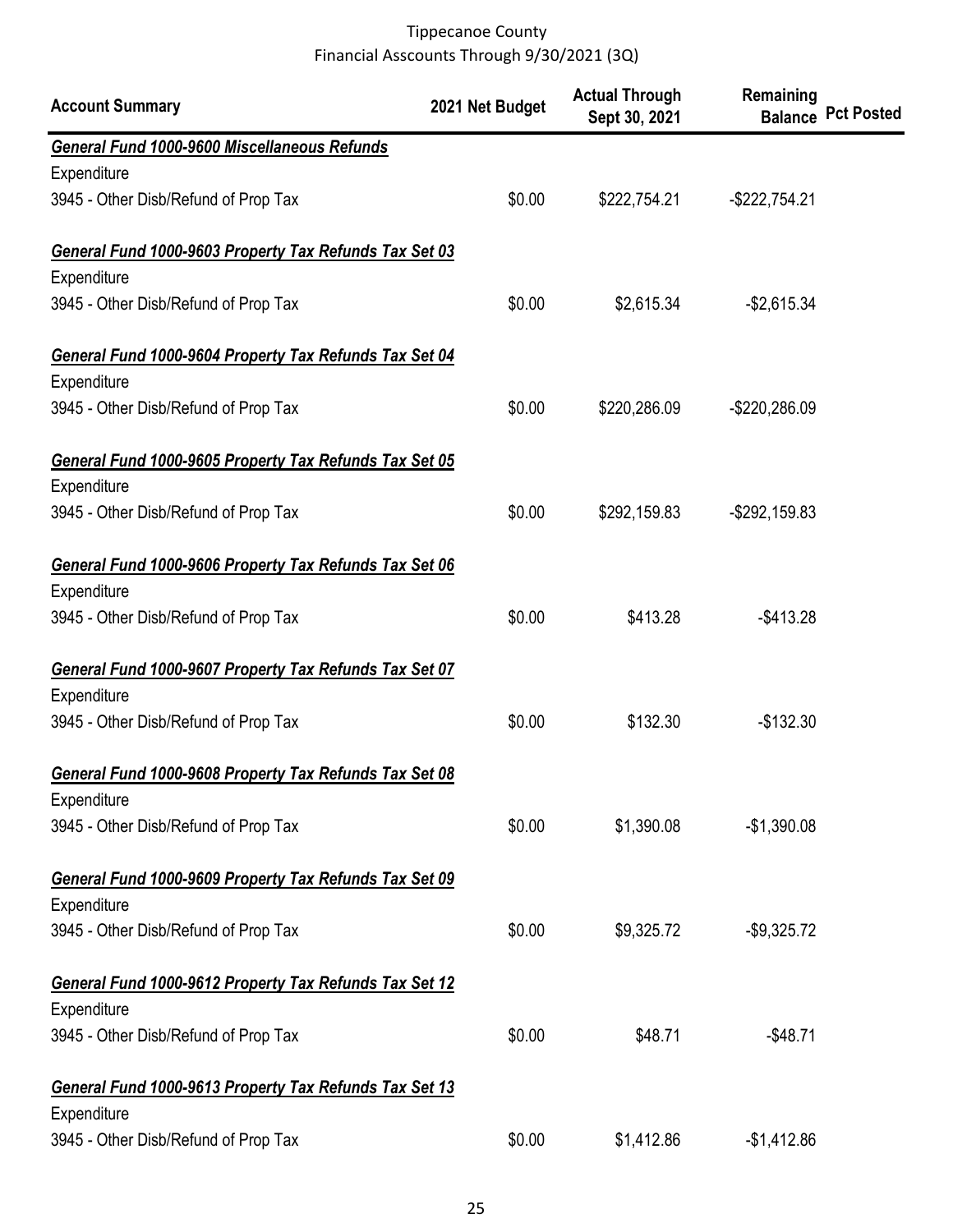| <b>Account Summary</b>                                 | 2021 Net Budget | <b>Actual Through</b><br>Sept 30, 2021 | Remaining      | <b>Balance Pct Posted</b> |
|--------------------------------------------------------|-----------------|----------------------------------------|----------------|---------------------------|
| General Fund 1000-9614 Property Tax Refunds Tax Set 14 |                 |                                        |                |                           |
| Expenditure                                            |                 |                                        |                |                           |
| 3945 - Other Disb/Refund of Prop Tax                   | \$0.00          | \$552.26                               | $-$ \$552.26   |                           |
| General Fund 1000-9618 Property Tax Refunds Tax Set 18 |                 |                                        |                |                           |
| Expenditure                                            |                 |                                        |                |                           |
| 3945 - Other Disb/Refund of Prop Tax                   | \$0.00          | \$12.36                                | $-$12.36$      |                           |
| General Fund 1000-9622 Property Tax Refunds Tax Set 22 |                 |                                        |                |                           |
| Expenditure                                            |                 |                                        |                |                           |
| 3945 - Other Disb/Refund of Prop Tax                   | \$0.00          | \$4,728.79                             | $-$4,728.79$   |                           |
| General Fund 1000-9623 Property Tax Refunds Tax Set 23 |                 |                                        |                |                           |
| Expenditure                                            |                 |                                        |                |                           |
| 3945 - Other Disb/Refund of Prop Tax                   | \$0.00          | \$86.12                                | $-$ \$86.12    |                           |
| General Fund 1000-9626 Property Tax Refunds Tax Set 26 |                 |                                        |                |                           |
| Expenditure                                            |                 |                                        |                |                           |
| 3945 - Other Disb/Refund of Prop Tax                   | \$0.00          | \$23,317.45                            | $-$23,317.45$  |                           |
| General Fund 1000-9627 Property Tax Refunds Tax Set 27 |                 |                                        |                |                           |
| Expenditure                                            |                 |                                        |                |                           |
| 3945 - Other Disb/Refund of Prop Tax                   | \$0.00          | \$293.97                               | $-$293.97$     |                           |
| General Fund 1000-9628 Property Tax Refunds Tax Set 28 |                 |                                        |                |                           |
| Expenditure                                            |                 |                                        |                |                           |
| 3945 - Other Disb/Refund of Prop Tax                   | \$0.00          | \$1,657.30                             | $-$1,657.30$   |                           |
| General Fund 1000-9630 Property Tax Refunds Tax Set 30 |                 |                                        |                |                           |
| Expenditure                                            |                 |                                        |                |                           |
| 3945 - Other Disb/Refund of Prop Tax                   | \$0.00          | \$5,007.86                             | $-$5,007.86$   |                           |
| General Fund 1000-9631 Property Tax Refunds Tax Set 31 |                 |                                        |                |                           |
| Expenditure                                            |                 |                                        |                |                           |
| 3945 - Other Disb/Refund of Prop Tax                   | \$0.00          | \$14,517.15                            | $-$14,517.15$  |                           |
| General Fund 1000-9632 Property Tax Refunds Tax Set 32 |                 |                                        |                |                           |
| Expenditure                                            |                 |                                        |                |                           |
| 3945 - Other Disb/Refund of Prop Tax                   | \$0.00          | \$8,154.83                             | $-$ \$8,154.83 |                           |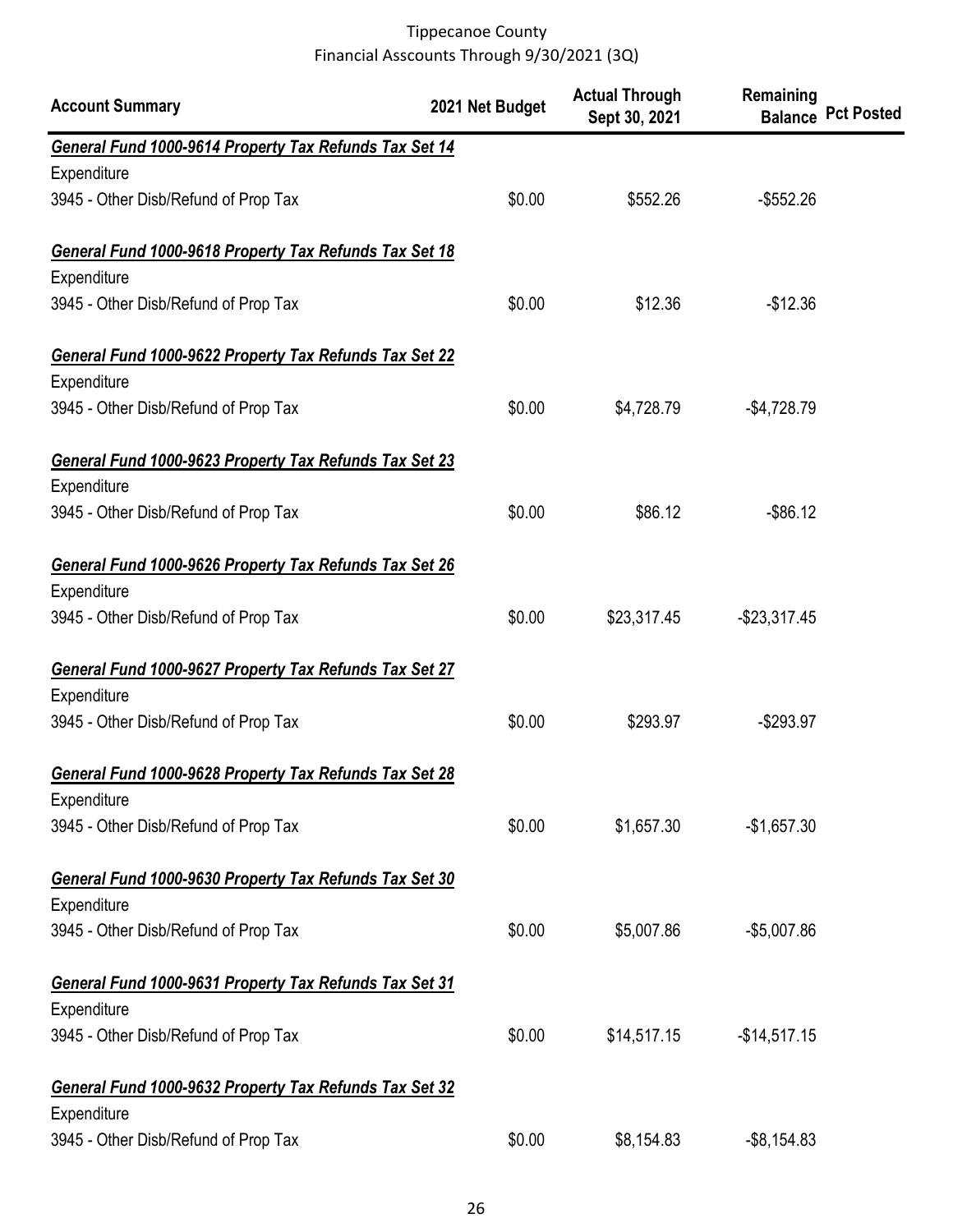| <b>Account Summary</b>                                     | 2021 Net Budget | <b>Actual Through</b><br>Sept 30, 2021 | Remaining       | <b>Balance Pct Posted</b> |
|------------------------------------------------------------|-----------------|----------------------------------------|-----------------|---------------------------|
| General Fund 1000-9633 Property Tax Refunds Tax Set 33     |                 |                                        |                 |                           |
| Expenditure                                                |                 |                                        |                 |                           |
| 3945 - Other Disb/Refund of Prop Tax                       | \$0.00          | \$149,943.60                           | $-$149,943.60$  |                           |
| General Fund 1000-9634 Property Tax Refunds Tax Set 34     |                 |                                        |                 |                           |
| Expenditure                                                |                 |                                        |                 |                           |
| 3945 - Other Disb/Refund of Prop Tax                       | \$0.00          | \$5,089.73                             | $-$5,089.73$    |                           |
| General Fund 1000-9635 Property Tax Refunds Tax Set 35     |                 |                                        |                 |                           |
| Expenditure                                                |                 |                                        |                 |                           |
| 3945 - Other Disb/Refund of Prop Tax                       | \$0.00          | \$956.64                               | $-$ \$956.64    |                           |
| <b>General Fund 1000-9800 Unappropriated Miscellaneous</b> |                 |                                        |                 |                           |
| Expenditure                                                |                 |                                        |                 |                           |
| 3190 - Prof Svcs/Other                                     | \$0.00          | \$72,799.38                            | $-$72,799.38$   |                           |
| 3940 - Other Disb/General Refunds                          | \$0.00          | \$92,592.64                            | $-$92,592.64$   |                           |
| <b>Expenditure Total:</b>                                  | \$0.00          | \$165,392.02                           | -\$165,392.02   |                           |
| <b>General Fund Expenditure Totals</b>                     | \$55,982,453.00 | \$38,114,136.50                        | \$17,868,316.50 | 68.1%                     |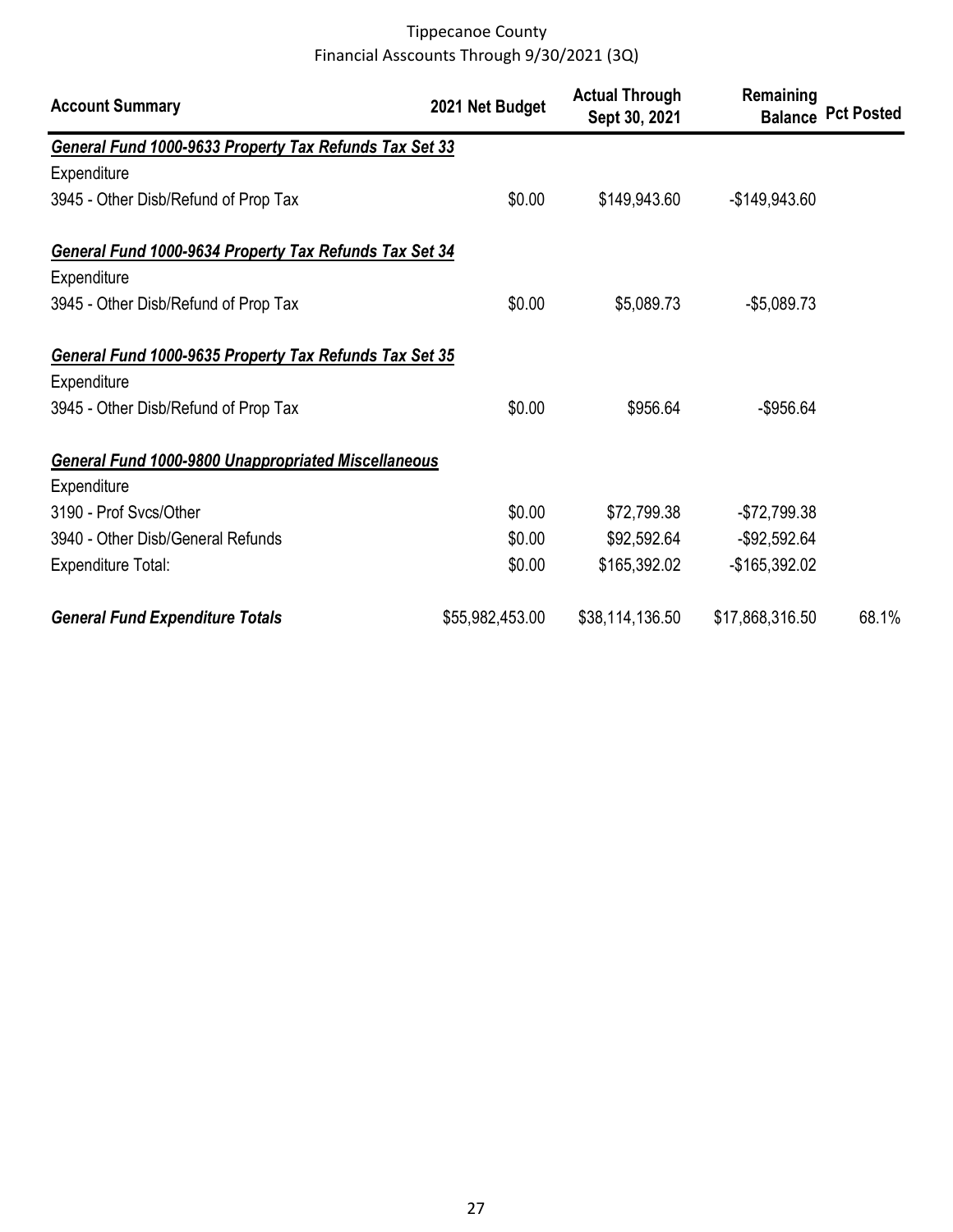| <b>Account Summary</b>                             | 2021 Net Budget | <b>Actual Through</b><br>Sept 30, 2021 | Remaining      | <b>Balance Pct Posted</b> |
|----------------------------------------------------|-----------------|----------------------------------------|----------------|---------------------------|
| <b>Accident Report 1101</b>                        |                 |                                        |                |                           |
| Revenue                                            |                 |                                        |                |                           |
| 0491 - Other Fees & Charges/Doc&Copy               | \$0.00          | \$8,164.35                             | $-$ \$8,164.35 |                           |
| <b>Accident Report 1101-5410 Sheriff</b>           |                 |                                        |                |                           |
| Expenditure                                        |                 |                                        |                |                           |
| 2140 - Office Supplies/Minor Equip                 | \$38,000.00     | \$37,980.00                            | \$20.00        | 99.9%                     |
| 3190 - Prof Svcs/Other                             | \$10.00         | \$1,700.00                             | $-$1,690.00$   | 17000.0%                  |
| 3210 - Comm & Transp/Travel/Training               | \$11,990.00     | \$0.00                                 | \$11,990.00    | 0.0%                      |
| <b>Expenditure Total:</b>                          | \$50,000.00     | \$39,680.00                            | \$10,320.00    | 79.4%                     |
| <b>Bid Deposits &amp; Bond Holding 1108</b>        |                 |                                        |                |                           |
| Revenue                                            |                 |                                        |                |                           |
| 0990 - Funds Held on Behalf of Others              | \$0.00          | \$179,736.94                           | -\$179,736.94  |                           |
| Bid Deposits & Bond Holding 1108-0110 Auditor      |                 |                                        |                |                           |
| Expenditure                                        |                 |                                        |                |                           |
| 3190 - Prof Svcs/Other                             | \$0.00          | \$46,579.19                            | $-$46,579.19$  |                           |
| 3940 - Other Disb/General Refunds                  | \$0.00          | \$63,619.65                            | -\$63,619.65   |                           |
| 6100 - Interfund Transfers/Transfer O              | \$0.00          | \$16,924.68                            | $-$16,924.68$  |                           |
| <b>Expenditure Total:</b>                          | \$0.00          | \$127,123.52                           | $-$127,123.52$ |                           |
| <b>Economic Development Income Tax (EDIT) 1112</b> |                 |                                        |                |                           |
| Revenue                                            |                 |                                        |                |                           |
| 0112 - Income Taxes/LIT-CEDIT                      | \$8,811,000.00  | \$7,115,804.22                         | \$1,695,195.78 | 80.8%                     |
| 0291 - Publ Safety/State or Local                  | \$0.00          | \$11,275.04                            | $-$11,275.04$  |                           |
| 0660 - Other Rcpts/Investment Earning              | \$215,334.00    | \$69,680.62                            | \$145,653.38   | 32.4%                     |
| 0730 - Refunds Reimb or Redeposits                 | \$0.00          | \$1,932.86                             | $-$1,932.86$   |                           |
| Revenue Total:                                     | \$9,026,334.00  | \$7,198,692.74                         | \$1,827,641.26 | 79.8%                     |
| EDIT 1112-0420 Surveyor                            |                 |                                        |                |                           |
| Expenditure                                        |                 |                                        |                |                           |
| 1110 - Sal & Wages/Full Time                       | \$170,171.00    | \$103,549.24                           | \$66,621.76    | 60.9%                     |
| 1111 - Sal & Wages/Elected Official                | \$19,868.00     | \$14,519.23                            | \$5,348.77     | 73.1%                     |
| 1130 - Sal & Wages/Part Time                       | \$8,000.00      | \$0.00                                 | \$8,000.00     | $0.0\%$                   |
| 1150 - Sal & Wages/Overtime                        | \$4,000.00      | \$0.00                                 | \$4,000.00     | $0.0\%$                   |
| 1210 - EE Benefits/Social Security                 | \$15,456.00     | \$8,545.94                             | \$6,910.06     | 55.3%                     |
| 1220 - EE Benefits/PERF Retirement                 | \$21,733.00     | \$13,223.62                            | \$8,509.38     | 60.8%                     |
| Expenditure Total:                                 | \$239,228.00    | \$139,838.03                           | \$99,389.97    | 58.5%                     |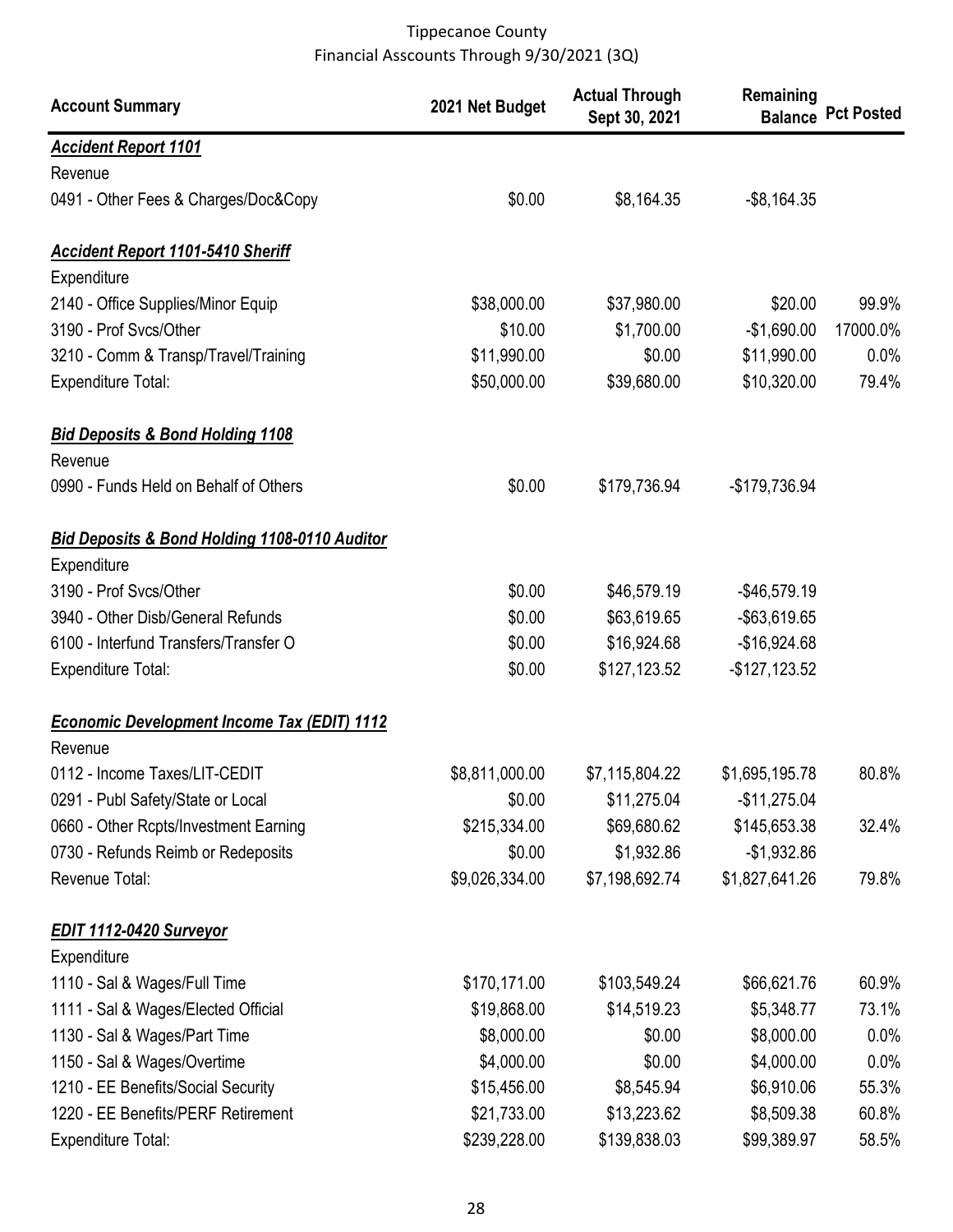| <b>Account Summary</b>                | 2021 Net Budget | <b>Actual Through</b><br>Sept 30, 2021 | Remaining      | <b>Balance Pct Posted</b> |
|---------------------------------------|-----------------|----------------------------------------|----------------|---------------------------|
| <b>EDIT 1112-0430 Drainage Board</b>  |                 |                                        |                |                           |
| Expenditure                           |                 |                                        |                |                           |
| 4240 - Infrastructure/Culverts & Drai | \$2,297,466.00  | \$375,286.36                           | \$1,922,179.64 | 16.3%                     |
| <b>EDIT 1112-1110 Commissioners</b>   |                 |                                        |                |                           |
| Expenditure                           |                 |                                        |                |                           |
| 1110 - Sal & Wages/Full Time          | \$52,248.00     | \$38,181.26                            | \$14,066.74    | 73.1%                     |
| 1210 - EE Benefits/Social Security    | \$3,998.00      | \$2,590.13                             | \$1,407.87     | 64.8%                     |
| 1220 - EE Benefits/PERF Retirement    | \$5,853.00      | \$4,276.33                             | \$1,576.67     | 73.1%                     |
| 2990 - Other Supplies/Non-specified   | \$13,226.00     | \$9,481.18                             | \$3,744.82     | 71.7%                     |
| 3110 - Prof Svcs/Legal                | \$65.00         | \$65.00                                | \$0.00         | 100.0%                    |
| 3150 - Prof Svcs/Training             | \$16,714.00     | \$4,717.00                             | \$11,997.00    | 28.2%                     |
| 3190 - Prof Svcs/Other                | \$1,011,566.00  | \$894,965.36                           | \$116,600.64   | 88.5%                     |
| 3210 - Comm & Transp/Travel/Training  | \$10,000.00     | \$204.02                               | \$9,795.98     | 2.0%                      |
| 3920 - Other Disb/Grants & Cmnty Supp | \$1,546,623.00  | \$511,783.00                           | \$1,034,840.00 | 33.1%                     |
| 4115 - Land/Other Land                | \$3,000.00      | \$0.00                                 | \$3,000.00     | 0.0%                      |
| 4210 - Infrastructure/Roads & Streets | \$2,299,736.00  | \$448,018.02                           | \$1,851,717.98 | 19.5%                     |
| 4310 - Buildings/Municipal            | \$3,622,000.00  | \$2,889,238.57                         | \$732,761.43   | 79.8%                     |
| 4330 - Buildings/Housing              | \$488,000.00    | \$159,925.96                           | \$328,074.04   | 32.8%                     |
| 4410 - Impr Other Than Bldgs/Parking  | \$19,761.00     | \$19,761.00                            | \$0.00         | 100.0%                    |
| 4510 - Machinery & Equipment/General  | \$34,939.00     | \$34,656.22                            | \$282.78       | 99.2%                     |
| 4520 - Machinery & Equipment/Vehicle  | \$45,757.00     | \$14,993.00                            | \$30,764.00    | 32.8%                     |
| 4590 - Machinery & Equipment/Other    | \$14,307.00     | \$0.00                                 | \$14,307.00    | 0.0%                      |
| 5300 - Bond & Loan/Principal          | \$2,154,837.00  | \$1,654,837.50                         | \$499,999.50   | 76.8%                     |
| 6100 - Interfund Transfers/Transfer O | \$300,000.00    | \$300,000.00                           | \$0.00         | 100.0%                    |
| <b>Expenditure Total:</b>             | \$11,642,630.00 | \$6,987,693.55                         | \$4,654,936.45 | 60.0%                     |
| <u>EDIT 1112-1150 ADA</u>             |                 |                                        |                |                           |
| Expenditure                           |                 |                                        |                |                           |
| 2110 - Office Supplies/General        | \$2,500.00      | \$0.00                                 | \$2,500.00     | $0.0\%$                   |
| 2140 - Office Supplies/Minor Equip    | \$7,500.00      | \$3,242.42                             | \$4,257.58     | 43.2%                     |
| 3140 - Prof Svcs/Counselng Consults   | \$5,000.00      | \$0.00                                 | \$5,000.00     | $0.0\%$                   |
| 3190 - Prof Svcs/Other                | \$14,000.00     | \$2,625.00                             | \$11,375.00    | 18.8%                     |
| 3210 - Comm & Transp/Travel/Training  | \$1,000.00      | \$500.00                               | \$500.00       | 50.0%                     |
| 4210 - Infrastructure/Roads & Streets | \$55,000.00     | \$9,279.64                             | \$45,720.36    | 16.9%                     |
| 4310 - Buildings/Municipal            | \$55,000.00     | \$27,165.50                            | \$27,834.50    | 49.4%                     |
| 4330 - Buildings/Housing              | \$55,000.00     | \$36,781.07                            | \$18,218.93    | 66.9%                     |
| 4510 - Machinery & Equipment/General  | \$55,000.00     | \$0.00                                 | \$55,000.00    | 0.0%                      |
| <b>Expenditure Total:</b>             | \$250,000.00    | \$79,593.63                            | \$170,406.37   | 31.8%                     |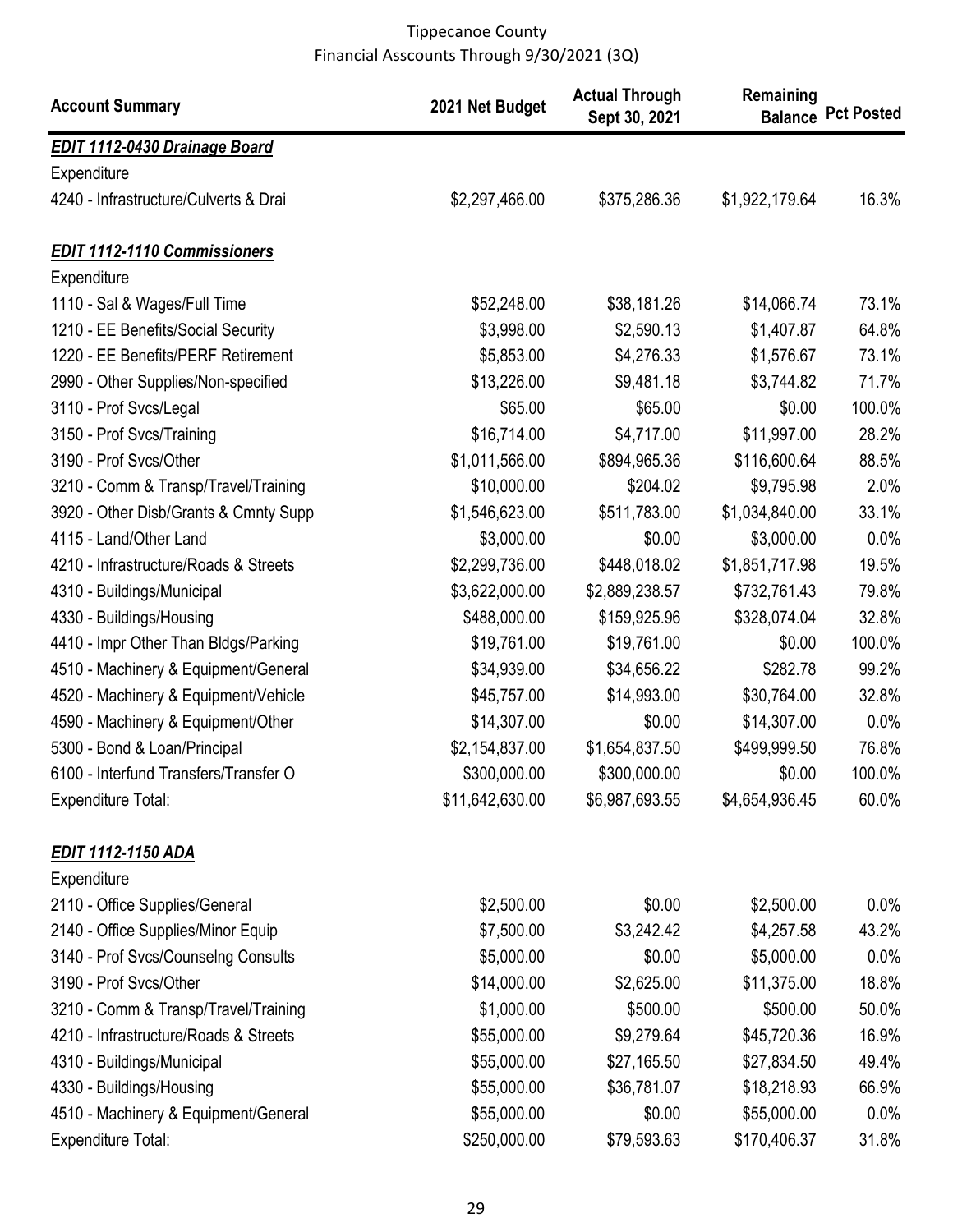| <b>Account Summary</b>                   | 2021 Net Budget | <b>Actual Through</b><br>Sept 30, 2021 | Remaining      | <b>Balance Pct Posted</b> |
|------------------------------------------|-----------------|----------------------------------------|----------------|---------------------------|
| <b>EDIT 1112-1410 DolT</b>               |                 |                                        |                |                           |
| Expenditure                              |                 |                                        |                |                           |
| 3150 - Prof Svcs/Training                | \$12,000.00     | \$0.00                                 | \$12,000.00    | $0.0\%$                   |
| 3190 - Prof Svcs/Other                   | \$4,719.00      | \$4,718.50                             | \$0.50         | 100.0%                    |
| 3240 - Comm & Transp/Software            | \$769,371.00    | \$457,923.50                           | \$311,447.50   | 59.5%                     |
| 4510 - Machinery & Equipment/General     | \$413,290.00    | \$267,718.02                           | \$145,571.98   | 64.8%                     |
| <b>Expenditure Total:</b>                | \$1,199,380.00  | \$730,360.02                           | \$469,019.98   | 60.9%                     |
| <b>EDIT 1112-1420 GIS</b>                |                 |                                        |                |                           |
| Expenditure                              |                 |                                        |                |                           |
| 1110 - Sal & Wages/Full Time             | \$130,675.00    | \$95,340.43                            | \$35,334.57    | 73.0%                     |
| 1112 - Sal & Wages/Chief Dep & Appt      | \$41,185.00     | \$30,096.38                            | \$11,088.62    | 73.1%                     |
| 1210 - EE Benefits/Social Security       | \$13,148.00     | \$9,305.87                             | \$3,842.13     | 70.8%                     |
| 1220 - EE Benefits/PERF Retirement       | \$19,249.00     | \$14,059.99                            | \$5,189.01     | 73.0%                     |
| 2110 - Office Supplies/General           | \$2,076.00      | \$1,031.17                             | \$1,044.83     | 49.7%                     |
| 3150 - Prof Svcs/Training                | \$2,691.00      | \$865.00                               | \$1,826.00     | 32.1%                     |
| 3190 - Prof Svcs/Other                   | \$47,189.00     | \$47,189.00                            | \$0.00         | 100.0%                    |
| 3210 - Comm & Transp/Travel/Training     | \$2,252.00      | \$0.00                                 | \$2,252.00     | 0.0%                      |
| 3240 - Comm & Transp/Software            | \$92,966.00     | \$59,822.95                            | \$33,143.05    | 64.3%                     |
| <b>Expenditure Total:</b>                | \$351,431.00    | \$257,710.79                           | \$93,720.21    | 73.3%                     |
| <b>EDIT 1112-4510 Fairgrounds</b>        |                 |                                        |                |                           |
| Expenditure                              |                 |                                        |                |                           |
| 1110 - Sal & Wages/Full Time             | \$49,114.00     | \$28,032.76                            | \$21,081.24    | 57.1%                     |
| 1210 - EE Benefits/Social Security       | \$3,757.00      | \$2,086.92                             | \$1,670.08     | 55.5%                     |
| 1220 - EE Benefits/PERF Retirement       | \$5,500.00      | \$3,139.70                             | \$2,360.30     | 57.1%                     |
| <b>Expenditure Total:</b>                | \$58,371.00     | \$33,259.38                            | \$25,111.62    | 57.0%                     |
| <b>EDIT 1112-9410 Employee Insurance</b> |                 |                                        |                |                           |
| Expenditure                              |                 |                                        |                |                           |
| 1230 - EE Benefits/Health                | \$100,000.00    | \$58,258.76                            | \$41,741.24    | 58.3%                     |
| 1231 - EE Benefits/LTD                   | \$1,700.00      | \$1,146.59                             | \$553.41       | 67.4%                     |
| 1232 - EE Benefits/Life                  | \$900.00        | \$558.42                               | \$341.58       | 62.0%                     |
| 1910 - Other Personal Services/WC        | \$14,000.00     | \$0.00                                 | \$14,000.00    | $0.0\%$                   |
| <b>Expenditure Total:</b>                | \$116,600.00    | \$59,963.77                            | \$56,636.23    | 51.4%                     |
| <b>Total EDIT Expenditures</b>           | \$16,155,106.00 | \$8,663,705.53                         | \$7,491,400.47 | 53.6%                     |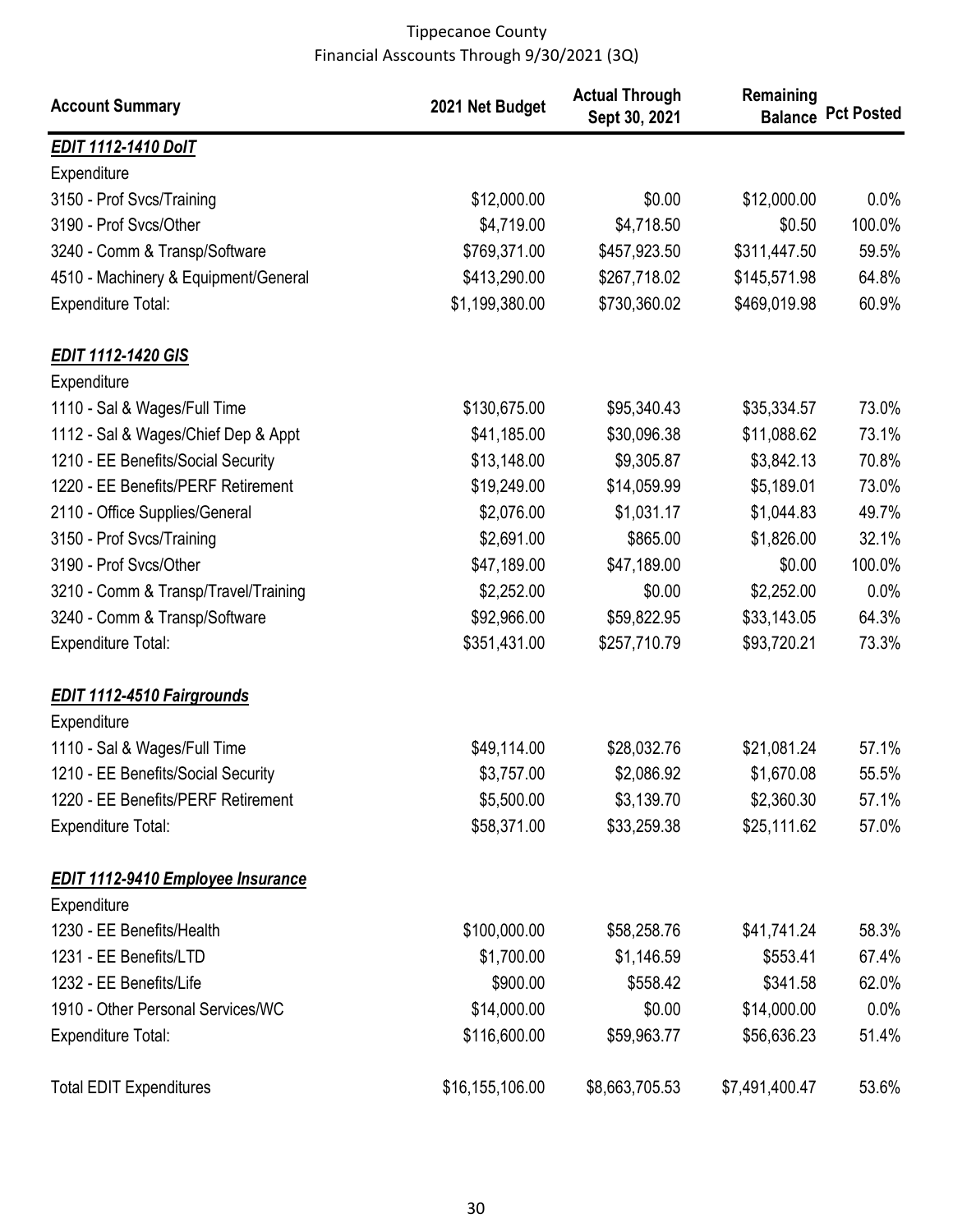| <b>Account Summary</b>                                        | 2021 Net Budget | <b>Actual Through</b><br>Sept 30, 2021 | Remaining     | <b>Balance Pct Posted</b> |
|---------------------------------------------------------------|-----------------|----------------------------------------|---------------|---------------------------|
| <b>Court Costs 1116</b>                                       |                 |                                        |               |                           |
| Revenue                                                       |                 |                                        |               |                           |
| 0490 - Other Fees & Charges/Unspecifi                         | \$0.00          | \$94.90                                | $-$94.90$     |                           |
| 0807 - Settlement/Local Certified Col                         | \$0.00          | \$30,239.16                            | $-$30,239.16$ |                           |
| Revenue Total:                                                | \$0.00          | \$30,334.06                            | -\$30,334.06  |                           |
| <b>Court Costs 1116-0120 Auditor Settlement</b>               |                 |                                        |               |                           |
| Expenditure                                                   |                 |                                        |               |                           |
| 8007 - Settlement/Local Disbursements                         | \$0.00          | \$16,023.77                            | $-$16,023.77$ |                           |
| <b>Clerk Record Perpetuation 1119</b>                         |                 |                                        |               |                           |
| Revenue                                                       |                 |                                        |               |                           |
| 0282 - Hith & Wifr/Federal                                    | \$0.00          | \$678.08                               | $-$ \$678.08  |                           |
| 0408 - Gen Govt Fees/Clerk                                    | \$150,000.00    | \$93,940.77                            | \$56,059.23   | 62.6%                     |
| Revenue Total:                                                | \$150,000.00    | \$94,618.85                            | \$55,381.15   | 63.1%                     |
| <b>Clerk Record Perpetuation 1119-5810</b>                    |                 |                                        |               |                           |
| Expenditure                                                   |                 |                                        |               |                           |
| 1110 - Sal & Wages/Full Time                                  | \$65,679.00     | \$31,997.52                            | \$33,681.48   | 48.7%                     |
| 1130 - Sal & Wages/Part Time                                  | \$50,000.00     | \$0.00                                 | \$50,000.00   | $0.0\%$                   |
| 1210 - EE Benefits/Social Security                            | \$8,850.00      | \$2,378.95                             | \$6,471.05    | 26.9%                     |
| 1220 - EE Benefits/PERF Retirement                            | \$7,357.00      | \$3,583.78                             | \$3,773.22    | 48.7%                     |
| 2340 - Rep & Maint/Minor Equipment                            | \$3,000.00      | \$0.00                                 | \$3,000.00    | 0.0%                      |
| 3190 - Prof Svcs/Other                                        | \$6,400.00      | \$5,235.00                             | \$1,165.00    | 81.8%                     |
| 3240 - Comm & Transp/Software                                 | \$1,000.00      | \$707.00                               | \$293.00      | 70.7%                     |
| 4590 - Machinery & Equipment/Other                            | \$2,000.00      | \$0.00                                 | \$2,000.00    | $0.0\%$                   |
| <b>Expenditure Total:</b>                                     | \$144,286.00    | \$43,902.25                            | \$100,383.75  | 30.4%                     |
| <b>Clerk Record Perpetuation 1119-9410 Employee Insurance</b> |                 |                                        |               |                           |
| Expenditure                                                   |                 |                                        |               |                           |
| 1230 - EE Benefits/Health                                     | \$8,500.00      | \$6,024.60                             | \$2,475.40    | 70.9%                     |
| 1231 - EE Benefits/LTD                                        | \$230.00        | \$123.12                               | \$106.88      | 53.5%                     |
| 1232 - EE Benefits/Life                                       | \$170.00        | \$53.28                                | \$116.72      | 31.3%                     |
| <b>Expenditure Total:</b>                                     | \$8,900.00      | \$6,201.00                             | \$2,699.00    | 69.7%                     |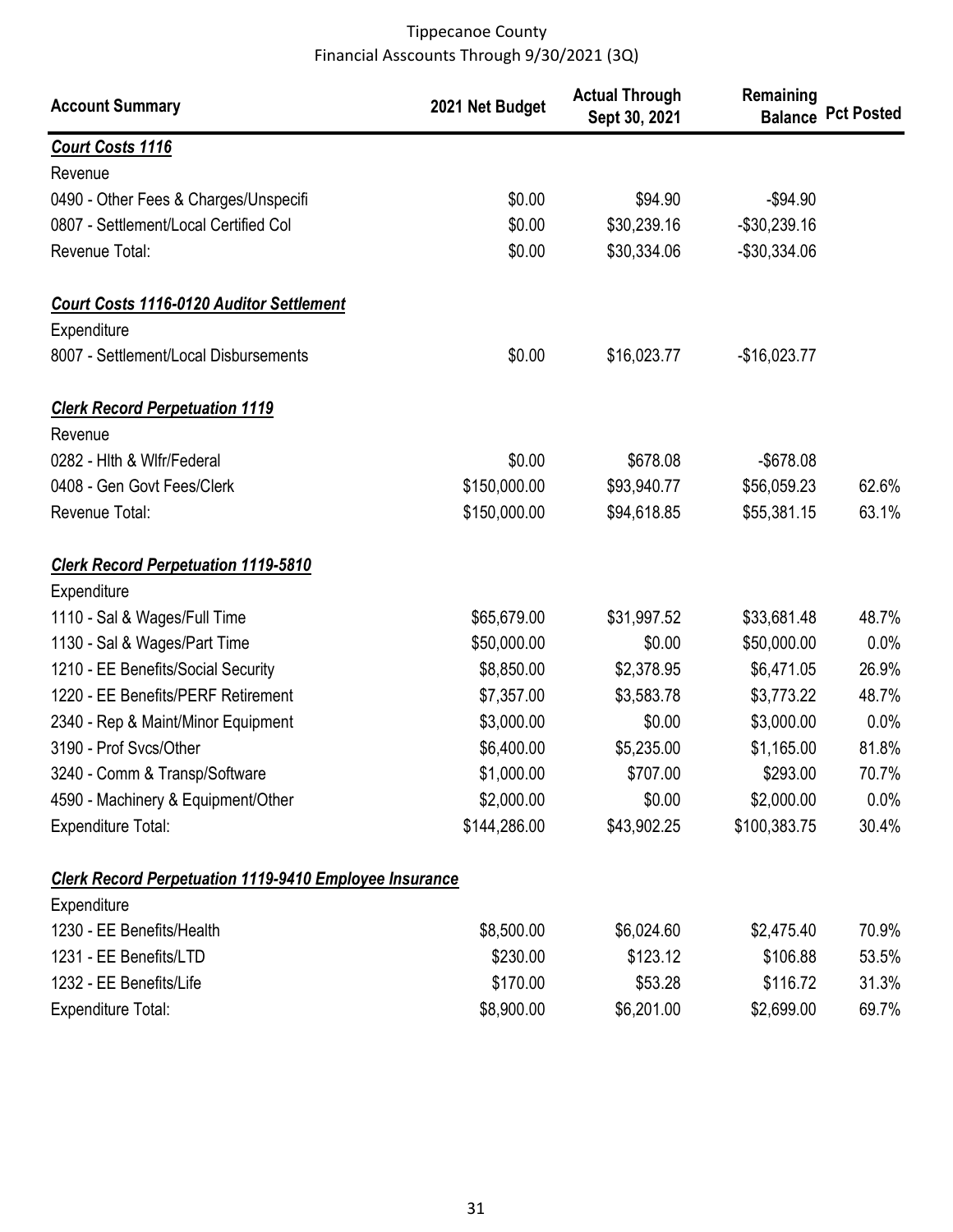| <b>Account Summary</b>                                    | 2021 Net Budget | <b>Actual Through</b><br>Sept 30, 2021 | Remaining          | <b>Balance Pct Posted</b> |
|-----------------------------------------------------------|-----------------|----------------------------------------|--------------------|---------------------------|
| <b>Community Corrections 1122</b>                         |                 |                                        |                    |                           |
| Revenue                                                   |                 |                                        |                    |                           |
| 0299 - Unrestricted Grants & Cntr/S/L                     | \$0.00          | \$43,761.33                            | $-$43,761.33$      |                           |
| 0410 - Publ Safety Fees/Unspecified                       | \$0.00          | \$2,078,785.68                         | $-$2,078,785.68$   |                           |
| 0670 - Other Rcpts/Misc Sources                           | \$0.00          | \$570.00                               | $-$570.00$         |                           |
| 0730 - Refunds Reimb or Redeposits                        | \$0.00          | \$5.99                                 | $-$ \$5.99         |                           |
| Revenue Total:                                            | \$0.00          | \$2,123,123.00                         | $-$ \$2,123,123.00 |                           |
| <b>Community Corrections 1122-5510</b>                    |                 |                                        |                    |                           |
| Expenditure                                               |                 |                                        |                    |                           |
| 1110 - Sal & Wages/Full Time                              | \$1,360,003.00  | \$901,651.97                           | \$458,351.03       | 66.3%                     |
| 1112 - Sal & Wages/Chief Dep & Appt                       | \$48,990.00     | \$35,800.56                            | \$13,189.44        | 73.1%                     |
| 1130 - Sal & Wages/Part Time                              | \$78,000.00     | \$57,521.25                            | \$20,478.75        | 73.7%                     |
| 1210 - EE Benefits/Social Security                        | \$113,756.00    | \$71,361.75                            | \$42,394.25        | 62.7%                     |
| 1220 - EE Benefits/PERF Retirement                        | \$152,320.00    | \$103,682.65                           | \$48,637.35        | 68.1%                     |
| 2990 - Other Supplies/Non-specified                       | \$306,509.00    | \$110,846.42                           | \$195,662.58       | 36.2%                     |
| 3190 - Prof Svcs/Other                                    | \$233,929.17    | \$230,614.62                           | \$3,314.55         | 98.6%                     |
| 3510 - Utility Service/Utilities                          | \$90,516.00     | \$73,120.86                            | \$17,395.14        | 80.8%                     |
| 3940 - Other Disb/General Refunds                         | \$0.00          | \$6,934.10                             | $-$6,934.10$       |                           |
| <b>Expenditure Total:</b>                                 | \$2,384,023.17  | \$1,591,534.18                         | \$792,488.99       | 66.8%                     |
| <b>Community Corrections 1122-5510 Employee Insurance</b> |                 |                                        |                    |                           |
| Expenditure                                               |                 |                                        |                    |                           |
| 1230 - EE Benefits/Health                                 | \$393,244.00    | \$267,503.50                           | \$125,740.50       | 68.0%                     |
| 1231 - EE Benefits/LTD                                    | \$6,130.00      | \$3,527.58                             | \$2,602.42         | 57.5%                     |
| 1232 - EE Benefits/Life                                   | \$6,198.00      | \$2,252.17                             | \$3,945.83         | 36.3%                     |
| 1910 - Other Personal Services/WC                         | \$15,101.00     | \$0.00                                 | \$15,101.00        | $0.0\%$                   |
| 1920 - Other Personal Services/Unempl                     | \$7,362.00      | \$7,361.17                             | \$0.83             | 100.0%                    |
| <b>Expenditure Total:</b>                                 | \$428,035.00    | \$280,644.42                           | \$147,390.58       | 65.6%                     |
| <b>Community Corrections Community Transitions 1123</b>   |                 |                                        |                    |                           |
| Revenue                                                   |                 |                                        |                    |                           |
| 0411 - Publ Safety Fees/Adult Inst                        | \$0.00          | \$68,925.00                            | -\$68,925.00       |                           |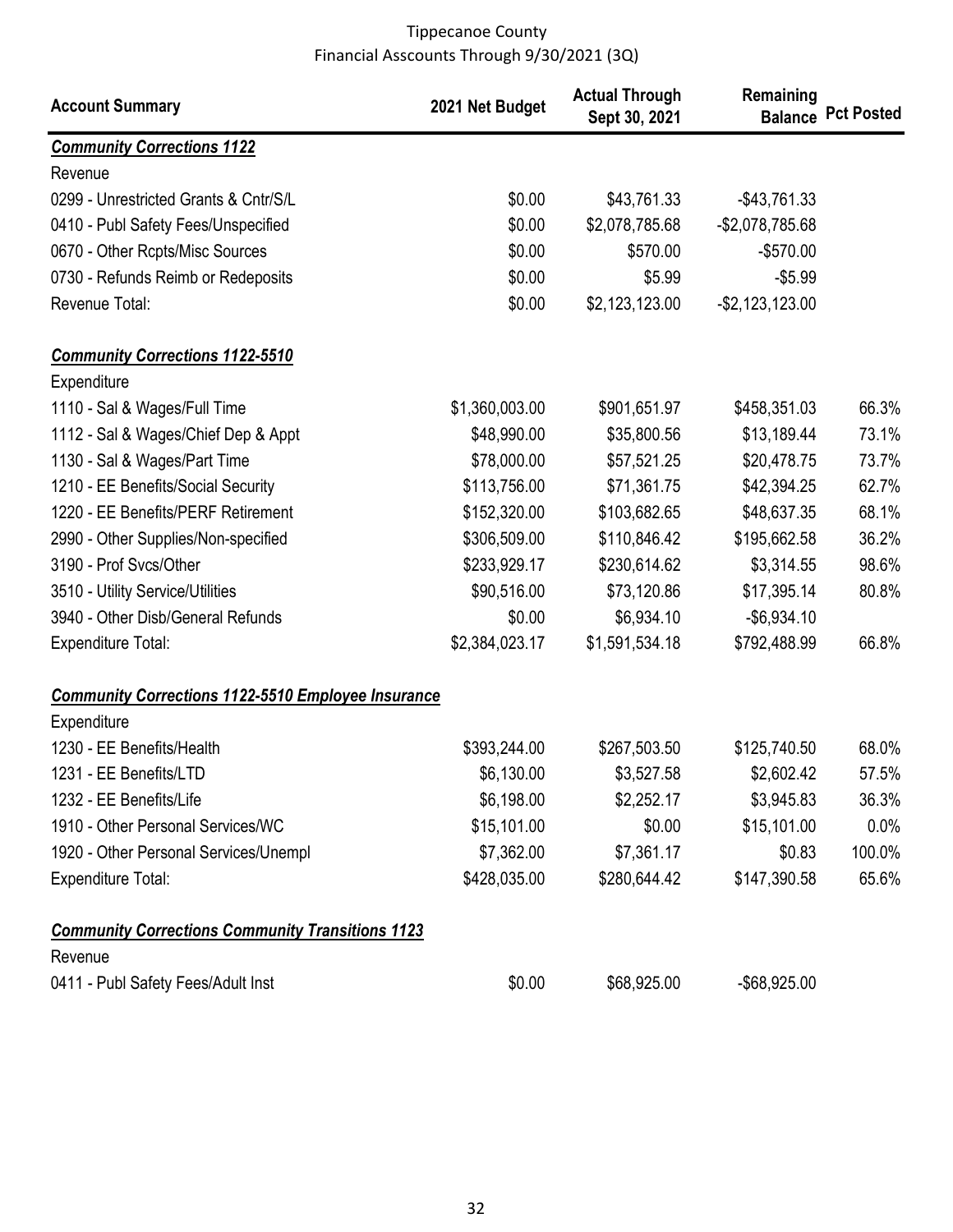| <b>Account Summary</b>                                       | 2021 Net Budget | <b>Actual Through</b><br>Sept 30, 2021 | Remaining      | <b>Balance Pct Posted</b> |
|--------------------------------------------------------------|-----------------|----------------------------------------|----------------|---------------------------|
| <b>Community Corrections Community Transitions 1123-5510</b> |                 |                                        |                |                           |
| Expenditure                                                  |                 |                                        |                |                           |
| 2990 - Other Supplies/Non-specified                          | \$107,939.79    | \$34,676.01                            | \$73,263.78    | 32.1%                     |
| 3190 - Prof Svcs/Other                                       | \$85,868.38     | \$17,384.63                            | \$68,483.75    | 20.2%                     |
| <b>Expenditure Total:</b>                                    | \$193,808.17    | \$52,060.64                            | \$141,747.53   | 26.9%                     |
| <b>Sales Disclosure 1131</b>                                 |                 |                                        |                |                           |
| Revenue                                                      |                 |                                        |                |                           |
| 0490 - Other Fees & Charges/Unspecifi                        | \$40,000.00     | \$44,450.00                            | $-$4,450.00$   | 111.1%                    |
| Revenue Total:                                               | \$40,000.00     | \$44,450.00                            | $-$4,450.00$   | 111.1%                    |
| <b>Sales Disclosure 1131-0120 Auditor Settlement</b>         |                 |                                        |                |                           |
| Expenditure                                                  |                 |                                        |                |                           |
| 8007 - Settlement/Local Disbursements                        | \$0.00          | \$9,800.00                             | $-$9,800.00$   |                           |
| Sales Disclosure 1131-0510 Assessor                          |                 |                                        |                |                           |
| Expenditure                                                  |                 |                                        |                |                           |
| 1110 - Sal & Wages/Full Time                                 | \$9,500.00      | \$4,900.00                             | \$4,600.00     | 51.6%                     |
| 1111 - Sal & Wages/Elected Official                          | \$2,500.00      | \$1,900.00                             | \$600.00       | 76.0%                     |
| 1112 - Sal & Wages/Chief Dep & Appt                          | \$1,000.00      | \$760.00                               | \$240.00       | 76.0%                     |
| 1113 - Sal & Wages/Benefit Elig PT                           | \$500.00        | \$380.00                               | \$120.00       | 76.0%                     |
| 1210 - EE Benefits/Social Security                           | \$1,033.00      | \$572.41                               | \$460.59       | 55.4%                     |
| 1220 - EE Benefits/PERF Retirement                           | \$1,456.00      | \$845.78                               | \$610.22       | 58.1%                     |
| 3210 - Comm & Transp/Travel/Training                         | \$7,400.00      | \$1,971.93                             | \$5,428.07     | 26.6%                     |
| 3240 - Comm & Transp/Software                                | \$8,500.00      | \$8,500.00                             | \$0.00         | 100.0%                    |
| 8007 - Settlement/Local Disbursements                        | \$20,000.00     | \$0.00                                 | \$20,000.00    | $0.0\%$                   |
| <b>Expenditure Total:</b>                                    | \$51,889.00     | \$19,830.12                            | \$32,058.88    | 38.2%                     |
| <b>Cumulative Bridge 1135</b>                                |                 |                                        |                |                           |
| Revenue                                                      |                 |                                        |                |                           |
| 0100 - Prop Taxes/Property                                   | \$2,820,400.00  | \$1,550,692.41                         | \$1,269,707.59 | 55.0%                     |
| 0124 - Other Taxes/FIT                                       | \$19,471.00     | \$10,204.28                            | \$9,266.72     | 52.4%                     |
| 0130 - Other Taxes/License Excise                            | \$203,447.00    | \$123,712.47                           | \$79,734.53    | 60.8%                     |
| 0131 - Other Taxes/CVET                                      | \$11,076.00     | \$5,667.12                             | \$5,408.88     | 51.2%                     |
| 0289 - Unrestricted Grants & Cntr/Fed                        | \$0.00          | \$134,804.62                           | $-$134,804.62$ |                           |
| 0430 - Hwys & Strts Fees/Unspecified                         | \$0.00          | \$4,353.58                             | $-$4,353.58$   |                           |
| 0660 - Other Rcpts/Investment Earning                        | \$26,831.00     | \$8,282.75                             | \$18,548.25    | 30.9%                     |
| 0730 - Refunds Reimb or Redeposits                           | \$0.00          | \$5,888.41                             | $-$5,888.41$   |                           |
| Revenue Total:                                               | \$3,081,225.00  | \$1,843,605.64                         | \$1,237,619.36 | 59.8%                     |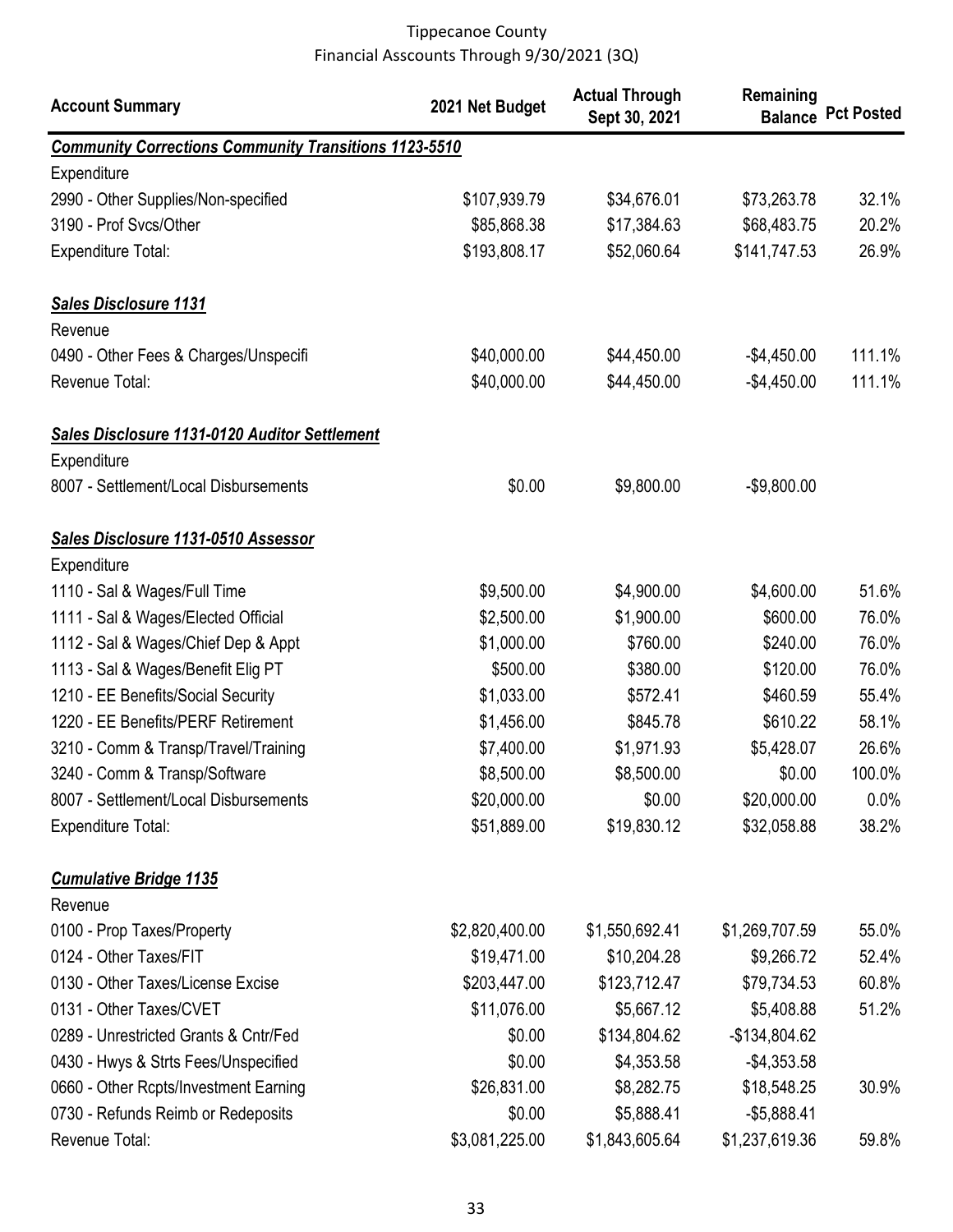| <b>Account Summary</b>                                   | 2021 Net Budget | <b>Actual Through</b><br>Sept 30, 2021 | Remaining    | <b>Balance Pct Posted</b> |
|----------------------------------------------------------|-----------------|----------------------------------------|--------------|---------------------------|
| <b>Cumulative Bridge 1135-8010 Highway</b>               |                 |                                        |              |                           |
| Expenditure                                              |                 |                                        |              |                           |
| 3120 - Prof Svcs/Engineer & Architect                    | \$240,000.00    | \$0.00                                 | \$240,000.00 | $0.0\%$                   |
| 3190 - Prof Svcs/Other                                   | \$50,000.00     | \$27,292.60                            | \$22,707.40  | 54.6%                     |
| 3910 - Other Disb/Dues & Subscription                    | \$40,000.00     | \$0.00                                 | \$40,000.00  | 0.0%                      |
| <b>Expenditure Total:</b>                                | \$330,000.00    | \$27,292.60                            | \$302,707.40 | 8.3%                      |
| Cumulative Bridge 1135-8058 Highway Maintenance / Garage |                 |                                        |              |                           |
| Expenditure                                              |                 |                                        |              |                           |
| 1110 - Sal & Wages/Full Time                             | \$253,343.00    | \$162,915.06                           | \$90,427.94  | 64.3%                     |
| 1112 - Sal & Wages/Chief Dep & Appt                      | \$106,395.00    | \$77,750.47                            | \$28,644.53  | 73.1%                     |
| 1150 - Sal & Wages/Overtime                              | \$8,852.00      | \$5,144.95                             | \$3,707.05   | 58.1%                     |
| 1210 - EE Benefits/Social Security                       | \$26,222.00     | \$17,718.50                            | \$8,503.50   | 67.6%                     |
| 1220 - EE Benefits/PERF Retirement                       | \$41,283.00     | \$27,686.16                            | \$13,596.84  | 67.1%                     |
| <b>Expenditure Total:</b>                                | \$436,095.00    | \$291,215.14                           | \$144,879.86 | 66.8%                     |
| <b>Cumulative Bridge 1135-8161 CCB/Repair</b>            |                 |                                        |              |                           |
| Expenditure                                              |                 |                                        |              |                           |
| 1110 - Sal & Wages/Full Time                             | \$742,712.00    | \$535,266.37                           | \$207,445.63 | 72.1%                     |
| 1150 - Sal & Wages/Overtime                              | \$21,725.00     | \$20,756.50                            | \$968.50     | 95.5%                     |
| 1210 - EE Benefits/Social Security                       | \$58,479.00     | \$40,061.81                            | \$18,417.19  | 68.5%                     |
| 1220 - EE Benefits/PERF Retirement                       | \$85,617.00     | \$62,156.17                            | \$23,460.83  | 72.6%                     |
| 2320 - Rep & Maint/Street Mtls                           | \$15,000.00     | \$15,000.00                            | \$0.00       | 100.0%                    |
| 3430 - Insur/Liability                                   | \$2,591.00      | \$2,591.00                             | \$0.00       | 100.0%                    |
| 3630 - Rep & Maint/Roads & Streets                       | \$77,409.00     | \$63,956.05                            | \$13,452.95  | 82.6%                     |
| 4220 - Infrastructure/Bridges                            | \$600,000.00    | \$388,275.79                           | \$211,724.21 | 64.7%                     |
| 4240 - Infrastructure/Culverts & Drai                    | \$50,000.00     | \$0.00                                 | \$50,000.00  | $0.0\%$                   |
| <b>Expenditure Total:</b>                                | \$1,653,533.00  | \$1,128,063.69                         | \$525,469.31 | 68.2%                     |
| <b>Cumulative Bridge 1135-8162 Construction</b>          |                 |                                        |              |                           |
| Expenditure                                              |                 |                                        |              |                           |
| 4220 - Infrastructure/Bridges                            | \$942.00        | \$942.00                               | \$0.00       | 100.0%                    |
| 4240 - Infrastructure/Culverts & Drai                    | \$4,500.00      | \$4,500.00                             | \$0.00       | 100.0%                    |
| <b>Expenditure Total:</b>                                | \$5,442.00      | \$5,442.00                             | \$0.00       | 100.0%                    |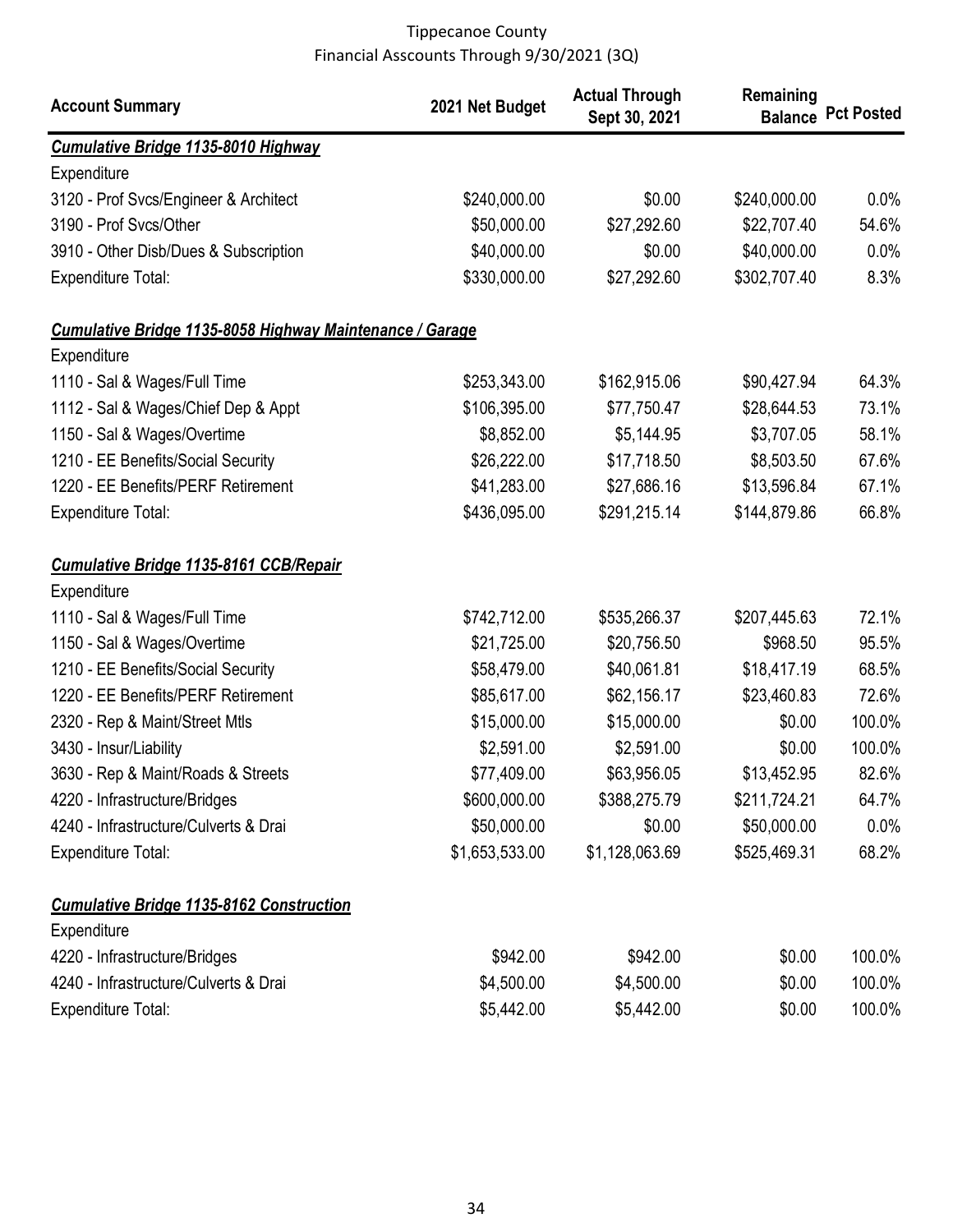| <b>Account Summary</b>                                        | 2021 Net Budget | <b>Actual Through</b><br>Sept 30, 2021 | Remaining<br><b>Balance</b> | <b>Pct Posted</b> |
|---------------------------------------------------------------|-----------------|----------------------------------------|-----------------------------|-------------------|
| <b>Cumulative Bridge 1135-9410 Employee Insurance</b>         |                 |                                        |                             |                   |
| Expenditure                                                   |                 |                                        |                             |                   |
| 1230 - EE Benefits/Health                                     | \$250,000.00    | \$237,467.26                           | \$12,532.74                 | 95.0%             |
| 1231 - EE Benefits/LTD                                        | \$3,961.00      | \$2,958.52                             | \$1,002.48                  | 74.7%             |
| 1232 - EE Benefits/Life                                       | \$2,315.00      | \$1,727.22                             | \$587.78                    | 74.6%             |
| 1910 - Other Personal Services/WC                             | \$37,275.00     | \$0.00                                 | \$37,275.00                 | 0.0%              |
| 1920 - Other Personal Services/Unempl                         | \$500.00        | \$0.00                                 | \$500.00                    | 0.0%              |
| <b>Expenditure Total:</b>                                     | \$294,051.00    | \$242,153.00                           | \$51,898.00                 | 82.4%             |
| <b>Cumulative Capital Development 1138</b>                    |                 |                                        |                             |                   |
| Revenue                                                       |                 |                                        |                             |                   |
| 0100 - Prop Taxes/Property                                    | \$2,033,000.00  | \$1,107,637.44                         | \$925,362.56                | 54.5%             |
| 0124 - Other Taxes/FIT                                        | \$13,908.00     | \$7,288.77                             | \$6,619.23                  | 52.4%             |
| 0130 - Other Taxes/License Excise                             | \$145,319.00    | \$88,366.05                            | \$56,952.95                 | 60.8%             |
| 0131 - Other Taxes/CVET                                       | \$7,911.00      | \$4,047.95                             | \$3,863.05                  | 51.2%             |
| 0291 - Publ Safety/State or Local                             | \$0.00          | \$37,202.75                            | $-$ \$37,202.75             |                   |
| 0660 - Other Rcpts/Investment Earning                         | \$12,595.00     | \$2,344.29                             | \$10,250.71                 | 18.6%             |
| 0730 - Refunds Reimb or Redeposits                            | \$0.00          | \$803.72                               | $-$ \$803.72                |                   |
| 0761 - Interfund Trnsfers/Transfer In                         | \$0.00          | \$57,624.00                            | $-$57,624.00$               |                   |
| Revenue Total:                                                | \$2,212,733.00  | \$1,305,314.97                         | \$907,418.03                | 59.0%             |
| <b>Cumulative Capital Development 1138-1110 Commissioners</b> |                 |                                        |                             |                   |
| Expenditure                                                   |                 |                                        |                             |                   |
| 2140 - Office Supplies/Minor Equip                            | \$27,557.00     | \$15,556.11                            | \$12,000.89                 | 56.5%             |
| 3190 - Prof Svcs/Other                                        | \$12,360.00     | \$360.00                               | \$12,000.00                 | 2.9%              |
| 3620 - Rep & Maint/Vehicle & Equip                            | \$21,673.00     | \$15,562.25                            | \$6,110.75                  | 71.8%             |
| 3730 - Rentals & Leases/Minor Equip                           | \$24,206.00     | \$23,868.80                            | \$337.20                    | 98.6%             |
| 4330 - Buildings/Housing                                      | \$12,500.00     | \$5,383.99                             | \$7,116.01                  | 43.1%             |
| 4410 - Impr Other Than Bldgs/Parking                          | \$5,200.00      | \$5,200.00                             | \$0.00                      | 100.0%            |
| 4510 - Machinery & Equipment/General                          | \$190,222.00    | \$77,996.33                            | \$112,225.67                | 41.0%             |
| 4530 - Machinery & Equipment/Safety                           | \$585,389.00    | \$453,238.80                           | \$132,150.20                | 77.4%             |
| 4590 - Machinery & Equipment/Other                            | \$10,000.00     | \$4,046.05                             | \$5,953.95                  | 40.5%             |
| <b>Expenditure Total:</b>                                     | \$889,107.00    | \$601,212.33                           | \$287,894.67                | 67.6%             |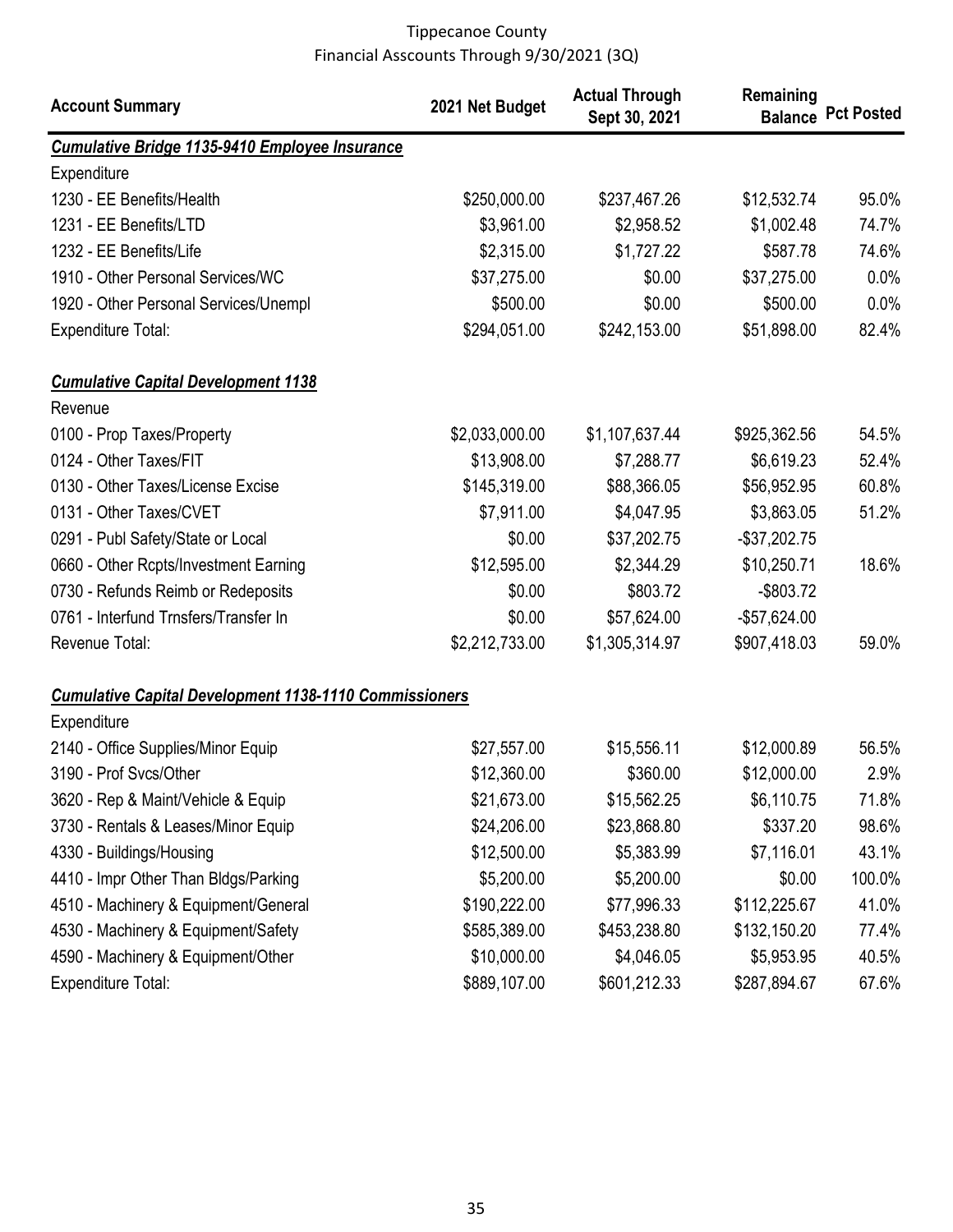| <b>Account Summary</b>                                             | 2021 Net Budget | <b>Actual Through</b><br>Sept 30, 2021 | Remaining      | <b>Balance Pct Posted</b> |
|--------------------------------------------------------------------|-----------------|----------------------------------------|----------------|---------------------------|
| <b>Cumulative Capital Development 1138-1130 Maintenance</b>        |                 |                                        |                |                           |
| Expenditure                                                        |                 |                                        |                |                           |
| 1150 - Sal & Wages/Overtime                                        | \$6,000.00      | \$2,131.66                             | \$3,868.34     | 35.5%                     |
| 1210 - EE Benefits/Social Security                                 | \$459.00        | \$148.59                               | \$310.41       | 32.4%                     |
| 1220 - EE Benefits/PERF Retirement                                 | \$672.00        | \$238.74                               | \$433.26       | 35.5%                     |
| 2140 - Office Supplies/Minor Equip                                 | \$60,000.00     | \$28,643.92                            | \$31,356.08    | 47.7%                     |
| 2230 - Oper Supplies/Cleaning                                      | \$60,057.00     | \$27,889.79                            | \$32,167.21    | 46.4%                     |
| 2310 - Rep & Maint/Building Mtls                                   | \$147,729.00    | \$85,879.88                            | \$61,849.12    | 58.1%                     |
| 2330 - Rep & Maint/Small Tools                                     | \$10,000.00     | \$5,109.31                             | \$4,890.69     | 51.1%                     |
| 3190 - Prof Svcs/Other                                             | \$90,000.00     | \$27,709.39                            | \$62,290.61    | 30.8%                     |
| 3610 - Rep & Maint/Buildings & Proper                              | \$226,801.00    | \$101,044.58                           | \$125,756.42   | 44.6%                     |
| 4310 - Buildings/Municipal                                         | \$13,000.00     | \$0.00                                 | \$13,000.00    | 0.0%                      |
| 4510 - Machinery & Equipment/General                               | \$16,000.00     | \$217.01                               | \$15,782.99    | 1.4%                      |
| <b>Expenditure Total:</b>                                          | \$630,718.00    | \$279,012.87                           | \$351,705.13   | 44.2%                     |
| <b>Cumulative Capital Development 1138-1410 DolT</b>               |                 |                                        |                |                           |
| Expenditure                                                        |                 |                                        |                |                           |
| 1110 - Sal & Wages/Full Time                                       | \$195,220.00    | \$139,407.20                           | \$55,812.80    | 71.4%                     |
| 1210 - EE Benefits/Social Security                                 | \$14,935.00     | \$10,203.13                            | \$4,731.87     | 68.3%                     |
| 1220 - EE Benefits/PERF Retirement                                 | \$21,865.00     | \$15,688.81                            | \$6,176.19     | 71.8%                     |
| 3240 - Comm & Transp/Software                                      | \$5,287.00      | \$3,084.08                             | \$2,202.92     | 58.3%                     |
| 3510 - Utility Service/Utilities                                   | \$26,600.00     | \$14,795.55                            | \$11,804.45    | 55.6%                     |
| 3620 - Rep & Maint/Vehicle & Equip                                 | \$150,594.00    | \$86,315.55                            | \$64,278.45    | 57.3%                     |
| 3730 - Rentals & Leases/Minor Equip                                | \$146,063.00    | \$73,174.84                            | \$72,888.16    | 50.1%                     |
| <b>Expenditure Total:</b>                                          | \$560,564.00    | \$342,669.16                           | \$217,894.84   | 61.1%                     |
| <b>Cumulative Capital Development 1138-9410 Employee Insurance</b> |                 |                                        |                |                           |
| Expenditure                                                        |                 |                                        |                |                           |
| 1230 - EE Benefits/Health                                          | \$52,500.00     | \$26,563.44                            | \$25,936.56    | 50.6%                     |
| 1231 - EE Benefits/LTD                                             | \$795.00        | \$521.06                               | \$273.94       | 65.5%                     |
| 1232 - EE Benefits/Life                                            | \$475.00        | \$251.20                               | \$223.80       | 52.9%                     |
| <b>Expenditure Total:</b>                                          | \$53,770.00     | \$27,335.70                            | \$26,434.30    | 50.8%                     |
| <b>Cum Cap Expenditure Total</b>                                   | \$2,134,159.00  | \$1,250,230.06                         | \$883,928.94   | 58.6%                     |
| <b>Cumulative Voting Fund 1143</b>                                 |                 |                                        |                |                           |
| Revenue                                                            |                 |                                        |                |                           |
| 0761 - Interfund Trnsfers/Transfer In                              | \$0.00          | \$100,000.00                           | $-$100,000.00$ |                           |
| Revenue Total:                                                     | \$0.00          | \$100,000.00                           | $-$100,000.00$ |                           |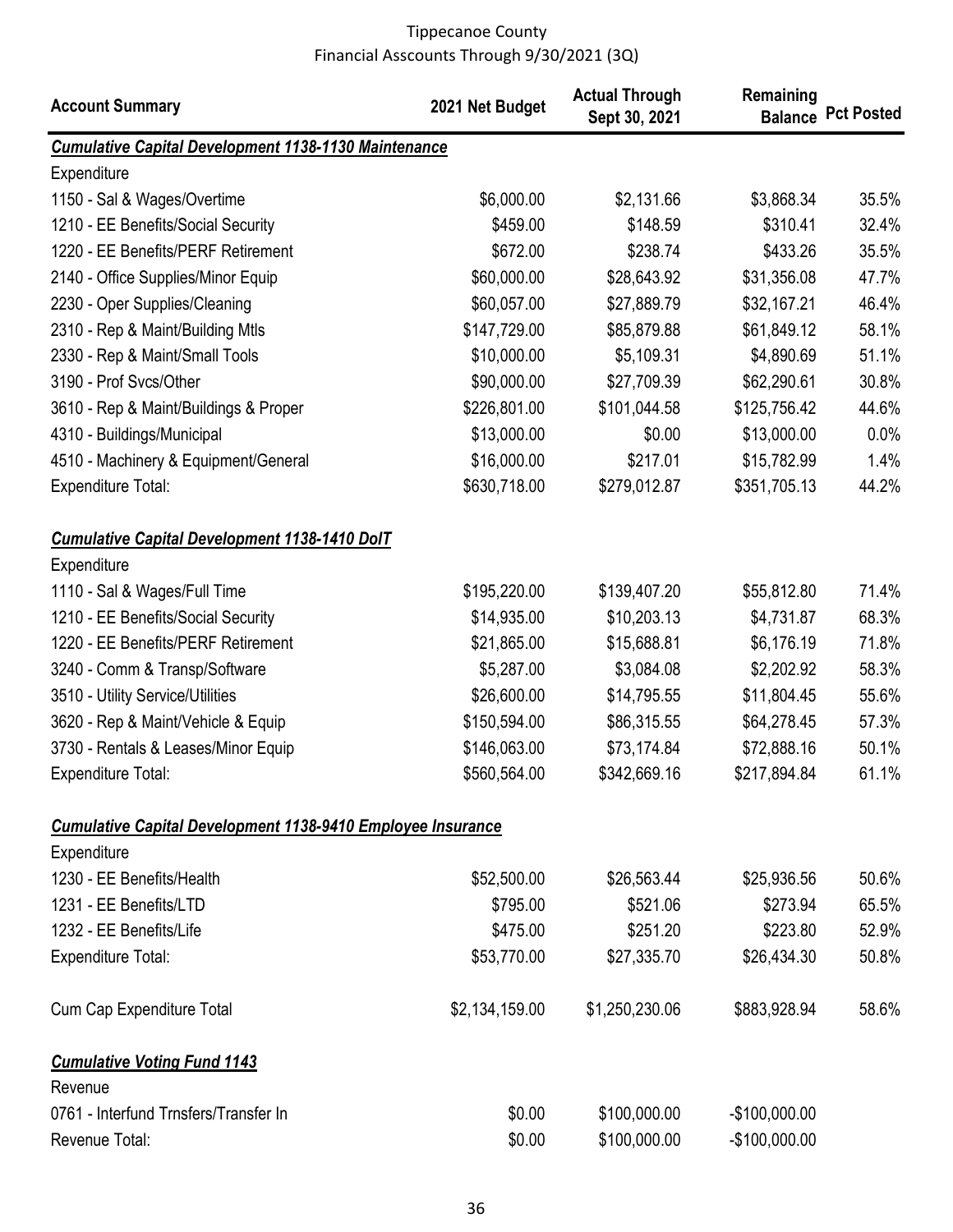| <b>Account Summary</b>                                                 | 2021 Net Budget | <b>Actual Through</b><br>Sept 30, 2021 | Remaining      | <b>Balance Pct Posted</b> |
|------------------------------------------------------------------------|-----------------|----------------------------------------|----------------|---------------------------|
| <b>Drug Free Community 1148</b>                                        |                 |                                        |                |                           |
| Revenue                                                                |                 |                                        |                |                           |
| 0511 - Publ Safety Fines/County Court                                  | \$0.00          | \$140,022.01                           | $-$140,022.01$ |                           |
|                                                                        | \$0.00          | \$140,022.01                           | $-$140,022.01$ |                           |
| Drug Free Community 1148-0120 Auditor Settlement                       |                 |                                        |                |                           |
| Expenditure                                                            |                 |                                        |                |                           |
| 3190 - Prof Svcs/Other                                                 | \$178,757.00    | \$178,757.00                           | \$0.00         | 100.0%                    |
| <b>Electronic Map Generation 1150</b>                                  |                 |                                        |                |                           |
| Revenue                                                                |                 |                                        |                |                           |
| 0490 - Other Fees & Charges/Unspecifi                                  | \$0.00          | \$1,055.50                             | $-$1,055.50$   |                           |
| <b>Emergency Planning Right to Know 1152</b>                           |                 |                                        |                |                           |
| Revenue                                                                |                 |                                        |                |                           |
| 0291 - Publ Safety/State or Local                                      | \$0.00          | \$9,322.78                             | $-$9,322.78$   |                           |
| 0660 - Other Rcpts/Investment Earning                                  | \$0.00          | \$105.59                               | $-$105.59$     |                           |
| 0672 - Other Rcpts/Donations & Gifts                                   | \$0.00          | \$1,000.00                             | $-$1,000.00$   |                           |
| Revenue Total:                                                         | \$0.00          | \$10,428.37                            | $-$10,428.37$  |                           |
| <b>Emergency Planning Right to Know 1152-5210 Emergency Management</b> |                 |                                        |                |                           |
| Expenditure                                                            |                 |                                        |                |                           |
| 3150 - Prof Svcs/Training                                              | \$0.00          | \$0.00                                 | \$0.00         |                           |
| 3190 - Prof Svcs/Other                                                 | \$3,000.00      | \$206.99                               | \$2,793.01     | 6.9%                      |
| 3210 - Comm & Transp/Travel/Training                                   | \$8,000.00      | \$0.00                                 | \$8,000.00     | 0.0%                      |
| 3310 - Printing & Advertising/Legal                                    | \$60.00         | \$23.97                                | \$36.03        | 40.0%                     |
| 4530 - Machinery & Equipment/Safety                                    | \$7,120.00      | \$1,415.49                             | \$5,704.51     | 19.9%                     |
| <b>Expenditure Total:</b>                                              | \$18,180.00     | \$1,646.45                             | \$16,533.55    | 9.1%                      |
| <b>Firearms Training 1156</b>                                          |                 |                                        |                |                           |
| Revenue                                                                |                 |                                        |                |                           |
| 0310 - Publ Safety Permits/Unspec                                      | \$0.00          | \$23,010.00                            | $-$23,010.00$  |                           |
| 0670 - Other Rcpts/Misc Sources                                        | \$0.00          | \$243.01                               | $-$243.01$     |                           |
| Revenue Total:                                                         | \$0.00          | \$23,253.01                            | $-$23,253.01$  |                           |
| <b>Firearms Training 1156-5410 Sheriff</b>                             |                 |                                        |                |                           |
| Expenditure                                                            |                 |                                        |                |                           |
| 2990 - Other Supplies/Non-specified                                    | \$50,000.00     | \$33,146.90                            | \$16,853.10    | 66.3%                     |
| 3940 - Other Disb/General Refunds                                      | \$2,000.00      | \$160.00                               | \$1,840.00     | $8.0\%$                   |
| <b>Expenditure Total:</b>                                              | \$52,000.00     | \$33,306.90                            | \$18,693.10    | 64.1%                     |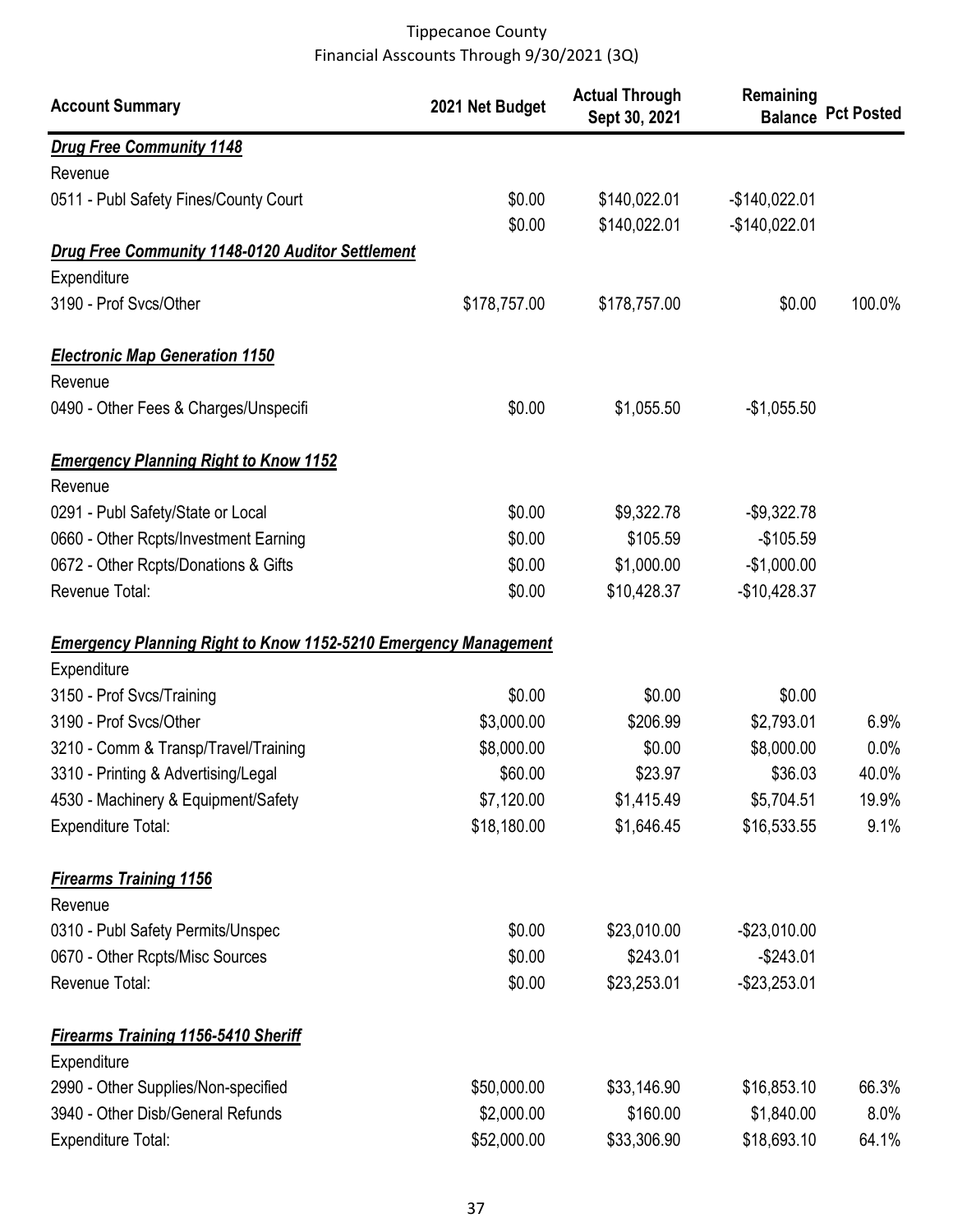| <b>Account Summary</b>                               | 2021 Net Budget | <b>Actual Through</b><br>Sept 30, 2021 | Remaining        | <b>Balance Pct Posted</b> |
|------------------------------------------------------|-----------------|----------------------------------------|------------------|---------------------------|
| <b>General Drain Improvement 1158</b>                |                 |                                        |                  |                           |
| Revenue                                              |                 |                                        |                  |                           |
| 0100 - Prop Taxes/Property                           | \$500,000.00    | \$210,678.02                           | \$289,321.98     | 42.1%                     |
| 0404 - Gen Govt Fees/Surveyor                        | \$0.00          | \$2,600.00                             | $-$2,600.00$     |                           |
| 0660 - Other Rcpts/Investment Earning                | \$11,900.00     | \$6,759.97                             | \$5,140.03       | 56.8%                     |
| 0670 - Other Rcpts/Misc Sources                      | \$500.00        | \$0.00                                 | \$500.00         | 0.0%                      |
| 0761 - Interfund Trnsfers/Transfer In                | \$0.00          | \$255,443.15                           | $-$ \$255,443.15 |                           |
| Revenue Total:                                       | \$512,400.00    | \$475,481.14                           | \$36,918.86      | 92.8%                     |
| General Drain Improvement 1158-0410 Surveyor         |                 |                                        |                  |                           |
| Expenditure                                          |                 |                                        |                  |                           |
| 3190 - Prof Svcs/Other                               | \$3,050,000.00  | \$1,092,630.92                         | \$1,957,369.08   | 35.8%                     |
| <b>ID Security Protection 1160</b>                   |                 |                                        |                  |                           |
| Revenue                                              |                 |                                        |                  |                           |
| 0403 - Gen Govt Fees/Recorder                        | \$20,000.00     | \$23,148.00                            | $-$3,148.00$     | 115.7%                    |
| <b>ID Security Protection 1160-0310 Recorder</b>     |                 |                                        |                  |                           |
| Expenditure                                          |                 |                                        |                  |                           |
| 3190 - Prof Svcs/Other                               | \$25,000.00     | \$24,999.75                            | \$0.25           | 100.0%                    |
| <b>Landfill Closure 1166</b>                         |                 |                                        |                  |                           |
| Revenue                                              |                 |                                        |                  |                           |
| 0660 - Other Rcpts/Investment Earning                | \$0.00          | \$15,185.83                            | $-$15,185.83$    |                           |
| <b>Landfill Closure 1166-9510 Outside Agency</b>     |                 |                                        |                  |                           |
| Expenditure                                          |                 |                                        |                  |                           |
| 3190 - Prof Svcs/Other                               | \$0.00          | \$85,330.88                            | -\$85,330.88     |                           |
| <b>Levy Excess Fund 1167-0120 Auditor Settlement</b> |                 |                                        |                  |                           |
| Expenditure                                          |                 |                                        |                  |                           |
| 6100 - Interfund Transfers/Transfer O                | \$0.00          | \$73,634.24                            | $-$73,634.24$    |                           |
| <b>Local Health Maintenance 1168</b>                 |                 |                                        |                  |                           |
| Revenue                                              |                 |                                        |                  |                           |
| 0292 - Hith & Wifr/State or Local                    | \$72,672.00     | \$72,672.00                            | \$0.00           | 100.0%                    |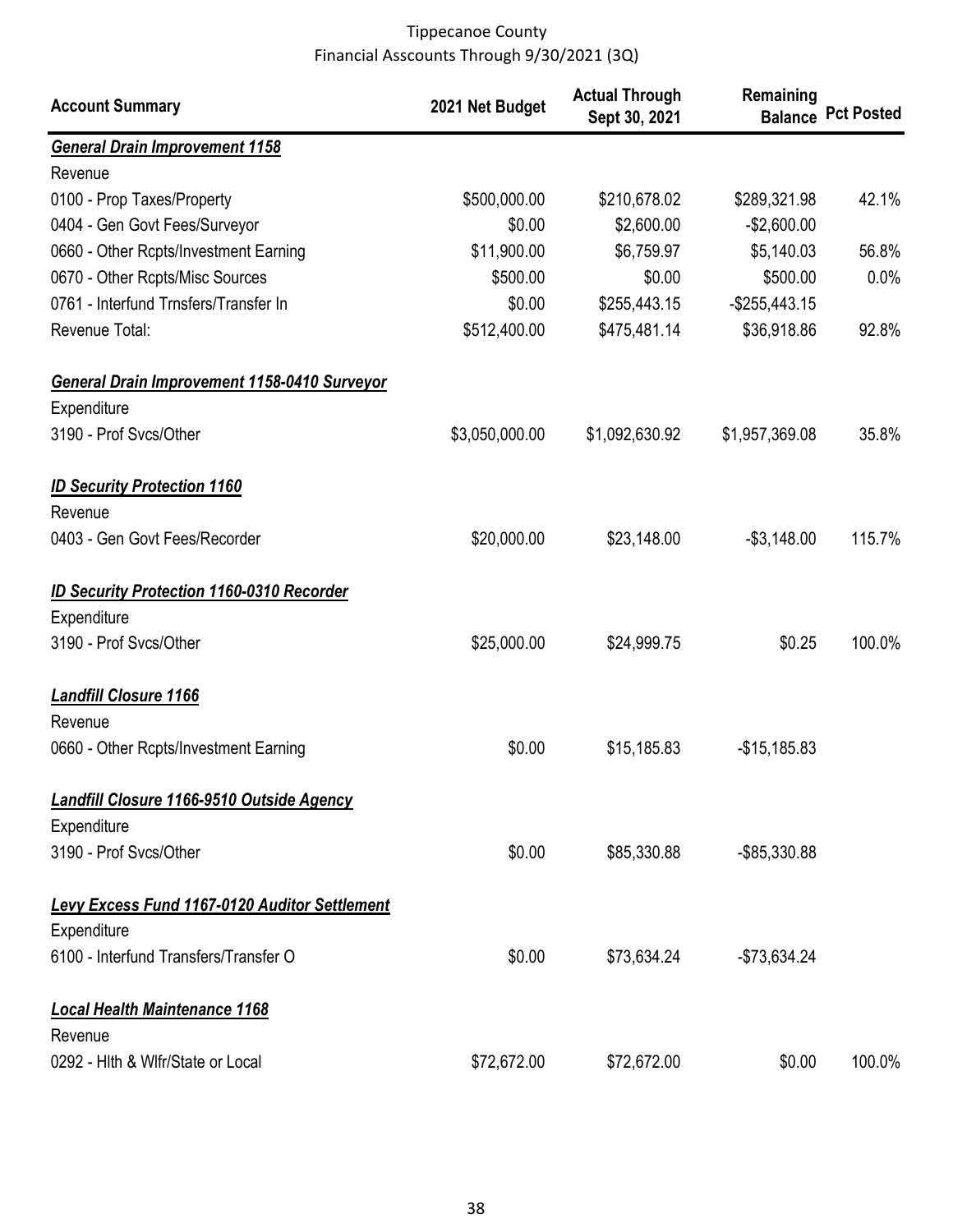| <b>Account Summary</b>                                       | 2021 Net Budget | <b>Actual Through</b><br>Sept 30, 2021 | Remaining     | <b>Balance Pct Posted</b> |
|--------------------------------------------------------------|-----------------|----------------------------------------|---------------|---------------------------|
| <b>Local Health Maintenance 1168-9010 Health Dept</b>        |                 |                                        |               |                           |
| Expenditure                                                  |                 |                                        |               |                           |
| 1130 - Sal & Wages/Part Time                                 | \$66,823.00     | \$19,987.00                            | \$46,836.00   | 29.9%                     |
| 1210 - EE Benefits/Social Security                           | \$5,112.00      | \$1,525.57                             | \$3,586.43    | 29.8%                     |
| <b>Expenditure Total:</b>                                    | \$71,935.00     | \$21,512.57                            | \$50,422.43   | 29.9%                     |
| Local Health Maintenance 1168-9410 Employee Insurance        |                 |                                        |               |                           |
| Expenditure                                                  |                 |                                        |               |                           |
| 1910 - Other Personal Services/WC                            | \$737.00        | \$0.00                                 | \$737.00      | 0.0%                      |
| <b>Local Road &amp; Street 1169</b>                          |                 |                                        |               |                           |
| Revenue                                                      |                 |                                        |               |                           |
| 0132 - Other Taxes/LRS                                       | \$1,240,000.00  | \$1,149,108.21                         | \$90,891.79   | 92.7%                     |
| 0283 - Hwys & Strts/Federal                                  | \$0.00          | \$3,014.55                             | $-$3,014.55$  |                           |
| 0430 - Hwys & Strts Fees/Unspecified                         | \$0.00          | \$1,000.02                             | $-$1,000.02$  |                           |
| 0660 - Other Rcpts/Investment Earning                        | \$9,937.00      | \$5,603.57                             | \$4,333.43    | 56.4%                     |
| 0730 - Refunds Reimb or Redeposits                           | \$0.00          | \$15,064.56                            | $-$15,064.56$ |                           |
| Revenue Total:                                               | \$1,249,937.00  | \$1,173,790.91                         | \$76,146.09   | 93.9%                     |
| <b>Local Road &amp; Street 1169-8261 Highway Maintenance</b> |                 |                                        |               |                           |
| Expenditure                                                  |                 |                                        |               |                           |
| 2140 - Office Supplies/Minor Equip                           | \$2,500.00      | \$2,169.55                             | \$330.45      | 86.8%                     |
| 2215 - Oper Supplies/Garage & Fleet                          | \$200,000.00    | \$159,914.01                           | \$40,085.99   | 80.0%                     |
| 2230 - Oper Supplies/Cleaning                                | \$4,000.00      | \$2,226.62                             | \$1,773.38    | 55.7%                     |
| 2240 - Oper Supplies/Snow Removal                            | \$250,000.00    | \$216,485.84                           | \$33,514.16   | 86.6%                     |
| 2260 - Oper Supplies/Signage                                 | \$30,000.00     | \$16,565.86                            | \$13,434.14   | 55.2%                     |
| 2310 - Rep & Maint/Building Mtls                             | \$14,000.00     | \$3,424.44                             | \$10,575.56   | 24.5%                     |
| 2320 - Rep & Maint/Street Mtls                               | \$250,000.00    | \$33,371.59                            | \$216,628.41  | 13.3%                     |
| 2990 - Other Supplies/Non-specified                          | \$10,000.00     | \$4,608.86                             | \$5,391.14    | 46.1%                     |
| 3190 - Prof Svcs/Other                                       | \$18,500.00     | \$13,832.42                            | \$4,667.58    | 74.8%                     |
| 3610 - Rep & Maint/Buildings & Proper                        | \$40,000.00     | \$33,755.73                            | \$6,244.27    | 84.4%                     |
| 3620 - Rep & Maint/Vehicle & Equip                           | \$62,500.00     | \$39,906.65                            | \$22,593.35   | 63.9%                     |
| 3630 - Rep & Maint/Roads & Streets                           | \$417,400.00    | \$258,121.75                           | \$159,278.25  | 61.8%                     |
| 3730 - Rentals & Leases/Minor Equip                          | \$381.00        | \$381.29                               | $-$0.29$      | 100.1%                    |
| <b>Expenditure Total:</b>                                    | \$1,299,281.00  | \$784,764.61                           | \$514,516.39  | 60.4%                     |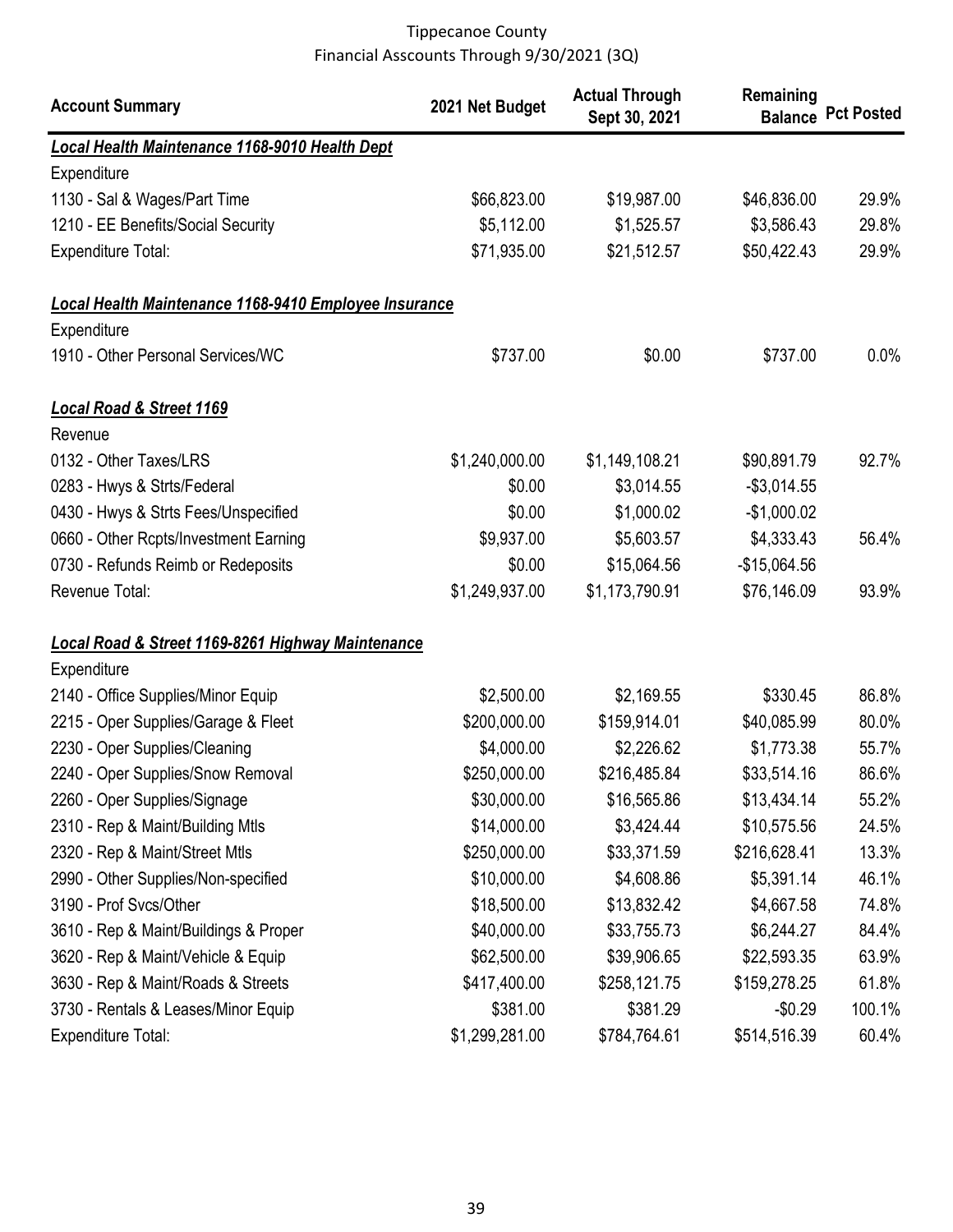| <b>Account Summary</b>                                   | 2021 Net Budget | <b>Actual Through</b><br>Sept 30, 2021 | Remaining      | <b>Balance Pct Posted</b> |
|----------------------------------------------------------|-----------------|----------------------------------------|----------------|---------------------------|
| Local Road & Street 1169-8263 LRS General                |                 |                                        |                |                           |
| Expenditure                                              |                 |                                        |                |                           |
| 3910 - Other Disb/Dues & Subscription                    | \$7,000.00      | \$7,000.00                             | \$0.00         | 100.0%                    |
| 4510 - Machinery & Equipment/General                     | \$250,000.00    | \$230,837.01                           | \$19,162.99    | 92.3%                     |
| <b>Expenditure Total:</b>                                | \$257,000.00    | \$237,837.01                           | \$19,162.99    | 92.5%                     |
| <b>LIT Public Safety 1170</b>                            |                 |                                        |                |                           |
| Revenue                                                  |                 |                                        |                |                           |
| 0113 - Income Taxes/LIT Pub Safety                       | \$3,600,000.00  | \$3,087,457.38                         | \$512,542.62   | 85.8%                     |
| <b>LIT Public Safety 1170-5210 Emergency Management</b>  |                 |                                        |                |                           |
| Expenditure                                              |                 |                                        |                |                           |
| 4530 - Machinery & Equipment/Safety                      | \$106,901.00    | \$0.00                                 | \$106,901.00   | $0.0\%$                   |
| <b>LIT Public Safety 1170-5410 Sheriff</b>               |                 |                                        |                |                           |
| Expenditure                                              |                 |                                        |                |                           |
| 1110 - Sal & Wages/Full Time                             | \$605,448.00    | \$383,509.90                           | \$221,938.10   | 63.3%                     |
| 1115 - Sal & Wages/Merit Deputies                        | \$310,560.00    | \$170,514.76                           | \$140,045.24   | 54.9%                     |
| 1210 - EE Benefits/Social Security                       | \$73,280.00     | \$39,901.55                            | \$33,378.45    | 54.5%                     |
| 1220 - EE Benefits/PERF Retirement                       | \$72,503.00     | \$42,118.01                            | \$30,384.99    | 58.1%                     |
| 1221 - EE Benefits/Sheriff Retirement                    | \$116,000.00    | \$0.00                                 | \$116,000.00   | 0.0%                      |
| 4330 - Buildings/Housing                                 | \$45,576.00     | \$0.00                                 | \$45,576.00    | 0.0%                      |
| 4520 - Machinery & Equipment/Vehicle                     | \$1,169,955.00  | \$574,694.90                           | \$595,260.10   | 49.1%                     |
| 4530 - Machinery & Equipment/Safety                      | \$338,768.00    | \$45,576.00                            | \$293,192.00   | 13.5%                     |
| <b>Expenditure Total:</b>                                | \$2,732,090.00  | \$1,256,315.12                         | \$1,475,774.88 | 46.0%                     |
| <b>LIT Public Safety 1170-5510 Community Corrections</b> |                 |                                        |                |                           |
| Expenditure                                              |                 |                                        |                |                           |
| 1110 - Sal & Wages/Full Time                             | \$294,508.00    | \$149,404.34                           | \$145,103.66   | 50.7%                     |
| 1210 - EE Benefits/Social Security                       | \$22,530.00     | \$10,763.15                            | \$11,766.85    | 47.8%                     |
| 1220 - EE Benefits/PERF Retirement                       | \$32,985.00     | \$16,733.14                            | \$16,251.86    | 50.7%                     |
| 2220 - Oper Supplies/Inst'l or Med                       | \$1,199.00      | \$0.00                                 | \$1,199.00     | $0.0\%$                   |
| 2340 - Rep & Maint/Minor Equipment                       | \$9,649.00      | \$9,648.90                             | \$0.10         | 100.0%                    |
| 3145 - Prof Svcs/Hlth & Med Prof                         | \$81,000.00     | \$65,393.67                            | \$15,606.33    | 80.7%                     |
| 3190 - Prof Svcs/Other                                   | \$137,877.00    | \$131,449.99                           | \$6,427.01     | 95.3%                     |
| <b>Expenditure Total:</b>                                | \$579,748.00    | \$383,393.19                           | \$196,354.81   | 66.1%                     |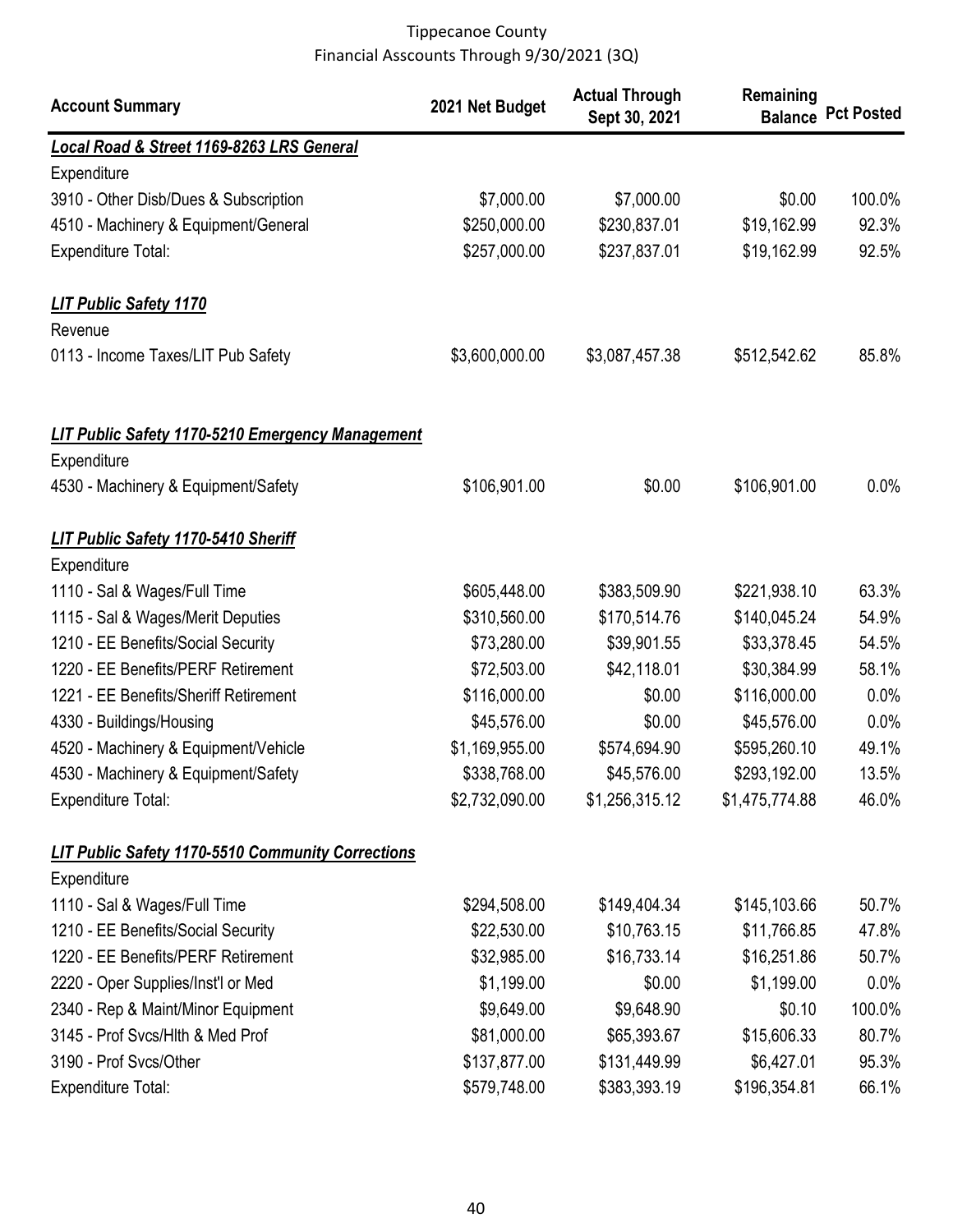| <b>Account Summary</b>                                         | 2021 Net Budget | <b>Actual Through</b><br>Sept 30, 2021 | Remaining      | <b>Balance Pct Posted</b> |
|----------------------------------------------------------------|-----------------|----------------------------------------|----------------|---------------------------|
| <b>LIT Public Safety 1170-5910 Prosecutor</b>                  |                 |                                        |                |                           |
| Expenditure                                                    |                 |                                        |                |                           |
| 1110 - Sal & Wages/Full Time                                   | \$351,419.00    | \$205,609.33                           | \$145,809.67   | 58.5%                     |
| 1210 - EE Benefits/Social Security                             | \$26,884.00     | \$15,150.28                            | \$11,733.72    | 56.4%                     |
| 1220 - EE Benefits/PERF Retirement                             | \$39,359.00     | \$22,982.29                            | \$16,376.71    | 58.4%                     |
| 4510 - Machinery & Equipment/General                           | \$10,000.00     | \$9,982.77                             | \$17.23        | 99.8%                     |
| <b>Expenditure Total:</b>                                      | \$427,662.00    | \$253,724.67                           | \$173,937.33   | 59.3%                     |
| <b>LIT Public Safety 1170-6410 Probation</b>                   |                 |                                        |                |                           |
| Expenditure                                                    |                 |                                        |                |                           |
| 1110 - Sal & Wages/Full Time                                   | \$86,714.00     | \$57,696.68                            | \$29,017.32    | 66.5%                     |
| 1210 - EE Benefits/Social Security                             | \$6,634.00      | \$4,313.39                             | \$2,320.61     | 65.0%                     |
| 1220 - EE Benefits/PERF Retirement                             | \$9,712.00      | \$6,462.13                             | \$3,249.87     | 66.5%                     |
| Expenditure Total:                                             | \$103,060.00    | \$68,472.20                            | \$34,587.80    | 66.4%                     |
| <b>LIT Public Safety 1170-9410 Employee Insurance</b>          |                 |                                        |                |                           |
| Expenditure                                                    |                 |                                        |                |                           |
| 1230 - EE Benefits/Health                                      | \$505,475.00    | \$243,074.37                           | \$262,400.63   | 48.1%                     |
| 1231 - EE Benefits/LTD                                         | \$8,282.00      | \$3,537.00                             | \$4,745.00     | 42.7%                     |
| 1232 - EE Benefits/Life                                        | \$3,700.00      | \$2,025.28                             | \$1,674.72     | 54.7%                     |
| 1910 - Other Personal Services/WC                              | \$37,700.00     | \$0.00                                 | \$37,700.00    | 0.0%                      |
| <b>Expenditure Total:</b>                                      | \$555,157.00    | \$248,636.65                           | \$306,520.35   | 44.8%                     |
| LIT Public Safety Expenditure Total                            | \$4,504,618.00  | \$2,210,541.83                         | \$2,294,076.17 | 49.1%                     |
| <b>Major Bridge Fund 1171</b>                                  |                 |                                        |                |                           |
| Revenue                                                        |                 |                                        |                |                           |
| 0100 - Prop Taxes/Property                                     | \$800,000.00    | \$443,054.98                           | \$356,945.02   | 55.4%                     |
| 0124 - Other Taxes/FIT                                         | \$5,563.00      | \$2,915.51                             | \$2,647.49     | 52.4%                     |
| 0130 - Other Taxes/License Excise                              | \$58,128.00     | \$35,346.42                            | \$22,781.58    | 60.8%                     |
| 0131 - Other Taxes/CVET                                        | \$3,164.00      | \$1,619.18                             | \$1,544.82     | 51.2%                     |
| Revenue Total:                                                 | \$866,855.00    | \$482,936.09                           | \$383,918.91   | 55.7%                     |
| <b>Major Bridge Fund 1171-8162 Construction/Reconstruction</b> |                 |                                        |                |                           |
| Expenditure                                                    |                 |                                        |                |                           |
| 3190 - Prof Svcs/Other                                         | \$200,000.00    | \$0.00                                 | \$200,000.00   | 0.0%                      |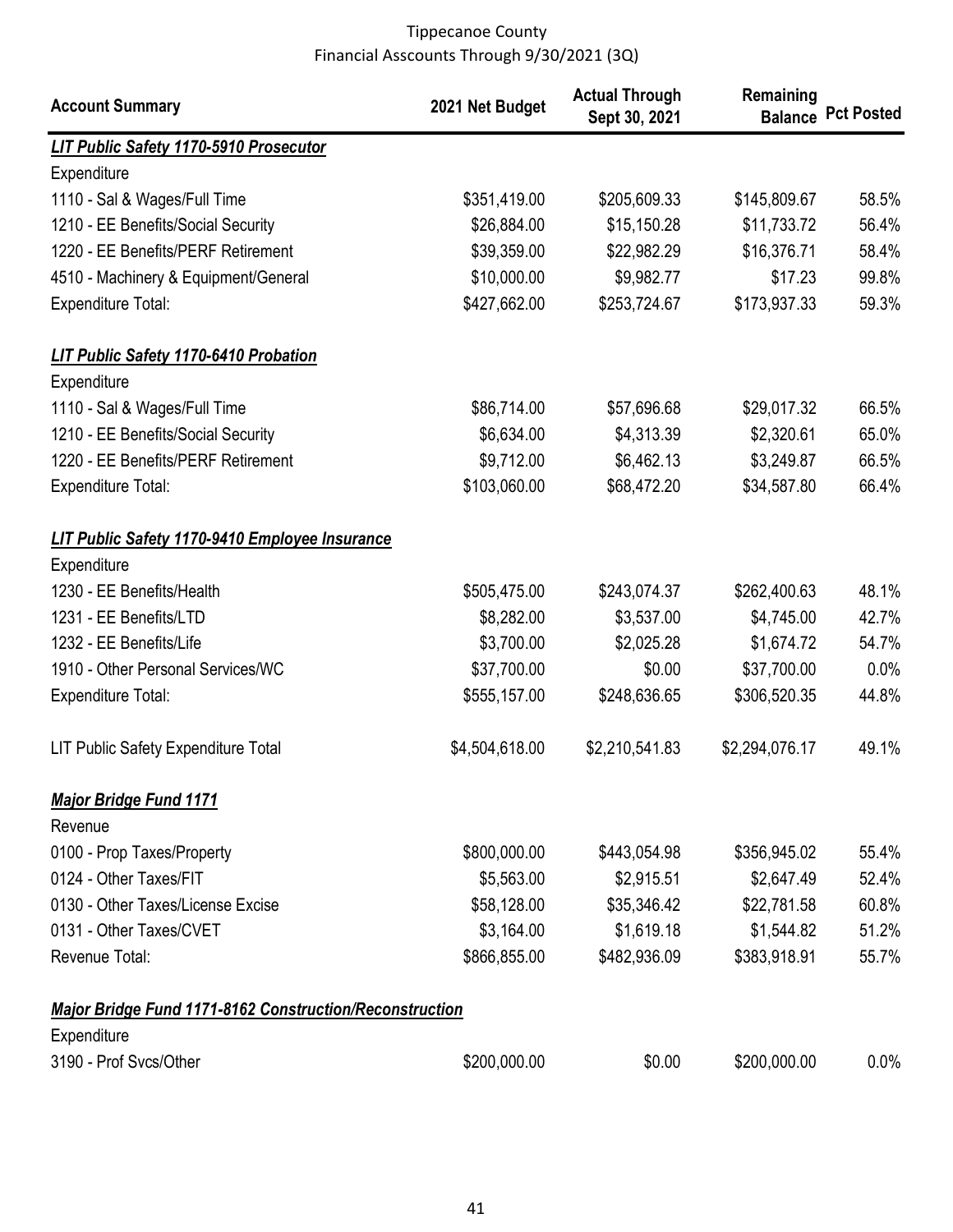| <b>Account Summary</b>                                                  | 2021 Net Budget | <b>Actual Through</b><br>Sept 30, 2021 | Remaining       | <b>Balance Pct Posted</b> |
|-------------------------------------------------------------------------|-----------------|----------------------------------------|-----------------|---------------------------|
| <b>Motor Vehicle Highway Restricted 1173</b>                            |                 |                                        |                 |                           |
| Revenue                                                                 |                 |                                        |                 |                           |
| 0133 - Other Taxes/MVH                                                  | \$2,157,789.00  | \$2,105,984.18                         | \$51,804.82     | 97.6%                     |
| 0283 - Hwys & Strts/Federal                                             | \$0.00          | \$102,737.19                           | $-$102,737.19$  |                           |
| 0430 - Hwys & Strts Fees/Unspecified                                    | \$0.00          | \$5,500.00                             | $-$5,500.00$    |                           |
| Revenue Total:                                                          | \$2,157,789.00  | \$2,214,221.37                         | -\$56,432.37    | 102.6%                    |
| Motor Vehicle Highway Restricted 1173-8062 Highway Repair & Maintenance |                 |                                        |                 |                           |
| Expenditure                                                             |                 |                                        |                 |                           |
| 2320 - Rep & Maint/Street Mtls                                          | \$851,526.00    | \$768,876.75                           | \$82,649.25     | 90.3%                     |
| 3120 - Prof Svcs/Engineer & Architect                                   | \$50,000.00     | \$0.00                                 | \$50,000.00     | 0.0%                      |
| 3190 - Prof Svcs/Other                                                  | \$67,245.00     | \$48,026.04                            | \$19,218.96     | 71.4%                     |
| 4110 - Land/Right-of-Way                                                | \$21,152.00     | \$11,152.00                            | \$10,000.00     | 52.7%                     |
| 4210 - Infrastructure/Roads & Streets                                   | \$583,713.00    | \$309,485.84                           | \$274,227.16    | 53.0%                     |
| 4240 - Infrastructure/Culverts & Drai                                   | \$100,000.00    | \$41,812.31                            | \$58,187.69     | 41.8%                     |
| <b>Expenditure Total:</b>                                               | \$1,673,636.00  | \$1,179,352.94                         | \$494,283.06    | 70.5%                     |
| <b>Misdemeanant 1175</b>                                                |                 |                                        |                 |                           |
| Revenue                                                                 |                 |                                        |                 |                           |
| 0299 - Unrestricted Grants & Cntr/S/L                                   | \$0.00          | \$95,982.15                            | $-$ \$95,982.15 |                           |
| <b>Misdemeanant 1175-5410 Sheriff</b>                                   |                 |                                        |                 |                           |
| Expenditure                                                             |                 |                                        |                 |                           |
| 2990 - Other Supplies/Non-specified                                     | \$47,991.00     | \$0.00                                 | \$47,991.00     | $0.0\%$                   |
| 3145 - Prof Svcs/Hlth & Med Prof                                        | \$29,281.00     | \$0.00                                 | \$29,281.00     | $0.0\%$                   |
| <b>Expenditure Total:</b>                                               | \$77,272.00     | \$0.00                                 | \$77,272.00     | $0.0\%$                   |
| <b>Misdemeanant 1175-5510 Community Corrections</b>                     |                 |                                        |                 |                           |
| Expenditure                                                             |                 |                                        |                 |                           |
| 3190 - Prof Svcs/Other                                                  | \$101,757.00    | \$51,268.92                            | \$50,488.08     | 50.4%                     |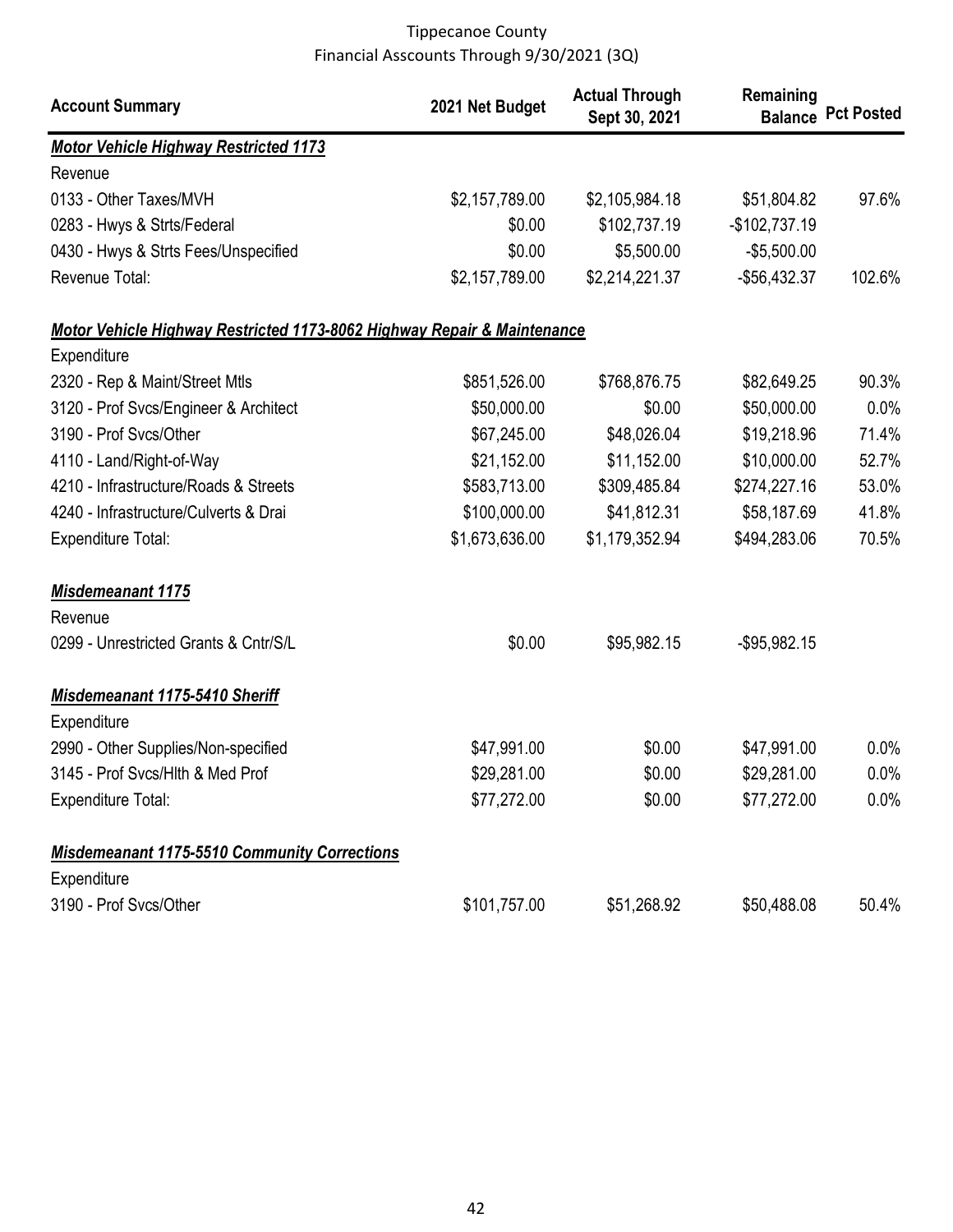| <b>Account Summary</b>                                          | 2021 Net Budget | <b>Actual Through</b><br>Sept 30, 2021 | Remaining      | <b>Balance Pct Posted</b> |
|-----------------------------------------------------------------|-----------------|----------------------------------------|----------------|---------------------------|
| <b>Motor Vehicle Highway 1176</b>                               |                 |                                        |                |                           |
| Revenue                                                         |                 |                                        |                |                           |
| 0133 - Other Taxes/MVH                                          | \$4,315,557.00  | \$2,105,984.23                         | \$2,209,572.77 | 48.8%                     |
| 0293 - Hwys & Strts/State or Local                              | \$40,000.00     | \$40,000.00                            | \$0.00         | 100.0%                    |
| 0430 - Hwys & Strts Fees/Unspecified                            | \$0.00          | \$841.20                               | $-$ \$841.20   |                           |
| 0491 - Other Fees & Charges/Doc&Copy                            | \$0.00          | \$18.00                                | $-$18.00$      |                           |
| 0660 - Other Rcpts/Investment Earning                           | \$22,945.00     | \$10,902.64                            | \$12,042.36    | 47.5%                     |
| 0730 - Refunds Reimb or Redeposits                              | \$0.00          | \$185.00                               | $-$185.00$     |                           |
| 0740 - Other Srcs/Sale Surplus Assets                           | \$0.00          | \$2,910.20                             | $-$2,910.20$   |                           |
| Revenue Total:                                                  | \$4,378,502.00  | \$2,181,893.47                         | \$2,196,608.53 | 49.8%                     |
| <b>Motor Vehicle Highway 1176-8060 Highway Administration</b>   |                 |                                        |                |                           |
| Expenditure                                                     |                 |                                        |                |                           |
| 1110 - Sal & Wages/Full Time                                    | \$393,667.00    | \$250,042.80                           | \$143,624.20   | 63.5%                     |
| 1112 - Sal & Wages/Chief Dep & Appt                             | \$153,106.00    | \$111,885.11                           | \$41,220.89    | 73.1%                     |
| 1150 - Sal & Wages/Overtime                                     | \$16,279.00     | \$9,103.64                             | \$7,175.36     | 55.9%                     |
| 1210 - EE Benefits/Social Security                              | \$43,074.00     | \$26,813.58                            | \$16,260.42    | 62.3%                     |
| 1220 - EE Benefits/PERF Retirement                              | \$63,063.00     | \$41,779.37                            | \$21,283.63    | 66.3%                     |
| 2110 - Office Supplies/General                                  | \$262.00        | \$262.05                               | $-$0.05$       | 100.0%                    |
| 3230 - Comm & Transp/Postage & Frght                            | \$35.00         | \$35.87                                | $-$0.87$       | 102.5%                    |
| <b>Expenditure Total:</b>                                       | \$669,486.00    | \$439,922.42                           | \$229,563.58   | 65.7%                     |
| Motor Vehicle Highway 1176-8061 Highway Repair & Maintenance    |                 |                                        |                |                           |
| Expenditure                                                     |                 |                                        |                |                           |
| 1110 - Sal & Wages/Full Time                                    | \$1,041,121.00  | \$754,654.75                           | \$286,466.25   | 72.5%                     |
| 1150 - Sal & Wages/Overtime                                     | \$42,070.00     | \$28,169.18                            | \$13,900.82    | 67.0%                     |
| 1210 - EE Benefits/Social Security                              | \$82,864.00     | \$56,333.03                            | \$26,530.97    | 68.0%                     |
| 1220 - EE Benefits/PERF Retirement                              | \$121,318.00    | \$87,505.27                            | \$33,812.73    | 72.1%                     |
| <b>Expenditure Total:</b>                                       | \$1,287,373.00  | \$926,662.23                           | \$360,710.77   | 72.0%                     |
| Motor Vehicle Highway 1176-8063 Highway General & Undistributed |                 |                                        |                |                           |
| Expenditure                                                     |                 |                                        |                |                           |
| 2110 - Office Supplies/General                                  | \$10,000.00     | \$3,827.79                             | \$6,172.21     | 38.3%                     |
| 3110 - Prof Svcs/Legal                                          | \$3,500.00      | \$3,258.10                             | \$241.90       | 93.1%                     |
| 3145 - Prof Svcs/Hlth & Med Prof                                | \$2,000.00      | \$1,455.00                             | \$545.00       | 72.8%                     |
| 3210 - Comm & Transp/Travel/Training                            | \$2,000.00      | \$523.80                               | \$1,476.20     | 26.2%                     |
| 3230 - Comm & Transp/Postage & Frght                            | \$500.00        | \$164.69                               | \$335.31       | 32.9%                     |
| 3910 - Other Disb/Dues & Subscription                           | \$68,553.00     | \$48,699.32                            | \$19,853.68    | 71.0%                     |
| <b>Expenditure Total:</b>                                       | \$86,553.00     | \$57,928.70                            | \$28,624.30    | 66.9%                     |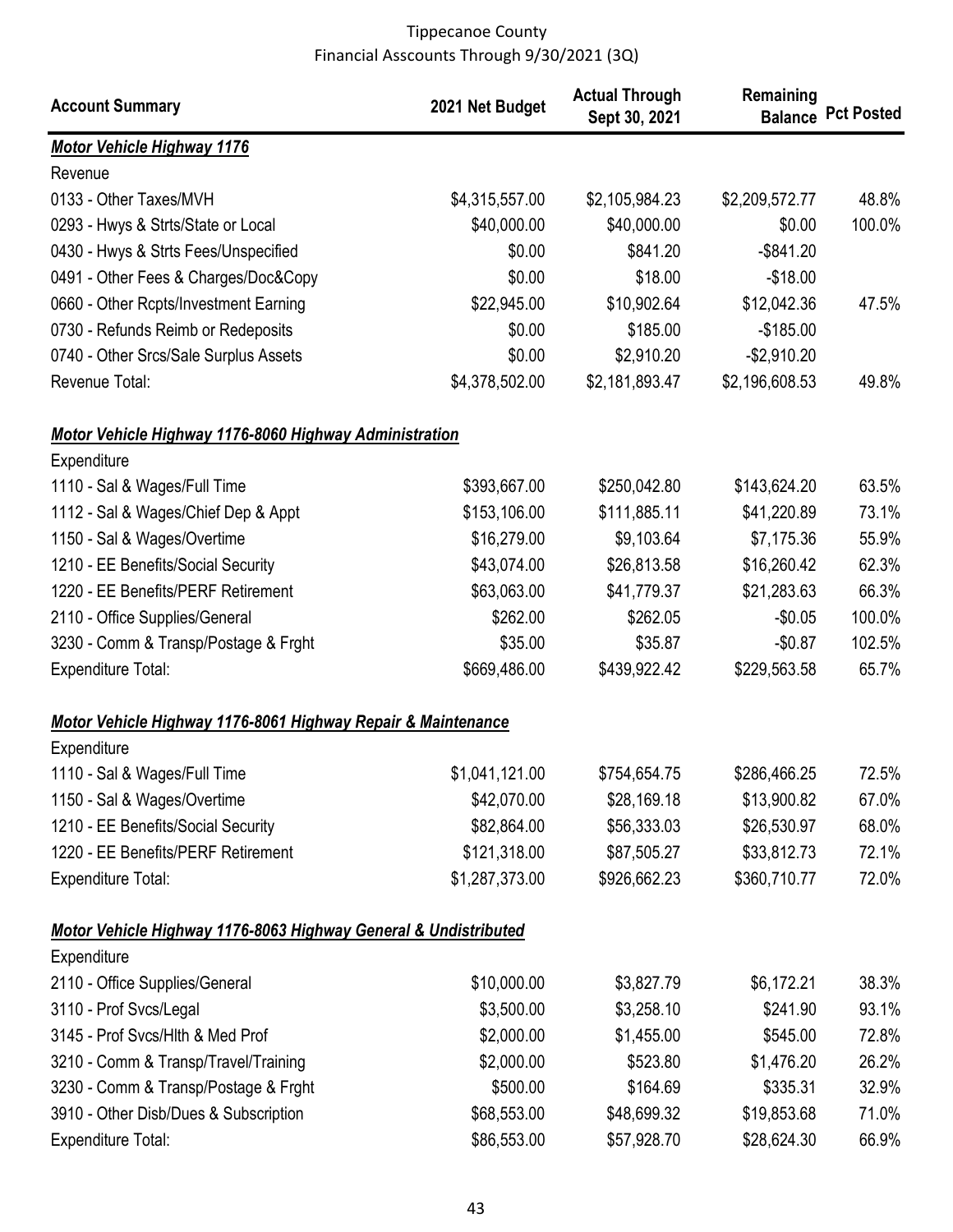| <b>Account Summary</b>                             | 2021 Net Budget | <b>Actual Through</b><br>Sept 30, 2021 | Remaining     | <b>Balance Pct Posted</b> |
|----------------------------------------------------|-----------------|----------------------------------------|---------------|---------------------------|
| Motor Vehicle Highway 1176-9410 Employee Insurance |                 |                                        |               |                           |
| Expenditure                                        |                 |                                        |               |                           |
| 1230 - EE Benefits/Health                          | \$611,353.00    | \$341,721.94                           | \$269,631.06  | 55.9%                     |
| 1231 - EE Benefits/LTD                             | \$5,845.00      | \$4,259.26                             | \$1,585.74    | 72.9%                     |
| 1232 - EE Benefits/Life                            | \$3,643.00      | \$2,484.78                             | \$1,158.22    | 68.2%                     |
| 1910 - Other Personal Services/WC                  | \$83,448.00     | \$0.00                                 | \$83,448.00   | 0.0%                      |
| 1920 - Other Personal Services/Unempl              | \$1,500.00      | \$0.00                                 | \$1,500.00    | 0.0%                      |
| <b>Expenditure Total:</b>                          | \$705,789.00    | \$348,465.98                           | \$357,323.02  | 49.4%                     |
| <b>Park Non-Reverting 1178</b><br>Revenue          |                 |                                        |               |                           |
| 0660 - Other Rcpts/Investment Earning              | \$0.00          | \$150.57                               | $-$150.57$    |                           |
| <b>Plat Book Fund 1181</b>                         |                 |                                        |               |                           |
| Revenue                                            |                 |                                        |               |                           |
| 0401 - Gen Govt Fees/Auditor                       | \$60,000.00     | \$54,180.00                            | \$5,820.00    | 90.3%                     |
| Plat Book Fund 1181-0110 Auditor                   |                 |                                        |               |                           |
| Expenditure                                        |                 |                                        |               |                           |
| 1113 - Sal & Wages/Benefit Elig PT                 | \$35,029.00     | \$25,597.94                            | \$9,431.06    | 73.1%                     |
| 1210 - EE Benefits/Social Security                 | \$2,680.00      | \$1,951.36                             | \$728.64      | 72.8%                     |
| 2110 - Office Supplies/General                     | \$250.00        | \$0.00                                 | \$250.00      | 0.0%                      |
| 2120 - Office Supplies/Forms                       | \$1,500.00      | \$1,070.00                             | \$430.00      | 71.3%                     |
| 3210 - Comm & Transp/Travel/Training               | \$750.00        | \$0.00                                 | \$750.00      | 0.0%                      |
| 4590 - Machinery & Equipment/Other                 | \$1,000.00      | \$0.00                                 | \$1,000.00    | 0.0%                      |
| 6100 - Interfund Transfers/Transfer O              | \$20,000.00     | \$20,000.00                            | \$0.00        | 100.0%                    |
| <b>Expenditure Total:</b>                          | \$61,209.00     | \$48,619.30                            | \$12,589.70   | 79.4%                     |
| <b>Rainy Day Fund 1186</b>                         |                 |                                        |               |                           |
| Revenue                                            |                 |                                        |               |                           |
| 0670 - Other Rcpts/Misc Sources                    | \$0.00          | \$24,655.71                            | $-$24,655.71$ |                           |
| Rainy Day Fund 1186-0430 Drainage Board            |                 |                                        |               |                           |
| Expenditure                                        |                 |                                        |               |                           |
| 4240 - Infrastructure/Culverts & Drai              | \$92,111.00     | \$92,111.00                            | \$0.00        | 100.0%                    |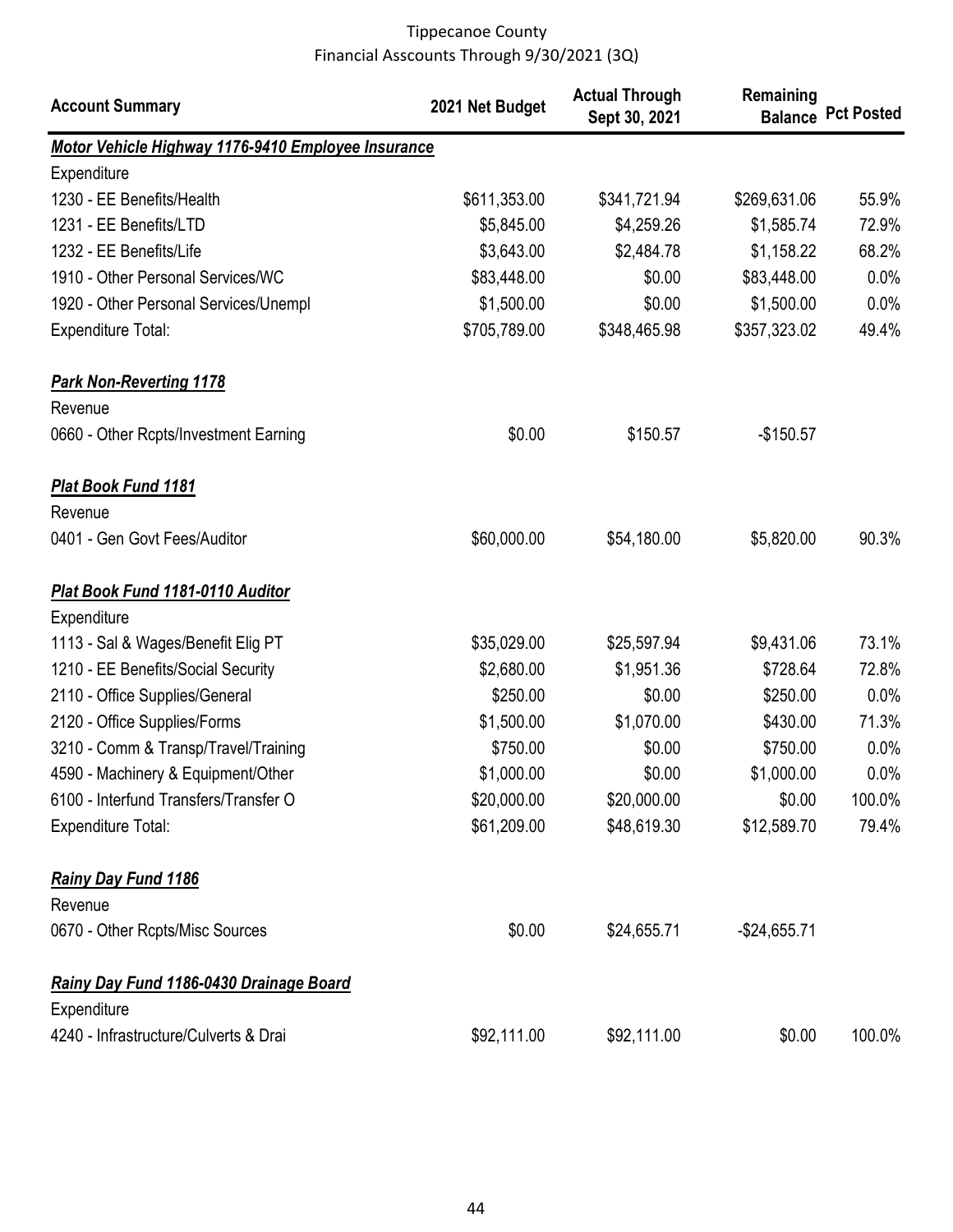| <b>Account Summary</b>                | 2021 Net Budget | <b>Actual Through</b><br>Sept 30, 2021 | Remaining    | <b>Balance Pct Posted</b> |
|---------------------------------------|-----------------|----------------------------------------|--------------|---------------------------|
| Rainy Day Fund 1186-8261 Highway      |                 |                                        |              |                           |
| Expenditure                           |                 |                                        |              |                           |
| 2320 - Rep & Maint/Street Mtls        | \$8,830.00      | \$8,830.40                             | $-$0.40$     | 100.0%                    |
| 4210 - Infrastructure/Roads & Streets | \$34,004.00     | \$33,484.25                            | \$519.75     | 98.5%                     |
| 4220 - Infrastructure/Bridges         | \$150.00        | \$150.00                               | \$0.00       | 100.0%                    |
| <b>Expenditure Total:</b>             | \$42,984.00     | \$42,464.65                            | \$519.35     | 98.8%                     |
| <b>Reassessment 1188</b>              |                 |                                        |              |                           |
| Revenue                               |                 |                                        |              |                           |
| 0100 - Prop Taxes/Property            | \$370,440.00    | \$199,374.77                           | \$171,065.23 | 53.8%                     |
| 0124 - Other Taxes/FIT                | \$2,503.00      | \$1,311.98                             | \$1,191.02   | 52.4%                     |
| 0130 - Other Taxes/License Excise     | \$26,157.00     | \$15,905.88                            | \$10,251.12  | 60.8%                     |
| 0131 - Other Taxes/CVET               | \$1,424.00      | \$728.63                               | \$695.37     | 51.2%                     |
| 0660 - Other Rcpts/Investment Earning | \$2,160.00      | \$708.69                               | \$1,451.31   | 32.8%                     |
| Revenue Total:                        | \$402,684.00    | \$218,029.95                           | \$184,654.05 | 54.1%                     |
| Reassessment 1188-0510 Assessor       |                 |                                        |              |                           |
| Expenditure                           |                 |                                        |              |                           |
| 1110 - Sal & Wages/Full Time          | \$133,098.00    | \$103,330.62                           | \$29,767.38  | 77.6%                     |
| 1113 - Sal & Wages/Benefit Elig PT    | \$35,029.00     | \$25,597.94                            | \$9,431.06   | 73.1%                     |
| 1130 - Sal & Wages/Part Time          | \$49,300.00     | \$31,972.25                            | \$17,327.75  | 64.9%                     |
| 1132 - Sal & Wages/Board Members      | \$9,100.00      | \$3,472.50                             | \$5,627.50   | 38.2%                     |
| 1210 - EE Benefits/Social Security    | \$19,028.00     | \$11,837.54                            | \$7,190.46   | 62.2%                     |
| 1220 - EE Benefits/PERF Retirement    | \$14,907.00     | \$11,287.93                            | \$3,619.07   | 75.7%                     |
| 2110 - Office Supplies/General        | \$6,048.00      | \$3,231.46                             | \$2,816.54   | 53.4%                     |
| 2120 - Office Supplies/Forms          | \$10,000.00     | \$9,031.55                             | \$968.45     | 90.3%                     |
| 2210 - Oper Supplies/Gasoline & Oil   | \$3,000.00      | \$10.08                                | \$2,989.92   | 0.3%                      |
| 3140 - Prof Svcs/Counselng Consults   | \$10,000.00     | \$7,940.00                             | \$2,060.00   | 79.4%                     |
| 3190 - Prof Svcs/Other                | \$51,775.00     | \$24,760.12                            | \$27,014.88  | 47.8%                     |
| 3210 - Comm & Transp/Travel/Training  | \$14,753.00     | \$11,847.13                            | \$2,905.87   | 80.3%                     |
| 3230 - Comm & Transp/Postage & Frght  | \$20,403.00     | \$20,374.62                            | \$28.38      | 99.9%                     |
| 3240 - Comm & Transp/Software         | \$39,556.00     | \$20,537.81                            | \$19,018.19  | 51.9%                     |
| 3310 - Printing & Advertising/Legal   | \$450.00        | \$192.04                               | \$257.96     | 42.7%                     |
| 3420 - Insur/Vehicle & Equipment      | \$1,600.00      | \$978.00                               | \$622.00     | 61.1%                     |
| 3510 - Utility Service/Utilities      | \$1,018.00      | \$753.75                               | \$264.25     | 74.0%                     |
| 3620 - Rep & Maint/Vehicle & Equip    | \$1,537.00      | \$218.30                               | \$1,318.70   | 14.2%                     |
| 3910 - Other Disb/Dues & Subscription | \$23,900.00     | \$13,559.10                            | \$10,340.90  | 56.7%                     |
| <b>Expenditure Total:</b>             | \$444,502.00    | \$300,932.74                           | \$143,569.26 | 67.7%                     |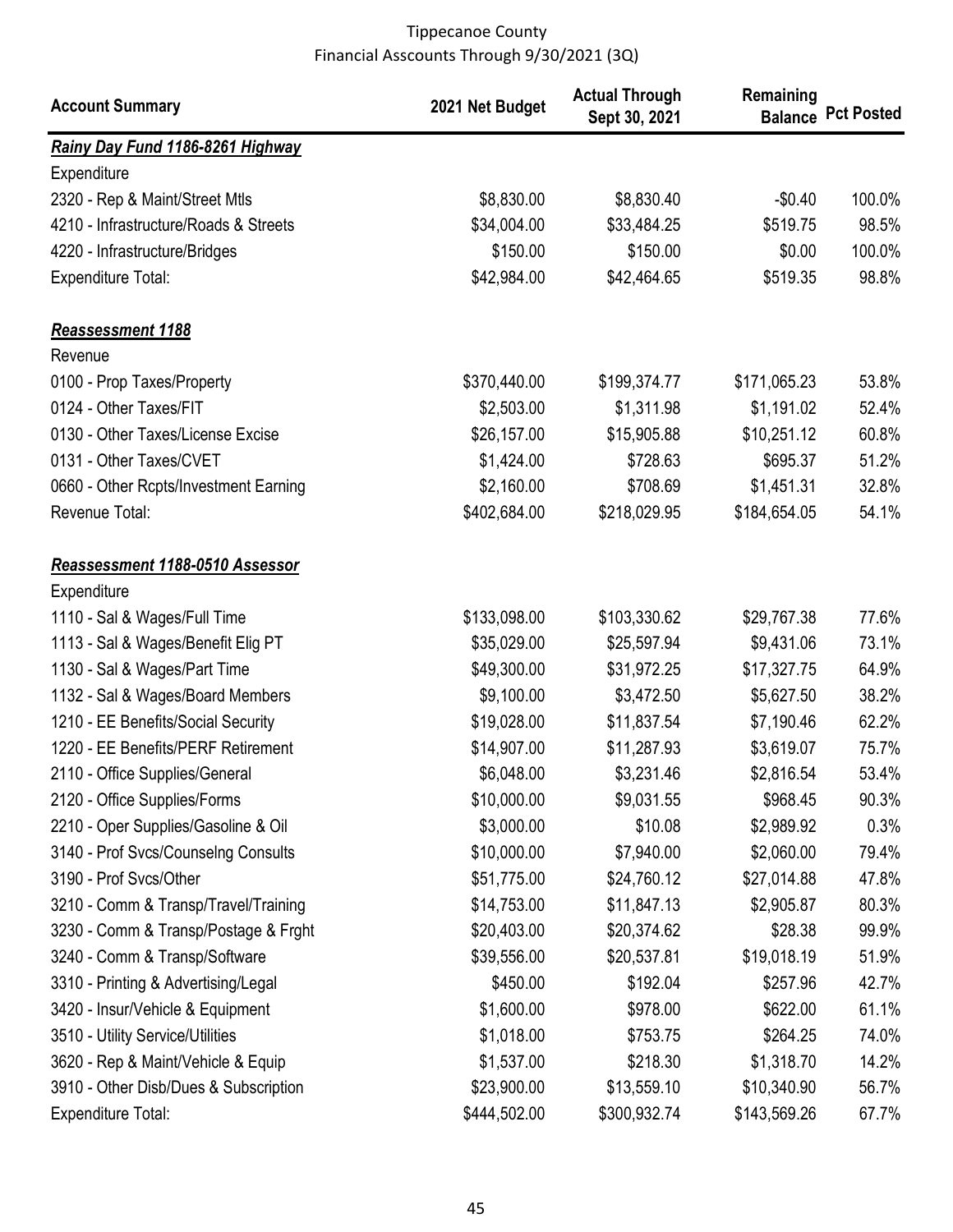| <b>Account Summary</b>                                            | 2021 Net Budget | <b>Actual Through</b><br>Sept 30, 2021 | Remaining      | <b>Balance Pct Posted</b> |
|-------------------------------------------------------------------|-----------------|----------------------------------------|----------------|---------------------------|
| Reassessment 1188-9410 Employee Insurance                         |                 |                                        |                |                           |
| Expenditure                                                       |                 |                                        |                |                           |
| 1230 - EE Benefits/Health                                         | \$47,200.00     | \$37,273.44                            | \$9,926.56     | 79.0%                     |
| 1231 - EE Benefits/LTD                                            | \$602.00        | \$455.17                               | \$146.83       | 75.6%                     |
| 1232 - EE Benefits/Life                                           | \$440.00        | \$264.90                               | \$175.10       | 60.2%                     |
| 1910 - Other Personal Services/WC                                 | \$2,201.00      | \$0.00                                 | \$2,201.00     | 0.0%                      |
| 1920 - Other Personal Services/Unempl                             | \$110.00        | \$0.00                                 | \$110.00       | 0.0%                      |
| <b>Expenditure Total:</b>                                         | \$50,553.00     | \$37,993.51                            | \$12,559.49    | 75.2%                     |
| <b>Recorder Records Perpetuation 1189</b>                         |                 |                                        |                |                           |
| Revenue                                                           |                 |                                        |                |                           |
| 0403 - Gen Govt Fees/Recorder                                     | \$325,000.00    | \$445,236.10                           | $-$120,236.10$ | 137.0%                    |
| 0670 - Other Rcpts/Misc Sources                                   | \$0.00          | \$27.00                                | $-$27.00$      |                           |
| Revenue Total:                                                    | \$325,000.00    | \$445,263.10                           | $-$120,263.10$ | 137.0%                    |
| <b>Recorder Records Perpetuation 1189-0310</b>                    |                 |                                        |                |                           |
| Expenditure                                                       |                 |                                        |                |                           |
| 1110 - Sal & Wages/Full Time                                      | \$90,320.00     | \$54,190.71                            | \$36,129.29    | 60.0%                     |
| 1111 - Sal & Wages/Elected Official                               | \$71,838.00     | \$52,497.00                            | \$19,341.00    | 73.1%                     |
| 1112 - Sal & Wages/Chief Dep & Appt                               | \$54,427.00     | \$39,773.65                            | \$14,653.35    | 73.1%                     |
| 1130 - Sal & Wages/Part Time                                      | \$5,000.00      | \$0.00                                 | \$5,000.00     | 0.0%                      |
| 1210 - EE Benefits/Social Security                                | \$16,952.00     | \$10,787.94                            | \$6,164.06     | 63.6%                     |
| 1220 - EE Benefits/PERF Retirement                                | \$24,258.00     | \$16,403.89                            | \$7,854.11     | 67.6%                     |
| 3190 - Prof Svcs/Other                                            | \$200,000.00    | \$111,843.63                           | \$88,156.37    | 55.9%                     |
| Expenditure Total:                                                | \$462,795.00    | \$285,496.82                           | \$177,298.18   | 61.7%                     |
| <b>Recorder Records Perpetuation 1189-9410 Employee Insurance</b> |                 |                                        |                |                           |
| Expenditure                                                       |                 |                                        |                |                           |
| 1230 - EE Benefits/Health                                         | \$32,712.00     | \$16,653.42                            | \$16,058.58    | 50.9%                     |
| 1231 - EE Benefits/LTD                                            | \$853.00        | \$555.32                               | \$297.68       | 65.1%                     |
| 1232 - EE Benefits/Life                                           | \$460.00        | \$296.40                               | \$163.60       | 64.4%                     |
| 1910 - Other Personal Services/WC                                 | \$2,000.00      | \$0.00                                 | \$2,000.00     | $0.0\%$                   |
| <b>Expenditure Total:</b>                                         | \$36,025.00     | \$17,505.14                            | \$18,519.86    | 48.6%                     |
| <b>Sheriff's Pension Trust 1193</b>                               |                 |                                        |                |                           |
| Revenue                                                           |                 |                                        |                |                           |
| 0511 - Publ Safety Fines/County Court                             | \$155,000.00    | \$79,891.32                            | \$75,108.68    | 51.5%                     |
| 0670 - Other Rcpts/Misc Sources                                   | \$0.00          | \$9,000.00                             | $-$9,000.00$   |                           |
| Revenue Total:                                                    | \$155,000.00    | \$88,891.32                            | \$66,108.68    | 57.3%                     |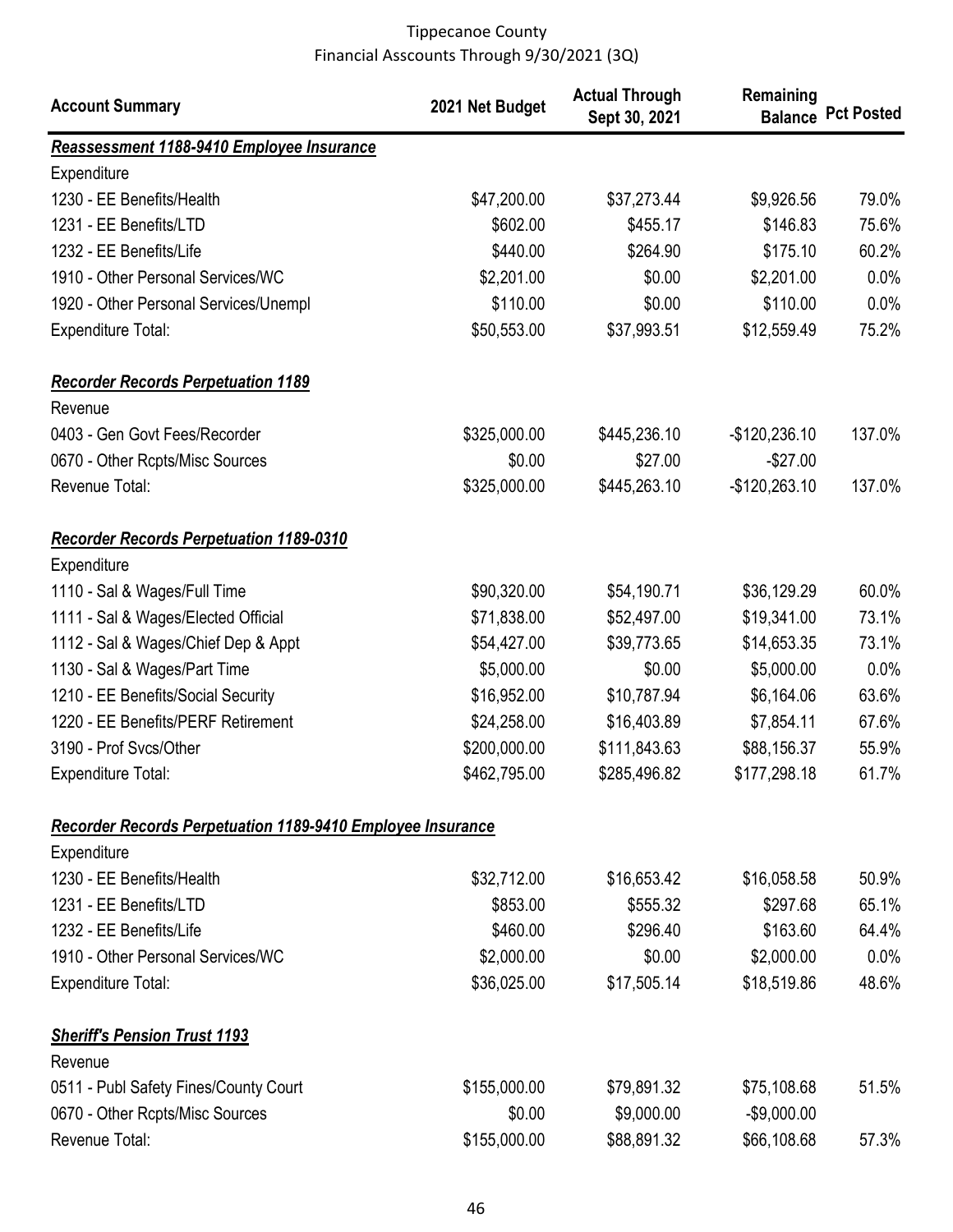| <b>Account Summary</b>                                     | 2021 Net Budget | <b>Actual Through</b><br>Sept 30, 2021 | Remaining      | <b>Balance Pct Posted</b> |
|------------------------------------------------------------|-----------------|----------------------------------------|----------------|---------------------------|
| <b>Sheriff's Pension Trust 1193-5410 Sheriff</b>           |                 |                                        |                |                           |
| Expenditure                                                |                 |                                        |                |                           |
| 1221 - EE Benefits/Sheriff Retirement                      | \$133,559.00    | \$0.00                                 | \$133,559.00   | $0.0\%$                   |
| <b>Public Defender User Fees 1200</b>                      |                 |                                        |                |                           |
| Revenue                                                    |                 |                                        |                |                           |
| 0291 - Publ Safety/State or Local                          | \$0.00          | \$19,199.77                            | $-$19,199.77$  |                           |
| 0414 - Publ Safety Fees/Public Defend                      | \$70,000.00     | \$67,534.17                            | \$2,465.83     | 96.5%                     |
| Revenue Total:                                             | \$70,000.00     | \$86,733.94                            | $-$16,733.94$  | 123.9%                    |
| <b>Public Defender User Fees 1200-6310 Public Defender</b> |                 |                                        |                |                           |
| Expenditure                                                |                 |                                        |                |                           |
| 3190 - Prof Svcs/Other                                     | \$100,000.00    | \$0.00                                 | \$100,000.00   | $0.0\%$                   |
| <b>Surplus Tax 1201</b>                                    |                 |                                        |                |                           |
| Revenue                                                    |                 |                                        |                |                           |
| 0102 - Prop Taxes/Surplus                                  | \$0.00          | \$103,590.82                           | -\$103,590.82  |                           |
| <b>Surplus Tax 1201-0120 Auditor Settlement</b>            |                 |                                        |                |                           |
| Expenditure                                                |                 |                                        |                |                           |
| 6100 - Interfund Transfers/Transfer O                      | \$0.00          | \$128,109.86                           | $-$128,109.86$ |                           |
| <b>Surplus Tax 1201-0210 Treasurer</b>                     |                 |                                        |                |                           |
| Expenditure                                                |                 |                                        |                |                           |
| 3990 - Other Disb/Non-Specified                            | \$0.00          | \$572,755.82                           | -\$572,755.82  |                           |
| <b>Surveyor's Cornerstone Perpetuation 1202</b>            |                 |                                        |                |                           |
| Revenue                                                    |                 |                                        |                |                           |
| 0403 - Gen Govt Fees/Recorder                              | \$0.00          | \$115,650.00                           | $-$115,650.00$ |                           |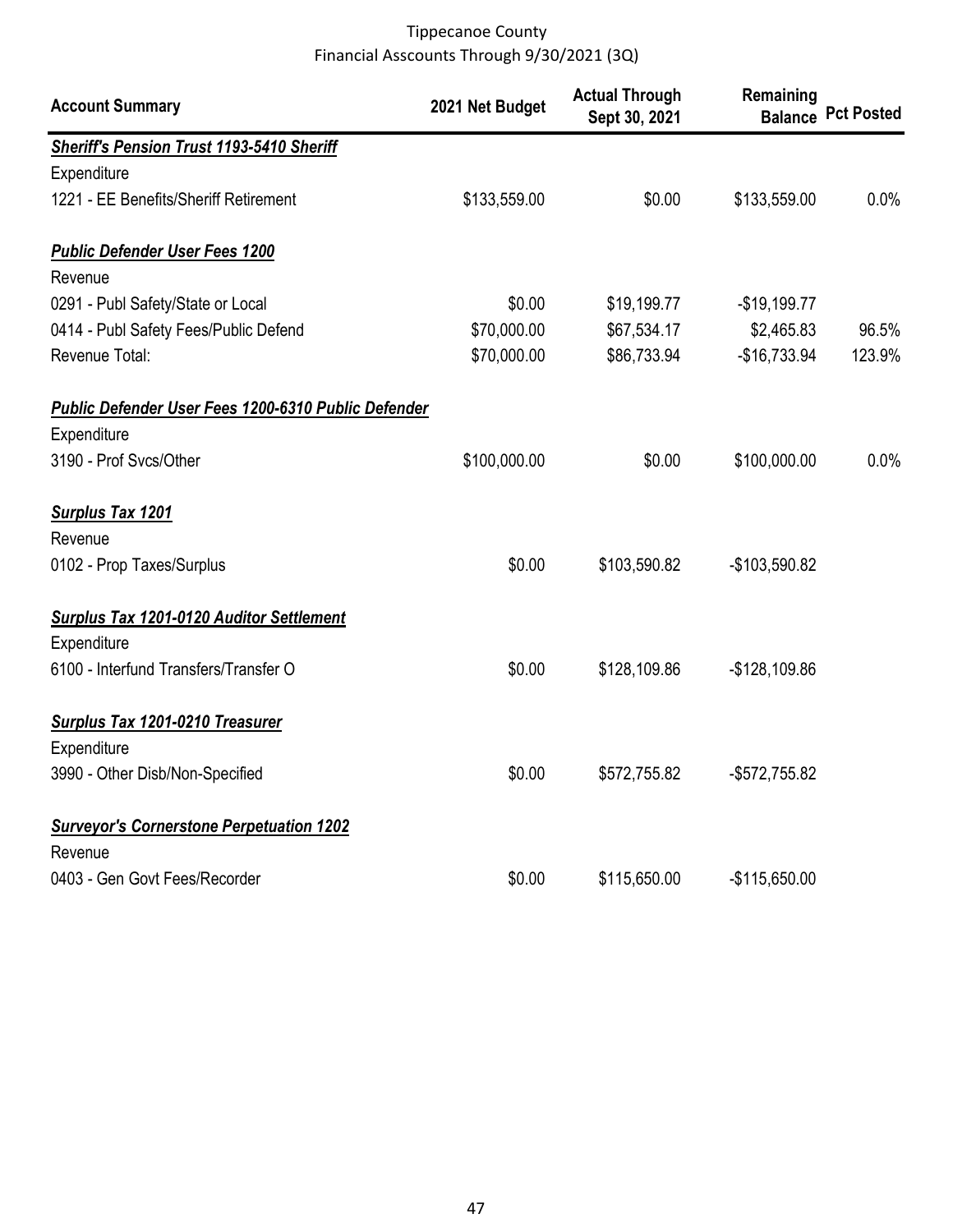| <b>Account Summary</b>                                             | 2021 Net Budget | <b>Actual Through</b><br>Sept 30, 2021 | Remaining     | <b>Balance Pct Posted</b> |
|--------------------------------------------------------------------|-----------------|----------------------------------------|---------------|---------------------------|
| <b>Surveyor's Corner Perpetuation 1202-0410</b>                    |                 |                                        |               |                           |
| Expenditure                                                        |                 |                                        |               |                           |
| 1110 - Sal & Wages/Full Time                                       | \$41,926.00     | \$9,831.74                             | \$32,094.26   | 23.5%                     |
| 1111 - Sal & Wages/Elected Official                                | \$54,638.00     | \$39,927.93                            | \$14,710.07   | 73.1%                     |
| 1130 - Sal & Wages/Part Time                                       | \$5,000.00      | \$0.00                                 | \$5,000.00    | 0.0%                      |
| 1210 - EE Benefits/Social Security                                 | \$7,770.00      | \$3,774.88                             | \$3,995.12    | 48.6%                     |
| 1220 - EE Benefits/PERF Retirement                                 | \$10,816.00     | \$5,586.31                             | \$5,229.69    | 51.6%                     |
| 2110 - Office Supplies/General                                     | \$4,000.00      | \$0.00                                 | \$4,000.00    | 0.0%                      |
| 2210 - Oper Supplies/Gasoline & Oil                                | \$4,000.00      | \$4,000.00                             | \$0.00        | 100.0%                    |
| 3140 - Prof Svcs/Counselng Consults                                | \$75,000.00     | \$0.00                                 | \$75,000.00   | 0.0%                      |
| 3210 - Comm & Transp/Travel/Training                               | \$4,000.00      | \$0.00                                 | \$4,000.00    | 0.0%                      |
| 3240 - Comm & Transp/Software                                      | \$5,000.00      | \$869.00                               | \$4,131.00    | 17.4%                     |
| 3310 - Printing & Advertising/Legal                                | \$1,000.00      | \$0.00                                 | \$1,000.00    | 0.0%                      |
| 3510 - Utility Service/Utilities                                   | \$2,500.00      | \$0.00                                 | \$2,500.00    | 0.0%                      |
| 3610 - Rep & Maint/Buildings & Proper                              | \$3,000.00      | \$1,170.29                             | \$1,829.71    | 39.0%                     |
| 3620 - Rep & Maint/Vehicle & Equip                                 | \$5,000.00      | \$0.00                                 | \$5,000.00    | 0.0%                      |
| 3910 - Other Disb/Dues & Subscription                              | \$1,800.00      | \$0.00                                 | \$1,800.00    | 0.0%                      |
| 4590 - Machinery & Equipment/Other                                 | \$35,000.00     | \$0.00                                 | \$35,000.00   | 0.0%                      |
| <b>Expenditure Total:</b>                                          | \$260,450.00    | \$65,160.15                            | \$195,289.85  | 25.0%                     |
| <b>Surveyor's Corner Perpetuation 1202-9410 Employee Insurance</b> |                 |                                        |               |                           |
| Expenditure                                                        |                 |                                        |               |                           |
| 1230 - EE Benefits/Health                                          | \$4,410.00      | \$2,828.70                             | \$1,581.30    | 64.1%                     |
| 1231 - EE Benefits/LTD                                             | \$273.00        | \$151.02                               | \$121.98      | 55.3%                     |
| 1232 - EE Benefits/Life                                            | \$242.00        | \$65.70                                | \$176.30      | 27.1%                     |
| <b>Expenditure Total:</b>                                          | \$4,925.00      | \$3,045.42                             | \$1,879.58    | 61.8%                     |
| <b>Tax Sale Fees 1203-0120 Auditor Settlement</b>                  |                 |                                        |               |                           |
| Expenditure                                                        |                 |                                        |               |                           |
| 8008 - Settlement/Treasurer Other Dis                              | \$0.00          | \$3,000.00                             | $-$3,000.00$  |                           |
| <b>Tax Sale Redemption 1204</b>                                    |                 |                                        |               |                           |
| Revenue                                                            |                 |                                        |               |                           |
| 0670 - Other Rcpts/Misc Sources                                    | \$0.00          | \$90,224.29                            | $-$90,224.29$ |                           |
| <b>Tax Sale Redemption 1204-0210 Treasurer</b>                     |                 |                                        |               |                           |
| Expenditure                                                        |                 |                                        |               |                           |
| 3190 - Prof Svcs/Other                                             | \$0.00          | \$90,224.29                            | $-$90,224.29$ |                           |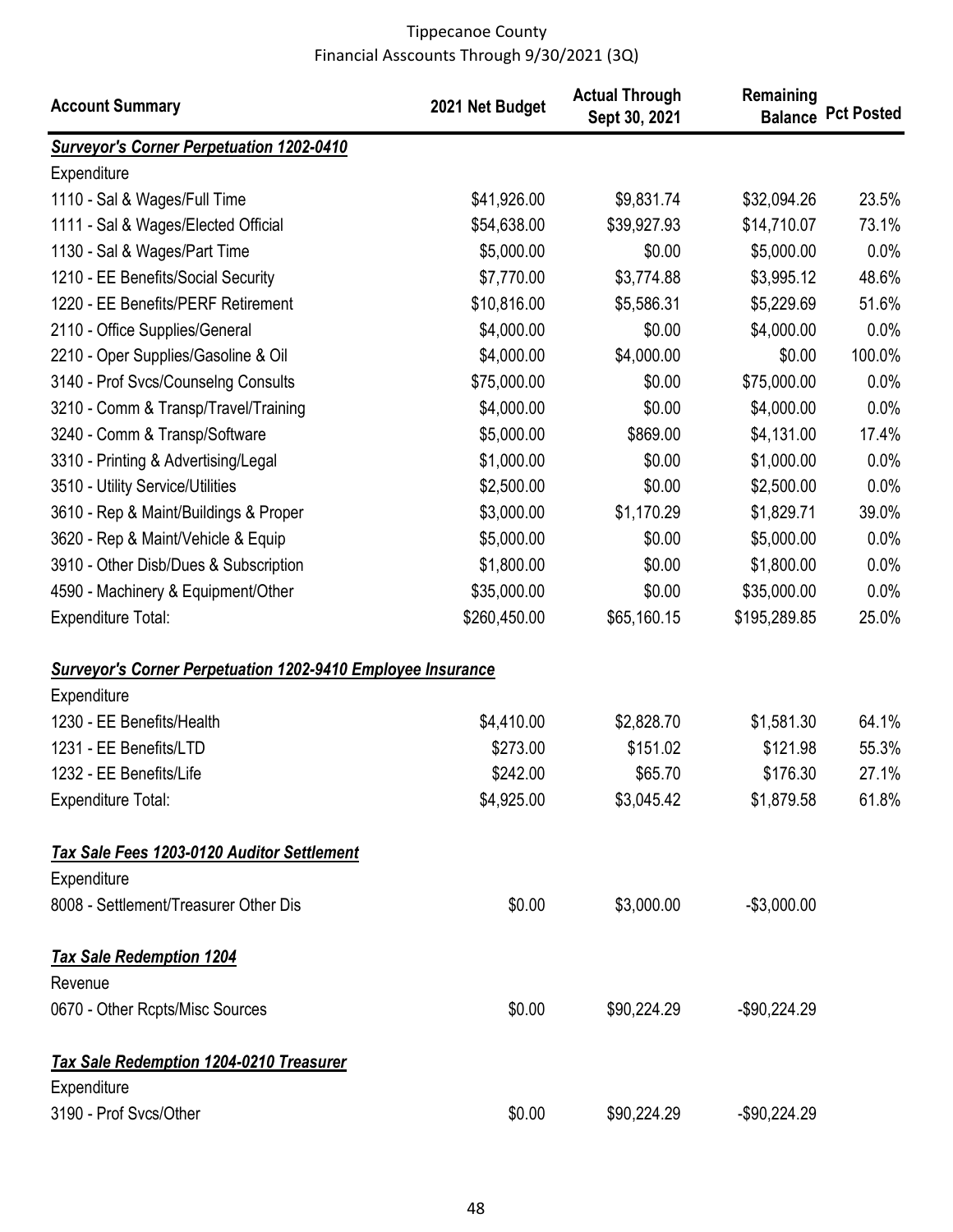| <b>Account Summary</b>                               | 2021 Net Budget | <b>Actual Through</b><br>Sept 30, 2021 | Remaining        | <b>Balance Pct Posted</b> |
|------------------------------------------------------|-----------------|----------------------------------------|------------------|---------------------------|
| Tax Sale Surplus 1205-0110 Auditor                   |                 |                                        |                  |                           |
| Expenditure                                          |                 |                                        |                  |                           |
| 3190 - Prof Svcs/Other                               | \$0.00          | \$915,135.18                           | $-$ \$915,135.18 |                           |
| <b>Local Health Dept Trust 1206</b>                  |                 |                                        |                  |                           |
| Revenue                                              |                 |                                        |                  |                           |
| 0292 - Hith & Wifr/State or Local                    | \$65,428.00     | \$65,427.72                            | \$0.28           | 100.0%                    |
| <b>Local Health Dept Trust 1206-9010 Health Dept</b> |                 |                                        |                  |                           |
| Expenditure                                          |                 |                                        |                  |                           |
| 1113 - Sal & Wages/Benefit Elig PT                   | \$45,230.00     | \$32,965.20                            | \$12,264.80      | 72.9%                     |
| 1210 - EE Benefits/Social Security                   | \$3,461.00      | \$2,376.91                             | \$1,084.09       | 68.7%                     |
| 3145 - Prof Svcs/Hlth & Med Prof                     | \$4,800.00      | \$0.00                                 | \$4,800.00       | 0.0%                      |
| 3190 - Prof Svcs/Other                               | \$8,335.00      | \$2,223.12                             | \$6,111.88       | 26.7%                     |
| 3510 - Utility Service/Utilities                     | \$3,602.00      | \$2,700.90                             | \$901.10         | 75.0%                     |
| <b>Expenditure Total:</b>                            | \$65,428.00     | \$40,266.13                            | \$25,161.87      | 61.5%                     |
| <b>Unsafe Building 1207-2610 Building Commission</b> |                 |                                        |                  |                           |
| Expenditure                                          |                 |                                        |                  |                           |
| 3190 - Prof Svcs/Other                               | \$50,000.00     | \$5,225.00                             | \$44,775.00      | 10.5%                     |
| <b>GAL Grant 1213</b>                                |                 |                                        |                  |                           |
| Revenue                                              |                 |                                        |                  |                           |
| 0292 - Hith & Wifr/State or Local                    | \$47,566.00     | \$61,486.00                            | $-$13,920.00$    | 129.3%                    |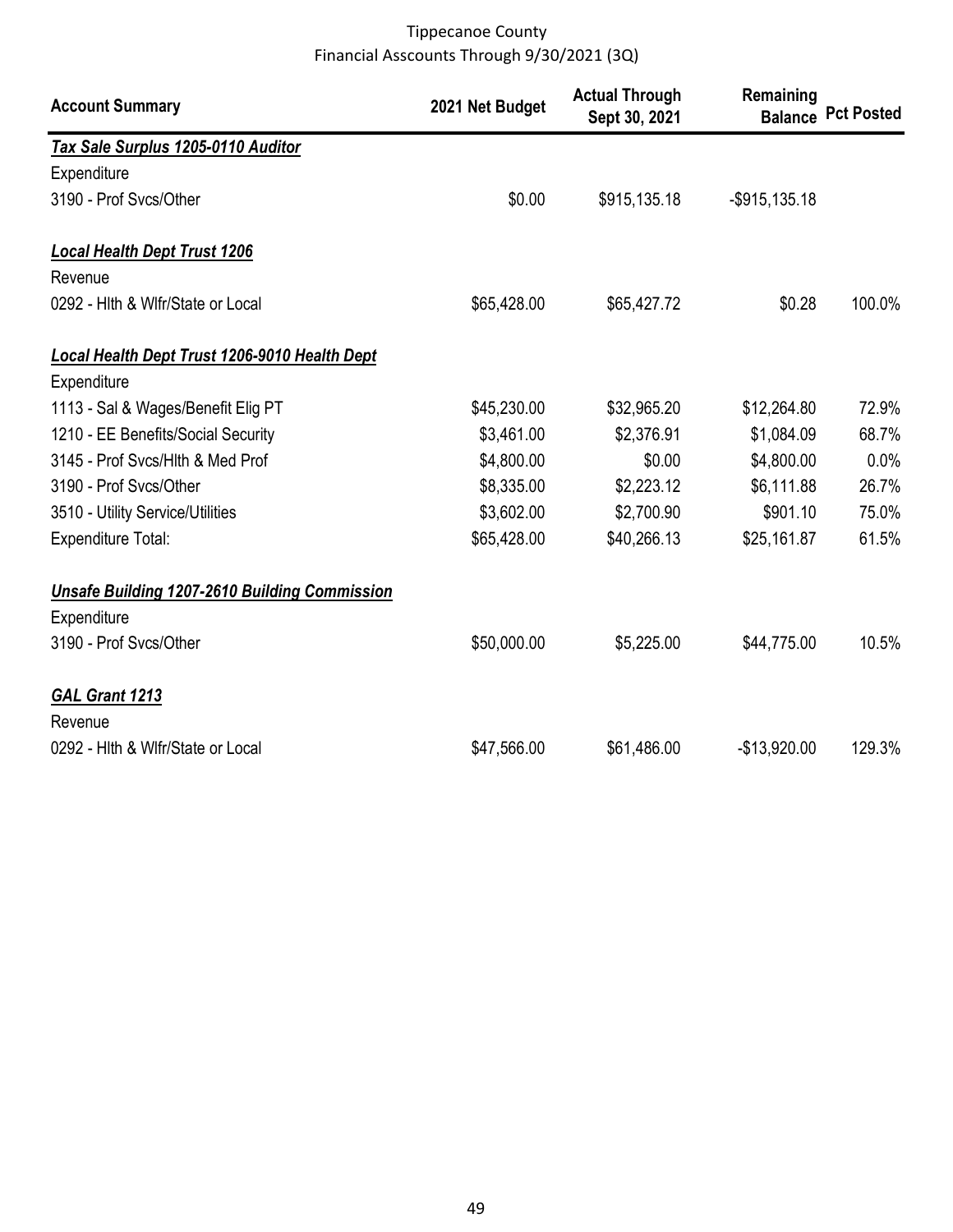| <b>Account Summary</b>                        | 2021 Net Budget | <b>Actual Through</b><br>Sept 30, 2021 | Remaining    | <b>Balance Pct Posted</b> |
|-----------------------------------------------|-----------------|----------------------------------------|--------------|---------------------------|
| <b>GAL Grant 1213-7310 CASA</b>               |                 |                                        |              |                           |
| Expenditure                                   |                 |                                        |              |                           |
| 1110 - Sal & Wages/Full Time                  | \$31,929.00     | \$23,943.70                            | \$7,985.30   | 75.0%                     |
| 1130 - Sal & Wages/Part Time                  | \$1,000.00      | \$0.00                                 | \$1,000.00   | 0.0%                      |
| 1210 - EE Benefits/Social Security            | \$2,520.00      | \$1,778.47                             | \$741.53     | 70.6%                     |
| 1220 - EE Benefits/PERF Retirement            | \$3,577.00      | \$2,681.69                             | \$895.31     | 75.0%                     |
| 2110 - Office Supplies/General                | \$2,000.00      | \$669.07                               | \$1,330.93   | 33.5%                     |
| 2130 - Office Supplies/Printing               | \$500.00        | \$84.10                                | \$415.90     | 16.8%                     |
| 2140 - Office Supplies/Minor Equip            | \$1,200.00      | \$366.58                               | \$833.42     | 30.5%                     |
| 2990 - Other Supplies/Non-specified           | \$500.00        | \$0.00                                 | \$500.00     | 0.0%                      |
| 3115 - Prof Svcs/Pauper Atty                  | \$500.00        | \$0.00                                 | \$500.00     | 0.0%                      |
| 3210 - Comm & Transp/Travel/Training          | \$2,190.00      | \$1,062.71                             | \$1,127.29   | 48.5%                     |
| 3230 - Comm & Transp/Postage & Frght          | \$875.00        | \$0.00                                 | \$875.00     | 0.0%                      |
| 3620 - Rep & Maint/Vehicle & Equip            | \$500.00        | \$0.00                                 | \$500.00     | 0.0%                      |
| 3910 - Other Disb/Dues & Subscription         | \$275.00        | \$275.00                               | \$0.00       | 100.0%                    |
| <b>Expenditure Total:</b>                     | \$47,566.00     | \$30,861.32                            | \$16,704.68  | 64.9%                     |
| <b>Inelibible Homestead 1216</b>              |                 |                                        |              |                           |
| Revenue                                       |                 |                                        |              |                           |
| 0104 - Prop Taxes/Ineligible Hmstd            | \$14,000.00     | \$21,284.36                            | $-$7,284.36$ | 152.0%                    |
| 0665 - Other Rcpts/Tax Pnlts & Intr           | \$1,000.00      | \$1,407.76                             | $-$407.76$   | 140.8%                    |
| 0730 - Refunds Reimb or Redeposits            | \$0.00          | \$3.29                                 | $-$3.29$     |                           |
| 0808 - Settlement/Treasurer Other Col         | \$0.00          | \$14.21                                | $-$14.21$    |                           |
| Revenue Total:                                | \$15,000.00     | \$22,709.62                            | $-$7,709.62$ | 151.4%                    |
| <b>Inelibible Homestead 1216-0110 Auditor</b> |                 |                                        |              |                           |
| Expenditure                                   |                 |                                        |              |                           |
| 1110 - Sal & Wages/Full Time                  | \$11,008.00     | \$8,042.32                             | \$2,965.68   | 73.1%                     |
| 1130 - Sal & Wages/Part Time                  | \$18,960.00     | \$0.00                                 | \$18,960.00  | 0.0%                      |
| 1150 - Sal & Wages/Overtime                   | \$1,000.00      | \$0.00                                 | \$1,000.00   | 0.0%                      |
| 1210 - EE Benefits/Social Security            | \$2,369.00      | \$543.58                               | \$1,825.42   | 22.9%                     |
| 1220 - EE Benefits/PERF Retirement            | \$1,345.00      | \$900.79                               | \$444.21     | 67.0%                     |
| 2110 - Office Supplies/General                | \$1,500.00      | \$42.43                                | \$1,457.57   | 2.8%                      |
| 2130 - Office Supplies/Printing               | \$2,500.00      | \$0.00                                 | \$2,500.00   | 0.0%                      |
| 3190 - Prof Svcs/Other                        | \$75,000.00     | \$29,072.62                            | \$45,927.38  | 38.8%                     |
| 3210 - Comm & Transp/Travel/Training          | \$1,000.00      | \$400.00                               | \$600.00     | 40.0%                     |
| 3910 - Other Disb/Dues & Subscription         | \$1,200.00      | \$1,092.57                             | \$107.43     | 91.0%                     |
| 4590 - Machinery & Equipment/Other            | \$1,500.00      | \$0.00                                 | \$1,500.00   | 0.0%                      |
| <b>Expenditure Total:</b>                     | \$117,382.00    | \$40,094.31                            | \$77,287.69  | 34.2%                     |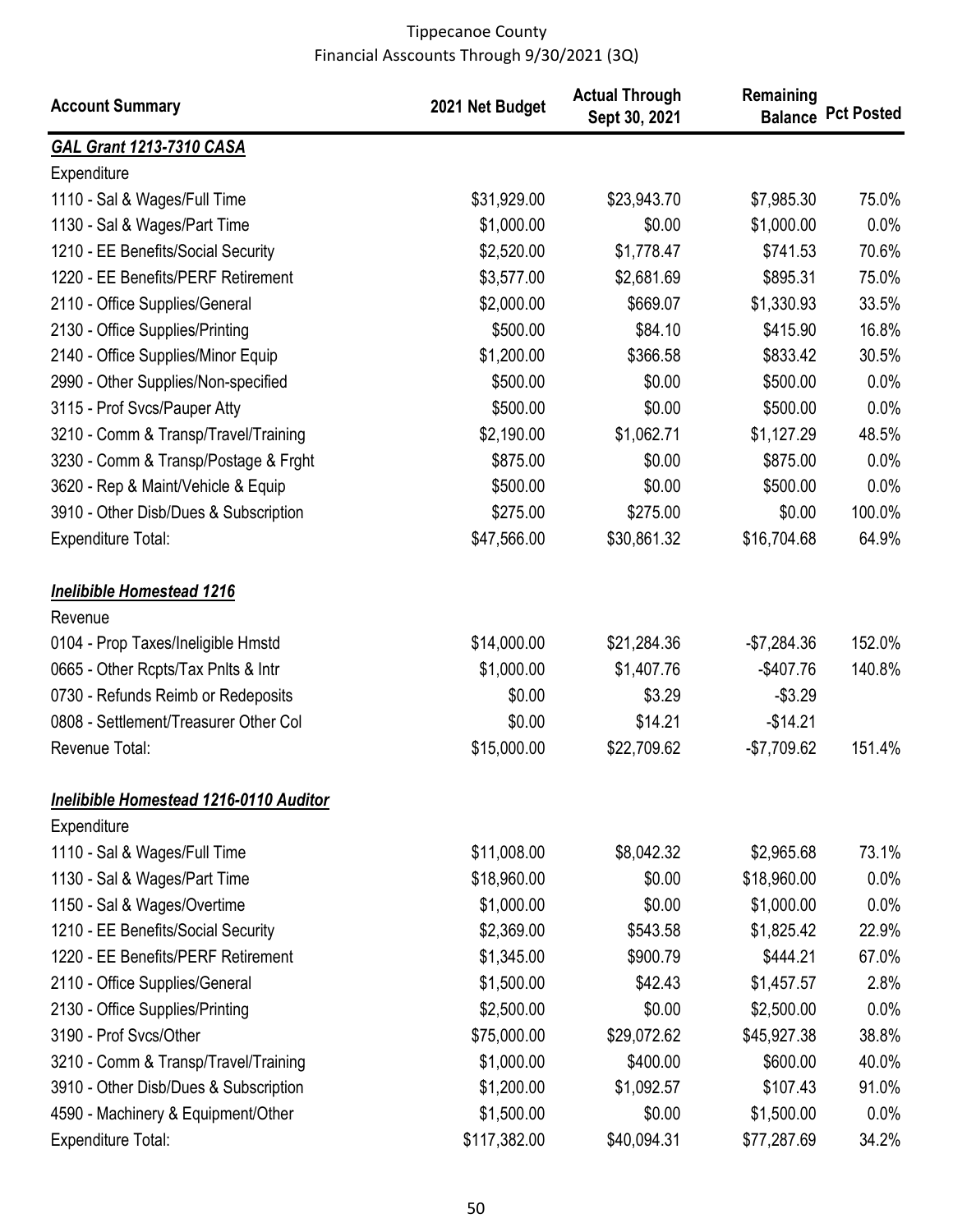| <b>Account Summary</b>                                                   | 2021 Net Budget | <b>Actual Through</b><br>Sept 30, 2021 | Remaining      | <b>Balance Pct Posted</b> |
|--------------------------------------------------------------------------|-----------------|----------------------------------------|----------------|---------------------------|
| Inelibible Homestead 1216-0120 Auditor Settlement                        |                 |                                        |                |                           |
| Expenditure                                                              |                 |                                        |                |                           |
| 8008 - Settlement/Treasurer Other Dis                                    | \$100.00        | \$12.21                                | \$87.79        | 12.2%                     |
| <b>Elected Official Training Fund 1217</b>                               |                 |                                        |                |                           |
| Revenue                                                                  |                 |                                        |                |                           |
| 0403 - Gen Govt Fees/Recorder                                            | \$20,000.00     | \$23,148.00                            | $-$ \$3,148.00 | 115.7%                    |
| 0730 - Refunds Reimb or Redeposits                                       | \$0.00          | \$350.00                               | $-$350.00$     |                           |
| Revenue Total:                                                           | \$20,000.00     | \$23,498.00                            | $-$3,498.00$   | 117.5%                    |
| <b>Elected Official Training Fund 1217-0110 Auditor</b><br>Expenditure   |                 |                                        |                |                           |
| 3210 - Comm & Transp/Travel/Training                                     | \$2,500.00      | \$309.80                               | \$2,190.20     | 12.4%                     |
| <b>Elected Official Training Fund 1217-0210 Treasurer</b><br>Expenditure |                 |                                        |                |                           |
| 3210 - Comm & Transp/Travel/Training                                     | \$2,000.00      | \$741.82                               | \$1,258.18     | 37.1%                     |
| <b>Elected Official Training Fund 1217-0310 Recorder</b><br>Expenditure  |                 |                                        |                |                           |
| 3210 - Comm & Transp/Travel/Training                                     | \$1,000.00      | \$130.70                               | \$869.30       | 13.1%                     |
| <b>Elected Official Training Fund 1217-0410 Surveyor</b>                 |                 |                                        |                |                           |
| Expenditure                                                              |                 |                                        |                |                           |
| 3210 - Comm & Transp/Travel/Training                                     | \$5,000.00      | \$338.80                               | \$4,661.20     | 6.8%                      |
| <b>Elected Official Training Fund 1217-5810 Clerk</b>                    |                 |                                        |                |                           |
| Expenditure                                                              |                 |                                        |                |                           |
| 3210 - Comm & Transp/Travel/Training                                     | \$6,000.00      | \$1,710.84                             | \$4,289.16     | 28.5%                     |
| <b>Emergency 911 1222</b><br>Revenue                                     |                 |                                        |                |                           |
| 0416 - Publ Safety Fees/911 Service                                      | \$1,400,000.00  | \$1,098,639.00                         | \$301,361.00   | 78.5%                     |
| 0660 - Other Rcpts/Investment Earning                                    | \$68,794.00     | \$19,573.66                            | \$49,220.34    | 28.5%                     |
| Revenue Total:                                                           | \$1,468,794.00  | \$1,118,212.66                         | \$350,581.34   | 76.1%                     |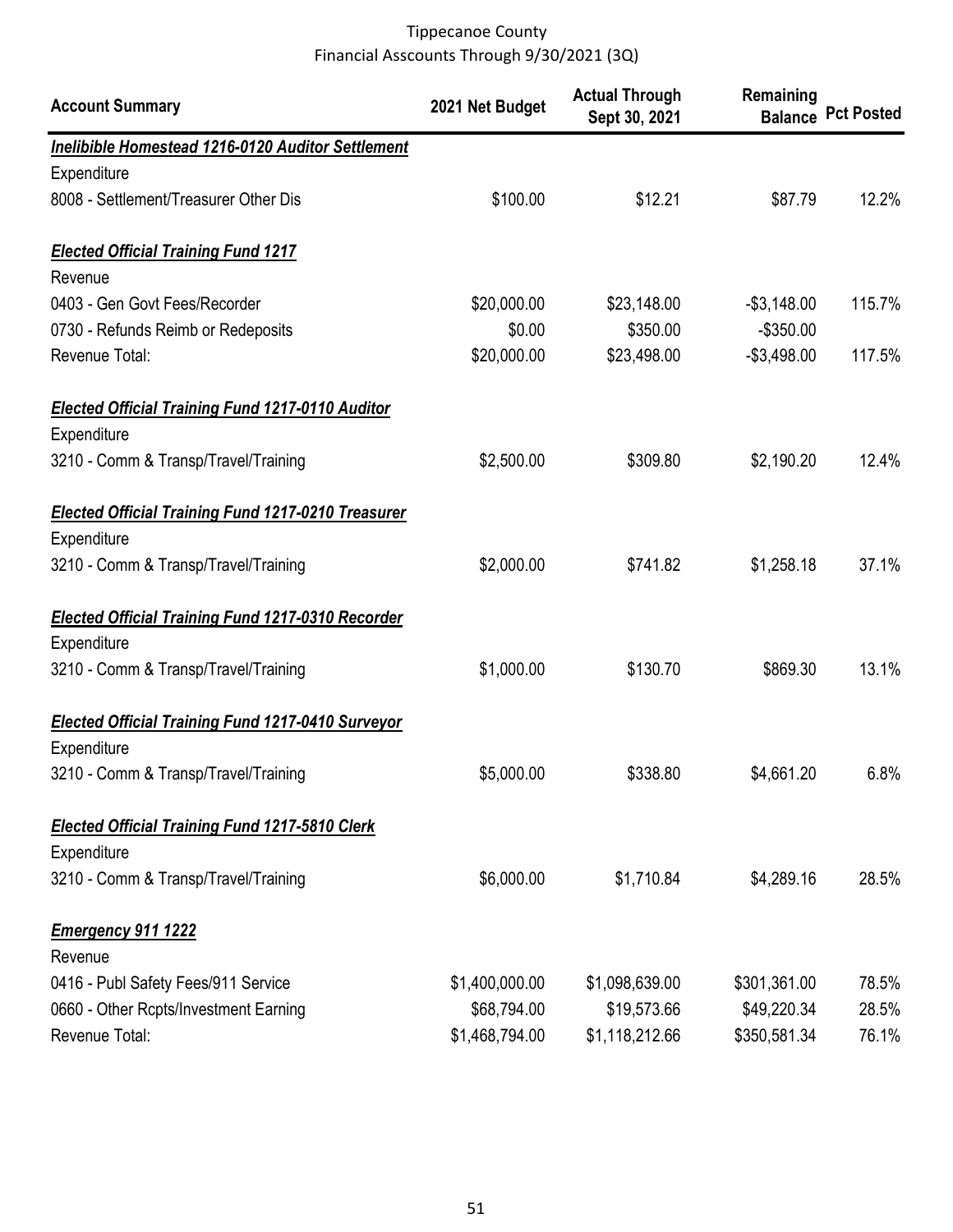| <b>Account Summary</b>                                            | 2021 Net Budget | <b>Actual Through</b><br>Sept 30, 2021 | Remaining    | <b>Balance Pct Posted</b> |
|-------------------------------------------------------------------|-----------------|----------------------------------------|--------------|---------------------------|
| <b>Emergency 911 1222-5410 Sheriff</b>                            |                 |                                        |              |                           |
| Expenditure                                                       |                 |                                        |              |                           |
| 1110 - Sal & Wages/Full Time                                      | \$52,248.00     | \$38,181.26                            | \$14,066.74  | 73.1%                     |
| 1150 - Sal & Wages/Overtime                                       | \$3,500.00      | \$236.12                               | \$3,263.88   | 6.7%                      |
| 1210 - EE Benefits/Social Security                                | \$4,265.00      | \$2,869.89                             | \$1,395.11   | 67.3%                     |
| 1220 - EE Benefits/PERF Retirement                                | \$6,244.00      | \$4,302.95                             | \$1,941.05   | 68.9%                     |
| 2110 - Office Supplies/General                                    | \$5,000.00      | \$0.00                                 | \$5,000.00   | 0.0%                      |
| 3140 - Prof Svcs/Counselng Consults                               | \$105,000.00    | \$0.00                                 | \$105,000.00 | 0.0%                      |
| 3190 - Prof Svcs/Other                                            | \$818,121.00    | \$498,441.74                           | \$319,679.26 | 60.9%                     |
| 3210 - Comm & Transp/Travel/Training                              | \$26,250.00     | \$2,481.07                             | \$23,768.93  | 9.5%                      |
| 3220 - Comm & Transp/Communications                               | \$357,000.00    | \$203,926.68                           | \$153,073.32 | 57.1%                     |
| 3240 - Comm & Transp/Software                                     | \$152,250.00    | \$0.00                                 | \$152,250.00 | 0.0%                      |
| 4590 - Machinery & Equipment/Other                                | \$183,750.00    | \$1,176.75                             | \$182,573.25 | 0.6%                      |
| <b>Expenditure Total:</b>                                         | \$1,713,628.00  | \$751,616.46                           | \$962,011.54 | 43.9%                     |
| <b>Emergency 911 1222-9410 Employee Benefits</b>                  |                 |                                        |              |                           |
| Expenditure                                                       |                 |                                        |              |                           |
| 1230 - EE Benefits/Health                                         | \$17,152.00     | \$6,024.60                             | \$11,127.40  | 35.1%                     |
| 1231 - EE Benefits/LTD                                            | \$206.00        | \$146.88                               | \$59.12      | 71.3%                     |
| 1232 - EE Benefits/Life                                           | \$121.00        | \$82.08                                | \$38.92      | 67.8%                     |
| 1910 - Other Personal Services/WC                                 | \$1,697.00      | \$0.00                                 | \$1,697.00   | 0.0%                      |
| 1920 - Other Personal Services/Unempl                             | \$2,000.00      | \$0.00                                 | \$2,000.00   | 0.0%                      |
| <b>Expenditure Total:</b>                                         | \$21,176.00     | \$6,253.56                             | \$14,922.44  | 29.5%                     |
| <b>LOIT Special Distribution 1229-8062 Highway</b><br>Expenditure |                 |                                        |              |                           |
| 2320 - Rep & Maint/Street Mtls                                    | \$87,038.00     | \$87,038.00                            | \$0.00       | 100.0%                    |
| <b>Probation User Fees 2000</b>                                   |                 |                                        |              |                           |
| Revenue                                                           |                 |                                        |              |                           |
| 0413 - Publ Safety Fees/Probation                                 | \$225,000.00    | \$184,187.25                           | \$40,812.75  | 81.9%                     |
| 0490 - Other Fees & Charges/Unspecifi                             | \$0.00          | \$3,500.00                             | $-$3,500.00$ |                           |
| Revenue Total:                                                    | \$225,000.00    | \$187,687.25                           | \$37,312.75  | 83.4%                     |
| <b>Probation User Fees 2000-0120 Auditor Settlement</b>           |                 |                                        |              |                           |
| Expenditure                                                       |                 |                                        |              |                           |
| 8007 - Settlement/Local Disbursements                             | \$3,500.00      | \$1,250.00                             | \$2,250.00   | 35.7%                     |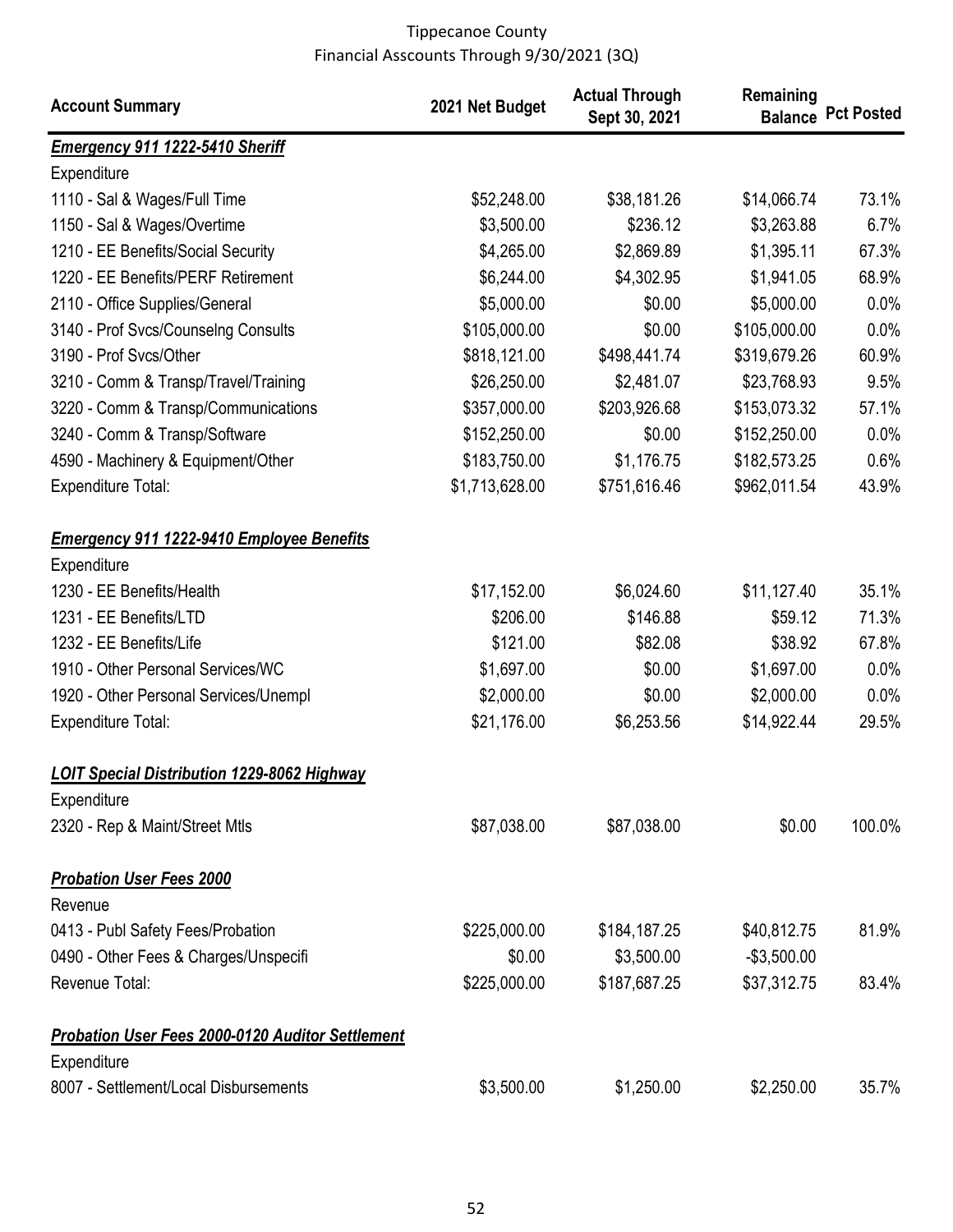| <b>Account Summary</b>                                 | 2021 Net Budget | <b>Actual Through</b><br>Sept 30, 2021 | Remaining       | <b>Balance Pct Posted</b> |
|--------------------------------------------------------|-----------------|----------------------------------------|-----------------|---------------------------|
| <b>Probation User Fees 2000-6110 Probation</b>         |                 |                                        |                 |                           |
| Expenditure                                            |                 |                                        |                 |                           |
| 1110 - Sal & Wages/Full Time                           | \$99,967.00     | \$72,929.84                            | \$27,037.16     | 73.0%                     |
| 1130 - Sal & Wages/Part Time                           | \$29,000.00     | \$16,974.90                            | \$12,025.10     | 58.5%                     |
| 1210 - EE Benefits/Social Security                     | \$9,869.00      | \$6,484.17                             | \$3,384.83      | 65.7%                     |
| 1220 - EE Benefits/PERF Retirement                     | \$11,197.00     | \$8,168.18                             | \$3,028.82      | 72.9%                     |
| 2110 - Office Supplies/General                         | \$30,000.00     | \$13,642.16                            | \$16,357.84     | 45.5%                     |
| 2210 - Oper Supplies/Gasoline & Oil                    | \$2,500.00      | \$0.00                                 | \$2,500.00      | 0.0%                      |
| 2220 - Oper Supplies/Inst'l or Med                     | \$7,500.00      | \$1,044.87                             | \$6,455.13      | 13.9%                     |
| 3145 - Prof Svcs/Hlth & Med Prof                       | \$7,500.00      | \$1,015.00                             | \$6,485.00      | 13.5%                     |
| 3150 - Prof Svcs/Training                              | \$3,000.00      | \$525.00                               | \$2,475.00      | 17.5%                     |
| 3190 - Prof Svcs/Other                                 | \$1,500.00      | \$563.07                               | \$936.93        | 37.5%                     |
| 3210 - Comm & Transp/Travel/Training                   | \$18,500.00     | \$1,313.82                             | \$17,186.18     | 7.1%                      |
| 3420 - Insur/Vehicle & Equipment                       | \$1,000.00      | \$0.00                                 | \$1,000.00      | 0.0%                      |
| 3510 - Utility Service/Utilities                       | \$2,500.00      | \$1,220.84                             | \$1,279.16      | 48.8%                     |
| 3620 - Rep & Maint/Vehicle & Equip                     | \$2,000.00      | \$0.00                                 | \$2,000.00      | 0.0%                      |
| 3910 - Other Disb/Dues & Subscription                  | \$3,000.00      | \$2,424.00                             | \$576.00        | 80.8%                     |
| <b>Expenditure Total:</b>                              | \$229,033.00    | \$126,305.85                           | \$102,727.15    | 55.1%                     |
| <b>Probation User Fees 2000-9410 Employee Benefits</b> |                 |                                        |                 |                           |
| Expenditure                                            |                 |                                        |                 |                           |
| 1230 - EE Benefits/Health                              | \$38,455.00     | \$34,894.60                            | \$3,560.40      | 90.7%                     |
| 1231 - EE Benefits/LTD                                 | \$378.00        | \$280.85                               | \$97.15         | 74.3%                     |
| 1232 - EE Benefits/Life                                | \$261.00        | \$164.16                               | \$96.84         | 62.9%                     |
| 1910 - Other Personal Services/WC                      | \$1,804.00      | \$0.00                                 | \$1,804.00      | 0.0%                      |
| 1920 - Other Personal Services/Unempl                  | \$4,747.00      | \$0.00                                 | \$4,747.00      | $0.0\%$                   |
| <b>Expenditure Total:</b>                              | \$45,645.00     | \$35,339.61                            | \$10,305.39     | 77.4%                     |
| <b>Alternate Dispute Resolution 2200</b>               |                 |                                        |                 |                           |
| Revenue                                                |                 |                                        |                 |                           |
| 0511 - Publ Safety Fines/County Court                  | \$15,000.00     | \$10,600.00                            | \$4,400.00      | 70.7%                     |
| Alternate Dispute Resolution 2200-7010 Circuit Court   |                 |                                        |                 |                           |
| Expenditure                                            |                 |                                        |                 |                           |
| 3110 - Prof Svcs/Legal                                 | \$18,649.00     | \$7,535.20                             | \$11,113.80     | 40.4%                     |
| <b>Prosecutor Drug Enforcement 2507</b><br>Revenue     |                 |                                        |                 |                           |
| 0520 - Publ Safety Forfeitures/Drug                    | \$0.00          | \$25,392.22                            | $-$ \$25,392.22 |                           |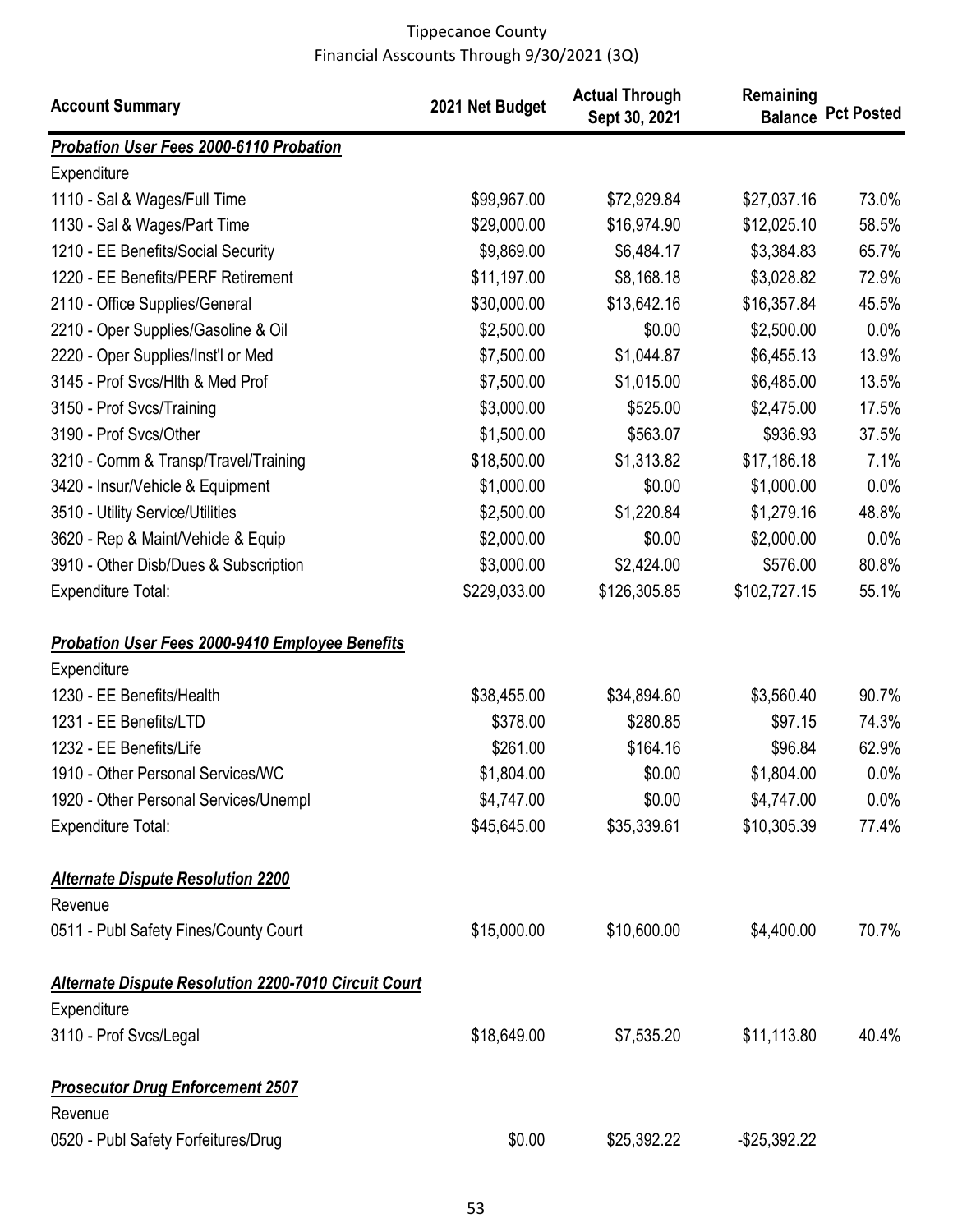| <b>Account Summary</b>                                    | 2021 Net Budget | <b>Actual Through</b><br>Sept 30, 2021 | Remaining      | <b>Balance Pct Posted</b> |
|-----------------------------------------------------------|-----------------|----------------------------------------|----------------|---------------------------|
| <b>Prosecutor Drug Enforcement 2507-5910</b>              |                 |                                        |                |                           |
| Expenditure                                               |                 |                                        |                |                           |
| 1130 - Sal & Wages/Part Time                              | \$6,000.00      | \$5,662.50                             | \$337.50       | 94.4%                     |
| 1210 - EE Benefits/Social Security                        | \$460.00        | \$433.18                               | \$26.82        | 94.2%                     |
| 3190 - Prof Svcs/Other                                    | \$5,000.00      | \$0.00                                 | \$5,000.00     | 0.0%                      |
| 3510 - Utility Service/Utilities                          | \$3,000.00      | \$1,587.12                             | \$1,412.88     | 52.9%                     |
| <b>Expenditure Total:</b>                                 | \$14,460.00     | \$7,682.80                             | \$6,777.20     | 53.1%                     |
| <b>Hazmat 2546-5210 Emergency Management</b>              |                 |                                        |                |                           |
| Revenue                                                   |                 |                                        |                |                           |
| 0410 - Publ Safety Fees/Unspecified                       | \$0.00          | \$430.00                               | $-$430.00$     |                           |
| <b>Hazmat 2546-5210 Emergency Management</b>              |                 |                                        |                |                           |
| Expenditure                                               |                 |                                        |                |                           |
| 3190 - Prof Svcs/Other                                    | \$14,894.00     | \$3,920.68                             | \$10,973.32    | 26.3%                     |
| <b>Forensic Diversion 2550-5510 Community Corrections</b> |                 |                                        |                |                           |
| Expenditure                                               |                 |                                        |                |                           |
| 2990 - Other Supplies/Non-specified                       | \$1,831.00      | \$93.92                                | \$1,737.08     | 5.1%                      |
| <b>Pre-Trial Diversion 2560</b>                           |                 |                                        |                |                           |
| Revenue                                                   |                 |                                        |                |                           |
| 0299 - Unrestricted Grants & Cntr/S/L                     | \$0.00          | \$2,062.40                             | $-$2,062.40$   |                           |
| 0417 - Publ Safety Fees/Prosecutor                        | \$0.00          | \$165,184.54                           | $-$165,184.54$ |                           |
| 0670 - Other Rcpts/Misc Sources                           | \$0.00          | \$43.62                                | $-$43.62$      |                           |
| 0730 - Refunds Reimb or Redeposits                        | \$0.00          | \$149.00                               | $-$149.00$     |                           |
| Revenue Total:                                            | \$0.00          | \$167,439.56                           | -\$167,439.56  |                           |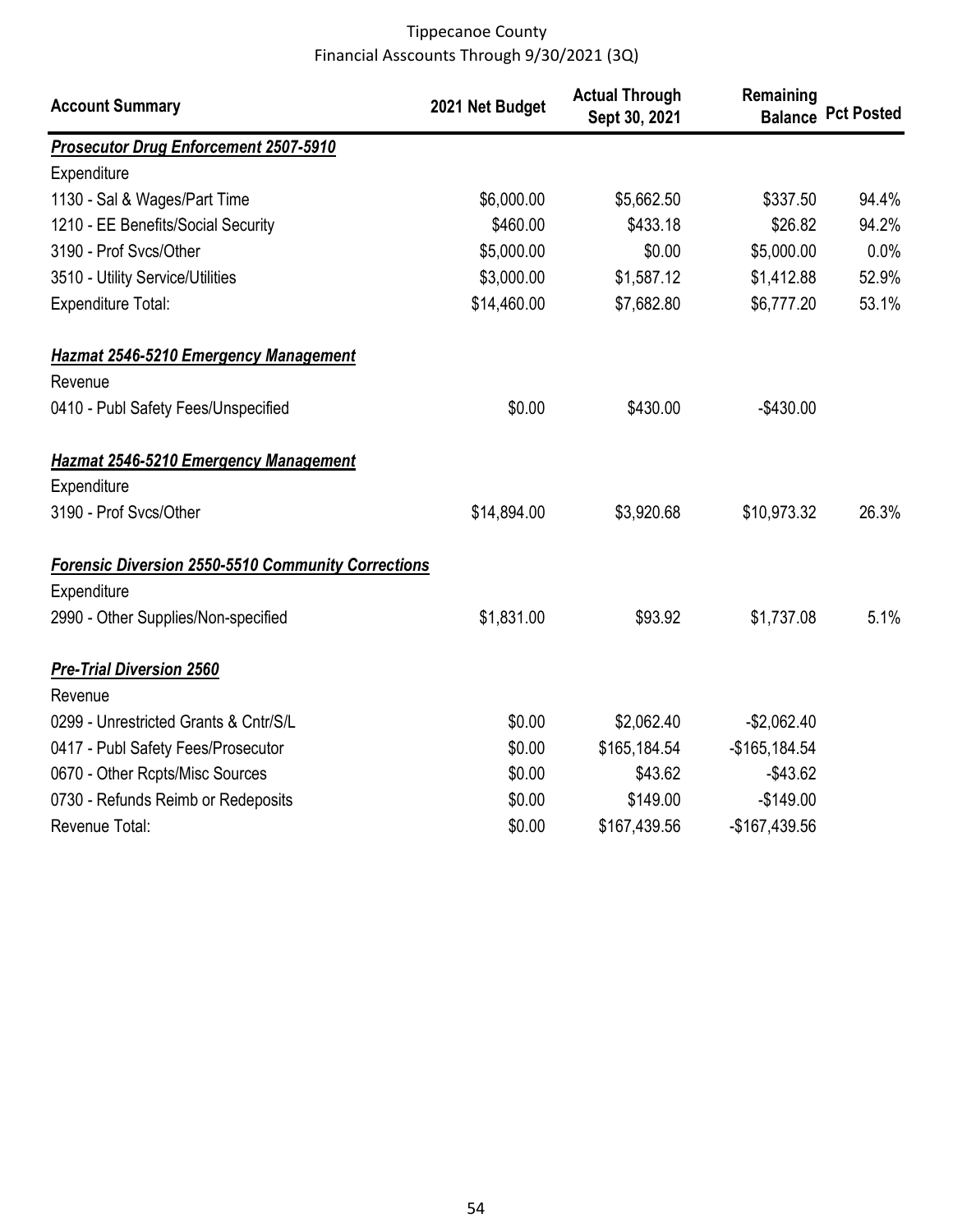| <b>Account Summary</b>                                  | 2021 Net Budget | <b>Actual Through</b><br>Sept 30, 2021 | Remaining       | <b>Balance Pct Posted</b> |
|---------------------------------------------------------|-----------------|----------------------------------------|-----------------|---------------------------|
| <b>Pre-Trial Diversion 2560-5910 Prosecutor</b>         |                 |                                        |                 |                           |
| Expenditure                                             |                 |                                        |                 |                           |
| 1130 - Sal & Wages/Part Time                            | \$25,000.00     | \$15,581.25                            | \$9,418.75      | 62.3%                     |
| 1150 - Sal & Wages/Overtime                             | \$5,000.00      | \$0.00                                 | \$5,000.00      | 0.0%                      |
| 1210 - EE Benefits/Social Security                      | \$2,295.00      | \$1,184.33                             | \$1,110.67      | 51.6%                     |
| 1220 - EE Benefits/PERF Retirement                      | \$560.00        | \$0.00                                 | \$560.00        | 0.0%                      |
| 2110 - Office Supplies/General                          | \$5,000.00      | \$3,934.55                             | \$1,065.45      | 78.7%                     |
| 3165 - Prof Svcs/Transcriptionist                       | \$30,000.00     | \$26,337.43                            | \$3,662.57      | 87.8%                     |
| 3190 - Prof Svcs/Other                                  | \$91,400.00     | \$53,395.13                            | \$38,004.87     | 58.4%                     |
| 3210 - Comm & Transp/Travel/Training                    | \$7,000.00      | \$5,792.22                             | \$1,207.78      | 82.7%                     |
| 3510 - Utility Service/Utilities                        | \$13,600.00     | \$11,042.00                            | \$2,558.00      | 81.2%                     |
| 3620 - Rep & Maint/Vehicle & Equip                      | \$4,000.00      | \$2,704.00                             | \$1,296.00      | 67.6%                     |
| 3910 - Other Disb/Dues & Subscription                   | \$6,000.00      | \$5,804.74                             | \$195.26        | 96.7%                     |
| <b>Expenditure Total:</b>                               | \$189,855.00    | \$125,775.65                           | \$64,079.35     | 66.2%                     |
| <b>Infraction Diversion 2561</b><br>Revenue             |                 |                                        |                 |                           |
| 0417 - Publ Safety Fees/Prosecutor                      | \$0.00          | \$29,414.00                            | $-$ \$29,414.00 |                           |
| 0670 - Other Rcpts/Misc Sources                         | \$0.00          | \$217.50                               | $-$217.50$      |                           |
| Revenue Total:                                          | \$0.00          | \$29,631.50                            | $-$ \$29,631.50 |                           |
| <b>Infraction Diversion 2561-5910 Prosecutor</b>        |                 |                                        |                 |                           |
| Expenditure                                             |                 |                                        |                 |                           |
| 1110 - Sal & Wages/Full Time                            | \$13,060.00     | \$1,693.12                             | \$11,366.88     | 13.0%                     |
| 1130 - Sal & Wages/Part Time                            | \$30,000.00     | \$21,701.75                            | \$8,298.25      | 72.3%                     |
| 1210 - EE Benefits/Social Security                      | \$3,368.00      | \$1,761.63                             | \$1,606.37      | 52.3%                     |
| 1220 - EE Benefits/PERF Retirement                      | \$4,931.00      | \$189.63                               | \$4,741.37      | 3.8%                      |
| <b>Expenditure Total:</b>                               | \$51,359.00     | \$25,346.13                            | \$26,012.87     | 49.4%                     |
| <b>Infraction Diversion 2561-9410 Employee Benefits</b> |                 |                                        |                 |                           |
| Expenditure                                             |                 |                                        |                 |                           |
| 1230 - EE Benefits/Health                               | \$949.00        | \$948.30                               | \$0.70          | 99.9%                     |
| 1231 - EE Benefits/LTD                                  | \$7.00          | \$6.88                                 | \$0.12          | 98.3%                     |
| 1232 - EE Benefits/Life                                 | \$5.00          | \$4.56                                 | \$0.44          | 91.2%                     |
| <b>Expenditure Total:</b>                               | \$961.00        | \$959.74                               | \$1.26          | 99.9%                     |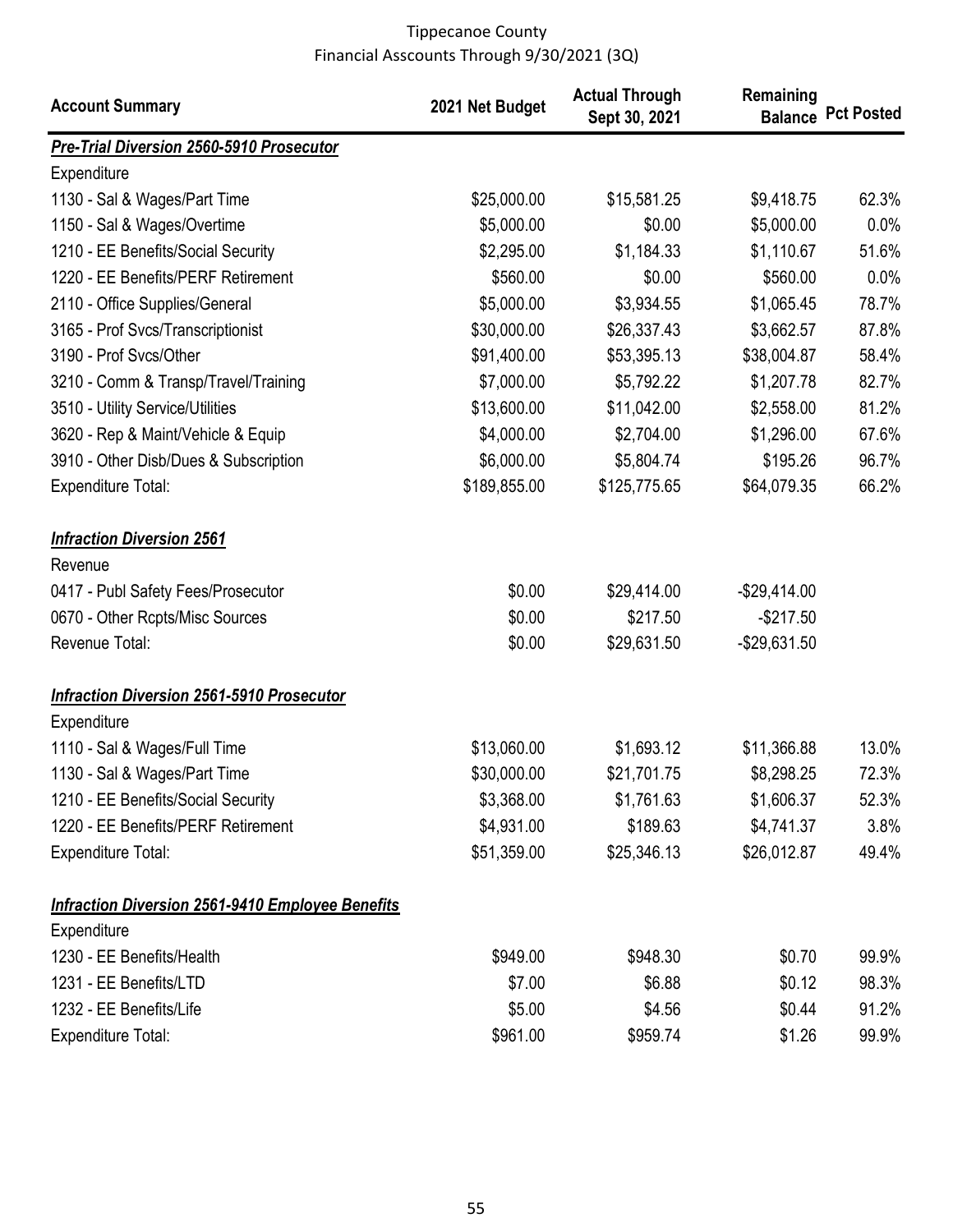| <b>Account Summary</b>                                        | 2021 Net Budget | <b>Actual Through</b><br>Sept 30, 2021 | Remaining       | <b>Balance Pct Posted</b> |
|---------------------------------------------------------------|-----------------|----------------------------------------|-----------------|---------------------------|
| <b>Animal Control 2573</b>                                    |                 |                                        |                 |                           |
| Revenue                                                       |                 |                                        |                 |                           |
| 0510 - Publ Safety Fines/General                              | \$0.00          | \$925.00                               | $-$925.00$      |                           |
| 0511 - Publ Safety Fines/County Court                         | \$0.00          | \$3,442.00                             | $-$3,442.00$    |                           |
| Revenue Total:                                                | \$0.00          | \$4,367.00                             | $-$4,367.00$    |                           |
| <b>Animal Control 2573-5410 Sheriff</b>                       |                 |                                        |                 |                           |
| Expenditure                                                   |                 |                                        |                 |                           |
| 2990 - Other Supplies/Non-specified                           | \$15,000.00     | \$973.65                               | \$14,026.35     | 6.5%                      |
| 3190 - Prof Svcs/Other                                        | \$15,000.00     | \$2,269.00                             | \$12,731.00     | 15.1%                     |
| <b>Expenditure Total:</b>                                     | \$30,000.00     | \$3,242.65                             | \$26,757.35     | 10.8%                     |
| <b>False Alarm Fees 2574</b>                                  |                 |                                        |                 |                           |
| Revenue                                                       |                 |                                        |                 |                           |
| 0410 - Publ Safety Fees/Unspecified                           | \$0.00          | \$1,800.00                             | $-$1,800.00$    |                           |
| <b>Function Total:</b>                                        | \$0.00          | \$1,800.00                             | $-$1,800.00$    |                           |
| False Alarm Fees 2574-5410 Sheriff                            |                 |                                        |                 |                           |
| Expenditure                                                   |                 |                                        |                 |                           |
| 3190 - Prof Svcs/Other                                        | \$20,000.00     | \$0.00                                 | \$20,000.00     | 0.0%                      |
| <b>Sheriff Continuing Education 2575</b>                      |                 |                                        |                 |                           |
| Revenue                                                       |                 |                                        |                 |                           |
| 0761 - Interfund Trnsfers/Transfer In                         | \$0.00          | \$4,343.96                             | $-$4,343.96$    |                           |
| <b>Sheriff Continuing Education 2575-5410</b>                 |                 |                                        |                 |                           |
| Expenditure                                                   |                 |                                        |                 |                           |
| 3210 - Comm & Transp/Travel/Training                          | \$4,200.00      | \$0.00                                 | \$4,200.00      | $0.0\%$                   |
| <b>Law Enforcement Continuing Educaiton 2576</b>              |                 |                                        |                 |                           |
| Revenue                                                       |                 |                                        |                 |                           |
| 0410 - Publ Safety Fees/Unspecified                           | \$0.00          | \$23,662.52                            | $-$ \$23,662.52 |                           |
| <b>Law Enforcement Continuing Educaiton 2576-5410 Sheriff</b> |                 |                                        |                 |                           |
| Expenditure                                                   |                 |                                        |                 |                           |
| 3190 - Prof Svcs/Other                                        | \$0.00          | \$22,909.48                            | $-$22,909.48$   |                           |
| <b>Substance Abuse 2580</b>                                   |                 |                                        |                 |                           |
| Revenue                                                       |                 |                                        |                 |                           |
| 0415 - Publ Safety Fees/Court Service                         | \$200,000.00    | \$131,196.93                           | \$68,803.07     | 65.6%                     |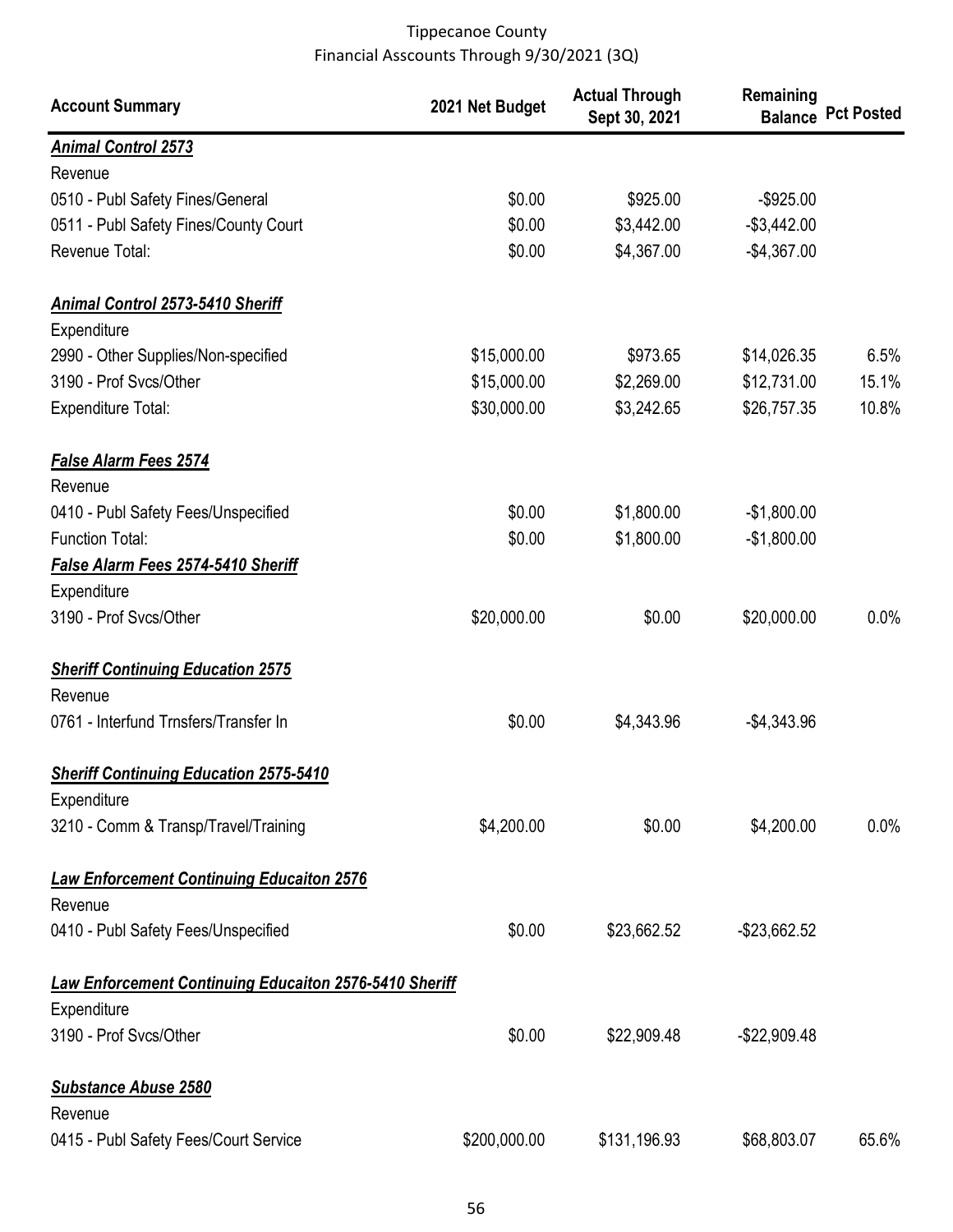| <b>Account Summary</b>                                                                | 2021 Net Budget | <b>Actual Through</b><br>Sept 30, 2021 | Remaining    | <b>Balance Pct Posted</b> |
|---------------------------------------------------------------------------------------|-----------------|----------------------------------------|--------------|---------------------------|
| <b>Substance Abuse 2580-5710 Court Services</b>                                       |                 |                                        |              |                           |
| Expenditure                                                                           |                 |                                        |              |                           |
| 1110 - Sal & Wages/Full Time                                                          | \$107,632.00    | \$78,654.30                            | \$28,977.70  | 73.1%                     |
| 1130 - Sal & Wages/Part Time                                                          | \$20,709.00     | \$0.00                                 | \$20,709.00  | 0.0%                      |
| 1210 - EE Benefits/Social Security                                                    | \$9,819.00      | \$5,459.33                             | \$4,359.67   | 55.6%                     |
| 1220 - EE Benefits/PERF Retirement                                                    | \$12,055.00     | \$8,809.16                             | \$3,245.84   | 73.1%                     |
| 2110 - Office Supplies/General                                                        | \$3,000.00      | \$487.06                               | \$2,512.94   | 16.2%                     |
| 3210 - Comm & Transp/Travel/Training                                                  | \$2,000.00      | \$50.00                                | \$1,950.00   | 2.5%                      |
| <b>Expenditure Total:</b>                                                             | \$155,215.00    | \$93,459.85                            | \$61,755.15  | 60.2%                     |
| <b>Substance Abuse 2580-9410 Employee Benefits</b>                                    |                 |                                        |              |                           |
| Expenditure<br>1230 - EE Benefits/Health                                              | \$40,000.00     | \$29,575.44                            | \$10,424.56  | 73.9%                     |
| 1231 - EE Benefits/LTD                                                                | \$392.00        | \$302.76                               | \$89.24      | 77.2%                     |
| 1232 - EE Benefits/Life                                                               | \$267.00        | \$164.16                               | \$102.84     | 61.5%                     |
| 1920 - Other Personal Services/Unempl                                                 | \$1,500.00      | \$0.00                                 | \$1,500.00   | 0.0%                      |
| <b>Expenditure Total:</b>                                                             | \$42,159.00     | \$30,042.36                            | \$12,116.64  | 71.3%                     |
| <b>Violence in Community 2581</b><br>Revenue<br>0415 - Publ Safety Fees/Court Service | \$0.00          | \$2,496.47                             | $-$2,496.47$ |                           |
| <b>Jury Pay 2584</b>                                                                  |                 |                                        |              |                           |
| Revenue                                                                               |                 |                                        |              |                           |
| 0511 - Publ Safety Fines/County Court                                                 | \$20,400.00     | \$12,616.60                            | \$7,783.40   | 61.8%                     |
| 0670 - Other Rcpts/Misc Sources                                                       | \$0.00          | \$345.00                               | $-$345.00$   |                           |
| Revenue Total:                                                                        | \$20,400.00     | \$12,961.60                            | \$7,438.40   | 63.5%                     |
| Jury Pay 2584-7101 Superior Court 1<br>Expenditure                                    |                 |                                        |              |                           |
| 3950 - Other Disb/Jury Expense                                                        | \$10,000.00     | \$9,970.00                             | \$30.00      | 99.7%                     |
| Jury Pay 2584-7102 Superior Court 2<br>Expenditure                                    |                 |                                        |              |                           |
| 3950 - Other Disb/Jury Expense                                                        | \$10,000.00     | \$9,995.00                             | \$5.00       | 100.0%                    |
| Jury Pay 2584-7105 Superior Court 5<br>Expenditure                                    |                 |                                        |              |                           |
| 3950 - Other Disb/Jury Expense                                                        | \$10,000.00     | \$5,870.00                             | \$4,130.00   | 58.7%                     |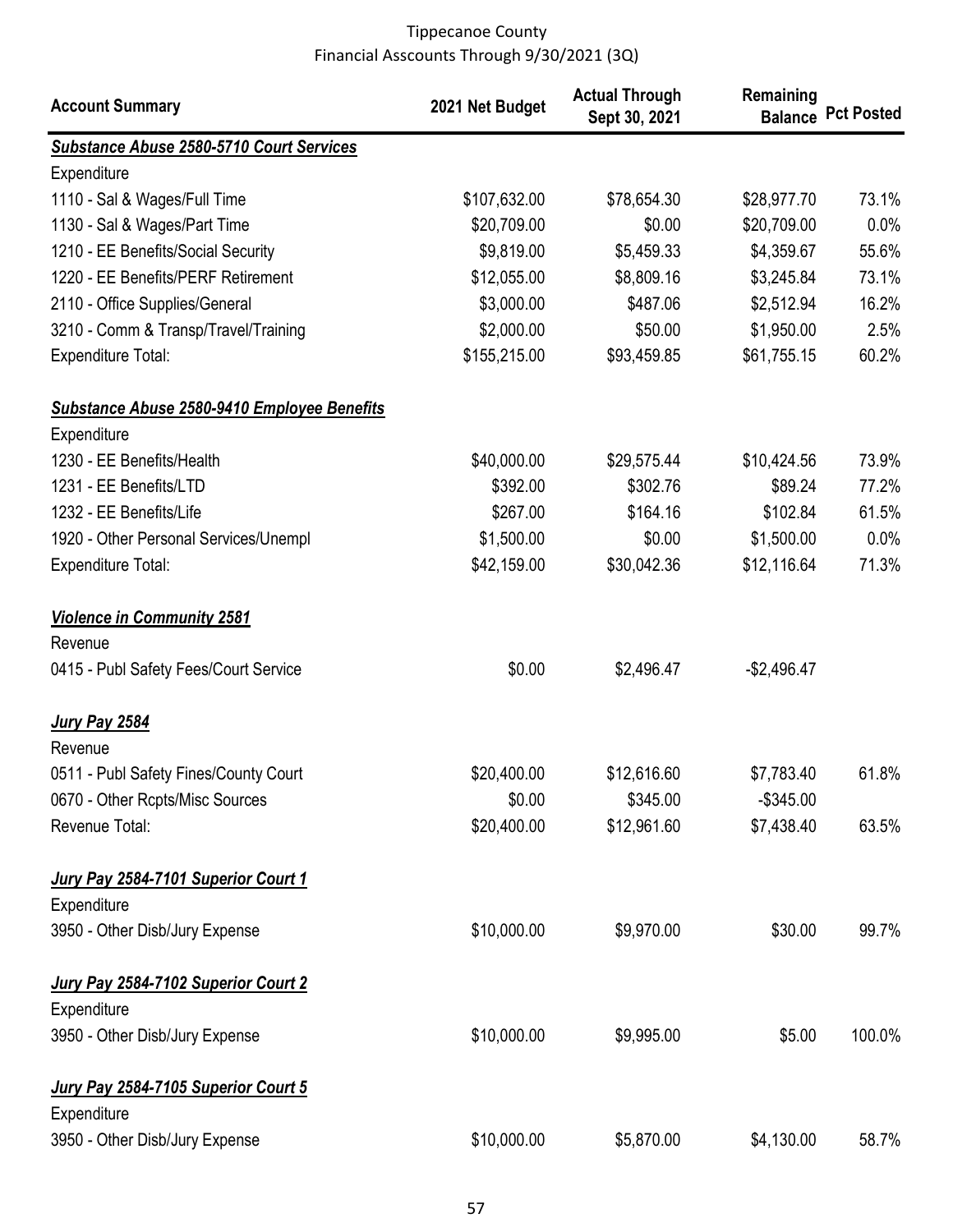| <b>Account Summary</b>                                      | 2021 Net Budget | <b>Actual Through</b><br>Sept 30, 2021 | Remaining   | <b>Balance Pct Posted</b> |
|-------------------------------------------------------------|-----------------|----------------------------------------|-------------|---------------------------|
| Jury Pay 2584-7106 Superior Court 6                         |                 |                                        |             |                           |
| Expenditure                                                 |                 |                                        |             |                           |
| 3950 - Other Disb/Jury Expense                              | \$4,000.00      | \$0.00                                 | \$4,000.00  | 0.0%                      |
| <b>Family Counseling 2595</b>                               |                 |                                        |             |                           |
| Revenue                                                     |                 |                                        |             |                           |
| 0420 - Hith & Wifr Fees/Unspecified                         | \$0.00          | \$275.00                               | $-$275.00$  |                           |
| <b>Family Counseling 2595-7102 Superior Court 2</b>         |                 |                                        |             |                           |
| Expenditure                                                 |                 |                                        |             |                           |
| 3140 - Prof Svcs/Counselng Consults                         | \$26,797.00     | \$4,302.50                             | \$22,494.50 | 16.1%                     |
| Juvenilt Alt Project Income 2596                            |                 |                                        |             |                           |
| Revenue                                                     |                 |                                        |             |                           |
| 0420 - Hith & Wifr Fees/Unspecified                         | \$25,675.00     | \$7,718.00                             | \$17,957.00 | 30.1%                     |
| Juvenile Alt Project Income 2596-5610 Juvenile Alternatives |                 |                                        |             |                           |
| Expenditure                                                 |                 |                                        |             |                           |
| 1110 - Sal & Wages/Full Time                                | \$7,761.31      | \$579.56                               | \$7,181.75  | 7.5%                      |
| 1210 - EE Benefits/Social Security                          | \$784.05        | \$38.52                                | \$745.53    | 4.9%                      |
| 1220 - EE Benefits/PERF Retirement                          | \$879.06        | \$64.92                                | \$814.14    | 7.4%                      |
| 2110 - Office Supplies/General                              | \$1,462.24      | \$0.00                                 | \$1,462.24  | 0.0%                      |
| 2210 - Oper Supplies/Gasoline & Oil                         | \$2,150.00      | \$30.00                                | \$2,120.00  | 1.4%                      |
| 3430 - Insur/Liability                                      | \$1,330.00      | \$827.00                               | \$503.00    | 62.2%                     |
| 3620 - Rep & Maint/Vehicle & Equip                          | \$2,304.85      | \$0.00                                 | \$2,304.85  | 0.0%                      |
| 3940 - Other Disb/General Refunds                           | \$15.00         | \$15.00                                | \$0.00      | 100.0%                    |
| <b>Expenditure Total:</b>                                   | \$16,686.51     | \$1,555.00                             | \$15,131.51 | 9.3%                      |
| Juvenilt Alt Project Income 2596-9410 Employee Benefits     |                 |                                        |             |                           |
| Expenditure                                                 |                 |                                        |             |                           |
| 1230 - EE Benefits/Health                                   | \$3,694.00      | \$265.52                               | \$3,428.48  | 7.2%                      |
| 1231 - EE Benefits/LTD                                      | \$30.00         | \$2.36                                 | \$27.64     | 7.9%                      |
| 1232 - EE Benefits/Life                                     | \$16.00         | \$1.28                                 | \$14.72     | $8.0\%$                   |
| 1910 - Other Personal Services/WC                           | \$175.41        | \$89.58                                | \$85.83     | 51.1%                     |
| <b>Expenditure Total:</b>                                   | \$3,915.41      | \$358.74                               | \$3,556.67  | 9.2%                      |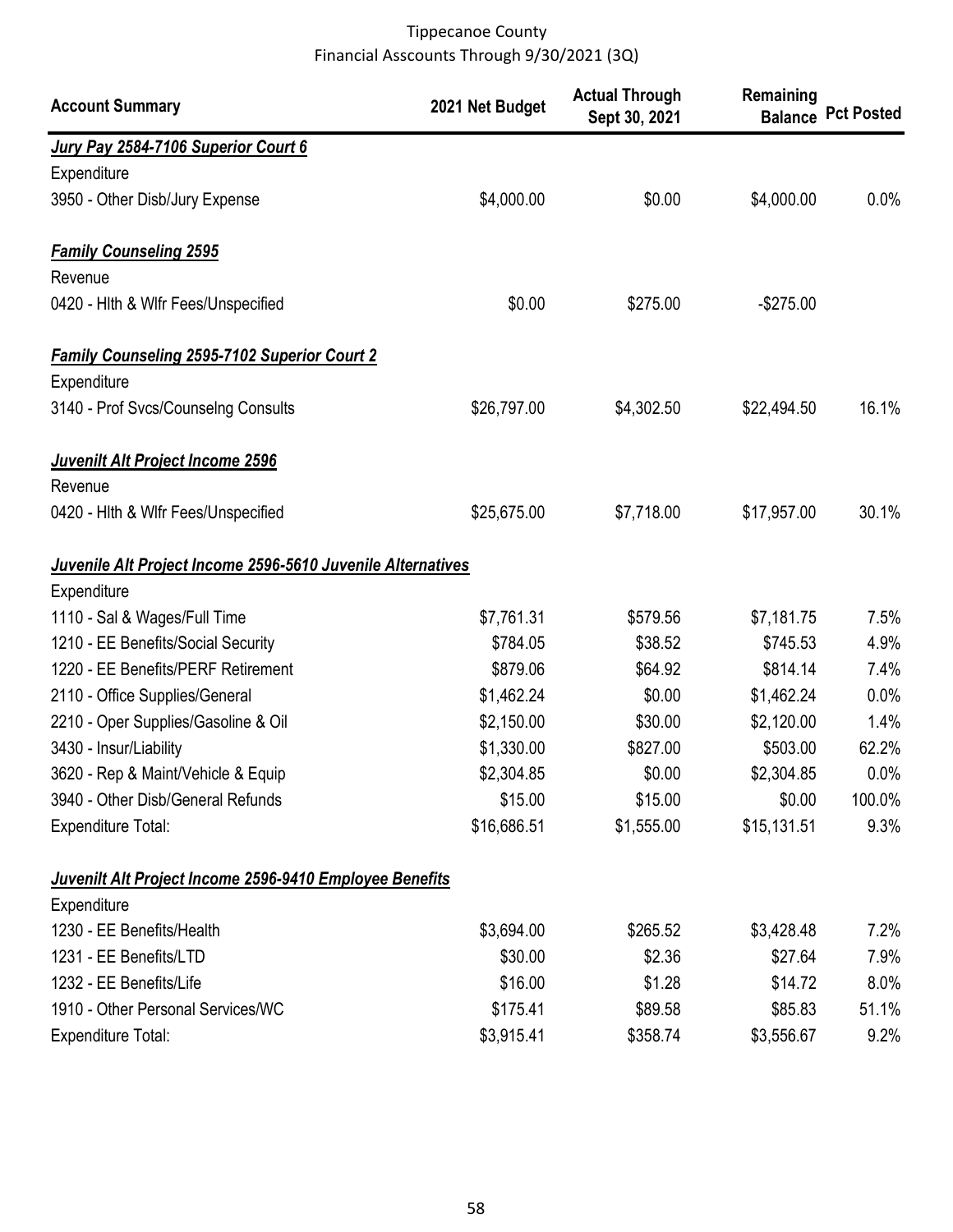| <b>Account Summary</b>                                  | 2021 Net Budget | <b>Actual Through</b><br>Sept 30, 2021 | Remaining        | <b>Balance Pct Posted</b> |
|---------------------------------------------------------|-----------------|----------------------------------------|------------------|---------------------------|
| Drain Maintenance 2700                                  |                 |                                        |                  |                           |
| Revenue                                                 |                 |                                        |                  |                           |
| 0100 - Prop Taxes/Property                              | \$0.00          | \$532,137.55                           | $-$ \$532,137.55 |                           |
| 0404 - Gen Govt Fees/Surveyor                           | \$0.00          | \$225.00                               | $-$225.00$       |                           |
| 0660 - Other Rcpts/Investment Earning                   | \$0.00          | \$7,345.16                             | $-$7,345.16$     |                           |
| 0670 - Other Rcpts/Misc Sources                         | \$0.00          | \$75.00                                | $-$75.00$        |                           |
| 0761 - Interfund Trnsfers/Transfer In                   | \$0.00          | \$155,955.13                           | $-$155,955.13$   |                           |
| Revenue Total:                                          | \$0.00          | \$695,737.84                           | -\$695,737.84    |                           |
| Drain Maintenance 2700-0410 Surveyor                    |                 |                                        |                  |                           |
| Expenditure                                             |                 |                                        |                  |                           |
| 3190 - Prof Svcs/Other                                  | \$0.00          | \$291,116.60                           | $-$ \$291,116.60 |                           |
| <b>Sheriff Sale Administration 4009</b>                 |                 |                                        |                  |                           |
| Revenue                                                 |                 |                                        |                  |                           |
| 0670 - Other Rcpts/Misc Sources                         | \$0.00          | \$4,499.00                             | $-$4,499.00$     |                           |
| <b>Sheriff Sale Administration 4009-5410 Sheriff</b>    |                 |                                        |                  |                           |
| Expenditure                                             |                 |                                        |                  |                           |
| 3190 - Prof Svcs/Other                                  | \$50,000.00     | \$1,900.00                             | \$48,100.00      | 3.8%                      |
| K-9 Support 4012                                        |                 |                                        |                  |                           |
| Revenue                                                 |                 |                                        |                  |                           |
| 0672 - Other Rcpts/Donations & Gifts                    | \$0.00          | \$250.00                               | $-$250.00$       |                           |
| K-9 Support 4012-5410 Sheriff<br>Expenditure            |                 |                                        |                  |                           |
| 2990 - Other Supplies/Non-specified                     | \$3,500.00      | \$1,474.19                             | \$2,025.81       | 42.1%                     |
| 3190 - Prof Svcs/Other                                  | \$3,500.00      | \$1,677.38                             | \$1,822.62       | 47.9%                     |
| <b>Expenditure Total:</b>                               | \$7,000.00      | \$3,151.57                             | \$3,848.43       | 45.0%                     |
| <b>Recycling 4013</b>                                   |                 |                                        |                  |                           |
| Revenue                                                 |                 |                                        |                  |                           |
| 0420 - Hith & Wifr Fees/Unspecified                     | \$0.00          | \$10,862.27                            | $-$10,862.27$    |                           |
| <b>Recycling 4013-1110 Commissioners</b><br>Expenditure |                 |                                        |                  |                           |
| 6100 - Interfund Transfers/Transfer O                   | \$75,000.00     | \$0.00                                 | \$75,000.00      | $0.0\%$                   |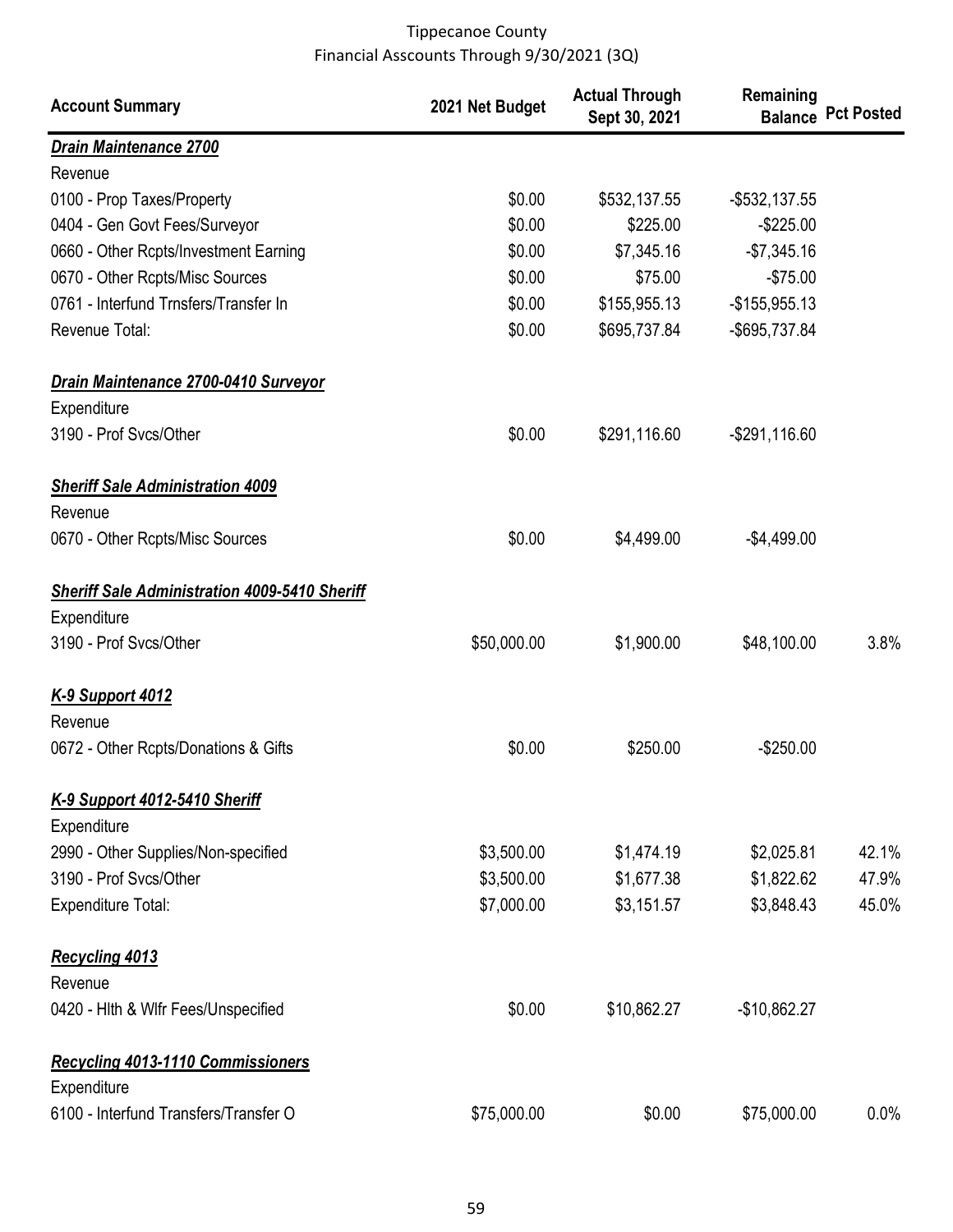| <b>Account Summary</b>                                       | 2021 Net Budget | <b>Actual Through</b><br>Sept 30, 2021 | Remaining    | <b>Balance Pct Posted</b> |
|--------------------------------------------------------------|-----------------|----------------------------------------|--------------|---------------------------|
| <b>Parking Garage Facility 4017</b>                          |                 |                                        |              |                           |
| Revenue                                                      |                 |                                        |              |                           |
| 0493 - Other Fees & Charges/Parking                          | \$185,000.00    | \$88,705.50                            | \$96,294.50  | 47.9%                     |
| 0660 - Other Rcpts/Investment Earning                        | \$9,873.00      | \$3,313.03                             | \$6,559.97   | 33.6%                     |
| Revenue Total:                                               | \$194,873.00    | \$92,018.53                            | \$102,854.47 | 47.2%                     |
| <b>Parking Garage Facility 4017-1110 Commissioners</b>       |                 |                                        |              |                           |
| Expenditure                                                  |                 |                                        |              |                           |
| 1150 - Sal & Wages/Overtime                                  | \$1,800.00      | \$0.00                                 | \$1,800.00   | 0.0%                      |
| 1210 - EE Benefits/Social Security                           | \$138.00        | \$0.00                                 | \$138.00     | 0.0%                      |
| 1220 - EE Benefits/PERF Retirement                           | \$202.00        | \$0.00                                 | \$202.00     | 0.0%                      |
| 3190 - Prof Svcs/Other                                       | \$91,845.00     | \$79,880.47                            | \$11,964.53  | 87.0%                     |
| 3410 - Insur/Building & Property                             | \$8,420.00      | \$6,934.00                             | \$1,486.00   | 82.4%                     |
| 3430 - Insur/Liability                                       | \$2,600.00      | \$2,591.00                             | \$9.00       | 99.7%                     |
| 3510 - Utility Service/Utilities                             | \$20,000.00     | \$10,575.38                            | \$9,424.62   | 52.9%                     |
| 3610 - Rep & Maint/Buildings & Proper                        | \$7,628.00      | \$3,898.47                             | \$3,729.53   | 51.1%                     |
| 3970 - Other Disb/Costs of Business                          | \$24,500.00     | \$0.00                                 | \$24,500.00  | 0.0%                      |
| <b>Expenditure Total:</b>                                    | \$157,133.00    | \$103,879.32                           | \$53,253.68  | 66.1%                     |
| <b>Fairgrounds Restoration Donation 4117-4510</b>            |                 |                                        |              |                           |
| Expenditure                                                  |                 |                                        |              |                           |
| 3190 - Prof Svcs/Other                                       | \$8,500.00      | \$0.00                                 | \$8,500.00   | 0.0%                      |
| 4310 - Buildings/Municipal                                   | \$8,500.00      | \$0.00                                 | \$8,500.00   | 0.0%                      |
| <b>Expenditure Total:</b>                                    | \$17,000.00     | \$0.00                                 | \$17,000.00  | 0.0%                      |
| <b>Health Department Donation Fund 4118</b>                  |                 |                                        |              |                           |
| Revenue                                                      |                 |                                        |              |                           |
| 0672 - Other Rcpts/Donations & Gifts                         | \$0.00          | \$2,150.00                             | $-$2,150.00$ |                           |
| <b>Health Department Donation Fund 4118-9010 Health Dept</b> |                 |                                        |              |                           |
| Expenditure                                                  |                 |                                        |              |                           |
| 3190 - Prof Svcs/Other                                       | \$3,962.00      | \$2,017.63                             | \$1,944.37   | 50.9%                     |
| <b>CASA Donation 4121</b>                                    |                 |                                        |              |                           |
| Revenue                                                      |                 |                                        |              |                           |
| 0672 - Other Rcpts/Donations & Gifts                         | \$0.00          | \$2,871.65                             | $-$2,871.65$ |                           |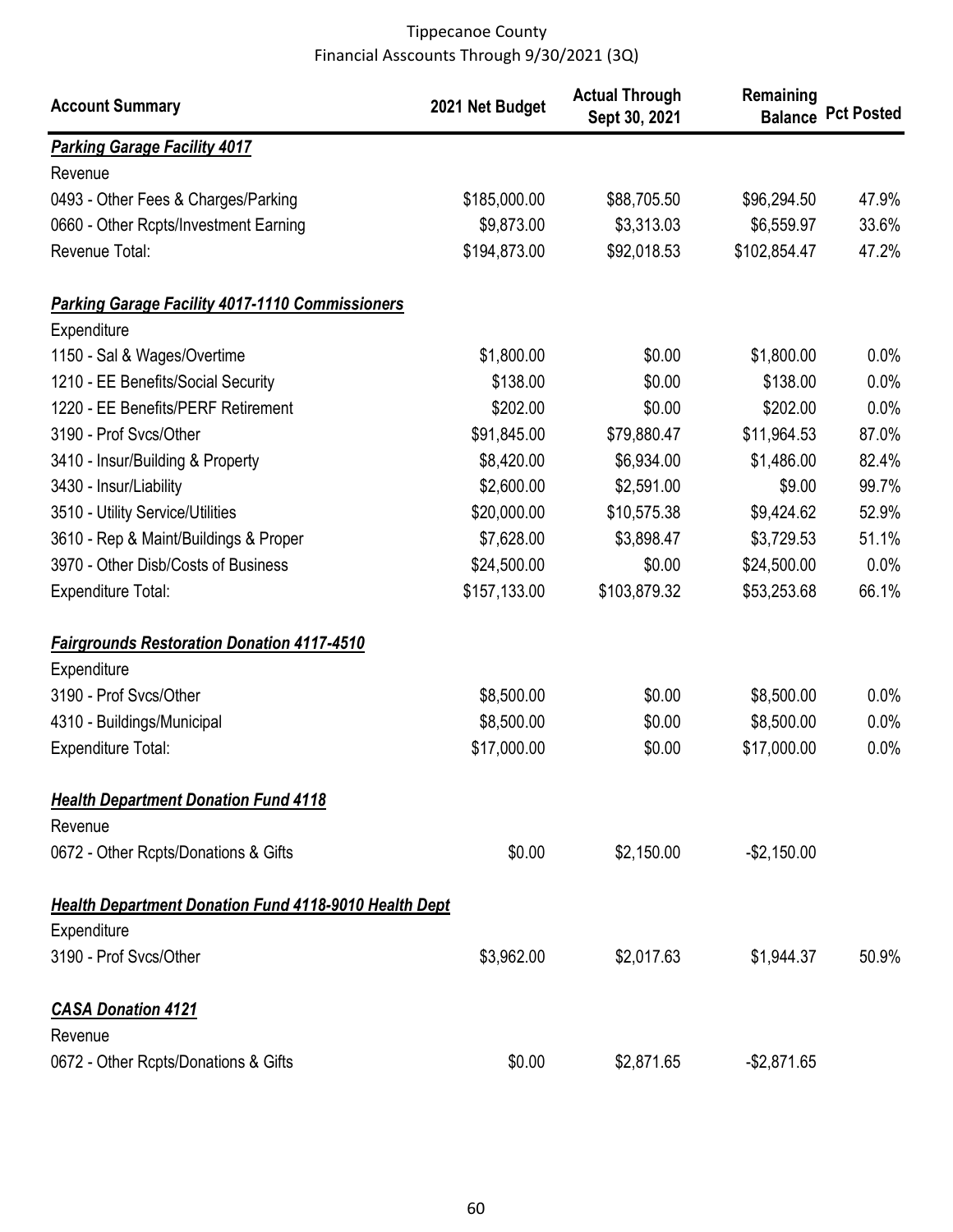| <b>Account Summary</b>                                  | 2021 Net Budget | <b>Actual Through</b><br>Sept 30, 2021 | Remaining    | <b>Balance Pct Posted</b> |
|---------------------------------------------------------|-----------------|----------------------------------------|--------------|---------------------------|
| <b>Park Donation 4125</b>                               |                 |                                        |              |                           |
| Revenue                                                 |                 |                                        |              |                           |
| 0672 - Other Rcpts/Donations & Gifts                    | \$0.00          | \$2,452.00                             | $-$2,452.00$ |                           |
| Park Donation 4125-4310                                 |                 |                                        |              |                           |
| Expenditure                                             |                 |                                        |              |                           |
| 2990 - Other Supplies/Non-specified                     | \$8,000.00      | \$1,704.53                             | \$6,295.47   | 21.3%                     |
| 3190 - Prof Svcs/Other                                  | \$5,000.00      | \$697.69                               | \$4,302.31   | 14.0%                     |
| <b>Expenditure Total:</b>                               | \$13,000.00     | \$2,402.22                             | \$10,597.78  | 18.5%                     |
| <b>Naturalist Program Gift Fund 4126</b>                |                 |                                        |              |                           |
| Revenue                                                 |                 |                                        |              |                           |
| 0660 - Other Rcpts/Investment Earning                   | \$0.00          | \$512.56                               | $-$512.56$   |                           |
| <b>Sheriff Donation 4127</b>                            |                 |                                        |              |                           |
| Revenue                                                 |                 |                                        |              |                           |
| 0672 - Other Rcpts/Donations & Gifts                    | \$0.00          | \$5,150.00                             | $-$5,150.00$ |                           |
| <b>Sheriff Donation 4127-5410</b>                       |                 |                                        |              |                           |
| Expenditure                                             |                 |                                        |              |                           |
| 2990 - Other Supplies/Non-specified                     | \$5,000.00      | \$5,000.00                             | \$0.00       | 100.0%                    |
| <b>Phase II Storm Water Donation 4128</b><br>Revenue    |                 |                                        |              |                           |
| 0670 - Other Rcpts/Misc Sources                         | \$0.00          | \$30.00                                | $-$30.00$    |                           |
| 0672 - Other Rcpts/Donations & Gifts                    | \$10,000.00     | \$3,300.00                             | \$6,700.00   | 33.0%                     |
| Revenue Total:                                          | \$10,000.00     | \$3,330.00                             | \$6,670.00   | 33.3%                     |
| <b>Phase II Storm Water Donation 4128-0410 Surveyor</b> |                 |                                        |              |                           |
| Expenditure                                             |                 |                                        |              |                           |
| 2990 - Other Supplies/Non-specified                     | \$12,000.00     | \$2,274.13                             | \$9,725.87   | 19.0%                     |
| 3190 - Prof Svcs/Other                                  | \$10,000.00     | \$2,209.48                             | \$7,790.52   | 22.1%                     |
| <b>Expenditure Total:</b>                               | \$22,000.00     | \$4,483.61                             | \$17,516.39  | 20.4%                     |
| Villa Donation 4129-3510                                |                 |                                        |              |                           |
| Expenditure                                             |                 |                                        |              |                           |
| 4510 - Machinery & Equipment/General                    | \$50,000.00     | \$0.00                                 | \$50,000.00  | $0.0\%$                   |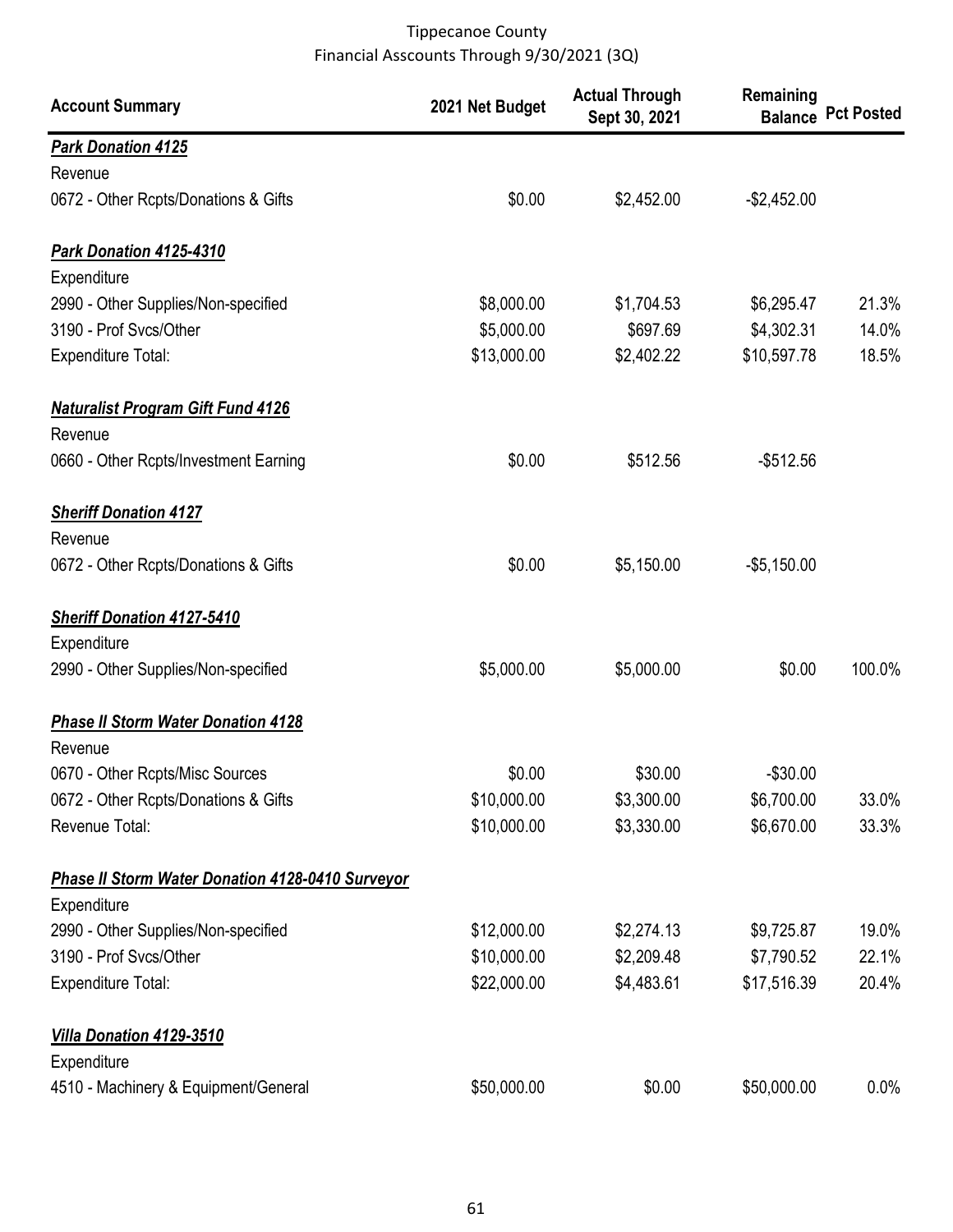| <b>Account Summary</b>                                    | 2021 Net Budget | <b>Actual Through</b><br>Sept 30, 2021 | Remaining    | <b>Balance Pct Posted</b> |
|-----------------------------------------------------------|-----------------|----------------------------------------|--------------|---------------------------|
| <b>Cary Home Donation 4130</b>                            |                 |                                        |              |                           |
| Revenue                                                   |                 |                                        |              |                           |
| 0671 - Other Rcpts/Grants from NonGov                     | \$0.00          | \$1,137.51                             | $-$1,137.51$ |                           |
| 0672 - Other Rcpts/Donations & Gifts                      | \$0.00          | \$4,679.77                             | $-$4,679.77$ |                           |
| Revenue Total:                                            | \$0.00          | \$5,817.28                             | $-$5,817.28$ |                           |
| <b>Cary Home Donation 4130-3610</b>                       |                 |                                        |              |                           |
| Expenditure                                               |                 |                                        |              |                           |
| 3190 - Prof Svcs/Other                                    | \$8,000.00      | \$5,658.47                             | \$2,341.53   | 70.7%                     |
| <b>Cary Home Donation 4130-3710 Juvenile Alternatives</b> |                 |                                        |              |                           |
| Expenditure                                               |                 |                                        |              |                           |
| 3190 - Prof Svcs/Other                                    | \$2,500.00      | \$1,568.45                             | \$931.55     | 62.7%                     |
| Cary Home Donation 4130-5610 Juvenile Alternatives        |                 |                                        |              |                           |
| Expenditure                                               |                 |                                        |              |                           |
| 3190 - Prof Svcs/Other                                    | \$2,000.00      | \$233.25                               | \$1,766.75   | 11.7%                     |
| <b>Law Enforcement Warrant Fund 4266</b>                  |                 |                                        |              |                           |
| Revenue                                                   |                 |                                        |              |                           |
| 0660 - Other Rcpts/Investment Earning                     | \$4,860.00      | \$910.54                               | \$3,949.46   | 18.7%                     |
| <b>Law Enforcement Warrant Fund 4266-5910 Prosecutor</b>  |                 |                                        |              |                           |
| Expenditure                                               |                 |                                        |              |                           |
| 1110 - Sal & Wages/Full Time                              | \$124,898.00    | \$40,325.98                            | \$84,572.02  | 32.3%                     |
| 1130 - Sal & Wages/Part Time                              | \$5,000.00      | \$0.00                                 | \$5,000.00   | $0.0\%$                   |
| 1150 - Sal & Wages/Overtime                               | \$5,000.00      | \$1,916.61                             | \$3,083.39   | 38.3%                     |
| 1210 - EE Benefits/Social Security                        | \$10,320.00     | \$3,152.17                             | \$7,167.83   | 30.5%                     |
| 1220 - EE Benefits/PERF Retirement                        | \$14,549.00     | \$4,731.17                             | \$9,817.83   | 32.5%                     |
| 2140 - Office Supplies/Minor Equip                        | \$6,000.00      | \$3,709.10                             | \$2,290.90   | 61.8%                     |
| 2210 - Oper Supplies/Gasoline & Oil                       | \$20,000.00     | \$8,858.95                             | \$11,141.05  | 44.3%                     |
| 2990 - Other Supplies/Non-specified                       | \$12,000.00     | \$4,709.51                             | \$7,290.49   | 39.2%                     |
| 3190 - Prof Svcs/Other                                    | \$25,000.00     | \$23,983.85                            | \$1,016.15   | 95.9%                     |
| 3210 - Comm & Transp/Travel/Training                      | \$10,000.00     | \$2,336.43                             | \$7,663.57   | 23.4%                     |
| 3620 - Rep & Maint/Vehicle & Equip                        | \$10,000.00     | \$0.00                                 | \$10,000.00  | 0.0%                      |
| <b>Expenditure Total:</b>                                 | \$242,767.00    | \$93,723.77                            | \$149,043.23 | 38.6%                     |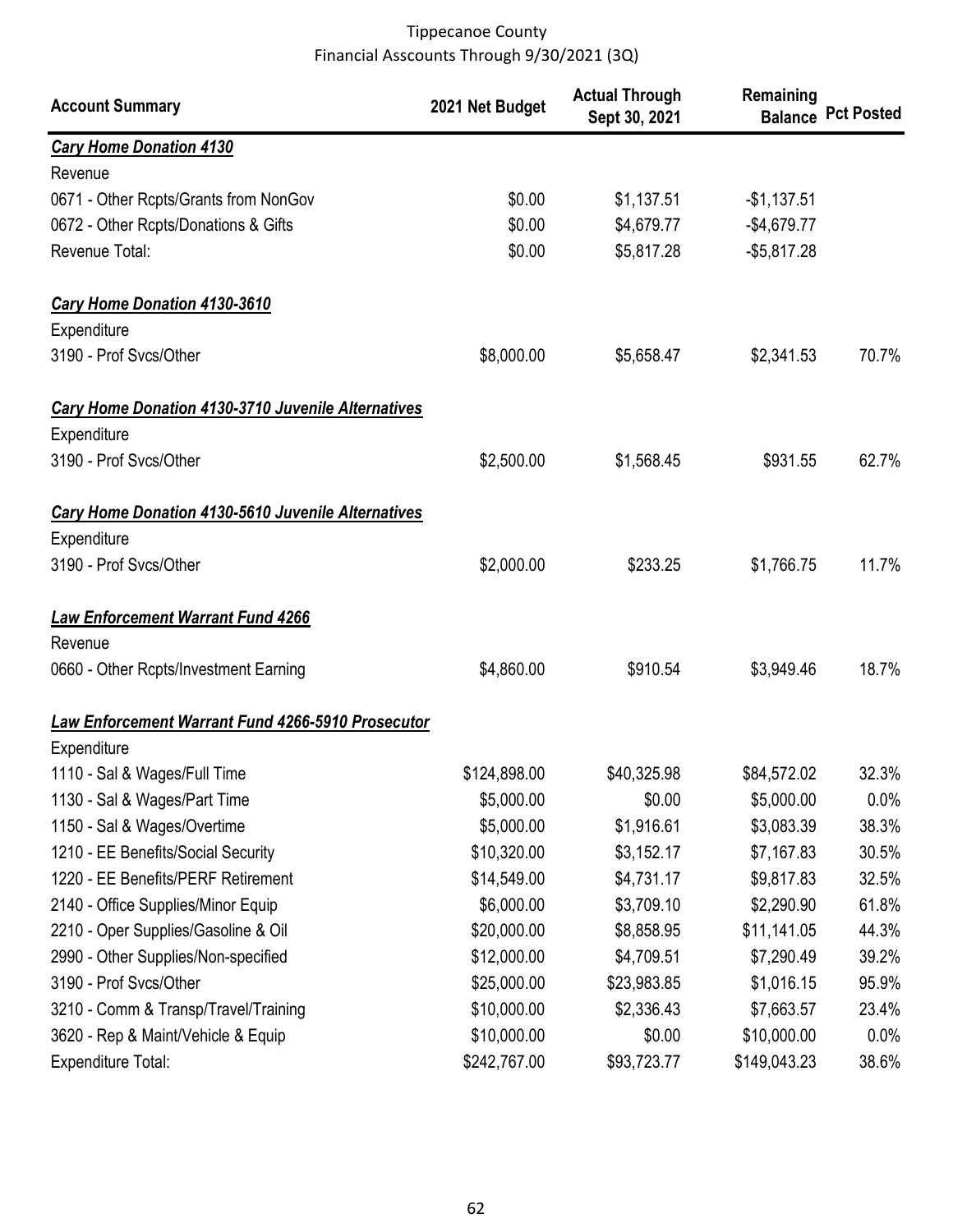| <b>Account Summary</b>                                                     | 2021 Net Budget | <b>Actual Through</b><br>Sept 30, 2021 | Remaining          | <b>Balance Pct Posted</b> |
|----------------------------------------------------------------------------|-----------------|----------------------------------------|--------------------|---------------------------|
| <b>Law Enforcement Warrant Fund 4266-9410 Employee Benefits</b>            |                 |                                        |                    |                           |
| Expenditure                                                                |                 |                                        |                    |                           |
| 1230 - EE Benefits/Health                                                  | \$33,225.00     | \$6,024.60                             | \$27,200.40        | 18.1%                     |
| 1231 - EE Benefits/LTD                                                     | \$789.00        | \$522.90                               | \$266.10           | 66.3%                     |
| 1232 - EE Benefits/Life                                                    | \$470.00        | \$328.32                               | \$141.68           | 69.9%                     |
| <b>Expenditure Total:</b>                                                  | \$34,484.00     | \$6,875.82                             | \$27,608.18        | 19.9%                     |
| <b>Law Enforcement Warrant II Fund 4267</b>                                |                 |                                        |                    |                           |
| Revenue                                                                    |                 |                                        |                    |                           |
| 0660 - Other Rcpts/Investment Earning                                      | \$0.00          | \$205.18                               | $-$205.18$         |                           |
| 0670 - Other Rcpts/Misc Sources                                            | \$0.00          | \$145,066.76                           | $-$145,066.76$     |                           |
| Revenue Total:                                                             | \$0.00          | \$145,271.94                           | $-$145,271.94$     |                           |
| <b>Southeast Industrial TIF 4505</b>                                       |                 |                                        |                    |                           |
| Revenue                                                                    |                 |                                        |                    |                           |
| 0100 - Prop Taxes/Property                                                 | \$0.00          | \$2,130,148.04                         | $-$ \$2,130,148.04 |                           |
| 0660 - Other Rcpts/Investment Earning                                      | \$0.00          | \$21,869.92                            | -\$21,869.92       |                           |
| Revenue Total:                                                             | \$0.00          | \$2,152,017.96                         | $-$2,152,017.96$   |                           |
| <b>Southeast Industrial TIF 4505-9510 City of Lafayette</b><br>Expenditure |                 |                                        |                    |                           |
| 3190 - Prof Svcs/Other                                                     | \$0.00          | \$763,812.56                           | $-$763,812.56$     |                           |
| <b>Heartland TIF Heartland TIF 4540</b>                                    |                 |                                        |                    |                           |
| Revenue                                                                    |                 |                                        |                    |                           |
| 0100 - Prop Taxes/Property                                                 | \$0.00          | \$14,272.43                            | $-$14,272.43$      |                           |
| Jail Lease Debt Service 4620                                               |                 |                                        |                    |                           |
| Revenue                                                                    |                 |                                        |                    |                           |
| 0100 - Prop Taxes/Property                                                 | \$147,982.00    | \$84,107.76                            | \$63,874.24        | 56.8%                     |
| 0124 - Other Taxes/FIT                                                     | \$1,001.00      | \$524.79                               | \$476.21           | 52.4%                     |
| 0130 - Other Taxes/License Excise                                          | \$10,463.00     | \$6,362.37                             | \$4,100.63         | 60.8%                     |
| 0131 - Other Taxes/CVET                                                    | \$570.00        | \$291.45                               | \$278.55           | 51.1%                     |
| 0761 - Interfund Trnsfers/Transfer In                                      | \$116,177.00    | \$0.00                                 | \$116,177.00       | 0.0%                      |
| Revenue Total:                                                             | \$276,193.00    | \$91,286.37                            | \$184,906.63       | 33.1%                     |
| Jail Lease Debt Service 4620-0110 Auditor                                  |                 |                                        |                    |                           |
| Expenditure                                                                |                 |                                        |                    |                           |
| 3710 - Rentals & Leases/Bldgs & Prop                                       | \$587,500.00    | \$414,103.14                           | \$173,396.86       | 70.5%                     |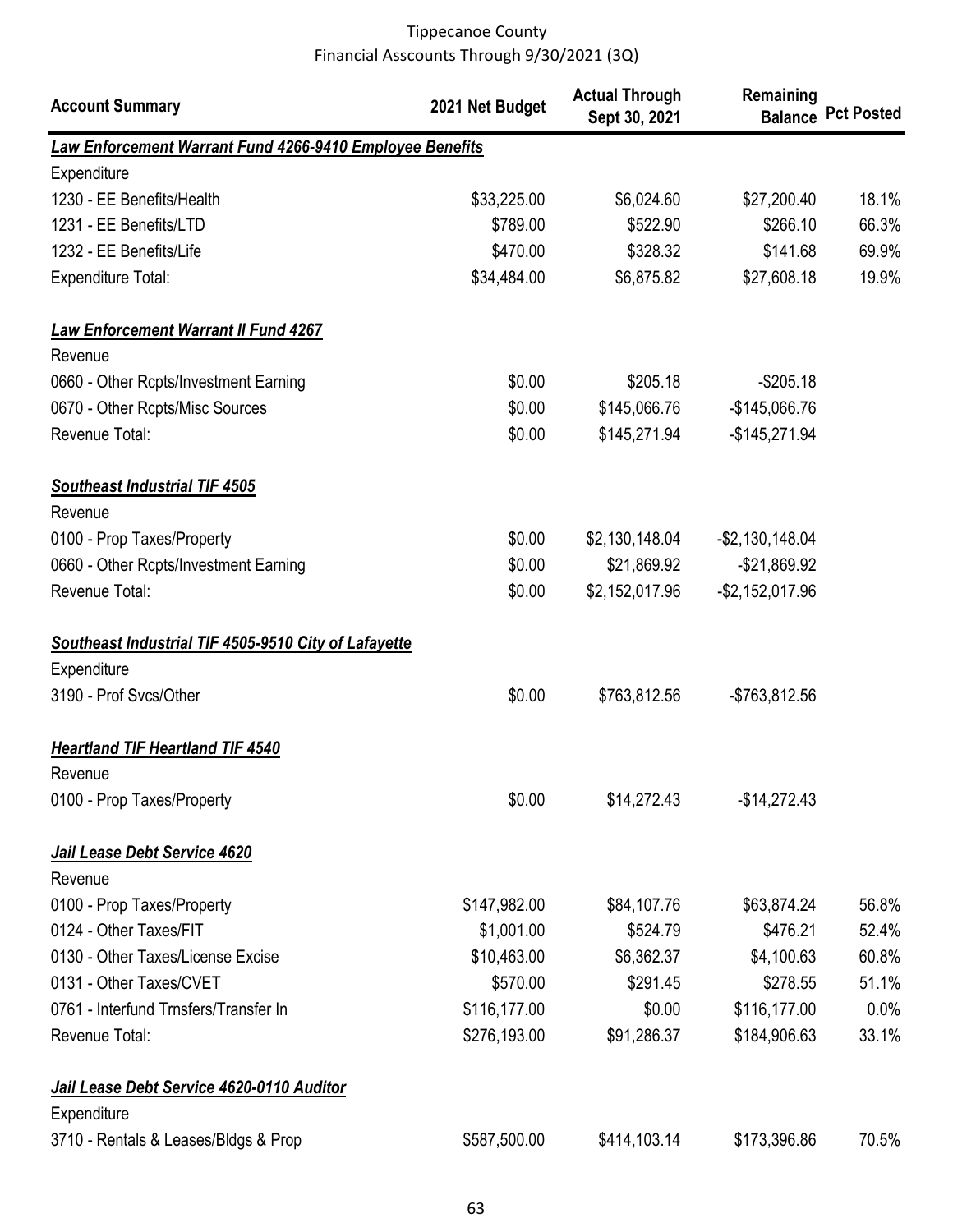| <b>Account Summary</b>                                                      | 2021 Net Budget | <b>Actual Through</b><br>Sept 30, 2021 | Remaining        | <b>Balance Pct Posted</b> |
|-----------------------------------------------------------------------------|-----------------|----------------------------------------|------------------|---------------------------|
| Debt Reserve / Jail Project 4630-0110 Auditor                               |                 |                                        |                  |                           |
| Expenditure                                                                 |                 |                                        |                  |                           |
| 3710 - Rentals & Leases/Bldgs & Prop                                        | \$0.00          | \$14,896.86                            | $-$14,896.86$    |                           |
| <b>County Self Insurance Rainy Day Fund 4709-1110 Auditor</b>               |                 |                                        |                  |                           |
| Expenditure                                                                 |                 |                                        |                  |                           |
| 6100 - Interfund Transfers/Transfer O                                       | \$0.00          | \$1,000,000.00                         | $-$1,000,000.00$ |                           |
| <b>County Self Insurance (Employee Health Insurance) 4710</b>               |                 |                                        |                  |                           |
| Revenue                                                                     |                 |                                        |                  |                           |
| 0490 - Other Fees & Charges/Unspecifi                                       | \$0.00          | \$8,299,695.63                         | -\$8,299,695.63  |                           |
| County Self Insurance (Employee Health Insurance) 4710-1120 Human Resources |                 |                                        |                  |                           |
| Expenditure                                                                 |                 |                                        |                  |                           |
| 3190 - Prof Svcs/Other                                                      | \$0.00          | \$8,763,932.59                         | -\$8,763,932.59  |                           |
| 3970 - Other Disb/Costs of Business                                         | \$0.00          | \$71,804.28                            | $-$71,804.28$    |                           |
| 6100 - Interfund Transfers/Transfer O                                       | \$1,000,000.00  | \$749,999.97                           | \$250,000.03     | 75.0%                     |
| <b>Expenditure Total:</b>                                                   | \$1,000,000.00  | \$9,585,736.84                         | -\$8,585,736.84  | 958.6%                    |
| <b>Public Officials Self Insurance Fund 4711</b>                            |                 |                                        |                  |                           |
| Revenue                                                                     |                 |                                        |                  |                           |
| 0660 - Other Rcpts/Investment Earning                                       | \$0.00          | \$1,398.50                             | $-$1,398.50$     |                           |
| 0730 - Refunds Reimb or Redeposits                                          | \$0.00          | \$1,001.24                             | $-$1,001.24$     |                           |
| 0761 - Interfund Trnsfers/Transfer In                                       | \$0.00          | \$25,000.00                            | $-$25,000.00$    |                           |
| Revenue Total:                                                              | \$0.00          | \$27,399.74                            | $-$27,399.74$    |                           |
| <b>Public Officials Self Insurance Fund 4711-1120 Human Resources</b>       |                 |                                        |                  |                           |
| Expenditure                                                                 |                 |                                        |                  |                           |
| 3190 - Prof Svcs/Other                                                      | \$0.00          | \$1,001.24                             | $-$1,001.24$     |                           |
| <b>Commissioners Self Insurance Fund 4712</b>                               |                 |                                        |                  |                           |
| Revenue                                                                     |                 |                                        |                  |                           |
| 0660 - Other Rcpts/Investment Earning                                       | \$0.00          | \$2,419.13                             | $-$2,419.13$     |                           |
| 0730 - Refunds Reimb or Redeposits                                          | \$0.00          | \$1,732.86                             | $-$1,732.86$     |                           |
| 0761 - Interfund Trnsfers/Transfer In                                       | \$0.00          | \$60,000.00                            | $-$60,000.00$    |                           |
| Revenue Total:                                                              | \$0.00          | \$64,151.99                            | $-$ \$64,151.99  |                           |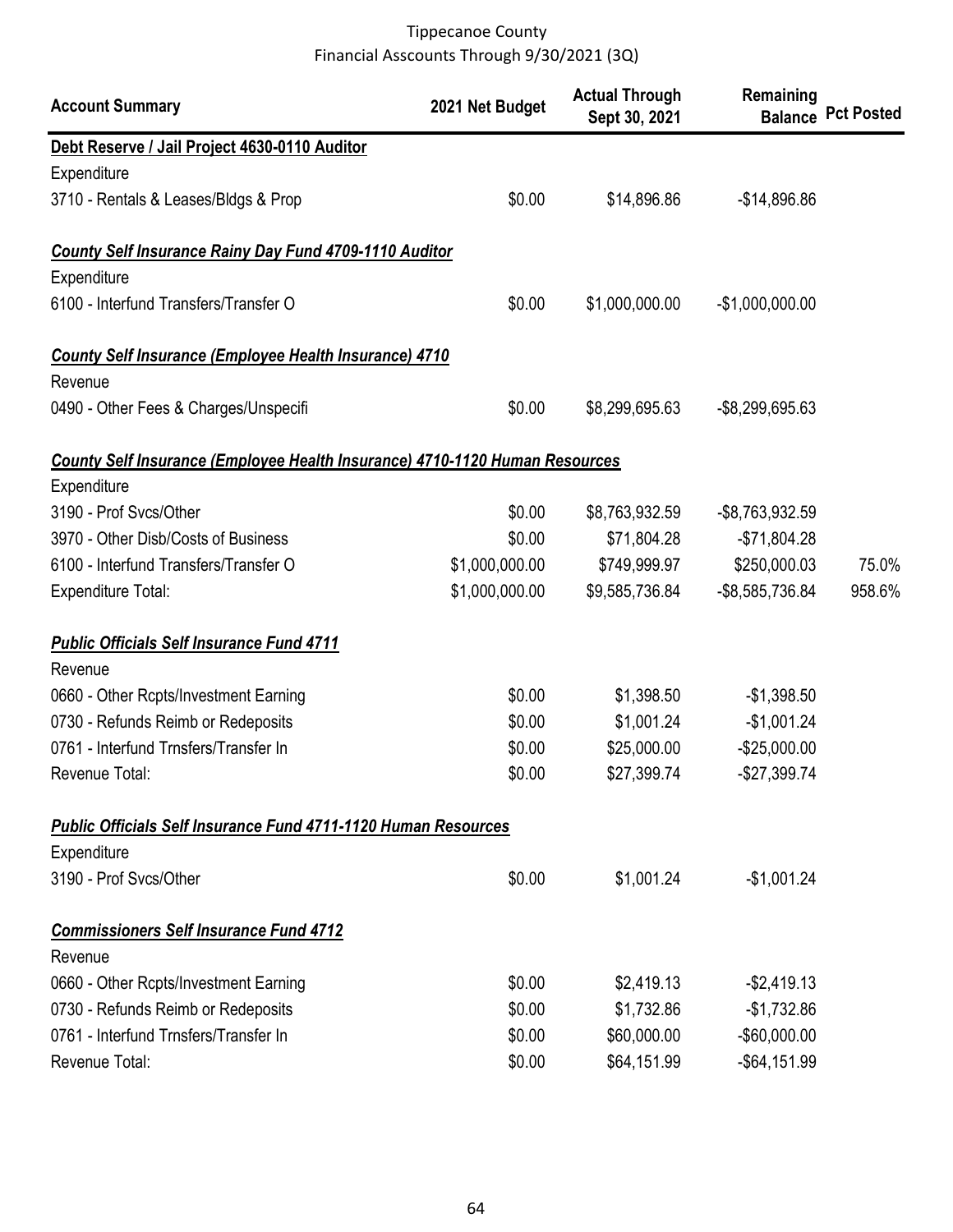| <b>Account Summary</b>                                             | 2021 Net Budget | <b>Actual Through</b><br>Sept 30, 2021 | Remaining        | <b>Balance Pct Posted</b> |
|--------------------------------------------------------------------|-----------------|----------------------------------------|------------------|---------------------------|
| <b>Commissioners Self Insurance Fund 4712-1120 Human Resources</b> |                 |                                        |                  |                           |
| Expenditure                                                        |                 |                                        |                  |                           |
| 3190 - Prof Svcs/Other                                             | \$0.00          | \$9,275.89                             | $-$9,275.89$     |                           |
| <b>Highway Self Insurance Fund 4713</b>                            |                 |                                        |                  |                           |
| Revenue                                                            |                 |                                        |                  |                           |
| 0660 - Other Rcpts/Investment Earning                              | \$0.00          | \$1,181.74                             | $-$1,181.74$     |                           |
| <b>Highway Self Insurance Fund 4713-8010</b>                       |                 |                                        |                  |                           |
| Expenditure                                                        |                 |                                        |                  |                           |
| 3190 - Prof Svcs/Other                                             | \$0.00          | \$3,723.76                             | $-$3,723.76$     |                           |
| <b>Sheriff Self Insurance Fund 4714</b>                            |                 |                                        |                  |                           |
| Revenue                                                            |                 |                                        |                  |                           |
| 0660 - Other Rcpts/Investment Earning                              | \$0.00          | \$1,331.99                             | $-$1,331.99$     |                           |
| 0761 - Interfund Trnsfers/Transfer In                              | \$0.00          | \$25,000.00                            | $-$25,000.00$    |                           |
| Revenue Total:                                                     | \$0.00          | \$26,331.99                            | $-$26,331.99$    |                           |
| <b>Sheriff Self Insurance Fund 4714-1120 Human Resources</b>       |                 |                                        |                  |                           |
| Expenditure                                                        |                 |                                        |                  |                           |
| 3190 - Prof Svcs/Other                                             | \$0.00          | \$81,040.25                            | $-$ \$81,040.25  |                           |
| <b>Inmate Medical 4715</b>                                         |                 |                                        |                  |                           |
| Revenue                                                            |                 |                                        |                  |                           |
| 0761 - Interfund Trnsfers/Transfer In                              | \$0.00          | \$25,000.00                            | $-$25,000.00$    |                           |
| Flex Benefits 4716                                                 |                 |                                        |                  |                           |
| Revenue                                                            |                 |                                        |                  |                           |
| 0490 - Other Fees & Charges/Unspecifi                              | \$0.00          | \$354,495.10                           | $-$ \$354,495.10 |                           |
| 0660 - Other Rcpts/Investment Earning                              | \$0.00          | \$445.11                               | $-$445.11$       |                           |
| 0670 - Other Rcpts/Misc Sources                                    | \$0.00          | \$533.21                               | $-$ \$533.21     |                           |
| Revenue Total:                                                     | \$0.00          | \$355,473.42                           | $-$ \$355,473.42 |                           |
| Flex Benefits 4716-1120 Human Resources                            |                 |                                        |                  |                           |
| Expenditure                                                        |                 |                                        |                  |                           |
| 3190 - Prof Svcs/Other                                             | \$0.00          | \$353,589.73                           | -\$353,589.73    |                           |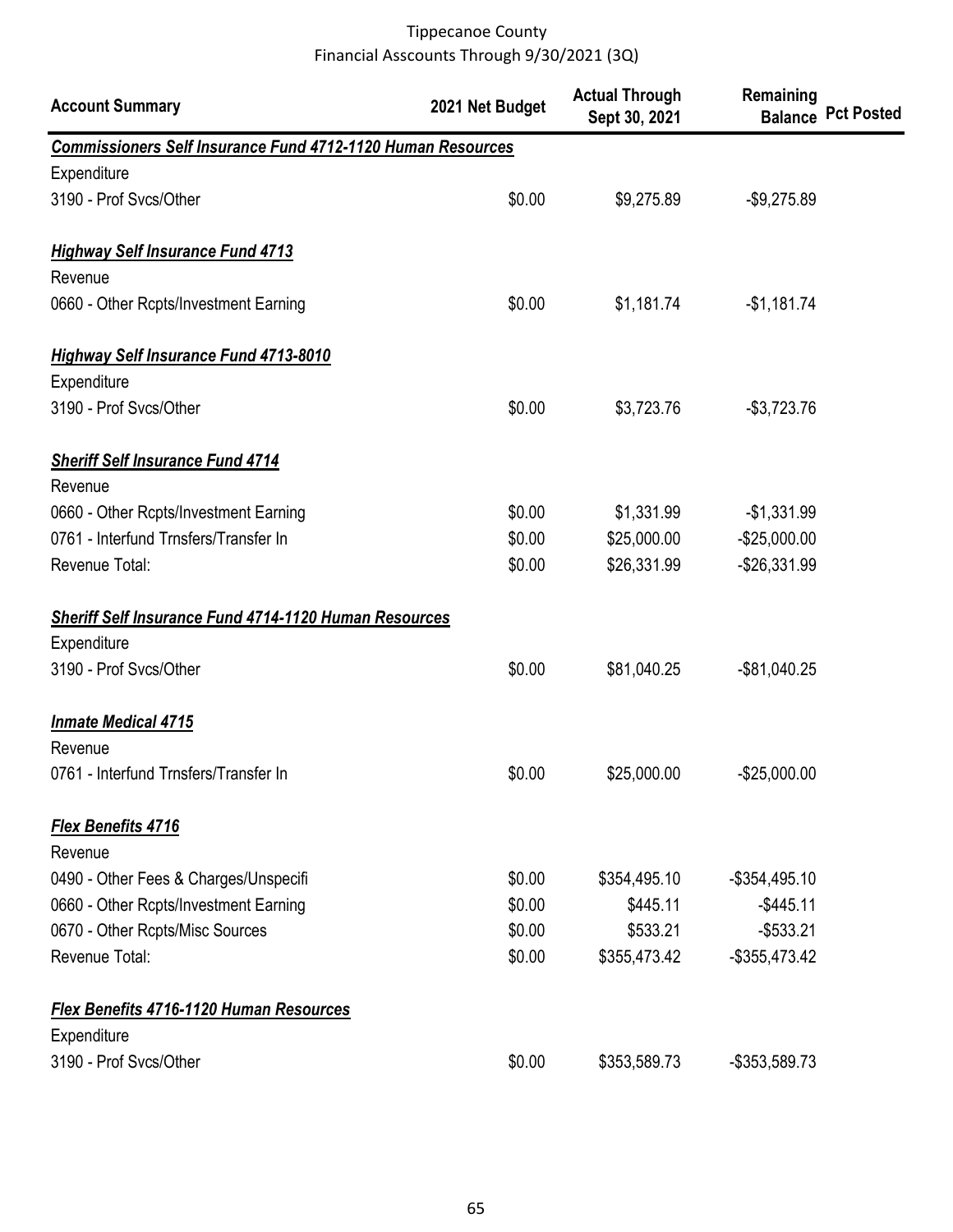| <b>Account Summary</b>                                | 2021 Net Budget | <b>Actual Through</b><br>Sept 30, 2021 | Remaining        | <b>Balance Pct Posted</b> |
|-------------------------------------------------------|-----------------|----------------------------------------|------------------|---------------------------|
| <b>Long Term Disability 4717</b>                      |                 |                                        |                  |                           |
| Revenue                                               |                 |                                        |                  |                           |
| 0490 - Other Fees & Charges/Unspecifi                 | \$0.00          | \$98,959.85                            | -\$98,959.85     |                           |
| Long Term Disability 4717-1120 Human Resources        |                 |                                        |                  |                           |
| Expenditure                                           |                 |                                        |                  |                           |
| 3190 - Prof Svcs/Other                                | \$0.00          | \$99,841.12                            | $-$ \$99,841.12  |                           |
| <b>Workers Compensation 4718</b>                      |                 |                                        |                  |                           |
| Revenue                                               |                 |                                        |                  |                           |
| 0730 - Refunds Reimb or Redeposits                    | \$0.00          | \$561,704.00                           | $-$561,704.00$   |                           |
| 0761 - Interfund Trnsfers/Transfer In                 | \$0.00          | \$1,000,000.00                         | $-$1,000,000.00$ |                           |
| Revenue Total:                                        | \$0.00          | \$1,561,704.00                         | $-$1,561,704.00$ |                           |
| <b>Workers Compensation 4718-1110 Commissiooers</b>   |                 |                                        |                  |                           |
| Expenditure                                           |                 |                                        |                  |                           |
| 3190 - Prof Svcs/Other                                | \$0.00          | \$755,230.38                           | -\$755,230.38    |                           |
| <b>Workers Compensation 4718-1120 Human Resources</b> |                 |                                        |                  |                           |
| Expenditure                                           |                 |                                        |                  |                           |
| 3190 - Prof Svcs/Other                                | \$0.00          | \$2,014.98                             | $-$2,014.98$     |                           |
| <b>Inmate Medical Copay 4719</b>                      |                 |                                        |                  |                           |
| Revenue                                               |                 |                                        |                  |                           |
| 0410 - Publ Safety Fees/Unspecified                   | \$0.00          | \$13,967.07                            | $-$13,967.07$    |                           |
| <b>Dust Control 4803</b>                              |                 |                                        |                  |                           |
| Revenue                                               |                 |                                        |                  |                           |
| 0670 - Other Rcpts/Misc Sources                       | \$0.00          | \$2,250.00                             | $-$2,250.00$     |                           |
| Dust Control 4803-8060 Highway                        |                 |                                        |                  |                           |
| Expenditure                                           |                 |                                        |                  |                           |
| 3190 - Prof Svcs/Other                                | \$20,156.00     | \$20,156.00                            | \$0.00           | 100.0%                    |
| <b>Highway Escrow 4804</b>                            |                 |                                        |                  |                           |
| Revenue                                               |                 |                                        |                  |                           |
| 0660 - Other Rcpts/Investment Earning                 | \$0.00          | \$179.98                               | $-$179.98$       |                           |
| 0670 - Other Rcpts/Misc Sources                       | \$0.00          | \$20,136.00                            | $-$20,136.00$    |                           |
| Revenue Total:                                        | \$0.00          | \$20,315.98                            | $-$20,315.98$    |                           |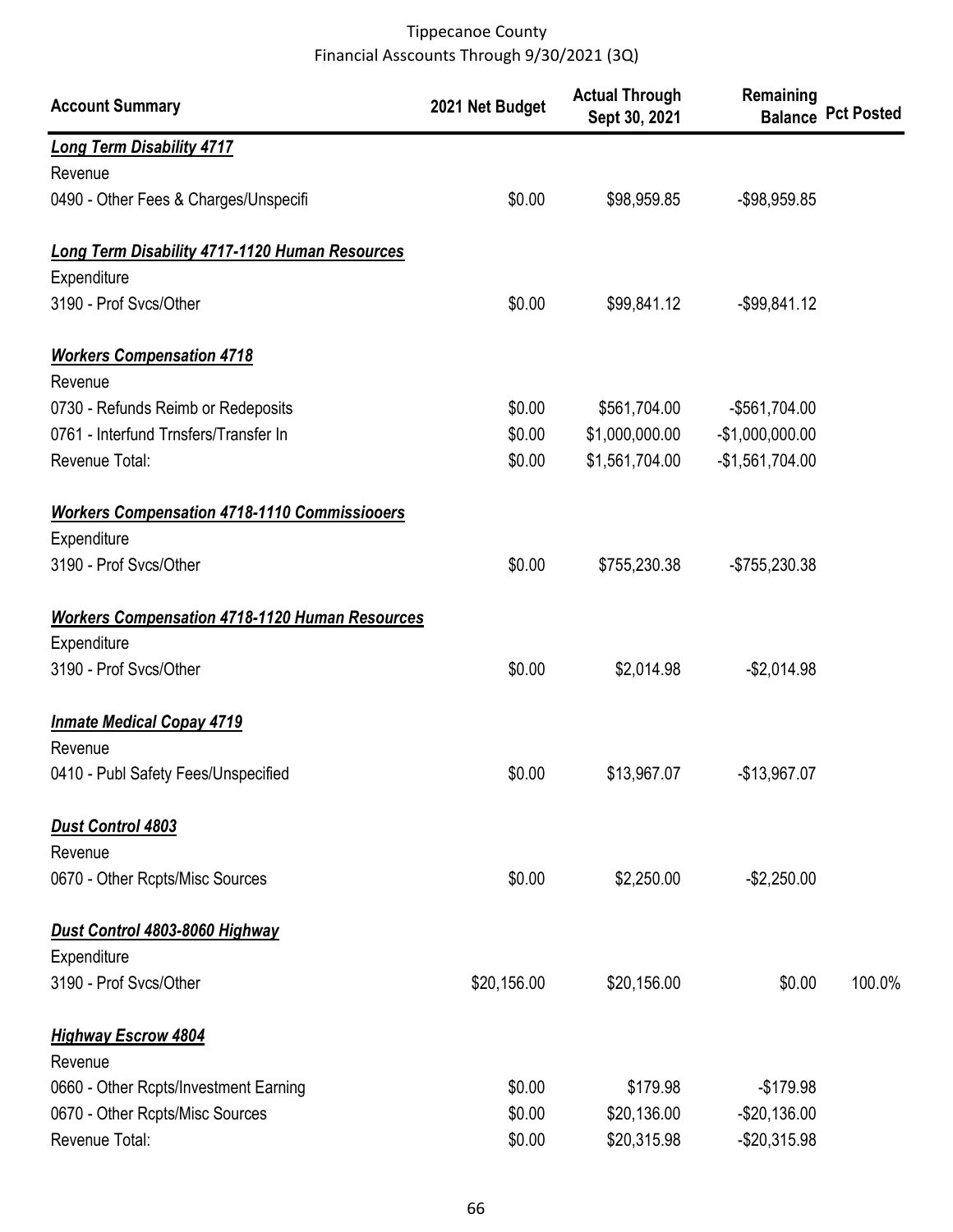| <b>Account Summary</b>                       | 2021 Net Budget | <b>Actual Through</b><br>Sept 30, 2021 | Remaining      | <b>Balance Pct Posted</b> |
|----------------------------------------------|-----------------|----------------------------------------|----------------|---------------------------|
| <b>County Share Surtax 4805</b>              |                 |                                        |                |                           |
| Revenue                                      |                 |                                        |                |                           |
| 0135 - Other Taxes/Surtax                    | \$1,200,000.00  | \$1,020,949.73                         | \$179,050.27   | 85.1%                     |
| 0283 - Hwys & Strts/Federal                  | \$0.00          | \$127,152.59                           | $-$127,152.59$ |                           |
| Revenue Total:                               | \$1,200,000.00  | \$1,148,102.32                         | \$51,897.68    | 95.7%                     |
| <b>County Share Surtax 4805-8261 Highway</b> |                 |                                        |                |                           |
| Expenditure                                  |                 |                                        |                |                           |
| 2210 - Oper Supplies/Gasoline & Oil          | \$387,569.00    | \$253,674.82                           | \$133,894.18   | 65.5%                     |
| 2220 - Oper Supplies/Inst'l or Med           | \$922.00        | \$922.92                               | $-$0.92$       | 100.1%                    |
| 3420 - Insur/Vehicle & Equipment             | \$3,706.00      | \$0.00                                 | \$3,706.00     | 0.0%                      |
| 3610 - Rep & Maint/Buildings & Proper        | \$100.00        | \$100.00                               | \$0.00         | 100.0%                    |
| 3720 - Rentals & Leases/Heavy Mach           | \$331,294.00    | \$123,838.62                           | \$207,455.38   | 37.4%                     |
| 4210 - Infrastructure/Roads & Streets        | \$3,203,203.00  | \$1,818,129.64                         | \$1,385,073.36 | 56.8%                     |
| <b>Expenditure Total:</b>                    | \$3,926,794.00  | \$2,196,666.00                         | \$1,730,128.00 | 55.9%                     |
| <b>County Share Surtax 4805-8263 Highway</b> |                 |                                        |                |                           |
| Expenditure                                  |                 |                                        |                |                           |
| 2220 - Oper Supplies/Inst'l or Med           | \$36,000.00     | \$17,415.24                            | \$18,584.76    | 48.4%                     |
| 3410 - Insur/Building & Property             | \$2,189.00      | \$2,189.00                             | \$0.00         | 100.0%                    |
| 3420 - Insur/Vehicle & Equipment             | \$44,556.00     | \$44,556.00                            | \$0.00         | 100.0%                    |
| 3430 - Insur/Liability                       | \$82,924.00     | \$82,924.00                            | \$0.00         | 100.0%                    |
| 3510 - Utility Service/Utilities             | \$49,386.00     | \$42,197.86                            | \$7,188.14     | 85.4%                     |
| 3970 - Other Disb/Costs of Business          | \$9,445.00      | \$9,444.36                             | \$0.64         | 100.0%                    |
| 4510 - Machinery & Equipment/General         | \$297,260.00    | \$0.00                                 | \$297,260.00   | $0.0\%$                   |
| <b>Expenditure Total:</b>                    | \$521,760.00    | \$198,726.46                           | \$323,033.54   | 38.1%                     |
| <b>County Share Wheel Tax 4806</b>           |                 |                                        |                |                           |
| Revenue                                      |                 |                                        |                |                           |
| 0134 - Other Taxes/Wheel Tax                 | \$100,000.00    | \$76,636.86                            | \$23,363.14    | 76.6%                     |
| County Share Wheel Tax 4806-8261 Highway     |                 |                                        |                |                           |
| Expenditure                                  |                 |                                        |                |                           |
| 2320 - Rep & Maint/Street Mtls               | \$50,000.00     | \$50,000.00                            | \$0.00         | 100.0%                    |
| 3630 - Rep & Maint/Roads & Streets           | \$200,000.00    | \$75,441.76                            | \$124,558.24   | 37.7%                     |
| <b>Expenditure Total:</b>                    | \$250,000.00    | \$125,441.76                           | \$124,558.24   | 50.2%                     |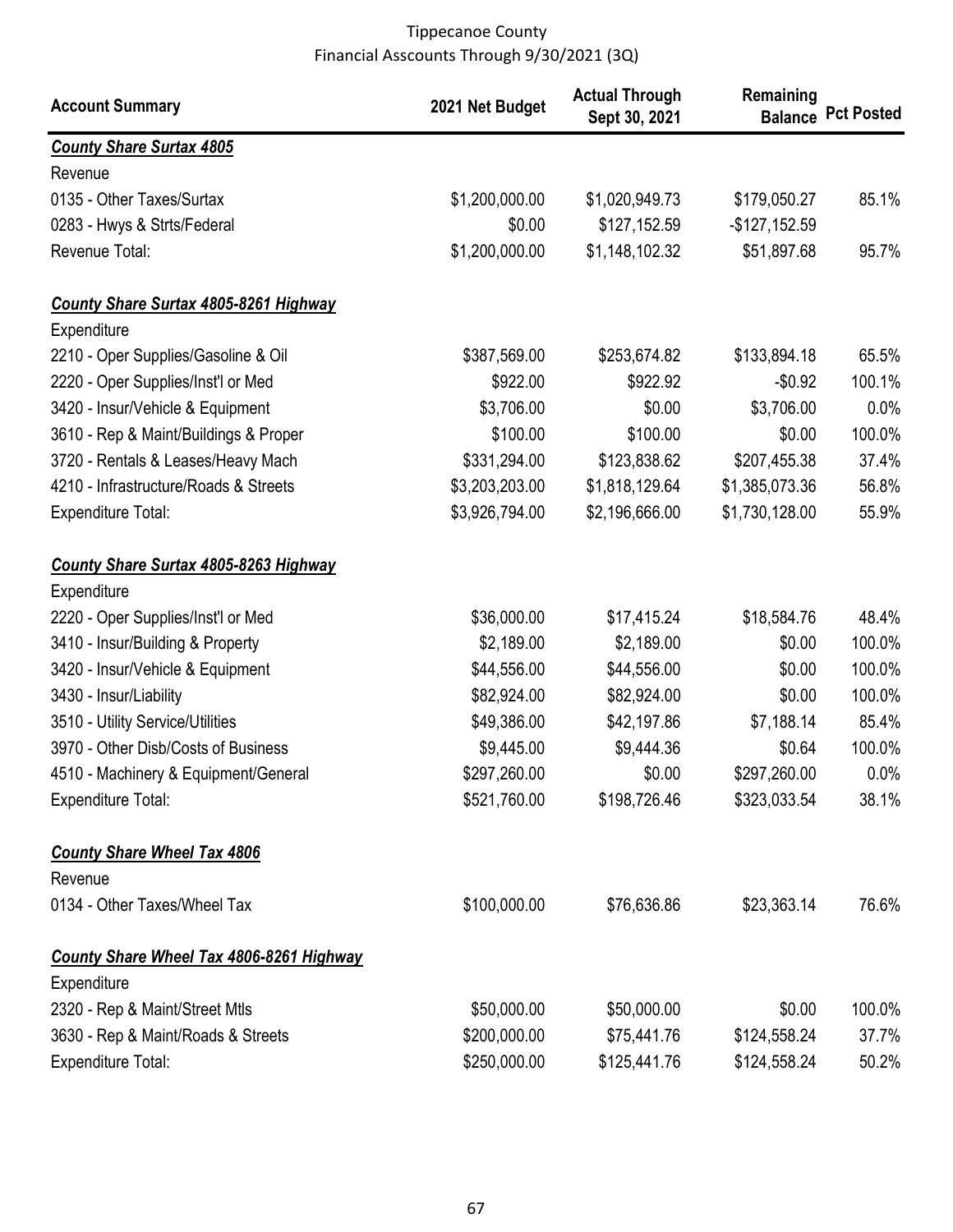| <b>Account Summary</b>                                    | 2021 Net Budget | <b>Actual Through</b><br>Sept 30, 2021 | Remaining      | <b>Balance Pct Posted</b> |
|-----------------------------------------------------------|-----------------|----------------------------------------|----------------|---------------------------|
| <b>Fairgrounds Construction 2018 LIT 4818</b>             |                 |                                        |                |                           |
| Revenue                                                   |                 |                                        |                |                           |
| 0660 - Other Rcpts/Investment Earning                     | \$0.00          | \$9,961.04                             | $-$9,961.04$   |                           |
| 0730 - Refunds Reimb or Redeposits                        | \$0.00          | \$37,240.70                            | $-$37,240.70$  |                           |
| Revenue Total:                                            | \$0.00          | \$47,201.74                            | $-$47,201.74$  |                           |
| Fairgrounds Construction 2018 LIT 4818-1110 Commissioners |                 |                                        |                |                           |
| Expenditure                                               |                 |                                        |                |                           |
| 3190 - Prof Svcs/Other                                    | \$596,702.00    | \$340,934.35                           | \$255,767.65   | 57.1%                     |
| 4310 - Buildings/Municipal                                | \$4,785,934.00  | \$4,745,292.04                         | \$40,641.96    | 99.2%                     |
| 4510 - Machinery & Equipment/General                      | \$9,025.00      | \$0.00                                 | \$9,025.00     | 0.0%                      |
| <b>Expenditure Total:</b>                                 | \$5,391,661.00  | \$5,086,226.39                         | \$305,434.61   | 94.3%                     |
| <b>Wabash River Hydrology 4833</b>                        |                 |                                        |                |                           |
| Revenue                                                   |                 |                                        |                |                           |
| 0660 - Other Rcpts/Investment Earning                     | \$0.00          | \$41.91                                | $-$41.91$      |                           |
| <b>Project Revolving Fund 4880</b>                        |                 |                                        |                |                           |
| Revenue                                                   |                 |                                        | Page           |                           |
| 0100 - Prop Taxes/Property                                | \$2,250,000.00  | \$2,130,148.03                         | \$119,851.97   | 94.7%                     |
| 0660 - Other Rcpts/Investment Earning                     | \$9,990.00      | \$14,249.33                            | $-$4,259.33$   | 142.6%                    |
| Revenue Total:                                            | \$2,259,990.00  | \$2,144,397.36                         | \$115,592.64   | 94.9%                     |
| <b>Project Revolving Fund 4880-8010 Highway</b>           |                 |                                        |                |                           |
| Expenditure                                               |                 |                                        |                |                           |
| 3190 - Prof Svcs/Other                                    | \$100,000.00    | \$0.00                                 | \$100,000.00   | 0.0%                      |
| <b>Project Revolving Fund 4880-8062 Highway</b>           |                 |                                        |                |                           |
| Expenditure                                               |                 |                                        |                |                           |
| 4110 - Land/Right-of-Way                                  | \$2,800.00      | \$2,800.00                             | \$0.00         | 100.0%                    |
| 4210 - Infrastructure/Roads & Streets                     | \$460,022.00    | \$219,544.15                           | \$240,477.85   | 47.7%                     |
| 4220 - Infrastructure/Bridges                             | \$2,379,680.00  | \$459,263.26                           | \$1,920,416.74 | 19.3%                     |
| <b>Expenditure Total:</b>                                 | \$2,842,502.00  | \$681,607.41                           | \$2,160,894.59 | 24.0%                     |
| <b>Highway Escrow (J&amp;C) 4881</b>                      |                 |                                        |                |                           |
| Revenue                                                   |                 |                                        |                |                           |
| 0660 - Other Rcpts/Investment Earning                     | \$0.00          | \$0.95                                 | $-$0.95$       |                           |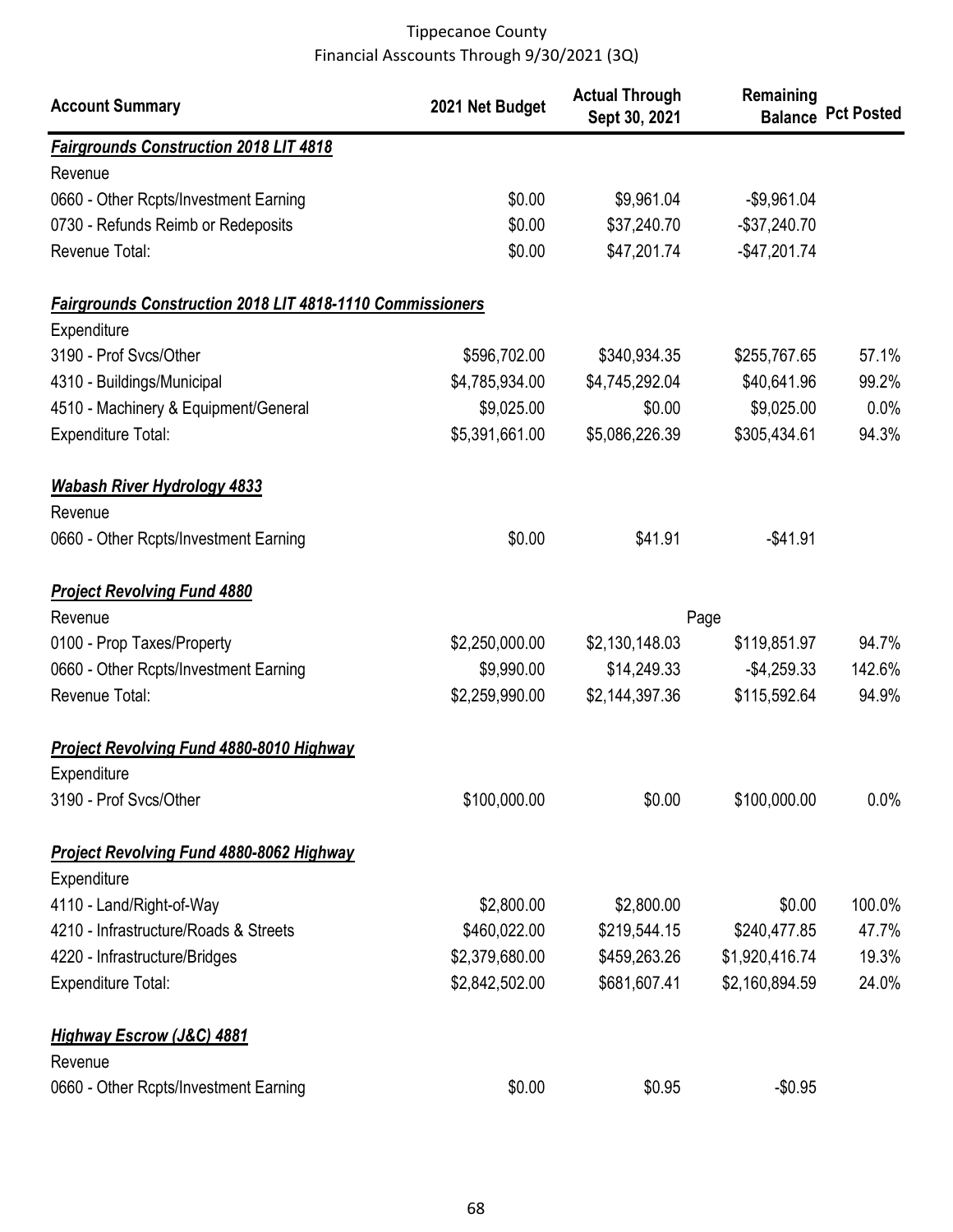| <b>Account Summary</b>                        | 2021 Net Budget | <b>Actual Through</b><br>Sept 30, 2021 | Remaining      | <b>Balance Pct Posted</b> |
|-----------------------------------------------|-----------------|----------------------------------------|----------------|---------------------------|
| <b>F-Lake Detention 4890</b>                  |                 |                                        |                |                           |
| Revenue                                       |                 |                                        |                |                           |
| 0404 - Gen Govt Fees/Surveyor                 | \$1,500.00      | \$0.00                                 | \$1,500.00     | 0.0%                      |
| 0660 - Other Rcpts/Investment Earning         | \$3,931.00      | \$1,335.84                             | \$2,595.16     | 34.0%                     |
| Revenue Total:                                | \$5,431.00      | \$1,335.84                             | \$4,095.16     | 24.6%                     |
| <b>F-Lake Detention 4890-0410 Surveyor</b>    |                 |                                        |                |                           |
| Expenditure                                   |                 |                                        |                |                           |
| 3640 - Rep & Maint/Drainage Infrastr          | \$120,000.00    | \$0.00                                 | \$120,000.00   | 0.0%                      |
| 4245 - Infrastructure/Detention Ponds         | \$115,000.00    | \$1,650.00                             | \$113,350.00   | 1.4%                      |
| <b>Expenditure Total:</b>                     | \$235,000.00    | \$1,650.00                             | \$233,350.00   | 0.7%                      |
| <b>Berlovitz Detention 4891</b>               |                 |                                        |                |                           |
| Revenue                                       |                 |                                        |                |                           |
| 0404 - Gen Govt Fees/Surveyor                 | \$3,000.00      | \$11,200.00                            | $-$8,200.00$   | 373.3%                    |
| 0660 - Other Rcpts/Investment Earning         | \$30.00         | \$10.67                                | \$19.33        | 35.6%                     |
| Revenue Total:                                | \$3,030.00      | \$11,210.67                            | $-$ \$8,180.67 | 370.0%                    |
| <b>Berlovitz Detention 4891-0410 Surveyor</b> |                 |                                        |                |                           |
| Expenditure                                   |                 |                                        |                |                           |
| 3610 - Rep & Maint/Buildings & Proper         | \$2,500.00      | \$0.00                                 | \$2,500.00     | $0.0\%$                   |
| 3640 - Rep & Maint/Drainage Infrastr          | \$2,500.00      | \$2,000.00                             | \$500.00       | 80.0%                     |
| 4245 - Infrastructure/Detention Ponds         | \$2,500.00      | \$0.00                                 | \$2,500.00     | 0.0%                      |
| <b>Expenditure Total:</b>                     | \$7,500.00      | \$2,000.00                             | \$5,500.00     | 26.7%                     |
| <b>Great Lakes Ditch 4892</b><br>Revenue      |                 |                                        |                |                           |
| 0660 - Other Rcpts/Investment Earning         | \$6,605.00      | \$881.88                               | \$5,723.12     | 13.4%                     |
| Great Lakes 4892-0410 Surveyor                |                 |                                        |                |                           |
| Expenditure                                   |                 |                                        |                |                           |
| 4245 - Infrastructure/Detention Ponds         | \$444,925.00    | \$29,408.20                            | \$415,516.80   | 6.6%                      |
| <b>Ross Detention 4893</b>                    |                 |                                        |                |                           |
| Revenue                                       |                 |                                        |                |                           |
| 0404 - Gen Govt Fees/Surveyor                 | \$1,500.00      | \$0.00                                 | \$1,500.00     | $0.0\%$                   |
| 0660 - Other Rcpts/Investment Earning         | \$366.00        | \$113.67                               | \$252.33       | 31.1%                     |
| Revenue Total:                                | \$1,866.00      | \$113.67                               | \$1,752.33     | 6.1%                      |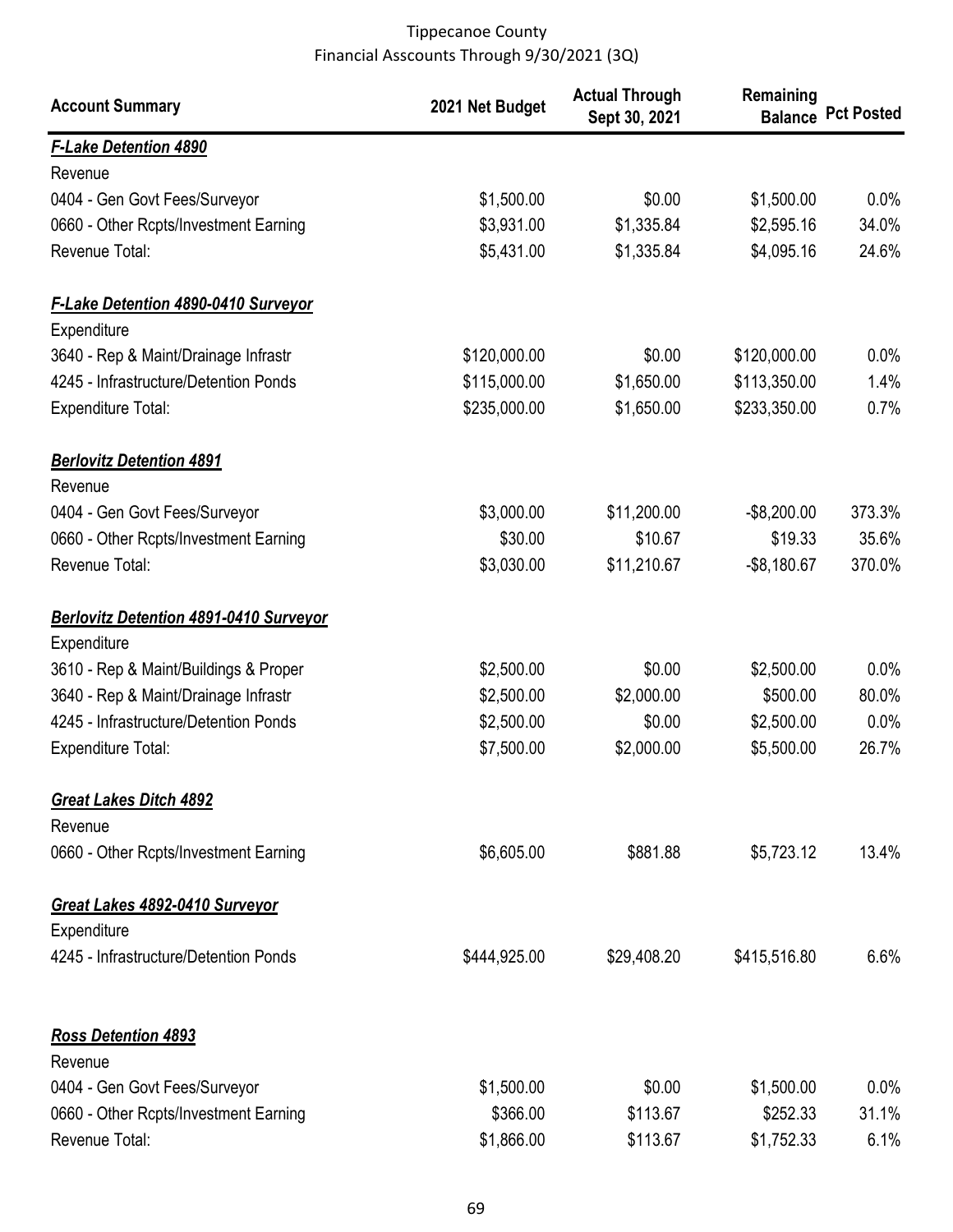| <b>Account Summary</b>                | 2021 Net Budget | <b>Actual Through</b><br>Sept 30, 2021 | Remaining       | <b>Balance Pct Posted</b> |
|---------------------------------------|-----------------|----------------------------------------|-----------------|---------------------------|
| Great Lakes 4893-0410 Surveyor        |                 |                                        |                 |                           |
| Expenditure                           |                 |                                        |                 |                           |
| 3640 - Rep & Maint/Drainage Infrastr  | \$12,000.00     | \$0.00                                 | \$12,000.00     | $0.0\%$                   |
| 4245 - Infrastructure/Detention Ponds | \$12,000.00     | \$0.00                                 | \$12,000.00     | 0.0%                      |
| Expenditure Total:                    | \$24,000.00     | \$0.00                                 | \$24,000.00     | $0.0\%$                   |
| <b>Phase II Stormwater 4897</b>       |                 |                                        |                 |                           |
| Revenue                               |                 |                                        |                 |                           |
| 0302 - Gen Govt Permits/Plan & Zoning | \$0.00          | \$14,000.00                            | $-$14,000.00$   |                           |
| 0404 - Gen Govt Fees/Surveyor         | \$30,000.00     | \$58,022.07                            | $-$28,022.07$   | 193.4%                    |
| 0660 - Other Rcpts/Investment Earning | \$12,532.00     | \$2,348.76                             | \$10,183.24     | 18.7%                     |
| 0670 - Other Rcpts/Misc Sources       | \$40,000.00     | \$88,381.19                            | $-$ \$48,381.19 | 221.0%                    |
| Revenue Total:                        | \$82,532.00     | \$162,752.02                           | $-$ \$80,220.02 | 197.2%                    |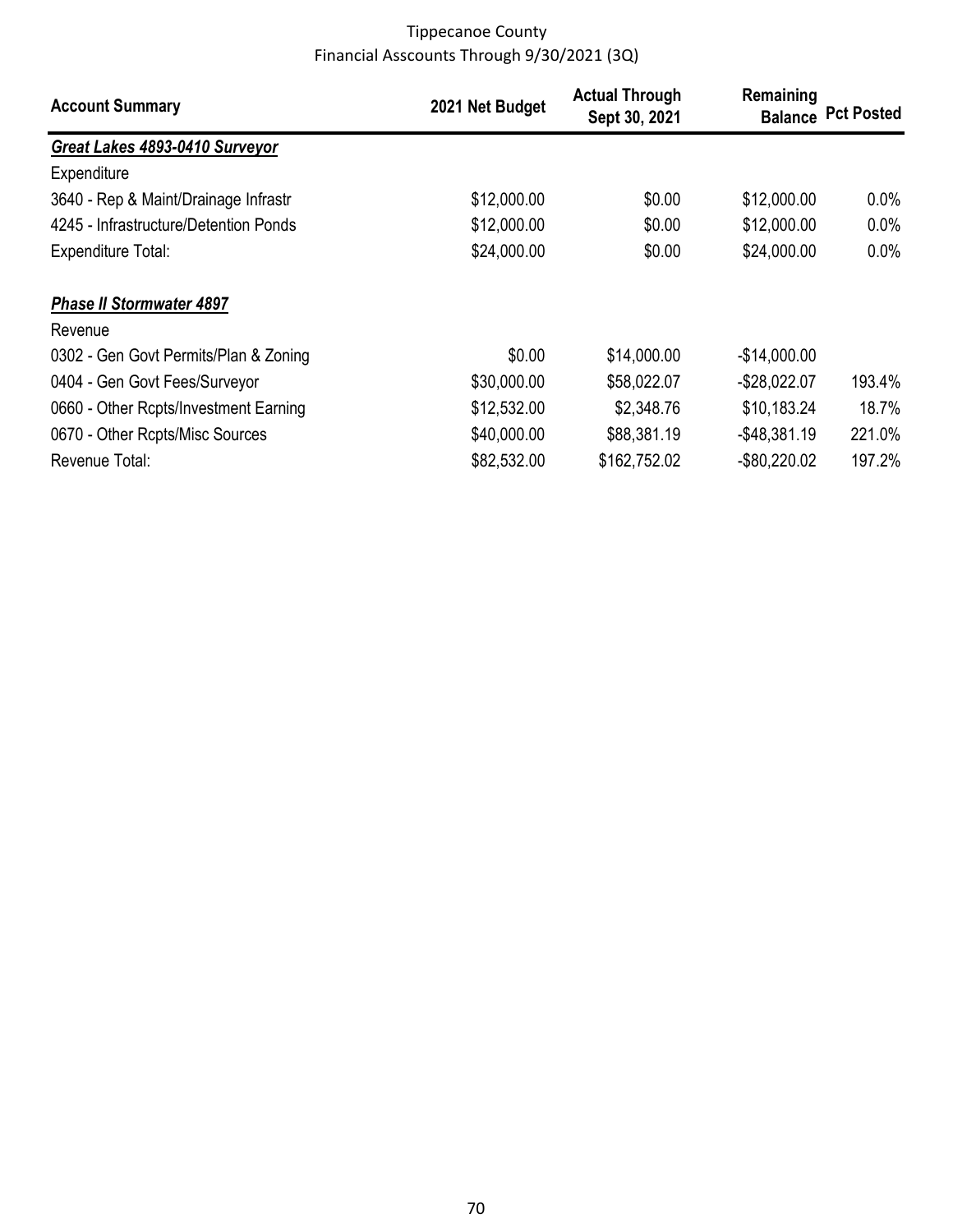| <b>Account Summary</b>                          | 2021 Net Budget | <b>Actual Through</b><br>Sept 30, 2021 | Remaining    | <b>Balance Pct Posted</b> |
|-------------------------------------------------|-----------------|----------------------------------------|--------------|---------------------------|
| Phase II Stormwater 4897-0410 Surveyor          |                 |                                        |              |                           |
| Expenditure                                     |                 |                                        |              |                           |
| 1110 - Sal & Wages/Full Time                    | \$195,254.00    | \$128,771.20                           | \$66,482.80  | 66.0%                     |
| 1111 - Sal & Wages/Elected Official             | \$24,836.00     | \$18,148.99                            | \$6,687.01   | 73.1%                     |
| 1130 - Sal & Wages/Part Time                    | \$7,500.00      | \$0.00                                 | \$7,500.00   | 0.0%                      |
| 1150 - Sal & Wages/Overtime                     | \$3,000.00      | \$0.00                                 | \$3,000.00   | 0.0%                      |
| 1210 - EE Benefits/Social Security              | \$17,641.00     | \$10,784.04                            | \$6,856.96   | 61.1%                     |
| 1220 - EE Benefits/PERF Retirement              | \$24,987.00     | \$16,498.70                            | \$8,488.30   | 66.0%                     |
| 2110 - Office Supplies/General                  | \$15,000.00     | \$93.97                                | \$14,906.03  | 0.6%                      |
| 2120 - Office Supplies/Forms                    | \$5,000.00      | \$0.00                                 | \$5,000.00   | 0.0%                      |
| 2130 - Office Supplies/Printing                 | \$10,000.00     | \$1,860.00                             | \$8,140.00   | 18.6%                     |
| 2140 - Office Supplies/Minor Equip              | \$8,000.00      | \$329.37                               | \$7,670.63   | 4.1%                      |
| 2210 - Oper Supplies/Gasoline & Oil             | \$5,000.00      | \$547.57                               | \$4,452.43   | 11.0%                     |
| 2990 - Other Supplies/Non-specified             | \$20,000.00     | \$4,590.39                             | \$15,409.61  | 23.0%                     |
| 3110 - Prof Svcs/Legal                          | \$20,000.00     | \$0.00                                 | \$20,000.00  | 0.0%                      |
| 3120 - Prof Svcs/Engineer & Architect           | \$50,000.00     | \$0.00                                 | \$50,000.00  | 0.0%                      |
| 3150 - Prof Svcs/Training                       | \$10,000.00     | \$844.49                               | \$9,155.51   | 8.4%                      |
| 3190 - Prof Svcs/Other                          | \$250,000.00    | \$105,892.69                           | \$144,107.31 | 42.4%                     |
| 3210 - Comm & Transp/Travel/Training            | \$15,000.00     | \$0.00                                 | \$15,000.00  | 0.0%                      |
| 3230 - Comm & Transp/Postage & Frght            | \$2,500.00      | \$0.00                                 | \$2,500.00   | 0.0%                      |
| 3240 - Comm & Transp/Software                   | \$10,000.00     | \$192.00                               | \$9,808.00   | 1.9%                      |
| 3310 - Printing & Advertising/Legal             | \$6,500.00      | \$0.00                                 | \$6,500.00   | 0.0%                      |
| 3510 - Utility Service/Utilities                | \$3,000.00      | \$0.00                                 | \$3,000.00   | 0.0%                      |
| 3620 - Rep & Maint/Vehicle & Equip              | \$3,000.00      | \$1,129.15                             | \$1,870.85   | 37.6%                     |
| 3910 - Other Disb/Dues & Subscription           | \$2,000.00      | \$320.00                               | \$1,680.00   | 16.0%                     |
| 4590 - Machinery & Equipment/Other              | \$3,000.00      | \$0.00                                 | \$3,000.00   | $0.0\%$                   |
| <b>Expenditure Total:</b>                       | \$711,218.00    | \$290,002.56                           | \$421,215.44 | 40.8%                     |
| Phase II Stormwater 4897-9410 Employee Benefits |                 |                                        |              |                           |
| Expenditure                                     |                 |                                        |              |                           |
| 1230 - EE Benefits/Health                       | \$64,665.00     | \$28,513.62                            | \$36,151.38  | 44.1%                     |
| 1231 - EE Benefits/LTD                          | \$1,073.00      | \$536.47                               | \$536.53     | 50.0%                     |
| 1232 - EE Benefits/Life                         | \$603.00        | \$246.40                               | \$356.60     | 40.9%                     |
| <b>Expenditure Total:</b>                       | \$66,341.00     | \$29,296.49                            | \$37,044.51  | 44.2%                     |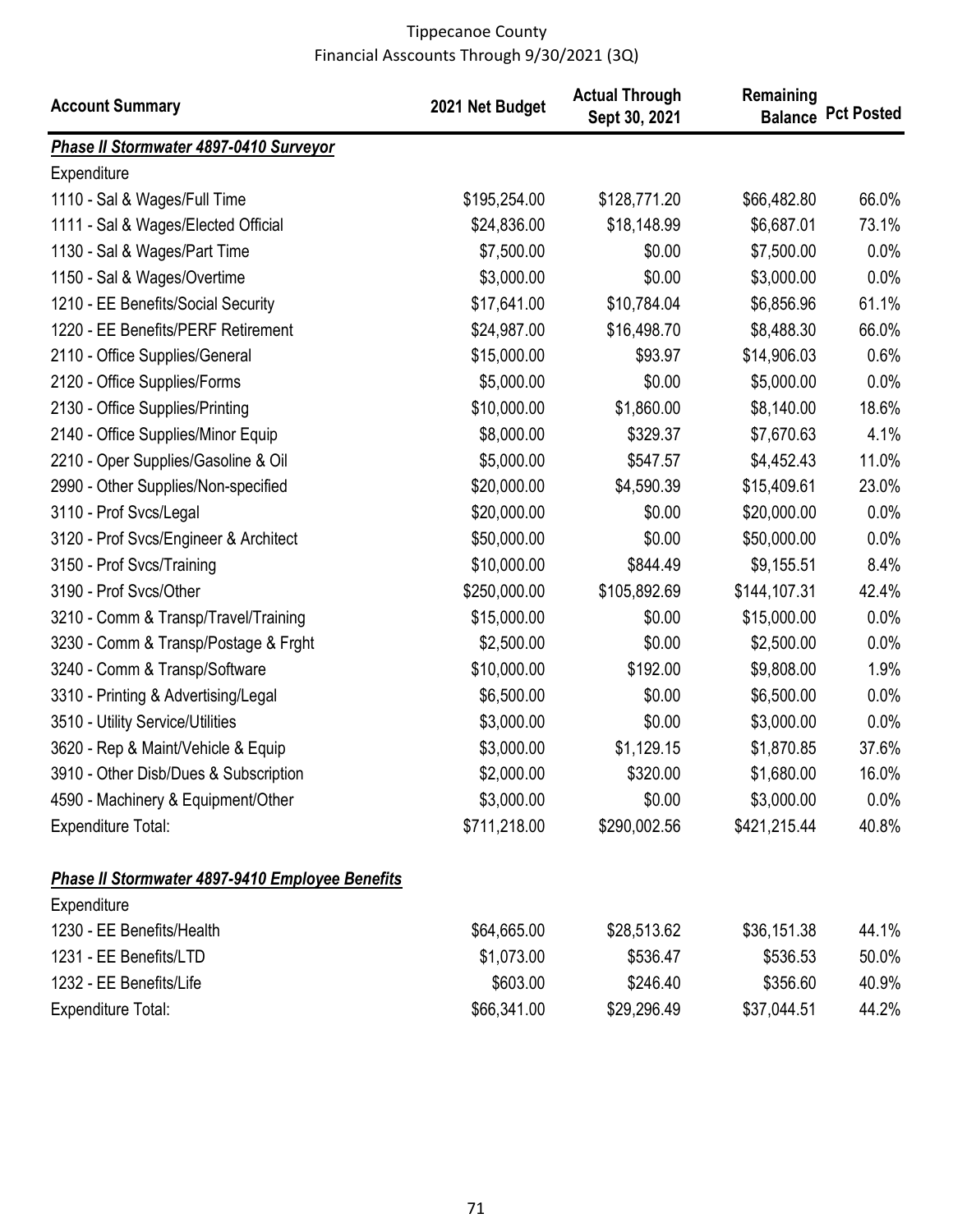| <b>Account Summary</b>                                          | 2021 Net Budget | <b>Actual Through</b><br>Sept 30, 2021 | Remaining        | <b>Balance Pct Posted</b> |
|-----------------------------------------------------------------|-----------------|----------------------------------------|------------------|---------------------------|
| <b>Innkeepers Tax (County Share) 4920-0210 Treasurer</b>        |                 |                                        |                  |                           |
| Expenditure                                                     |                 |                                        |                  |                           |
| 3190 - Prof Svcs/Other                                          | \$10,000.00     | \$0.00                                 | \$10,000.00      | 0.0%                      |
| 6100 - Interfund Transfers/Transfer O                           | \$2,500.00      | \$0.00                                 | \$2,500.00       | 0.0%                      |
| <b>Expenditure Total:</b>                                       | \$12,500.00     | \$0.00                                 | \$12,500.00      | 0.0%                      |
| <b>Fairgrounds Support 4925</b><br>Revenue                      |                 |                                        |                  |                           |
| 0740 - Other Srcs/Sale Surplus Assets                           | \$0.00          | \$220.00                               | $-$220.00$       |                           |
| <b>TS Solid Waste District 4931-0120 Auditor Settlement</b>     |                 |                                        |                  |                           |
| Expenditure                                                     |                 |                                        |                  |                           |
| 3990 - Other Disb/Non-Specified                                 | \$0.00          | \$518.43                               | $-$518.43$       |                           |
| <b>Drain Reconstruction Assistance 4935</b>                     |                 |                                        |                  |                           |
| Revenue                                                         |                 |                                        |                  |                           |
| 0100 - Prop Taxes/Property                                      | \$0.00          | \$73,102.24                            | $-$73,102.24$    |                           |
| <b>Drain Reconstruction Assistance 4935-0430 Drainage Board</b> |                 |                                        |                  |                           |
| Expenditure                                                     |                 |                                        |                  |                           |
| 6100 - Interfund Transfers/Transfer O                           | \$0.00          | \$109,330.11                           | $-$109,330.11$   |                           |
| <b>TEMA Hazard Warning Fund 4940</b>                            |                 |                                        |                  |                           |
| Revenue                                                         |                 |                                        |                  |                           |
| 0761 - Interfund Trnsfers/Transfer In                           | \$0.00          | \$40,000.00                            | $-$40.000.00$    |                           |
| <b>TEMA Hazard Warning Fund 4940-5210 Emergency Management</b>  |                 |                                        |                  |                           |
| Expenditure                                                     |                 |                                        |                  |                           |
| 4530 - Machinery & Equipment/Safety                             | \$89,043.00     | \$18,571.00                            | \$70,472.00      | 20.9%                     |
| <b>Firearms Range Support 4956</b>                              |                 |                                        |                  |                           |
| Revenue<br>0761 - Interfund Trnsfers/Transfer In                | \$0.00          | \$25,000.00                            | $-$25,000.00$    |                           |
|                                                                 |                 |                                        |                  |                           |
| <b>Card Rebate 4973</b><br>Revenue                              |                 |                                        |                  |                           |
| 0730 - Refunds Reimb or Redeposits                              | \$0.00          | \$564.20                               | $-$564.20$       |                           |
| 0761 - Interfund Trnsfers/Transfer In                           | \$0.00          | \$420,421.77                           | $-$ \$420,421.77 |                           |
| Revenue Total:                                                  | \$0.00          | \$420,985.97                           | -\$420,985.97    |                           |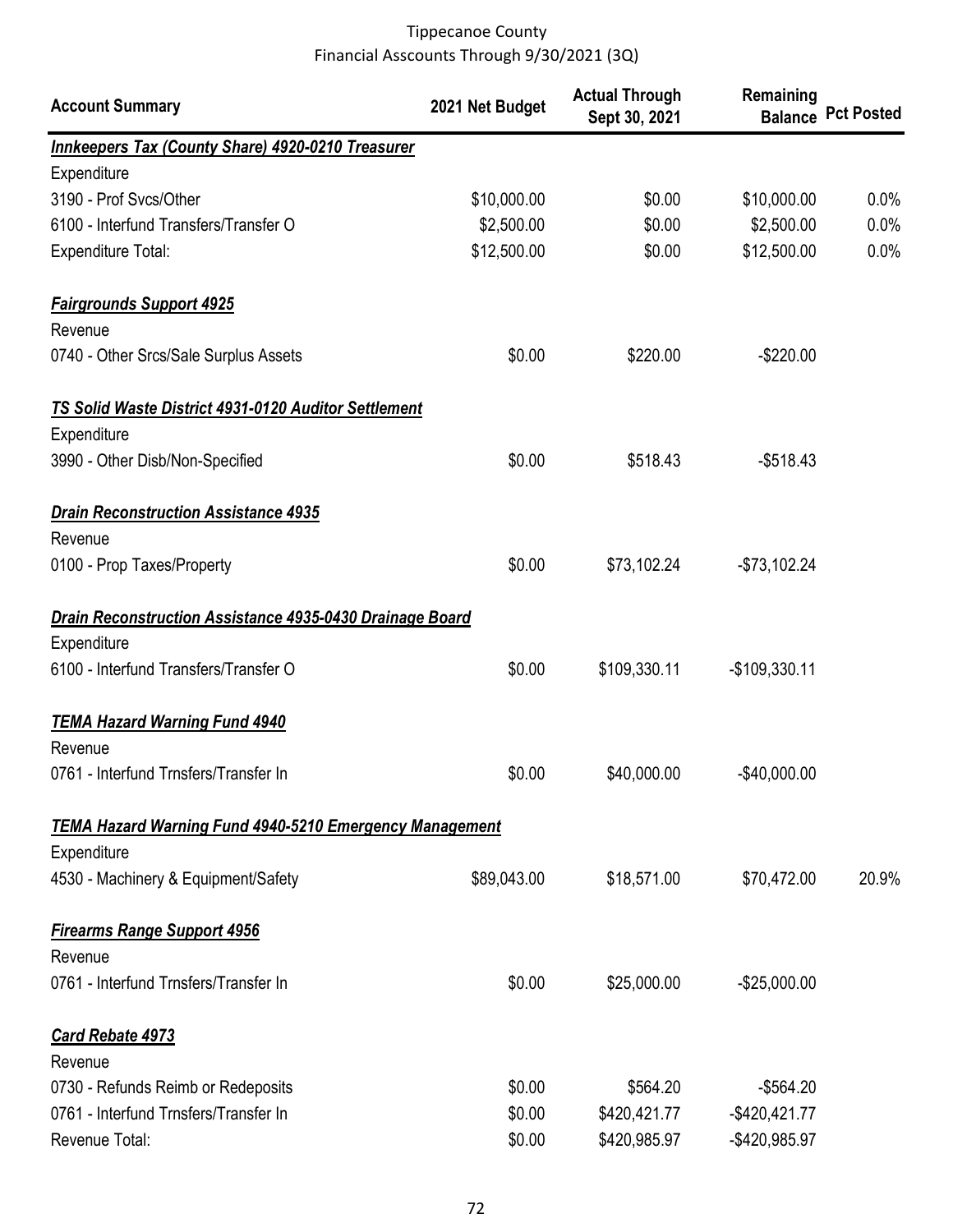| <b>Account Summary</b>                                 | 2021 Net Budget | <b>Actual Through</b><br>Sept 30, 2021 | Remaining        | <b>Balance Pct Posted</b> |
|--------------------------------------------------------|-----------------|----------------------------------------|------------------|---------------------------|
| Card Rebate 4973-0210 Treasurer                        |                 |                                        |                  |                           |
| Expenditure                                            |                 |                                        |                  |                           |
| 3190 - Prof Svcs/Other                                 | \$0.00          | \$411,078.98                           | -\$411,078.98    |                           |
| LIT Rainy Day 4986                                     |                 |                                        |                  |                           |
| Revenue                                                |                 |                                        |                  |                           |
| 0111 - Income Taxes/LIT-COIT                           | \$0.00          | \$411,282.00                           | $-$ \$411,282.00 |                           |
| <b>Francis Powers Trust 5950</b>                       |                 |                                        |                  |                           |
| Revenue                                                |                 |                                        |                  |                           |
| 0660 - Other Rcpts/Investment Earning                  | \$0.00          | \$4.38                                 | $-$4.38$         |                           |
| <b>Francis Powers Trust 5950-3610 Cary Home</b>        |                 |                                        |                  |                           |
| Expenditure                                            |                 |                                        |                  |                           |
| 3190 - Prof Svcs/Other                                 | \$2,000.00      | \$453.83                               | \$1,546.17       | 22.7%                     |
| Deer Creek Levy 5971                                   |                 |                                        |                  |                           |
| Revenue                                                |                 |                                        |                  |                           |
| 0805 - Settlement/Ditches                              | \$0.00          | \$2,392.86                             | $-$2,392.86$     |                           |
| Deer Creek Levy 5971-0120 Auditor Settlement           |                 |                                        |                  |                           |
| Expenditure                                            |                 |                                        |                  |                           |
| 8005 - Settlement/Ditches                              | \$0.00          | \$2,392.86                             | $-$2,392.86$     |                           |
| <b>Battle Ground Fence 5980</b>                        |                 |                                        |                  |                           |
| Revenue                                                |                 |                                        |                  |                           |
| 0660 - Other Rcpts/Investment Earning                  | \$204.00        | \$53.77                                | \$150.23         | 26.4%                     |
| Battle Ground Fence 5980-4310 Parks & Recreation       |                 |                                        |                  |                           |
| Expenditure                                            |                 |                                        |                  |                           |
| 3190 - Prof Svcs/Other                                 | \$10,000.00     | \$0.00                                 | \$10,000.00      | 0.0%                      |
| <b>Park Tax Collections 5984</b>                       |                 |                                        |                  |                           |
| Revenue                                                |                 |                                        |                  |                           |
| 0125 - Other Taxes/Innkeepers                          | \$0.00          | \$671.00                               | $-$671.00$       |                           |
| <b>Park Tax Collections 5984-4310 Parks Department</b> |                 |                                        |                  |                           |
| Expenditure                                            |                 |                                        |                  |                           |
| 3190 - Prof Svcs/Other                                 | \$0.00          | \$540.02                               | $-$540.02$       |                           |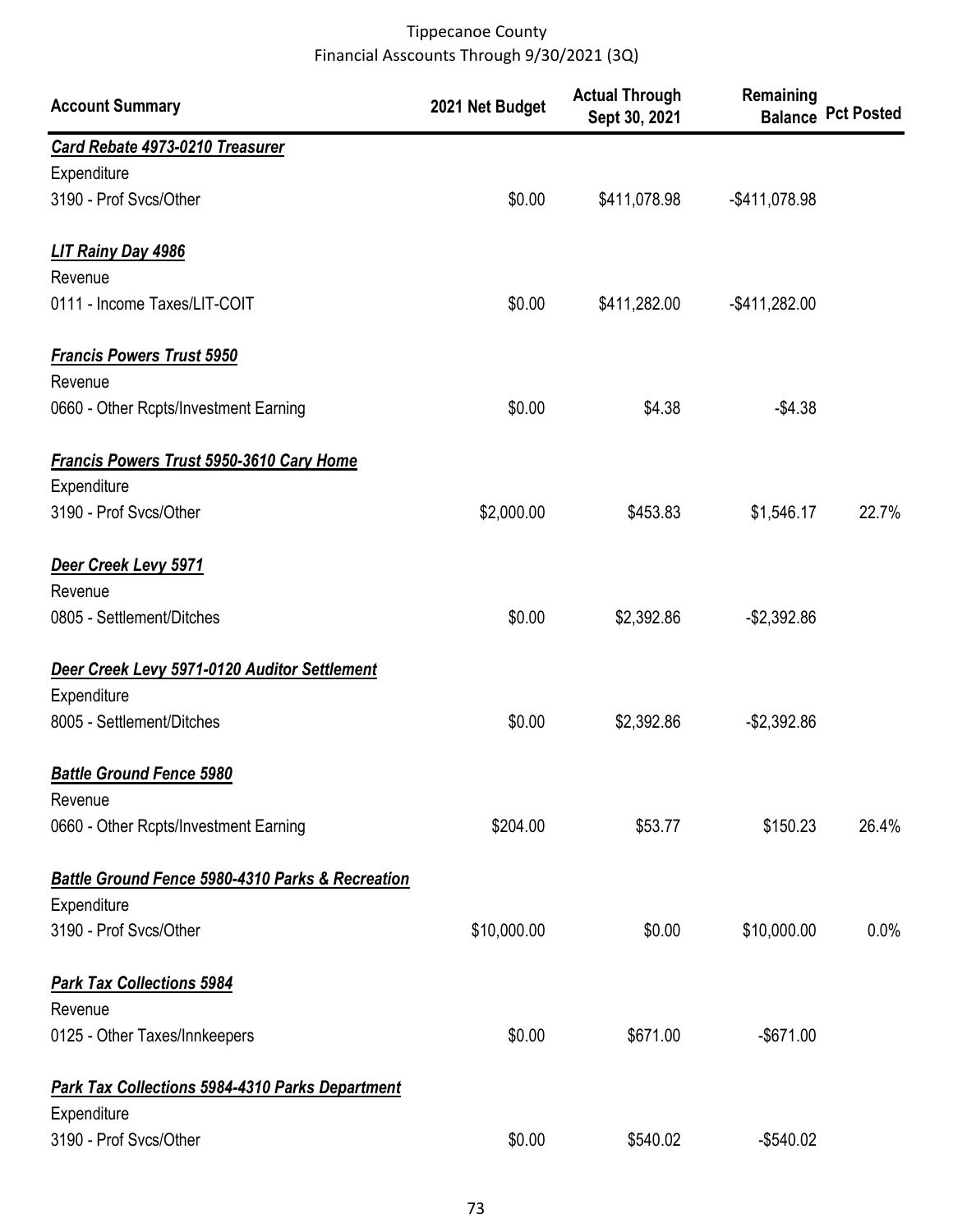| <b>Account Summary</b>                         | 2021 Net Budget | <b>Actual Through</b><br>Sept 30, 2021 | Remaining          | <b>Balance Pct Posted</b> |
|------------------------------------------------|-----------------|----------------------------------------|--------------------|---------------------------|
| Settlement 6000                                |                 |                                        |                    |                           |
| Revenue                                        |                 |                                        |                    |                           |
| 0801 - Settlement/Property                     | \$0.00          | \$122,010,179.46                       | -\$122,010,179.46  |                           |
| 0803 - Settlement/Excise                       | \$0.00          | \$10,645,191.24                        | $-$10,645,191.24$  |                           |
| 0804 - Settlement/Liens                        | \$0.00          | \$36,797.89                            | -\$36,797.89       |                           |
| 0807 - Settlement/Local Certified Col          | \$0.00          | \$397.00                               | $-$397.00$         |                           |
| 0808 - Settlement/Treasurer Other Col          | \$0.00          | \$4,779.65                             | $-$4,779.65$       |                           |
| Revenue Total:                                 | \$0.00          | \$132,697,345.24                       | -\$132,697,345.24  |                           |
| <b>Settlement 6000-0120 Auditor Settlement</b> |                 |                                        |                    |                           |
| Expenditure                                    |                 |                                        |                    |                           |
| 8001 - Settlement/Property                     | \$0.00          | \$122,010,179.46                       | -\$122,010,179.46  |                           |
| 8003 - Settlement/Excise                       | \$0.00          | \$10,645,191.24                        | $-$10,645,191.24$  |                           |
| 8004 - Settlement/Liens                        | \$0.00          | \$36,797.89                            | -\$36,797.89       |                           |
| <b>Expenditure Total:</b>                      | \$0.00          | \$132,692,168.59                       | -\$132,692,168.59  |                           |
| Settlement 6000-0210 Treasurer                 |                 |                                        |                    |                           |
| Expenditure                                    |                 |                                        |                    |                           |
| Expenditure Total:                             | \$0.00          | \$4,378.76                             | $-$4,378.76$       |                           |
| <b>Wheel Tax 6021 (Clearing Fund)</b>          |                 |                                        |                    |                           |
| Revenue                                        |                 |                                        |                    |                           |
| 0806 - Settlement/State Certified Col          | \$0.00          | \$166,469.21                           | $-$166,469.21$     |                           |
| <b>Wheel Tax 6021-0210 Auditor Settlement</b>  |                 |                                        |                    |                           |
| Expenditure                                    |                 |                                        |                    |                           |
| 8006 - Settlement/State Disbursements          | \$0.00          | \$164,964.23                           | -\$164,964.23      |                           |
| <b>Sur Tax 6022 (Clearing Fund)</b>            |                 |                                        |                    |                           |
| Revenue                                        |                 |                                        |                    |                           |
| 0806 - Settlement/State Certified Col          | \$0.00          | \$2,275,885.89                         | -\$2,275,885.89    |                           |
| <b>Sur Tax 6022-0120 Audior Settlement</b>     |                 |                                        |                    |                           |
| Expenditure                                    |                 |                                        |                    |                           |
| 8006 - Settlement/State Disbursements          | \$0.00          | \$2,197,608.84                         | $-$ \$2,197,608.84 |                           |
| <b>CVET 6023 (Clearing Fund)</b>               |                 |                                        |                    |                           |
| Revenue                                        |                 |                                        |                    |                           |
| 0806 - Settlement/State Certified Col          | \$0.00          | \$416,548.00                           | $-$ \$416,548.00   |                           |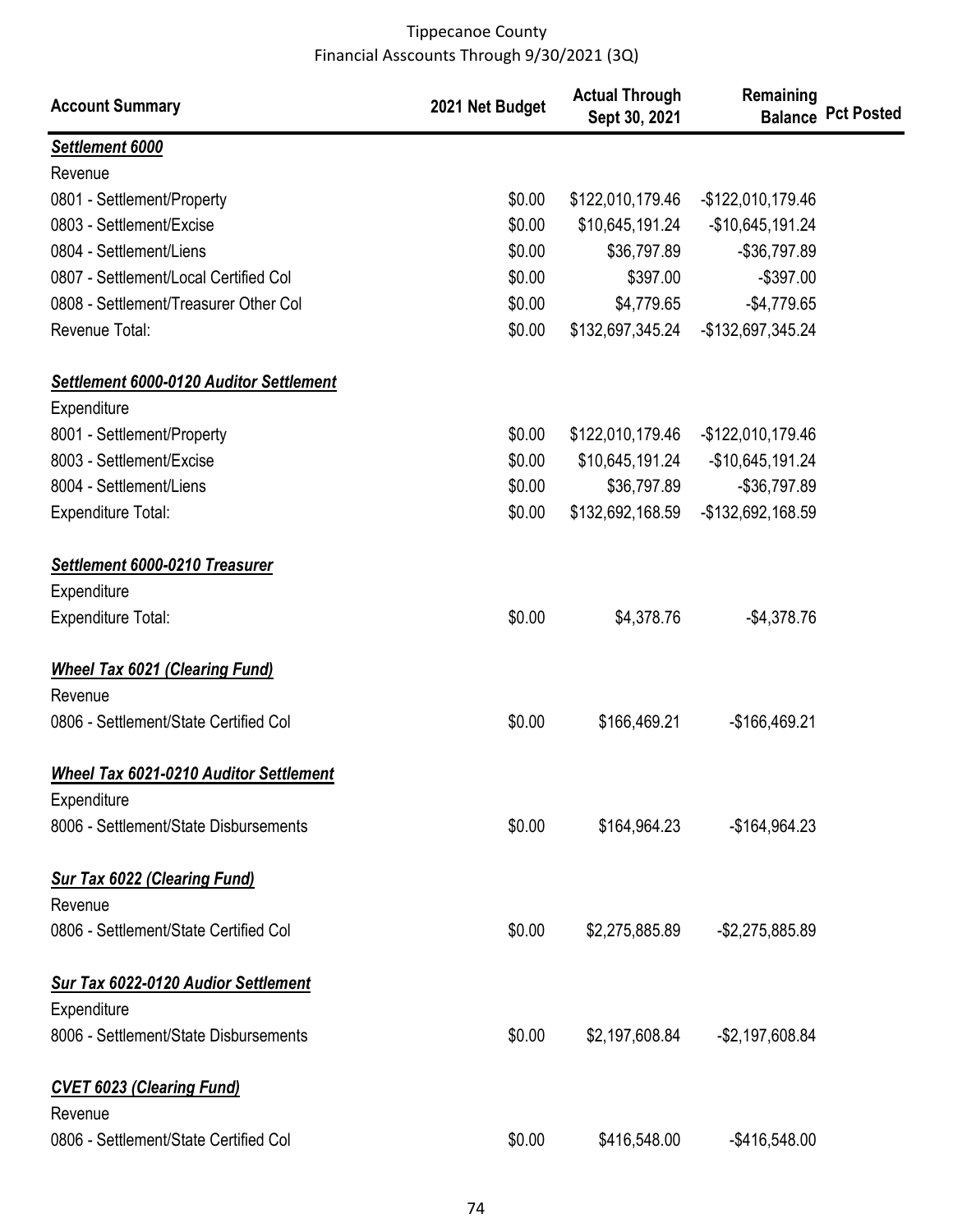| <b>Account Summary</b>                                                         | 2021 Net Budget | <b>Actual Through</b><br>Sept 30, 2021 | Remaining        | <b>Balance Pct Posted</b> |
|--------------------------------------------------------------------------------|-----------------|----------------------------------------|------------------|---------------------------|
| <b>CVET 6023-0120 Auditor Settlement</b>                                       |                 |                                        |                  |                           |
| Expenditure                                                                    |                 |                                        |                  |                           |
| 8006 - Settlement/State Disbursements                                          | \$0.00          | \$416,548.00                           | $-$ \$416,548.00 |                           |
| <b>Financial Institutions Tax (Clearing Fund) 6051</b>                         |                 |                                        |                  |                           |
| Revenue                                                                        |                 |                                        |                  |                           |
| 0806 - Settlement/State Certified Col                                          | \$0.00          | \$877,353.28                           | -\$877,353.28    |                           |
| <b>Financial Institutions Tax (Clearing Fund) 6051-0120 Auditor Settlement</b> |                 |                                        |                  |                           |
| Expenditure                                                                    |                 |                                        |                  |                           |
| 8006 - Settlement/State Disbursements                                          | \$0.00          | \$877,353.28                           | -\$877,353.28    |                           |
| <b>CVET (Clearing Fund) 6203</b>                                               |                 |                                        |                  |                           |
| Revenue                                                                        |                 |                                        |                  |                           |
| 0802 - Settlement/Income                                                       | \$0.00          | \$5,264,281.03                         | $-$5,264,281.03$ |                           |
| <b>CVET (Clearing Fund) 6203-0120 Auditor Settlement</b>                       |                 |                                        |                  |                           |
| Expenditure                                                                    |                 |                                        |                  |                           |
| 8002 - Settlement/Income                                                       | \$0.00          | \$3,064,569.34                         | -\$3,064,569.34  |                           |
| <b>State Fines &amp; Forfeitures 7101</b>                                      |                 |                                        |                  |                           |
| Revenue                                                                        |                 |                                        |                  |                           |
| 0807 - Settlement/Local Certified Col                                          | \$0.00          | \$27,597.36                            | $-$27,597.36$    |                           |
| <b>State Fines &amp; Forfeitures 7101-0120 Auditor Settlement</b>              |                 |                                        |                  |                           |
| Expenditure                                                                    |                 |                                        |                  |                           |
| 8007 - Settlement/Local Disbursements                                          | \$0.00          | \$17,770.57                            | $-$17,770.57$    |                           |
| <b>Infraction Judgments 7102</b>                                               |                 |                                        |                  |                           |
| Revenue                                                                        |                 |                                        |                  |                           |
| 0807 - Settlement/Local Certified Col                                          | \$0.00          | \$149,991.80                           | $-$149,991.80$   |                           |
| <b>Infraction Judgments 7102-0120 Auditor Settlement</b>                       |                 |                                        |                  |                           |
| Expenditure                                                                    |                 |                                        |                  |                           |
| 8007 - Settlement/Local Disbursements                                          | \$0.00          | \$95,482.17                            | $-$ \$95,482.17  |                           |
| <b>Special Death Benefits 7104</b>                                             |                 |                                        |                  |                           |
| Revenue                                                                        |                 |                                        |                  |                           |
| 0807 - Settlement/Local Certified Col                                          | \$0.00          | \$11,990.00                            | $-$11,990.00$    |                           |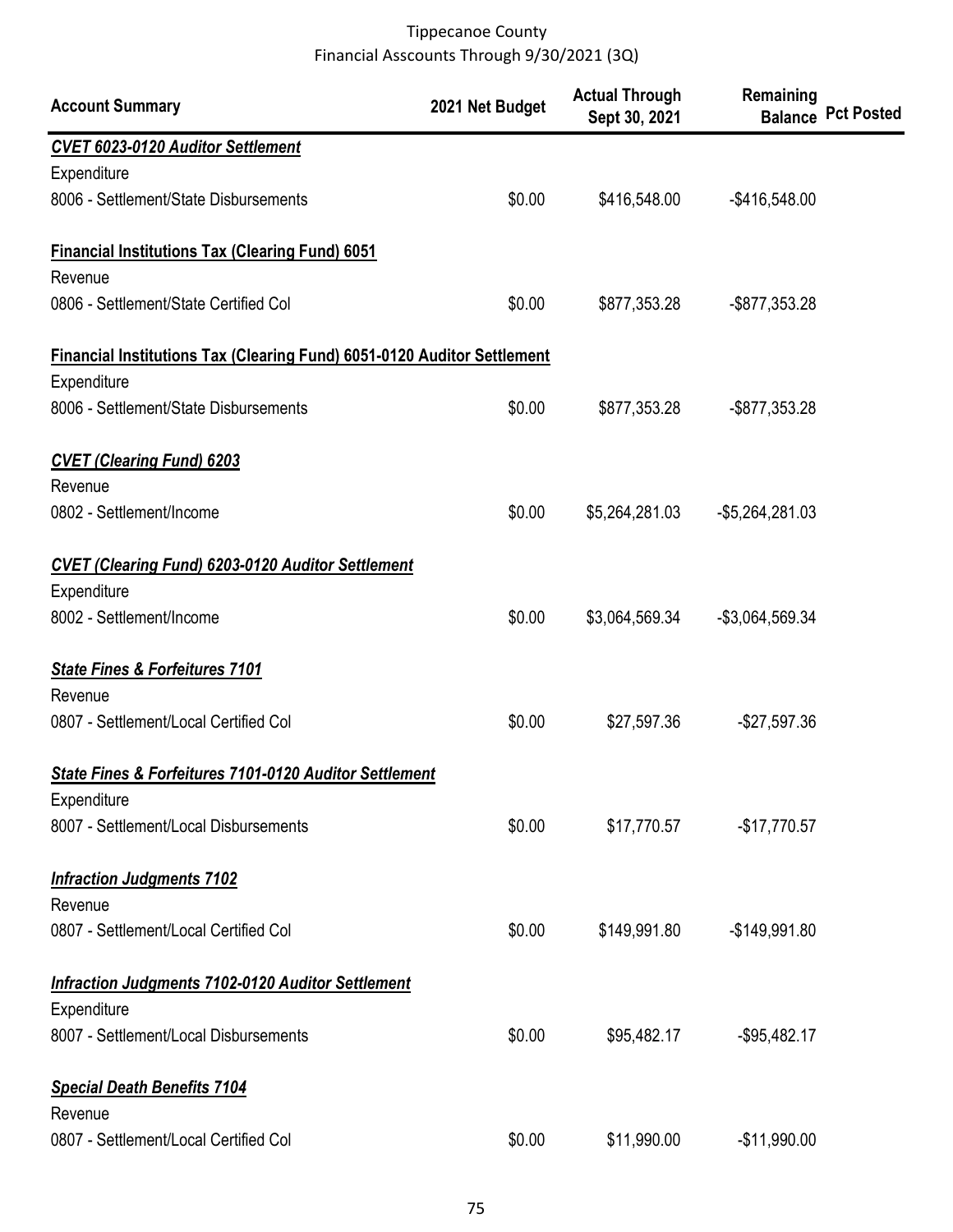| <b>Account Summary</b>                                              | 2021 Net Budget | <b>Actual Through</b><br>Sept 30, 2021 | Remaining        | <b>Balance Pct Posted</b> |
|---------------------------------------------------------------------|-----------------|----------------------------------------|------------------|---------------------------|
| <b>Special Death Benefits 7104-0120 Auditor Settlement</b>          |                 |                                        |                  |                           |
| Expenditure                                                         |                 |                                        |                  |                           |
| 8007 - Settlement/Local Disbursements                               | \$0.00          | \$7,135.00                             | $-$7,135.00$     |                           |
| <b>Conorner's Continuing Education 7106</b>                         |                 |                                        |                  |                           |
| Revenue                                                             |                 |                                        |                  |                           |
| 0807 - Settlement/Local Certified Col                               | \$0.00          | \$19,827.00                            | $-$19,827.00$    |                           |
| <b>Conorner's Continuing Education 7106-0120 Auditor Settlement</b> |                 |                                        |                  |                           |
| Expenditure                                                         |                 |                                        |                  |                           |
| 8007 - Settlement/Local Disbursements                               | \$0.00          | \$14,769.00                            | $-$14,769.00$    |                           |
| <b>Mortgage Recording Fee 7108</b>                                  |                 |                                        |                  |                           |
| Revenue                                                             |                 |                                        |                  |                           |
| 0807 - Settlement/Local Certified Col                               | \$0.00          | \$17,557.50                            | $-$17,557.50$    |                           |
| <b>Mortgage Recording Fee 7108-0120 Auditor Settlement</b>          |                 |                                        |                  |                           |
| Expenditure                                                         |                 |                                        |                  |                           |
| 8007 - Settlement/Local Disbursements                               | \$0.00          | \$11,485.00                            | $-$11,485.00$    |                           |
| <b>Education Plate Fee 7301</b>                                     |                 |                                        |                  |                           |
| Revenue                                                             |                 |                                        |                  |                           |
| 0806 - Settlement/State Certified Col                               | \$0.00          | \$1,537.50                             | $-$1,537.50$     |                           |
| <b>Education Plate Fee 7301-0120 Auditor Settlement</b>             |                 |                                        |                  |                           |
| Expenditure                                                         |                 |                                        |                  |                           |
| 8006 - Settlement/State Disbursements                               | \$0.00          | \$1,612.50                             | $-$1,612.50$     |                           |
| <b>Riverboat (Clearing Fund) 7303</b>                               |                 |                                        |                  |                           |
| Revenue                                                             |                 |                                        |                  |                           |
| 0806 - Settlement/State Certified Col                               | \$0.00          | \$1,022,328.53                         | $-$1,022,328.53$ |                           |
| <b>Riverboat (Clearing Fund) 7303-0120 Auditor Settlement</b>       |                 |                                        |                  |                           |
| Expenditure                                                         |                 |                                        |                  |                           |
| 8006 - Settlement/State Disbursements                               | \$0.00          | \$683,467.70                           | -\$683,467.70    |                           |
| <b>Innkeepers Tax Collections 7304</b>                              |                 |                                        |                  |                           |
| Revenue                                                             |                 |                                        |                  |                           |
| 0807 - Settlement/Local Certified Col                               | \$0.00          | \$1,758,050.66                         | $-$1,758,050.66$ |                           |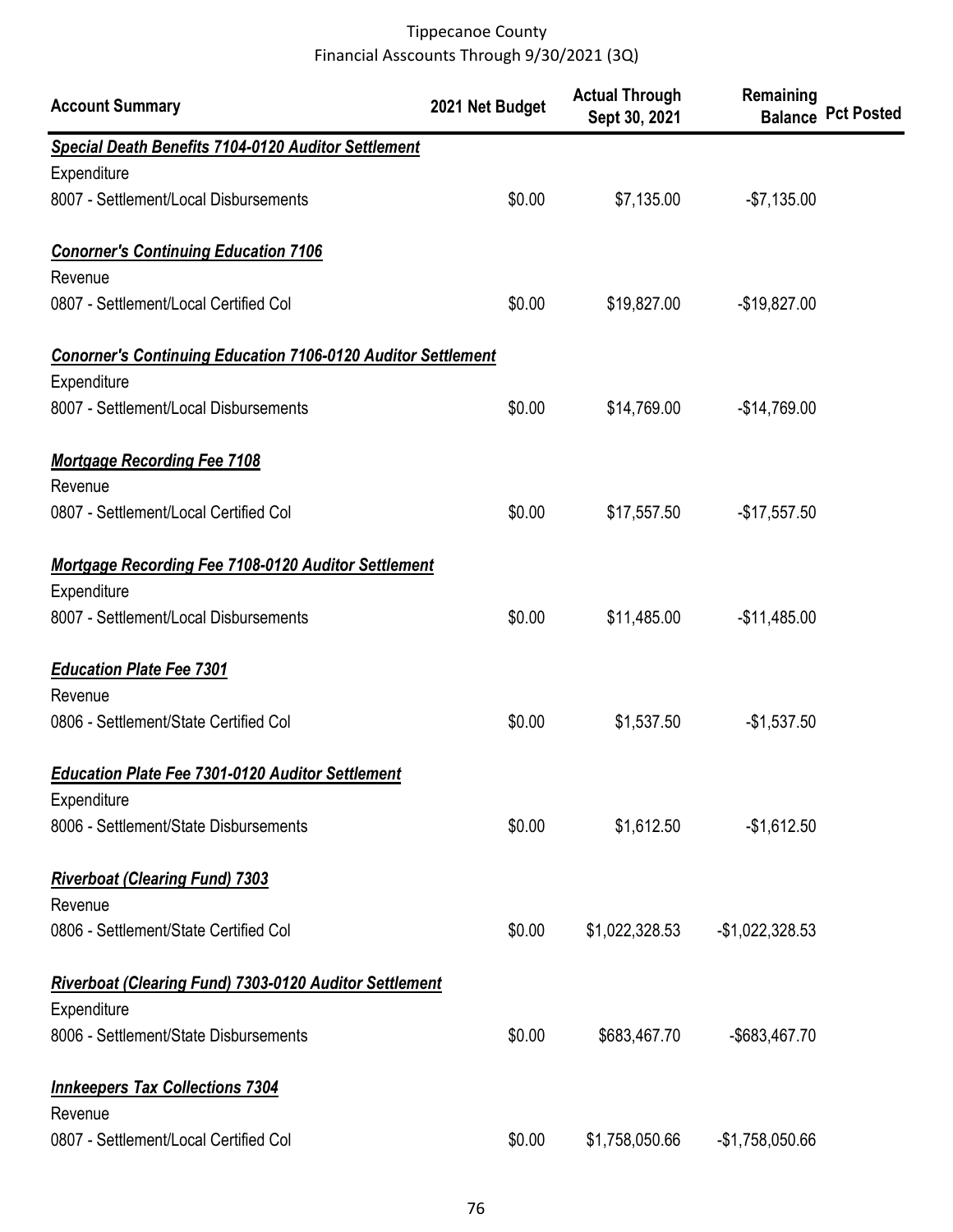| <b>Account Summary</b>                                                  | 2021 Net Budget | <b>Actual Through</b><br>Sept 30, 2021 | Remaining           | <b>Balance Pct Posted</b> |
|-------------------------------------------------------------------------|-----------------|----------------------------------------|---------------------|---------------------------|
| <b>Innkeepers Tax Collections 7304-0120 Auditor Settlement</b>          |                 |                                        |                     |                           |
| Expenditure                                                             |                 |                                        |                     |                           |
| 8007 - Settlement/Local Disbursements                                   | \$0.00          | \$1,150,682.89                         | $-$1,150,682.89$    |                           |
| <b>LIT Certified Shares (Clearing Account) 7330</b>                     |                 |                                        |                     |                           |
| Revenue                                                                 |                 |                                        |                     |                           |
| 0802 - Settlement/Income                                                | \$0.00          | \$20,851,924.50                        | $-$ \$20,851,924.50 |                           |
| <b>LIT Certified Shares 7330-0120 Auditor Settlement</b><br>Expenditure |                 |                                        |                     |                           |
| 8002 - Settlement/Income                                                | \$0.00          | \$20,851,924.50                        | -\$20,851,924.50    |                           |
| <b>LIT Public Safety (Clearing Fund) 7331</b>                           |                 |                                        |                     |                           |
| Revenue                                                                 |                 |                                        |                     |                           |
| 0802 - Settlement/Income                                                | \$0.00          | \$6,407,285.22                         | -\$6,407,285.22     |                           |
| <b>LIT Public Safety 7331-0120 Auditor Settlement</b>                   |                 |                                        |                     |                           |
| Expenditure                                                             |                 |                                        |                     |                           |
| 8002 - Settlement/Income                                                | \$0.00          | \$6,407,285.22                         | -\$6,407,285.22     |                           |
| <b>LIT Economic Development (Clearing Fund) 7332</b>                    |                 |                                        |                     |                           |
| Revenue                                                                 |                 |                                        |                     |                           |
| 0802 - Settlement/Income                                                | \$0.00          | \$14,923,546.47                        | -\$14,923,546.47    |                           |
| LIT Economic Development 7332-0120 Auditor Settlement                   |                 |                                        |                     |                           |
| Expenditure                                                             |                 |                                        |                     |                           |
| 8002 - Settlement/Income                                                | \$0.00          | \$14,923,546.47                        | -\$14,923,546.47    |                           |
| <b>Stop Arm Violation Enforcement 8154</b>                              |                 |                                        |                     |                           |
| Revenue                                                                 |                 |                                        |                     |                           |
| 0281 - Publ Safety/Federal                                              | \$7,869.82      | \$0.00                                 | \$7,869.82          | 0.0%                      |
| Stop Arm Violation Enforcement 8154-5410 Sheriff                        |                 |                                        |                     |                           |
| Expenditure                                                             |                 |                                        |                     |                           |
| 1150 - Sal & Wages/Overtime                                             | \$7,869.82      | \$0.00                                 | \$7,869.82          | 0.0%                      |
| <b>ICAC Task Force 8198</b>                                             |                 |                                        |                     |                           |
| Revenue                                                                 |                 |                                        |                     |                           |
| 0291 - Publ Safety/State or Local                                       | \$10,000.00     | \$0.00                                 | \$10,000.00         | $0.0\%$                   |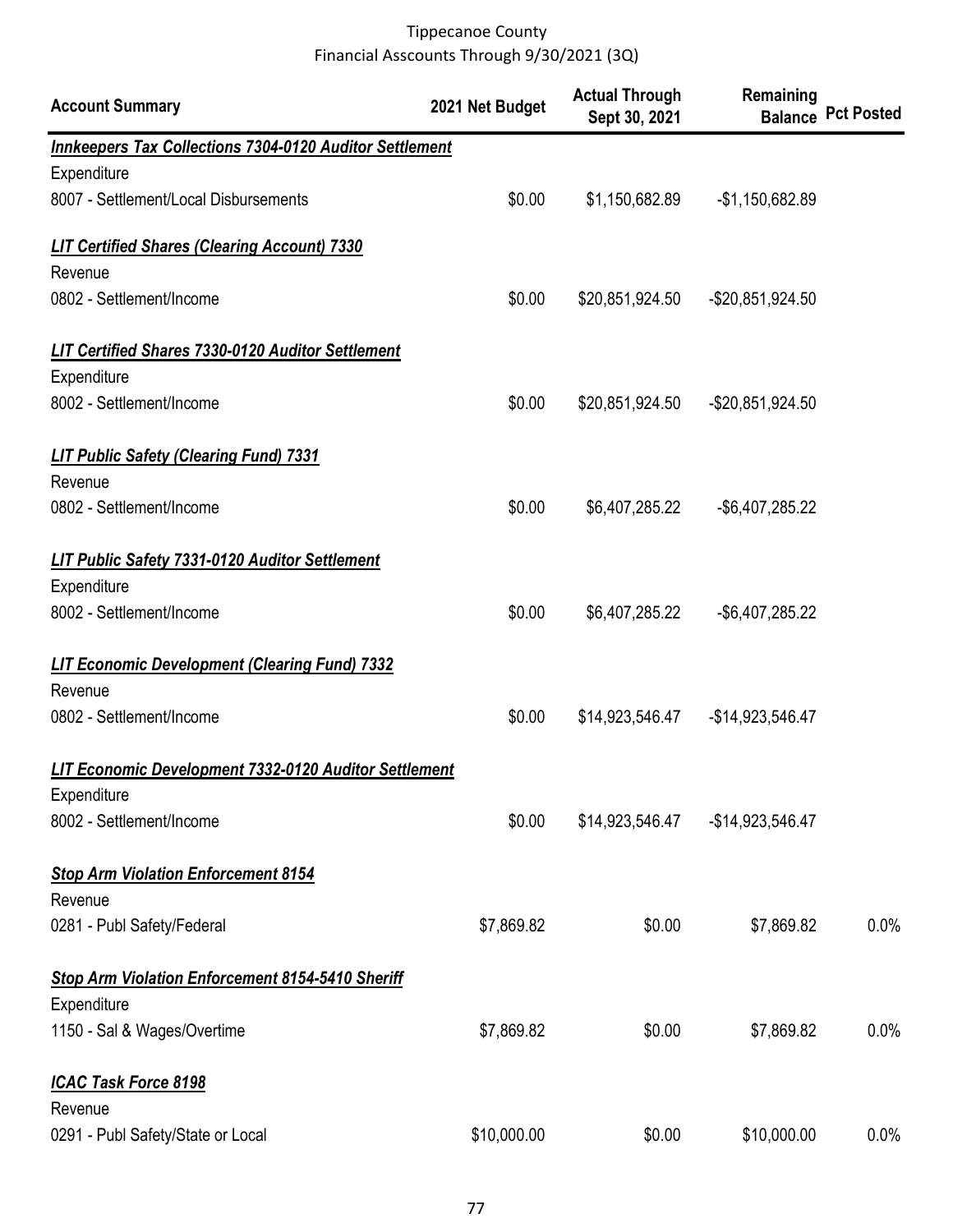| <b>Account Summary</b>                                  | 2021 Net Budget | <b>Actual Through</b><br>Sept 30, 2021 | Remaining<br><b>Balance</b> | <b>Pct Posted</b> |
|---------------------------------------------------------|-----------------|----------------------------------------|-----------------------------|-------------------|
| ICAC Task Force 8198-5910 Prosecutor                    |                 |                                        |                             |                   |
| Expenditure                                             |                 |                                        |                             |                   |
| 2140 - Office Supplies/Minor Equip                      | \$9,144.00      | \$9,129.84                             | \$14.16                     | 99.8%             |
| 3210 - Comm & Transp/Travel/Training                    | \$856.00        | \$856.00                               | \$0.00                      | 100.0%            |
| <b>Expenditure Total:</b>                               | \$10,000.00     | \$9,985.84                             | \$14.16                     | 99.9%             |
| <b>Cops Hiring Program 8209</b>                         |                 |                                        |                             |                   |
| Revenue                                                 |                 |                                        |                             |                   |
| 0281 - Publ Safety/Federal                              | \$250,000.00    | \$60,000.00                            | \$190,000.00                | 24.0%             |
| Cops Hiring Program 8209-5410 Sheriff                   |                 |                                        |                             |                   |
| Expenditure                                             |                 |                                        |                             |                   |
| 1115 - Sal & Wages/Merit Deputies                       | \$115,597.94    | \$31,831.46                            | \$83,766.48                 | 27.5%             |
| 1210 - EE Benefits/Social Security                      | \$8,965.83      | \$2,115.19                             | \$6,850.64                  | 23.6%             |
| 1221 - EE Benefits/Sheriff Retirement                   | \$49,004.00     | \$0.00                                 | \$49,004.00                 | 0.0%              |
| <b>Expenditure Total:</b>                               | \$173,567.77    | \$33,946.65                            | \$139,621.12                | 19.6%             |
| Cops Hiring Program 8209-9410 Employee Health Insurance |                 |                                        |                             |                   |
| Expenditure                                             |                 |                                        |                             |                   |
| 1230 - EE Benefits/Health                               | \$52,724.28     | \$11,904.12                            | \$40,820.16                 | 22.6%             |
| 1231 - EE Benefits/LTD                                  | \$435.60        | \$122.40                               | \$313.20                    | 28.1%             |
| 1232 - EE Benefits/Life                                 | \$412.56        | \$57.24                                | \$355.32                    | 13.9%             |
| 1910 - Other Personal Services/WC                       | \$1,380.00      | \$0.00                                 | \$1,380.00                  | 0.0%              |
| <b>Expenditure Total:</b>                               | \$54,952.44     | \$12,083.76                            | \$42,868.68                 | 22.0%             |
| <b>Prosecutor ICJI HTCU 8271</b>                        |                 |                                        |                             |                   |
| Revenue                                                 |                 |                                        |                             |                   |
| 0281 - Publ Safety/Federal                              | \$97,458.89     | \$54,295.78                            | \$43,163.11                 | 55.7%             |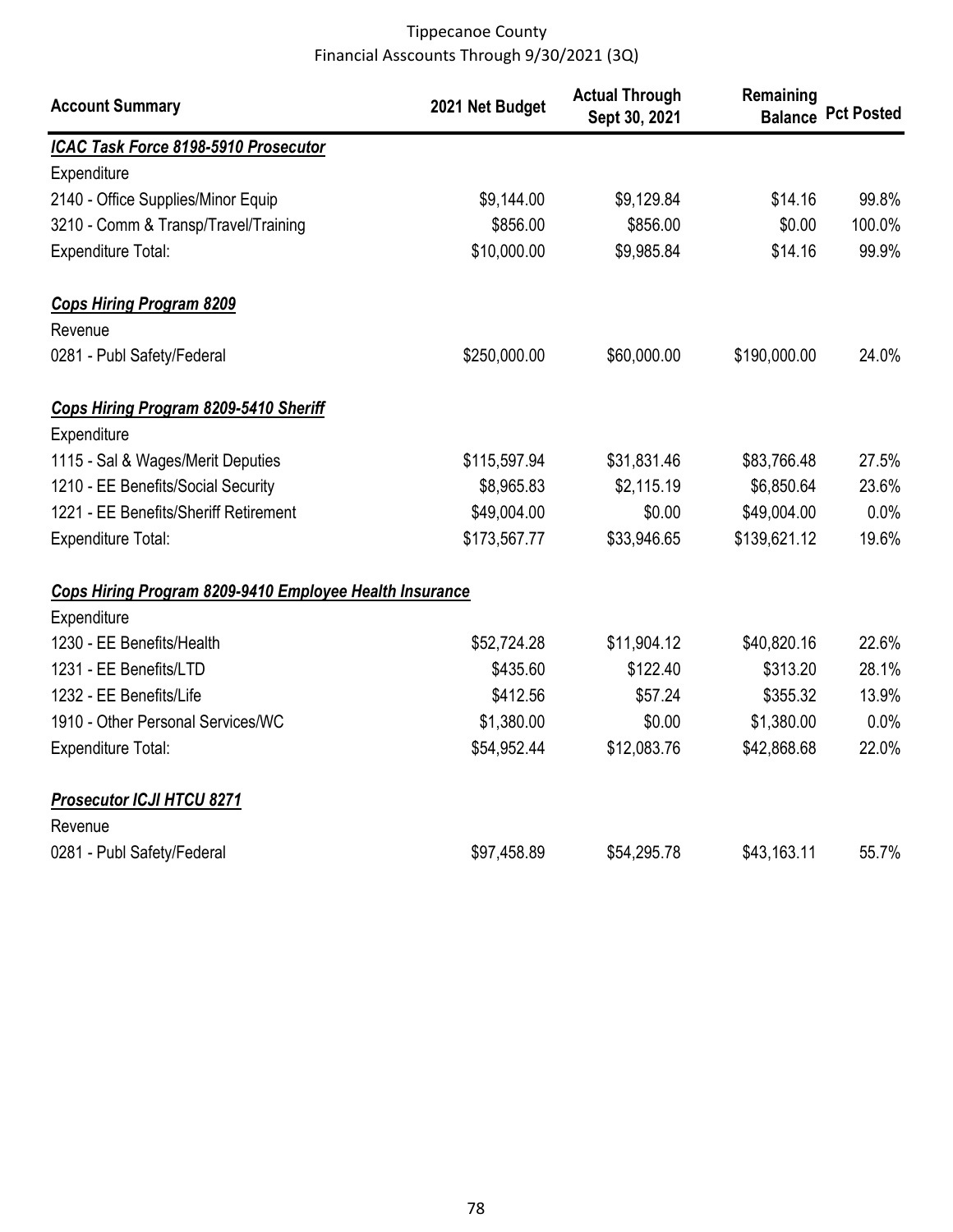| <b>Account Summary</b>                                          | 2021 Net Budget | <b>Actual Through</b><br>Sept 30, 2021 | Remaining    | <b>Balance Pct Posted</b> |
|-----------------------------------------------------------------|-----------------|----------------------------------------|--------------|---------------------------|
| <b>Prosecutor ICJI HTCU 8271-5910</b>                           |                 |                                        |              |                           |
| Expenditure                                                     |                 |                                        |              |                           |
| 1110 - Sal & Wages/Full Time                                    | \$395.71        | \$0.00                                 | \$395.71     | 0.0%                      |
| 1150 - Sal & Wages/Overtime                                     | \$2,977.24      | \$0.00                                 | \$2,977.24   | 0.0%                      |
| 1210 - EE Benefits/Social Security                              | \$467.87        | \$0.00                                 | \$467.87     | 0.0%                      |
| 1220 - EE Benefits/PERF Retirement                              | \$307.60        | \$0.00                                 | \$307.60     | 0.0%                      |
| 2110 - Office Supplies/General                                  | \$0.43          | \$0.00                                 | \$0.43       | 0.0%                      |
| 2140 - Office Supplies/Minor Equip                              | \$5,327.08      | \$2,995.00                             | \$2,332.08   | 56.2%                     |
| 3210 - Comm & Transp/Travel/Training                            | \$99,494.00     | \$39,228.86                            | \$60,265.14  | 39.4%                     |
| 3240 - Comm & Transp/Software                                   | \$2,311.04      | \$0.00                                 | \$2,311.04   | 0.0%                      |
| 4510 - Machinery & Equipment/General                            | \$0.31          | \$0.00                                 | \$0.31       | 0.0%                      |
| <b>Expenditure Total:</b>                                       | \$111,281.28    | \$42,223.86                            | \$69,057.42  | 37.9%                     |
| Prosecutor ICJI HTCU 8271-9410 Employee Benefits<br>Expenditure |                 |                                        |              |                           |
| 1230 - EE Benefits/Health                                       | \$721.40        | \$0.00                                 | \$721.40     | 0.0%                      |
| 1231 - EE Benefits/LTD                                          | \$46.34         | \$0.00                                 | \$46.34      | 0.0%                      |
| 1232 - EE Benefits/Life                                         | \$31.12         | \$0.00                                 | \$31.12      | 0.0%                      |
| 1910 - Other Personal Services/WC                               | \$601.00        | \$0.00                                 | \$601.00     | 0.0%                      |
| <b>Expenditure Total:</b>                                       | \$1,399.86      | \$0.00                                 | \$1,399.86   | 0.0%                      |
| Prosecutor ICJI VOCA 8272<br>Revenue                            |                 |                                        |              |                           |
| 0281 - Publ Safety/Federal                                      | \$691,217.27    | \$164,381.58                           | \$526,835.69 | 23.8%                     |
| Prosecutor ICJI VOCA 8272-5910 Prosecutor                       |                 |                                        |              |                           |
| Expenditure                                                     |                 |                                        |              |                           |
| 1110 - Sal & Wages/Full Time                                    | \$252,527.12    | \$95,513.19                            | \$157,013.93 | 37.8%                     |
| 1130 - Sal & Wages/Part Time                                    | \$53,577.50     | \$12,898.75                            | \$40,678.75  | 24.1%                     |
| 1210 - EE Benefits/Social Security                              | \$24,289.61     | \$7,843.08                             | \$16,446.53  | 32.3%                     |
| 1220 - EE Benefits/PERF Retirement                              | \$28,725.92     | \$10,697.57                            | \$18,028.35  | 37.2%                     |
| 1920 - Other Personal Services/Unempl                           | \$1,725.00      | \$0.00                                 | \$1,725.00   | 0.0%                      |
| 2120 - Office Supplies/Forms                                    | \$1,396.90      | \$0.00                                 | \$1,396.90   | 0.0%                      |
| 2140 - Office Supplies/Minor Equip                              | \$7,926.92      | \$0.00                                 | \$7,926.92   | 0.0%                      |
| 3140 - Prof Svcs/Counselng Consults                             | \$114,825.00    | \$24,195.00                            | \$90,630.00  | 21.1%                     |
| 3710 - Rentals & Leases/Bldgs & Prop                            | \$500.00        | \$0.00                                 | \$500.00     | 0.0%                      |
| <b>Expenditure Total:</b>                                       | \$485,493.97    | \$151,147.59                           | \$334,346.38 | 31.1%                     |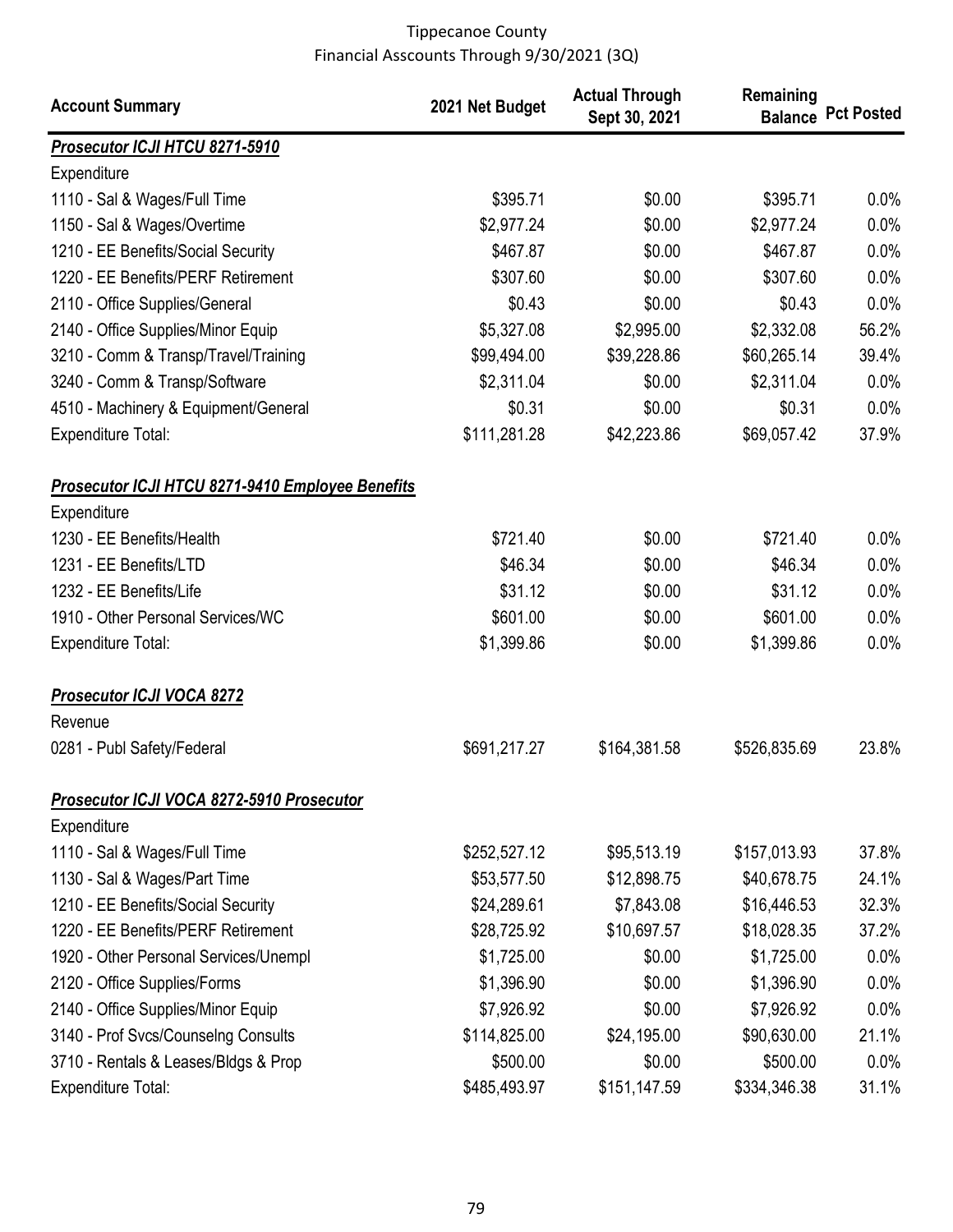| <b>Account Summary</b>                               | 2021 Net Budget | <b>Actual Through</b><br>Sept 30, 2021 | Remaining    | <b>Balance Pct Posted</b> |
|------------------------------------------------------|-----------------|----------------------------------------|--------------|---------------------------|
| Prosecutor ICJI VOCA 8272-9410 Employee Benefits     |                 |                                        |              |                           |
| Expenditure                                          |                 |                                        |              |                           |
| 1230 - EE Benefits/Health                            | \$160,316.12    | \$29,845.62                            | \$130,470.50 | 18.6%                     |
| <b>PREA 8331</b>                                     |                 |                                        |              |                           |
| Revenue                                              |                 |                                        |              |                           |
| 0281 - Publ Safety/Federal                           | \$250,000.00    | \$0.00                                 | \$250,000.00 | $0.0\%$                   |
| <b>PREA 8331-5510 Community Corrections</b>          |                 |                                        |              |                           |
| Expenditure                                          |                 |                                        |              |                           |
| 1110 - Sal & Wages/Full Time                         | \$124,205.00    | \$44,827.18                            | \$79,377.82  | 36.1%                     |
| 1210 - EE Benefits/Social Security                   | \$9,501.00      | \$3,162.16                             | \$6,338.84   | 33.3%                     |
| 1220 - EE Benefits/PERF Retirement                   | \$13,911.00     | \$4,979.53                             | \$8,931.47   | 35.8%                     |
| 2990 - Other Supplies/Non-specified                  | \$7,876.00      | \$111.07                               | \$7,764.93   | 1.4%                      |
| 3190 - Prof Svcs/Other                               | \$53,546.00     | \$22,500.00                            | \$31,046.00  | 42.0%                     |
| 3210 - Comm & Transp/Travel/Training                 | \$4,631.00      | \$0.00                                 | \$4,631.00   | 0.0%                      |
| <b>Expenditure Total:</b>                            | \$213,670.00    | \$75,579.94                            | \$138,090.06 | 35.4%                     |
| <b>PREA 8331-9410 Employee Insurance</b>             |                 |                                        |              |                           |
| Expenditure                                          |                 |                                        |              |                           |
| 1230 - EE Benefits/Health                            | \$33,333.00     | \$12,545.21                            | \$20,787.79  | 37.6%                     |
| 1231 - EE Benefits/LTD                               | \$466.00        | \$170.35                               | \$295.65     | 36.6%                     |
| 1232 - EE Benefits/Life                              | \$220.00        | \$98.26                                | \$121.74     | 44.7%                     |
| 1910 - Other Personal Services/WC                    | \$2,311.00      | \$0.00                                 | \$2,311.00   | 0.0%                      |
| Expenditure Total:                                   | \$36,330.00     | \$12,813.82                            | \$23,516.18  | 35.3%                     |
| Traffic/Area Plan 8401-2510                          |                 |                                        |              |                           |
| Expenditure                                          |                 |                                        |              |                           |
| 3190 - Prof Svcs/Other                               | \$0.00          | \$7,130.00                             | $-$7,130.00$ |                           |
| <u>TEMA LEPC HMEP 8431</u>                           |                 |                                        |              |                           |
| Revenue                                              |                 |                                        |              |                           |
| 0281 - Publ Safety/Federal                           | \$12,000.00     | \$99.00                                | \$11,901.00  | 0.8%                      |
| <b>TEMA LEPC HMEP 8431-5210 Emergency Management</b> |                 |                                        |              |                           |
| Expenditure                                          |                 |                                        |              |                           |
| 3210 - Comm & Transp/Travel/Training                 | \$12,000.00     | \$99.00                                | \$11,901.00  | 0.8%                      |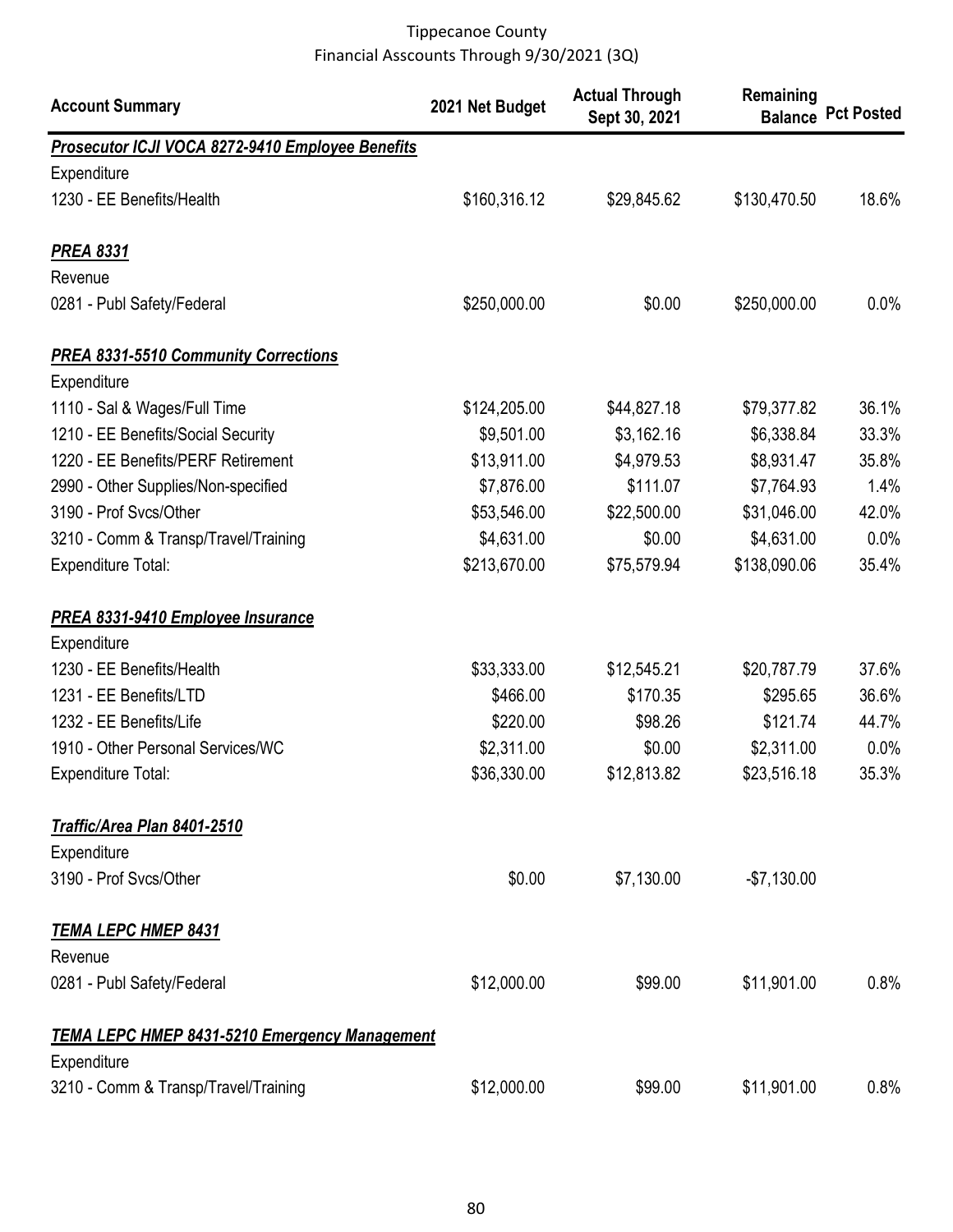| <b>Account Summary</b>                            | 2021 Net Budget | <b>Actual Through</b><br>Sept 30, 2021 | Remaining   | <b>Balance Pct Posted</b> |
|---------------------------------------------------|-----------------|----------------------------------------|-------------|---------------------------|
| <b>TEMA SHSP Hazmat TPQ 8438</b>                  |                 |                                        |             |                           |
| Revenue                                           |                 |                                        |             |                           |
| 0281 - Publ Safety/Federal                        | \$45,000.00     | \$21,696.18                            | \$23,303.82 | 48.2%                     |
| TEMA SHSP Hazmat TPQ 8438-1410 DolT               |                 |                                        |             |                           |
| Expenditure                                       |                 |                                        |             |                           |
| 4510 - Machinery & Equipment/General              | \$45,000.00     | \$45,000.00                            | \$0.00      | 100.0%                    |
| <b>Pre-Disaster Program 8448</b>                  |                 |                                        |             |                           |
| Revenue                                           |                 |                                        |             |                           |
| 0282 - Hith & Wifr/Federal                        | \$19,457.00     | \$0.00                                 | \$19,457.00 | $0.0\%$                   |
| Pre-Disaster Program 8448-1110 Commissioners      |                 |                                        |             |                           |
| Expenditure                                       |                 |                                        |             |                           |
| 3190 - Prof Svcs/Other                            | \$19,457.00     | \$5,000.00                             | \$14,457.00 | 25.7%                     |
| <b>STD Prevention Grant 8463</b>                  |                 |                                        |             |                           |
| Revenue                                           |                 |                                        |             |                           |
| 0282 - Hith & Wifr/Federal                        | \$189,336.23    | \$91,142.15                            | \$98,194.08 | 48.1%                     |
| <b>STD Prevention Grant 8463-9010 Health Dept</b> |                 |                                        |             |                           |
| Expenditure                                       |                 |                                        |             |                           |
| 1110 - Sal & Wages/Full Time                      | \$58,309.32     | \$32,729.04                            | \$25,580.28 | 56.1%                     |
| 1130 - Sal & Wages/Part Time                      | \$30,923.00     | \$15,298.50                            | \$15,624.50 | 49.5%                     |
| 1210 - EE Benefits/Social Security                | \$7,347.36      | \$3,359.09                             | \$3,988.27  | 45.7%                     |
| 1220 - EE Benefits/PERF Retirement                | \$7,471.22      | \$3,665.69                             | \$3,805.53  | 49.1%                     |
| 2110 - Office Supplies/General                    | \$2,336.45      | \$99.98                                | \$2,236.47  | 4.3%                      |
| 2220 - Oper Supplies/Inst'l or Med                | \$6,840.60      | \$1,823.32                             | \$5,017.28  | 26.7%                     |
| 3190 - Prof Svcs/Other                            | \$38,228.64     | \$5,601.18                             | \$32,627.46 | 14.7%                     |
| 3210 - Comm & Transp/Travel/Training              | \$2,444.94      | \$0.00                                 | \$2,444.94  | $0.0\%$                   |
| <b>Expenditure Total:</b>                         | \$153,901.53    | \$62,576.80                            | \$91,324.73 | 40.7%                     |
| STD Prevention Grant 8463-9410 Employee Benefits  |                 |                                        |             |                           |
| Expenditure                                       |                 |                                        |             |                           |
| 1230 - EE Benefits/Health                         | \$21,364.02     | \$11,314.98                            | \$10,049.04 | 53.0%                     |
| 1231 - EE Benefits/LTD                            | \$224.36        | \$125.64                               | \$98.72     | 56.0%                     |
| 1232 - EE Benefits/Life                           | \$145.92        | \$82.08                                | \$63.84     | 56.3%                     |
| <b>Expenditure Total:</b>                         | \$21,734.30     | \$11,522.70                            | \$10,211.60 | 53.0%                     |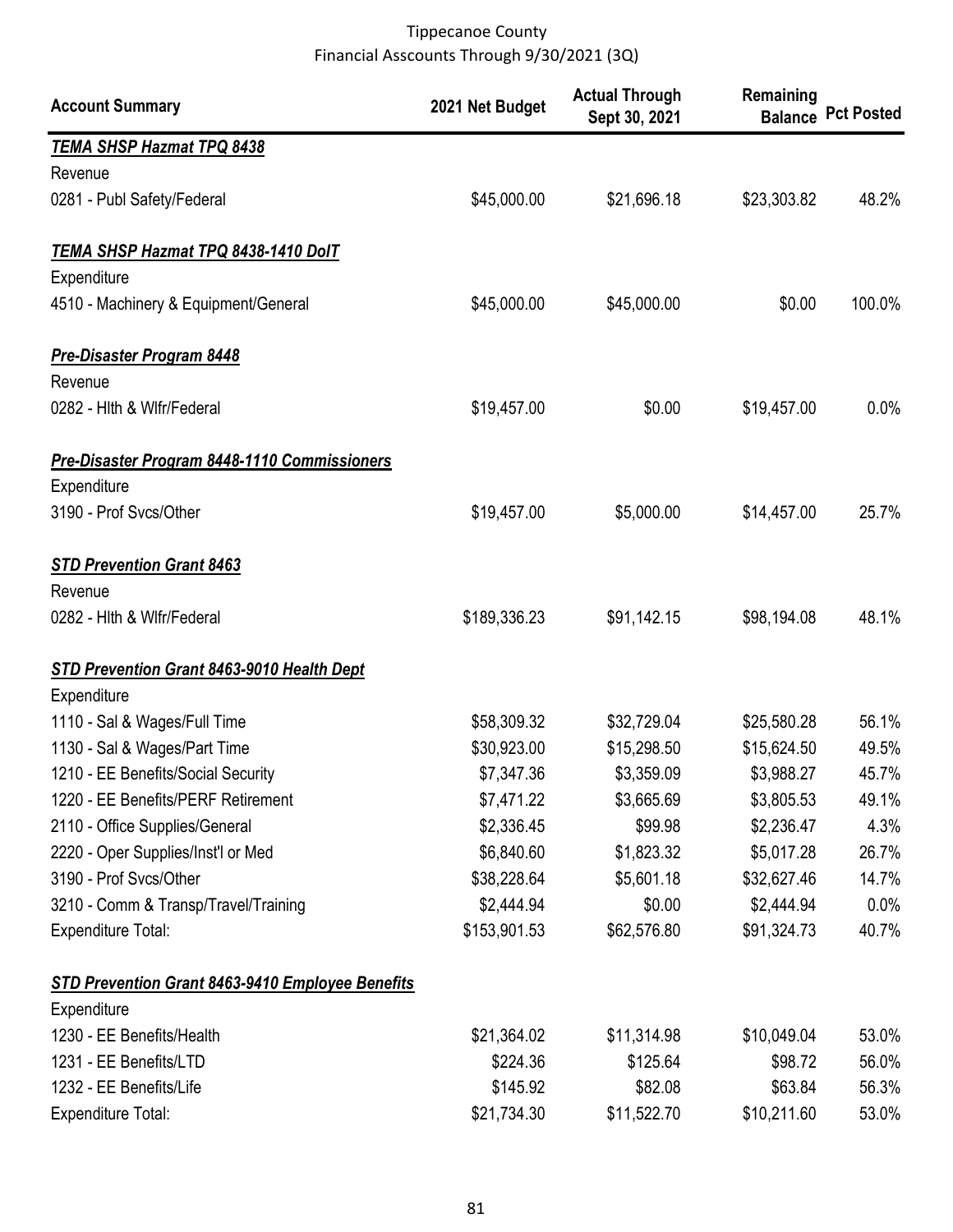| <b>Account Summary</b>                                       | 2021 Net Budget | <b>Actual Through</b><br>Sept 30, 2021 | Remaining   | <b>Balance Pct Posted</b> |
|--------------------------------------------------------------|-----------------|----------------------------------------|-------------|---------------------------|
| <b>Immunization Grant 8464</b>                               |                 |                                        |             |                           |
| Revenue                                                      |                 |                                        |             |                           |
| 0282 - Hith & Wifr/Federal                                   | \$100,363.40    | \$37,757.57                            | \$62,605.83 | 37.6%                     |
| Immunization Grant 8464-9010 Health Dept                     |                 |                                        |             |                           |
| Expenditure                                                  |                 |                                        |             |                           |
| 1130 - Sal & Wages/Part Time                                 | \$27,458.00     | \$11,649.00                            | \$15,809.00 | 42.4%                     |
| 1210 - EE Benefits/Social Security                           | \$2,100.62      | \$891.15                               | \$1,209.47  | 42.4%                     |
| 2110 - Office Supplies/General                               | \$2,090.10      | \$947.84                               | \$1,142.26  | 45.3%                     |
| 2220 - Oper Supplies/Inst'l or Med                           | \$14,375.55     | \$7,375.38                             | \$7,000.17  | 51.3%                     |
| 3190 - Prof Svcs/Other                                       | \$51,221.00     | \$18,129.00                            | \$33,092.00 | 35.4%                     |
| 3910 - Other Disb/Dues & Subscription                        | \$195.00        | \$0.00                                 | \$195.00    | $0.0\%$                   |
| <b>Expenditure Total:</b>                                    | \$97,440.27     | \$38,992.37                            | \$58,447.90 | 40.0%                     |
| <b>Immunization COVID Vaccine 8465</b>                       |                 |                                        |             |                           |
| Revenue                                                      |                 |                                        |             |                           |
| 0282 - Hith & Wifr/Federal                                   | \$57,038.00     | \$57,038.38                            | $-$0.38$    | 100.0%                    |
| <b>Immunization COVID Vaccine 8465-9010 Health Dept</b>      |                 |                                        |             |                           |
| Expenditure                                                  |                 |                                        |             |                           |
| 3190 - Prof Svcs/Other                                       | \$57,038.00     | \$0.00                                 | \$57,038.00 | 0.0%                      |
| HPP & PHEP Base Grant 8476                                   |                 |                                        |             |                           |
| Revenue                                                      |                 |                                        |             |                           |
| 0282 - Hith & Wifr/Federal                                   | \$31,895.00     | \$5,580.76                             | \$26,314.24 | 17.5%                     |
| <b>HPP &amp; PHEP Base Grant 8476-9010 Health Department</b> |                 |                                        |             |                           |
| Expenditure                                                  |                 |                                        |             |                           |
| 2215 - Oper Supplies/Garage & Fleet                          | \$1,347.00      | \$1,280.02                             | \$66.98     | 95.0%                     |
| 2220 - Oper Supplies/Inst'l or Med                           | \$5,447.01      | \$5,447.02                             | $-$0.01$    | 100.0%                    |
| 2340 - Rep & Maint/Minor Equipment                           | \$15,501.00     | \$15,438.80                            | \$62.20     | 99.6%                     |
| 3190 - Prof Svcs/Other                                       | \$6,494.00      | \$5,455.25                             | \$1,038.75  | 84.0%                     |
| 3510 - Utility Service/Utilities                             | \$219.80        | \$219.62                               | \$0.18      | 99.9%                     |
| <b>Expenditure Total:</b>                                    | \$29,008.81     | \$27,840.71                            | \$1,168.10  | 96.0%                     |
| <b>HIV Prevention Health Program 8482</b>                    |                 |                                        |             |                           |
| Revenue                                                      |                 |                                        |             |                           |
| 0282 - Hith & Wifr/Federal                                   | \$113,013.22    | \$36,807.73                            | \$76,205.49 | 32.6%                     |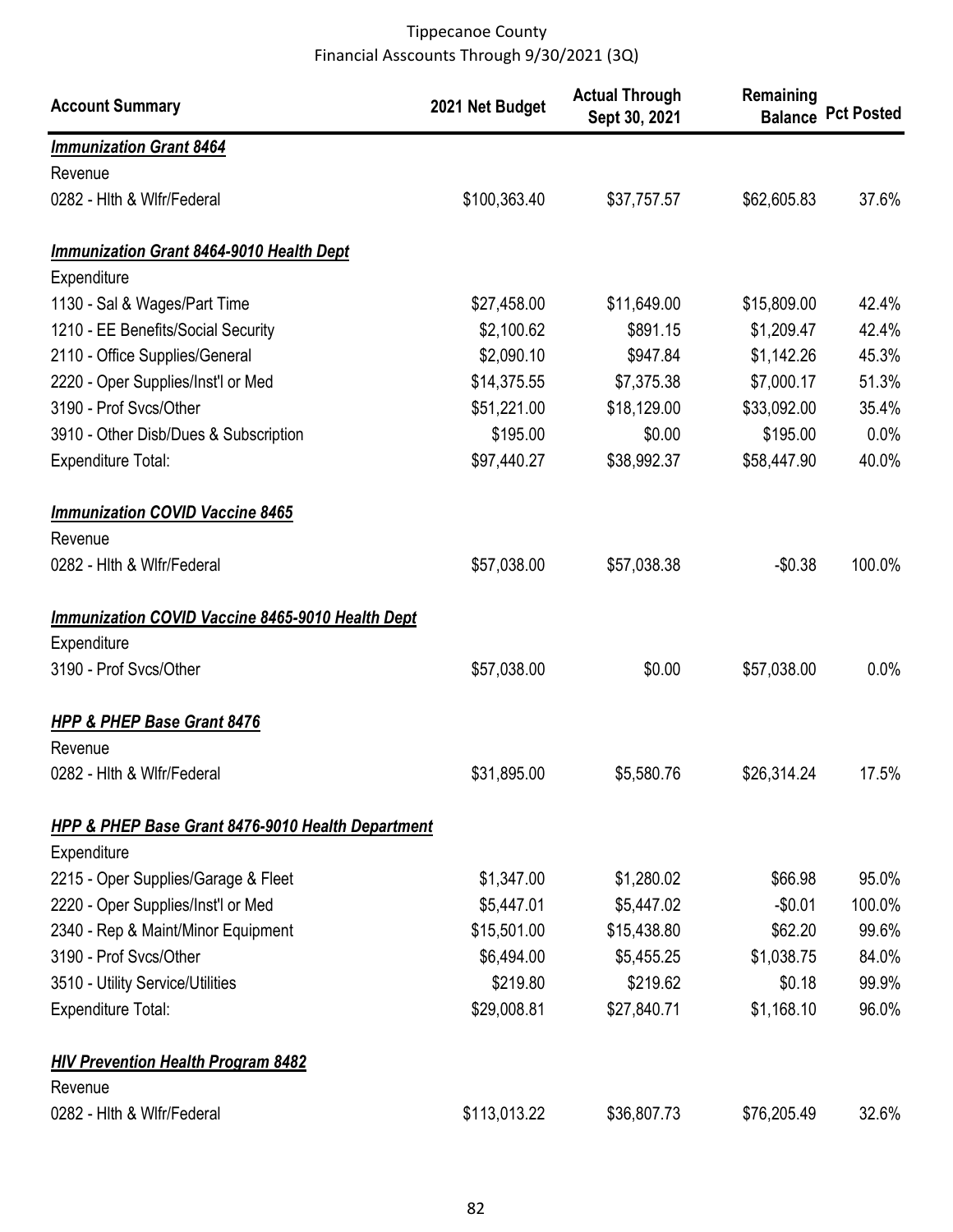| <b>Account Summary</b>                                           | 2021 Net Budget | <b>Actual Through</b><br>Sept 30, 2021 | Remaining    | <b>Balance Pct Posted</b> |
|------------------------------------------------------------------|-----------------|----------------------------------------|--------------|---------------------------|
| HIV Prevention Health Program 8482-9010 Health Dept              |                 |                                        |              |                           |
| Expenditure                                                      |                 |                                        |              |                           |
| 1110 - Sal & Wages/Full Time                                     | \$39,960.00     | \$23,745.42                            | \$16,214.58  | 59.4%                     |
| 1130 - Sal & Wages/Part Time                                     | \$30,371.00     | \$13,012.50                            | \$17,358.50  | 42.8%                     |
| 1210 - EE Benefits/Social Security                               | \$5,628.62      | \$2,811.98                             | \$2,816.64   | 50.0%                     |
| 1220 - EE Benefits/PERF Retirement                               | \$4,450.00      | \$2,659.55                             | \$1,790.45   | 59.8%                     |
| 2110 - Office Supplies/General                                   | \$2,740.00      | \$313.63                               | \$2,426.37   | 11.4%                     |
| 2220 - Oper Supplies/Inst'l or Med                               | \$2,600.20      | \$926.07                               | \$1,674.13   | 35.6%                     |
| 3190 - Prof Svcs/Other                                           | \$5,000.00      | \$1,526.00                             | \$3,474.00   | 30.5%                     |
| 3210 - Comm & Transp/Travel/Training                             | \$5,320.00      | \$0.00                                 | \$5,320.00   | 0.0%                      |
| <b>Expenditure Total:</b>                                        | \$96,069.82     | \$44,995.15                            | \$51,074.67  | 46.8%                     |
| <b>HIV Prevention Health Program 8482-9410 Employee Benefits</b> |                 |                                        |              |                           |
| Expenditure                                                      |                 |                                        |              |                           |
| 1230 - EE Benefits/Health                                        | \$15,000.00     | \$0.00                                 | \$15,000.00  | 0.0%                      |
| 1231 - EE Benefits/LTD                                           | \$148.00        | \$81.12                                | \$66.88      | 54.8%                     |
| 1232 - EE Benefits/Life                                          | \$109.00        | \$59.28                                | \$49.72      | 54.4%                     |
| 1910 - Other Personal Services/WC                                | \$670.00        | \$0.00                                 | \$670.00     | 0.0%                      |
| <b>Expenditure Total:</b>                                        | \$15,927.00     | \$140.40                               | \$15,786.60  | 0.9%                      |
| <b>Quick Response Team 8483-9010 Health Dept</b>                 |                 |                                        |              |                           |
| Expenditure                                                      |                 |                                        |              |                           |
| 2110 - Office Supplies/General                                   | \$1,812.64      | \$0.00                                 | \$1,812.64   | $0.0\%$                   |
| 2250 - Oper Supplies/Food                                        | \$0.26          | \$0.00                                 | \$0.26       | 0.0%                      |
| 3145 - Prof Svcs/Hlth & Med Prof                                 | \$66.08         | \$0.00                                 | \$66.08      | $0.0\%$                   |
| 3210 - Comm & Transp/Travel/Training                             | \$2,000.00      | \$0.00                                 | \$2,000.00   | $0.0\%$                   |
| <b>Expenditure Total:</b>                                        | \$3,878.98      | \$0.00                                 | \$3,878.98   | 0.0%                      |
| <b>COVID-19 Op Vaccine 8488</b>                                  |                 |                                        |              |                           |
| Revenue                                                          |                 |                                        |              |                           |
| 0282 - Hith & Wifr/Federal                                       | \$389,641.00    | \$2,739.25                             | \$386,901.75 | 0.7%                      |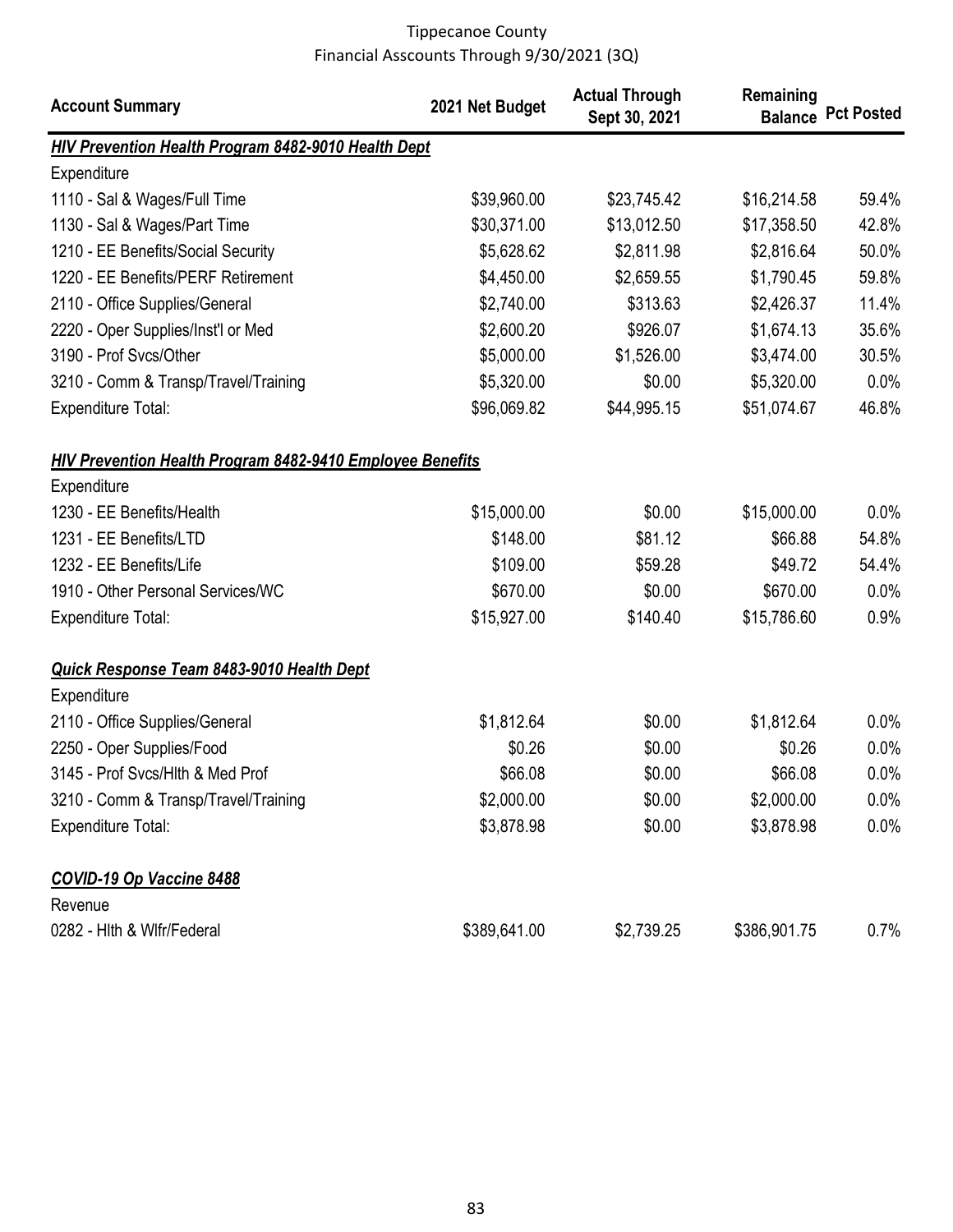| <b>Account Summary</b>                                          | 2021 Net Budget | <b>Actual Through</b><br>Sept 30, 2021 | Remaining    | <b>Balance Pct Posted</b> |
|-----------------------------------------------------------------|-----------------|----------------------------------------|--------------|---------------------------|
| COVID-19 Op Vaccine 8488-9010 Health Department                 |                 |                                        |              |                           |
| Expenditure                                                     |                 |                                        |              |                           |
| 1113 - Sal & Wages/Benefit Elig PT                              | \$44,146.00     | \$0.00                                 | \$44,146.00  | $0.0\%$                   |
| 1130 - Sal & Wages/Part Time                                    | \$38,579.00     | \$0.00                                 | \$38,579.00  | 0.0%                      |
| 1150 - Sal & Wages/Overtime                                     | \$28,579.00     | \$4,826.73                             | \$23,752.27  | 16.9%                     |
| 1210 - EE Benefits/Social Security                              | \$8,514.00      | \$366.40                               | \$8,147.60   | 4.3%                      |
| 1220 - EE Benefits/PERF Retirement                              | \$0.00          | \$540.59                               | $-$540.59$   |                           |
| 2110 - Office Supplies/General                                  | \$10,000.00     | \$187.53                               | \$9,812.47   | 1.9%                      |
| 2220 - Oper Supplies/Inst'l or Med                              | \$50,000.00     | \$1,736.02                             | \$48,263.98  | 3.5%                      |
| 2340 - Rep & Maint/Minor Equipment                              | \$22,000.00     | \$0.00                                 | \$22,000.00  | 0.0%                      |
| 3190 - Prof Svcs/Other                                          | \$160,000.00    | \$6,953.02                             | \$153,046.98 | 4.3%                      |
| 3210 - Comm & Transp/Travel/Training                            | \$4,787.00      | \$35.49                                | \$4,751.51   | 0.7%                      |
| <b>Expenditure Total:</b>                                       | \$366,605.00    | \$14,645.78                            | \$351,959.22 | 4.0%                      |
| COVID-19 Op Vaccine 8488-9410 Employee Insurance<br>Expenditure |                 |                                        |              |                           |
| 1230 - EE Benefits/Health                                       | \$22,759.00     | \$0.00                                 | \$22,759.00  | $0.0\%$                   |
| 1231 - EE Benefits/LTD                                          | \$168.00        | \$0.00                                 | \$168.00     | $0.0\%$                   |
| 1232 - EE Benefits/Life                                         | \$109.00        | \$0.00                                 | \$109.00     | 0.0%                      |
| <b>Expenditure Total:</b>                                       | \$23,036.00     | \$0.00                                 | \$23,036.00  | 0.0%                      |
| CASA ICJI VOCA 8507                                             |                 |                                        |              |                           |
| Revenue                                                         |                 |                                        |              |                           |
| 0282 - Hith & Wifr/Federal                                      | \$461,693.82    | \$168,246.89                           | \$293,446.93 | 36.4%                     |
| Revenue Total:                                                  | \$461,693.82    | \$168,246.89                           | \$293,446.93 | 36.4%                     |
| <b>CASA ICJI VOCA 8507-7310</b><br>Expenditure                  |                 |                                        |              |                           |
| 1110 - Sal & Wages/Full Time                                    | \$362,008.85    | \$139,152.04                           | \$222,856.81 | 38.4%                     |
| 1210 - EE Benefits/Social Security                              | \$14,077.66     | \$10,032.68                            | \$4,044.98   | 71.3%                     |
| 1220 - EE Benefits/PERF Retirement                              | \$34,955.44     | \$15,585.24                            | \$19,370.20  | 44.6%                     |
| <b>Expenditure Total:</b>                                       | \$411,041.95    | \$164,769.96                           | \$246,271.99 | 40.1%                     |
| <b>Court Improvement Project 8634</b><br>Revenue                |                 |                                        |              |                           |
| 0282 - Hith & Wifr/Federal                                      | \$9,000.00      | \$9,000.00                             | \$0.00       | 100.0%                    |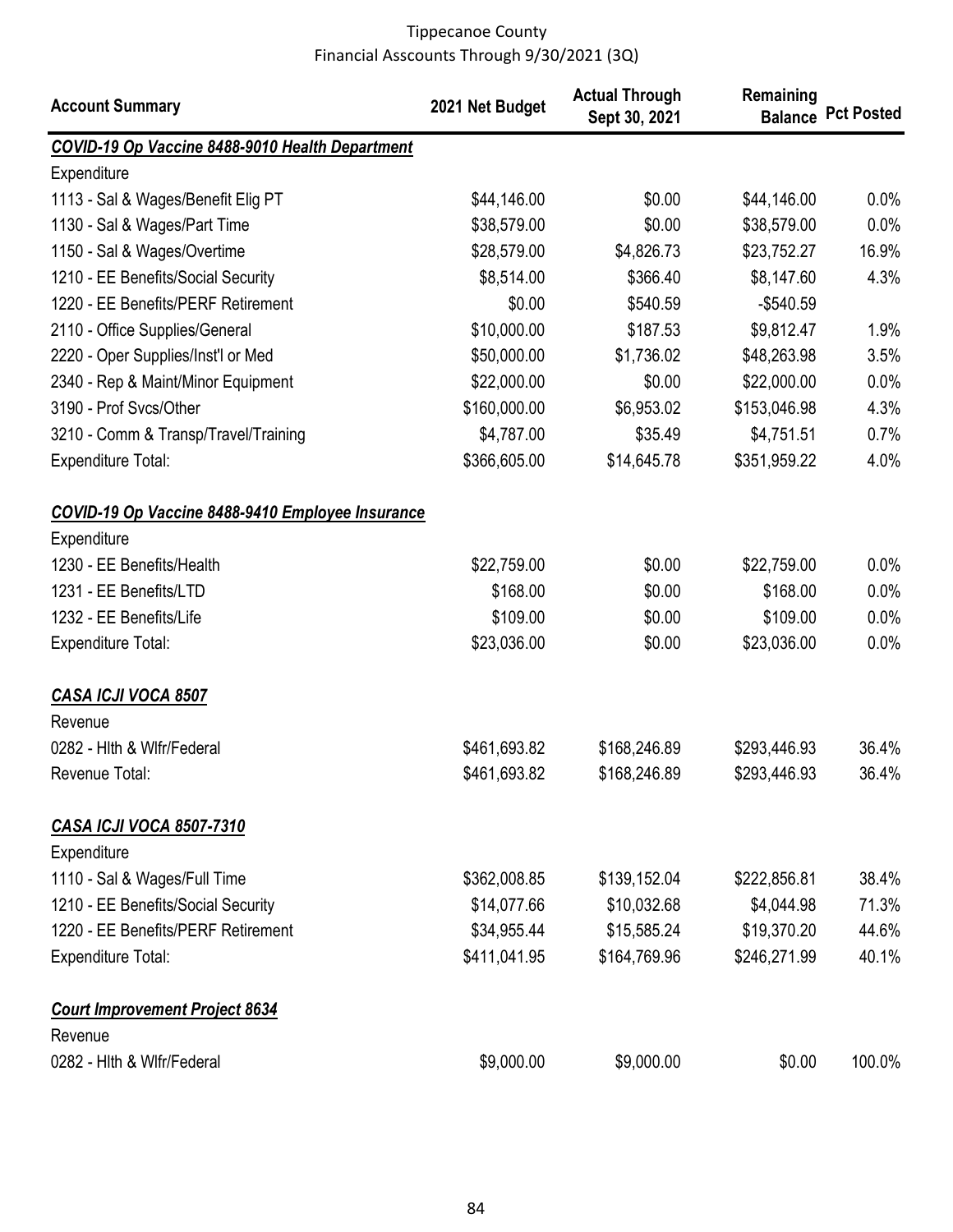| <b>Account Summary</b>                                                    | 2021 Net Budget | <b>Actual Through</b><br>Sept 30, 2021 | Remaining    | <b>Balance Pct Posted</b> |
|---------------------------------------------------------------------------|-----------------|----------------------------------------|--------------|---------------------------|
| Court Improvement Project 8634-7203 Superior Court 3                      |                 |                                        |              |                           |
| Expenditure                                                               |                 |                                        |              |                           |
| 3220 - Comm & Transp/Communications                                       | \$1,500.00      | \$1,500.00                             | \$0.00       | 100.0%                    |
| <b>Superior Court 3 NCIFCJ 8637</b>                                       |                 |                                        |              |                           |
| Revenue                                                                   |                 |                                        |              |                           |
| 0282 - Hith & Wifr/Federal                                                | \$0.00          | \$2,755.45                             | $-$2,755.45$ |                           |
| <b>Superior Court 3 NCIFCJ 8637-7203</b>                                  |                 |                                        |              |                           |
| Expenditure                                                               |                 |                                        |              |                           |
| 3210 - Comm & Transp/Travel/Training                                      | \$0.00          | \$695.00                               | $-$ \$695.00 |                           |
| JPAR Grant 8653-5510 Community Corrections                                |                 |                                        |              |                           |
| Expenditure                                                               |                 |                                        |              |                           |
| 2990 - Other Supplies/Non-specified                                       | \$18,539.93     | \$14,246.90                            | \$4,293.03   | 76.8%                     |
| 3140 - Prof Svcs/Counselng Consults                                       | \$40,951.00     | \$40,191.00                            | \$760.00     | 98.1%                     |
| 3190 - Prof Svcs/Other                                                    | \$5,033.50      | \$2,613.00                             | \$2,420.50   | 51.9%                     |
| 3210 - Comm & Transp/Travel/Training                                      | \$3,958.27      | \$499.98                               | \$3,458.29   | 12.6%                     |
| <b>Expenditure Total:</b>                                                 | \$68,482.70     | \$57,550.88                            | \$10,931.82  | 84.0%                     |
| <b>Comprehensive Opioid Abuse Program 8665</b>                            |                 |                                        |              |                           |
| Revenue                                                                   |                 |                                        |              |                           |
| 0282 - Hith & Wifr/Federal                                                | \$407,052.10    | \$249,925.98                           | \$157,126.12 | 61.4%                     |
| <b>Comprehensive Opioid Abuse Program 8665-5510 Community Corrections</b> |                 |                                        |              |                           |
| Expenditure                                                               |                 |                                        |              |                           |
| 1110 - Sal & Wages/Full Time                                              | \$172,891.53    | \$78,648.98                            | \$94,242.55  | 45.5%                     |
| 1210 - EE Benefits/Social Security                                        | \$13,692.49     | \$5,787.37                             | \$7,905.12   | 42.3%                     |
| 1220 - EE Benefits/PERF Retirement                                        | \$19,364.16     | \$8,808.78                             | \$10,555.38  | 45.5%                     |
| 2110 - Office Supplies/General                                            | \$1,428.35      | \$1,427.47                             | \$0.88       | 99.9%                     |
| 2140 - Office Supplies/Minor Equip                                        | \$4,419.36      | \$0.00                                 | \$4,419.36   | 0.0%                      |
| 2990 - Other Supplies/Non-specified                                       | \$15,551.00     | \$0.00                                 | \$15,551.00  | 0.0%                      |
| 3140 - Prof Svcs/Counselng Consults                                       | \$135,680.00    | \$135,680.00                           | \$0.00       | 100.0%                    |
| 3145 - Prof Svcs/Hlth & Med Prof                                          | \$84,139.00     | \$65,152.61                            | \$18,986.39  | 77.4%                     |
| 3150 - Prof Svcs/Training                                                 | \$1,125.30      | \$725.00                               | \$400.30     | 64.4%                     |
| 3190 - Prof Svcs/Other                                                    | \$31,140.00     | \$0.00                                 | \$31,140.00  | 0.0%                      |
| 3210 - Comm & Transp/Travel/Training                                      | \$17,688.09     | \$0.00                                 | \$17,688.09  | 0.0%                      |
| 3320 - Printing & Advertising/Duplica                                     | \$9,082.00      | \$0.00                                 | \$9,082.00   | 0.0%                      |
| <b>Expenditure Total:</b>                                                 | \$506,201.28    | \$296,230.21                           | \$209,971.07 | 58.5%                     |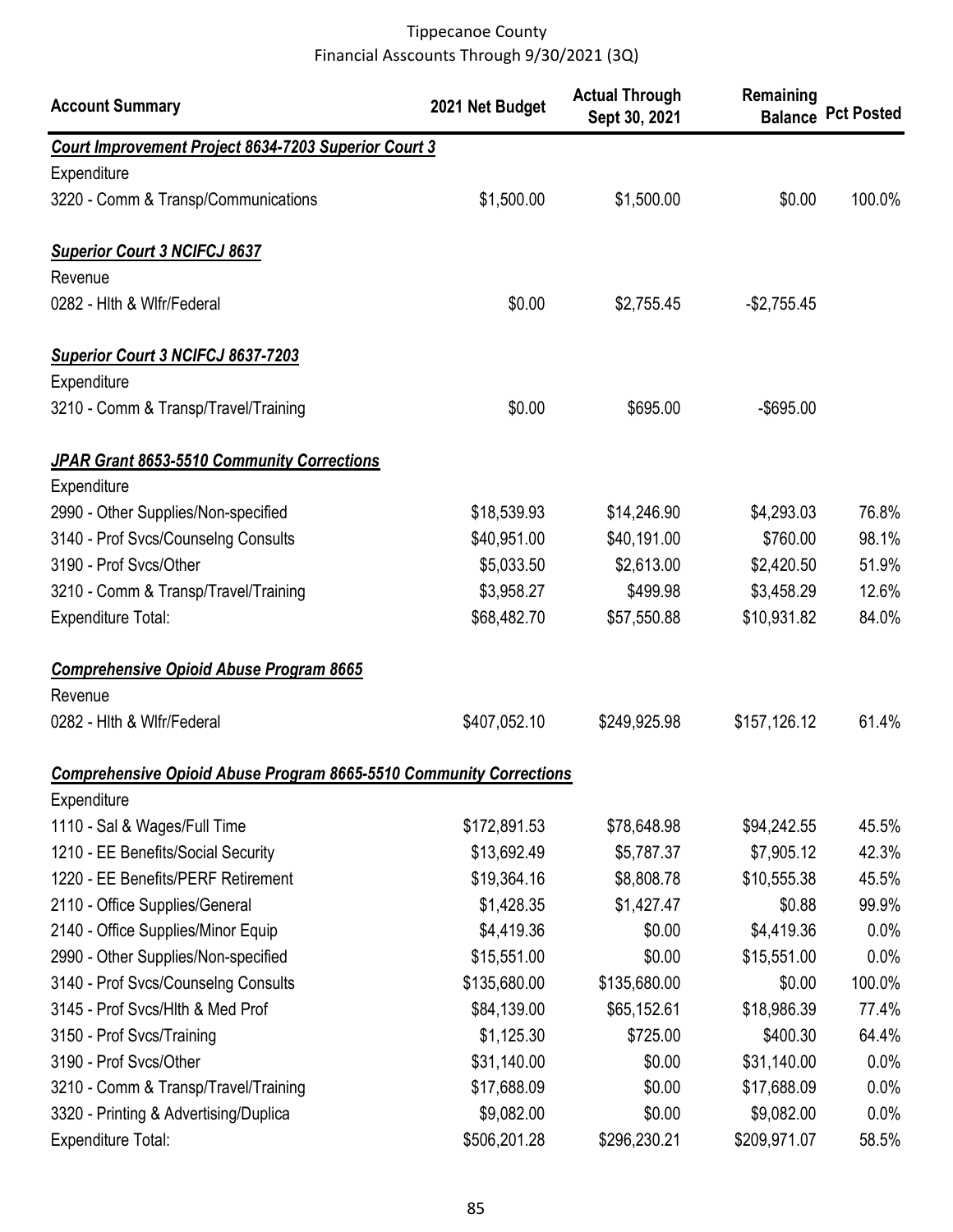| <b>Account Summary</b>                                                | 2021 Net Budget | <b>Actual Through</b><br>Sept 30, 2021 | Remaining    | <b>Balance Pct Posted</b> |
|-----------------------------------------------------------------------|-----------------|----------------------------------------|--------------|---------------------------|
| <b>Comprehensive Opioid Abuse Program 8665-9410 Employee Benefits</b> |                 |                                        |              |                           |
| Expenditure                                                           |                 |                                        |              |                           |
| 1230 - EE Benefits/Health                                             | \$110,246.88    | \$17,339.58                            | \$92,907.30  | 15.7%                     |
| 1231 - EE Benefits/LTD                                                | \$444.76        | \$302.76                               | \$142.00     | 68.1%                     |
| 1232 - EE Benefits/Life                                               | \$444.84        | \$164.16                               | \$280.68     | 36.9%                     |
| 1910 - Other Personal Services/WC                                     | \$1,652.00      | \$0.00                                 | \$1,652.00   | 0.0%                      |
| Expenditure Total:                                                    | \$112,788.48    | \$17,806.50                            | \$94,981.98  | 15.8%                     |
| <b>Area IV AACAP 8668</b>                                             |                 |                                        |              |                           |
| Revenue                                                               |                 |                                        |              |                           |
| 0282 - Hith & Wifr/Federal                                            | \$203,067.00    | \$0.00                                 | \$203,067.00 | 0.0%                      |
| <b>Area IV AACAP 8668-1110 Commissioners</b>                          |                 |                                        |              |                           |
| Expenditure                                                           |                 |                                        |              |                           |
| 2990 - Other Supplies/Non-specified                                   | \$27,000.00     | \$0.00                                 | \$27,000.00  | 0.0%                      |
| 3190 - Prof Svcs/Other                                                | \$176,067.00    | \$0.00                                 | \$176,067.00 | 0.0%                      |
| <b>Expenditure Total:</b>                                             | \$203,067.00    | \$0.00                                 | \$203,067.00 | 0.0%                      |
| D-4 Emergency Deployment 8726-9910 Outside Agency                     |                 |                                        |              |                           |
| Expenditure                                                           |                 |                                        |              |                           |
| 2290 - Oper Supplies/Other                                            | \$8,034.00      | \$258.06                               | \$7,775.94   | 3.2%                      |
| 3210 - Comm & Transp/Travel/Training                                  | \$6,033.00      | \$0.00                                 | \$6,033.00   | 0.0%                      |
| 3620 - Rep & Maint/Vehicle & Equip                                    | \$9,124.00      | \$2,000.00                             | \$7,124.00   | 21.9%                     |
| <b>Expenditure Total:</b>                                             | \$23,191.00     | \$2,258.06                             | \$20,932.94  | 9.7%                      |
| <b>WIC 8880</b>                                                       |                 |                                        |              |                           |
| Revenue                                                               |                 |                                        |              |                           |
| 0282 - Hith & Wifr/Federal                                            | \$1,075,065.00  | \$821,357.87                           | \$253,707.13 | 76.4%                     |
| 0670 - Other Rcpts/Misc Sources                                       | \$0.00          | \$53.96                                | $-$53.96$    |                           |
| Revenue Total:                                                        | \$1,075,065.00  | \$821,411.83                           | \$253,653.17 | 76.4%                     |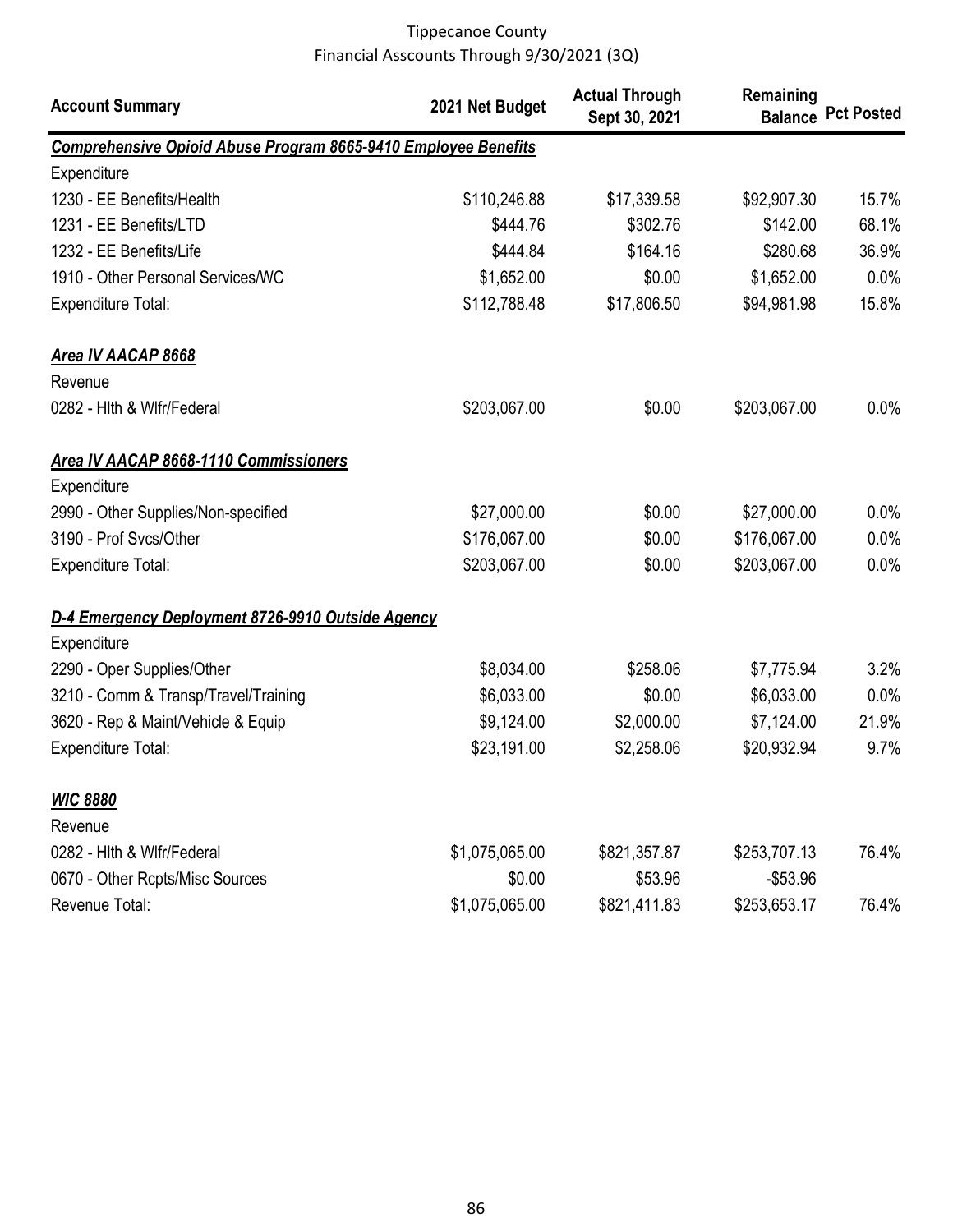| <b>Account Summary</b>                  | 2021 Net Budget | <b>Actual Through</b><br>Sept 30, 2021 | Remaining   | <b>Balance Pct Posted</b> |
|-----------------------------------------|-----------------|----------------------------------------|-------------|---------------------------|
| WIC 8880-9210                           |                 |                                        |             |                           |
| Expenditure                             |                 |                                        |             |                           |
| 1110 - Sal & Wages/Full Time            | \$467,730.74    | \$438,508.24                           | \$29,222.50 | 93.8%                     |
| 1130 - Sal & Wages/Part Time            | \$53,447.25     | \$40,154.64                            | \$13,292.61 | 75.1%                     |
| 1210 - EE Benefits/Social Security      | \$40,543.58     | \$34,740.27                            | \$5,803.31  | 85.7%                     |
| 1220 - EE Benefits/PERF Retirement      | \$52,655.47     | \$49,163.26                            | \$3,492.21  | 93.4%                     |
| 2110 - Office Supplies/General          | \$8,557.66      | \$2,279.49                             | \$6,278.17  | 26.6%                     |
| 2220 - Oper Supplies/Inst'l or Med      | \$4,610.11      | \$538.60                               | \$4,071.51  | 11.7%                     |
| 2270 - Oper Supplies/Educational Mtls   | \$5,017.00      | \$2,986.30                             | \$2,030.70  | 59.5%                     |
| 2290 - Oper Supplies/Other              | \$1,712.00      | \$865.46                               | \$846.54    | 50.6%                     |
| 3190 - Prof Svcs/Other                  | \$17,030.71     | \$16,003.05                            | \$1,027.66  | 94.0%                     |
| 3210 - Comm & Transp/Travel/Training    | \$3,579.49      | \$3,096.89                             | \$482.60    | 86.5%                     |
| 3220 - Comm & Transp/Communications     | \$4,379.22      | \$1,763.00                             | \$2,616.22  | 40.3%                     |
| 3510 - Utility Service/Utilities        | \$6,459.38      | \$4,516.47                             | \$1,942.91  | 69.9%                     |
| 3710 - Rentals & Leases/Bldgs & Prop    | \$40,718.49     | \$40,717.72                            | \$0.77      | 100.0%                    |
| <b>Expenditure Total:</b>               | \$706,441.10    | \$635,333.39                           | \$71,107.71 | 89.9%                     |
| <b>WIC 8880-9410 Employee Insurance</b> |                 |                                        |             |                           |
| Expenditure                             |                 |                                        |             |                           |
| 1230 - EE Benefits/Health               | \$124,524.90    | \$113,940.52                           | \$10,584.38 | 91.5%                     |
| 1231 - EE Benefits/LTD                  | \$1,984.95      | \$1,689.80                             | \$295.15    | 85.1%                     |
| 1232 - EE Benefits/Life                 | \$1,094.40      | \$962.16                               | \$132.24    | 87.9%                     |
| 1910 - Other Personal Services/WC       | \$6,819.00      | \$5,086.06                             | \$1,732.94  | 74.6%                     |
| 1920 - Other Personal Services/Unempl   | \$0.02          | \$0.00                                 | \$0.02      | 0.0%                      |
| <b>Expenditure Total:</b>               | \$134,423.27    | \$121,678.54                           | \$12,744.73 | 90.5%                     |
| <b>WIC Peer Counselor 8882</b>          |                 |                                        |             |                           |
| Revenue                                 |                 |                                        |             |                           |
| 0282 - Hith & Wifr/Federal              | \$44,806.00     | \$30,351.16                            | \$14,454.84 | 67.7%                     |
| <b>WIC Peer Counselor 8882-9210</b>     |                 |                                        |             |                           |
| Expenditure                             |                 |                                        |             |                           |
| 1130 - Sal & Wages/Part Time            | \$30,930.24     | \$24,817.80                            | \$6,112.44  | 80.2%                     |
| 1210 - EE Benefits/Social Security      | \$2,391.82      | \$1,898.56                             | \$493.26    | 79.4%                     |
| 3210 - Comm & Transp/Travel/Training    | \$350.00        | \$330.00                               | \$20.00     | 94.3%                     |
| 3510 - Utility Service/Utilities        | \$2,158.81      | \$1,479.90                             | \$678.91    | 68.6%                     |
| <b>Expenditure Total:</b>               | \$35,830.87     | \$28,526.26                            | \$7,304.61  | 79.6%                     |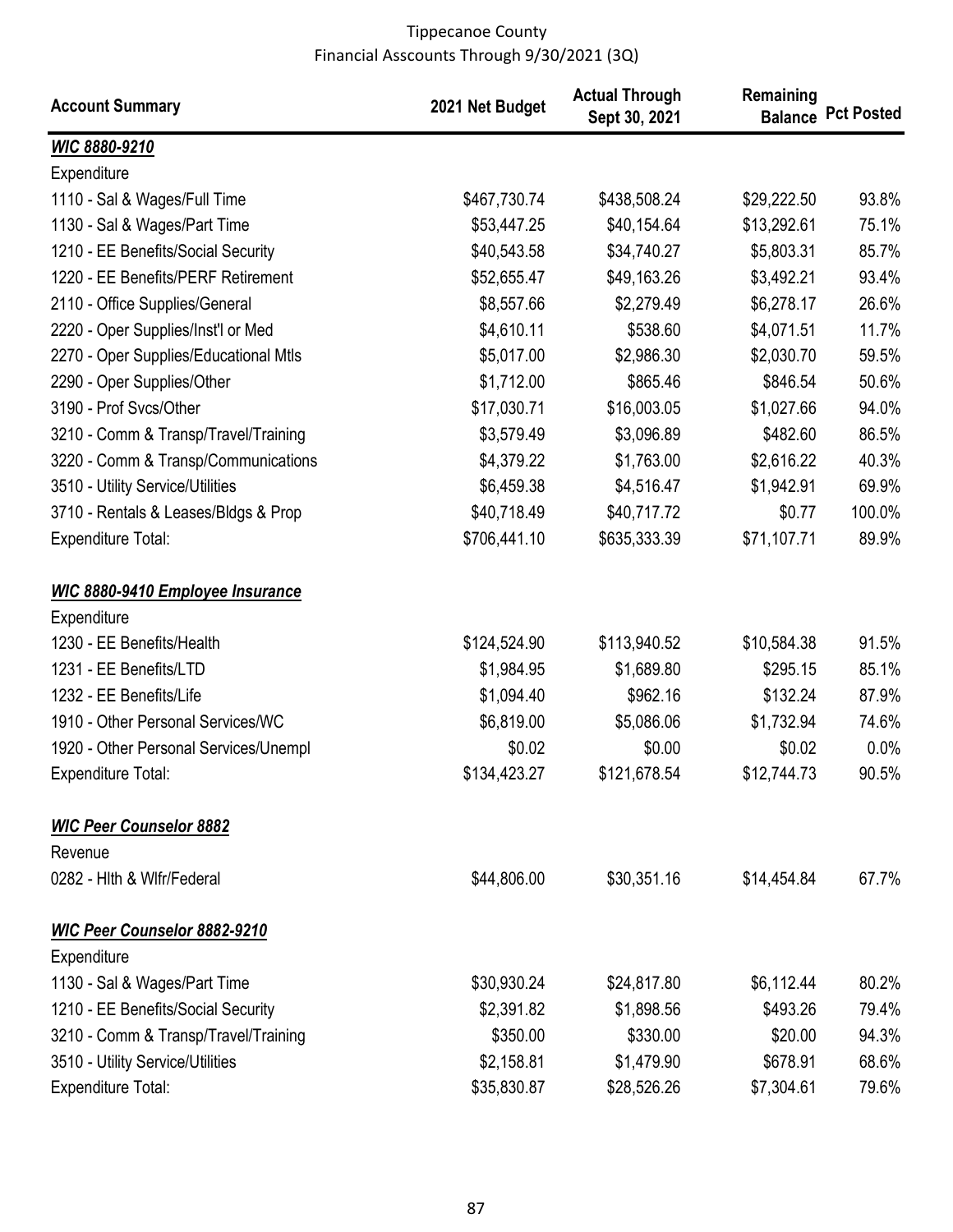| <b>Account Summary</b>                                | 2021 Net Budget | <b>Actual Through</b><br>Sept 30, 2021 | Remaining<br><b>Balance</b> | <b>Pct Posted</b> |
|-------------------------------------------------------|-----------------|----------------------------------------|-----------------------------|-------------------|
| <b>WIC Peer Counselor 8882-9410 Employee Benefits</b> |                 |                                        |                             |                   |
| Expenditure                                           |                 |                                        |                             |                   |
| 1910 - Other Personal Services/WC                     | \$393.00        | \$252.26                               | \$140.74                    | 64.2%             |
| 95.563 Title IV-D Incentive 8895                      |                 |                                        |                             |                   |
| Revenue                                               |                 |                                        |                             |                   |
| 0282 - Hith & Wifr/Federal                            | \$0.00          | \$48,091.00                            | $-$48,091.00$               |                   |
| 0660 - Other Rcpts/Investment Earning                 | \$0.00          | \$181.53                               | $-$181.53$                  |                   |
| Revenue Total:                                        | \$0.00          | \$48,272.53                            | $-$ \$48,272.53             |                   |
| 95.563 Title IV-D Incentive 8895-5920 Prosecutor IV-D |                 |                                        |                             |                   |
| Expenditure                                           |                 |                                        |                             |                   |
| 1130 - Sal & Wages/Part Time                          | \$20,000.00     | \$16,004.00                            | \$3,996.00                  | 80.0%             |
| 1210 - EE Benefits/Social Security                    | \$1,530.00      | \$1,224.31                             | \$305.69                    | 80.0%             |
| 2110 - Office Supplies/General                        | \$3,000.00      | \$1,937.30                             | \$1,062.70                  | 64.6%             |
| 3190 - Prof Svcs/Other                                | \$10,000.00     | \$4,000.72                             | \$5,999.28                  | 40.0%             |
| <b>Expenditure Total:</b>                             | \$34,530.00     | \$23,166.33                            | \$11,363.67                 | 67.1%             |
| 95.563 Title IV-D Incentive 8895-6520 IV-D Magistrate |                 |                                        |                             |                   |
| Expenditure                                           |                 |                                        |                             |                   |
| 3190 - Prof Svcs/Other                                | \$31,361.00     | \$14,950.61                            | \$16,410.39                 | 47.7%             |
| 95.563 Prosecutor IV-D Incentive 8897                 |                 |                                        |                             |                   |
| Revenue                                               |                 |                                        |                             |                   |
| 0282 - Hith & Wifr/Federal                            | \$0.00          | \$72,356.00                            | $-$72,356.00$               |                   |
| 0660 - Other Rcpts/Investment Earning                 | \$0.00          | \$543.84                               | $-$543.84$                  |                   |
| Revenue Total:                                        | \$0.00          | \$72,899.84                            | $-$72,899.84$               |                   |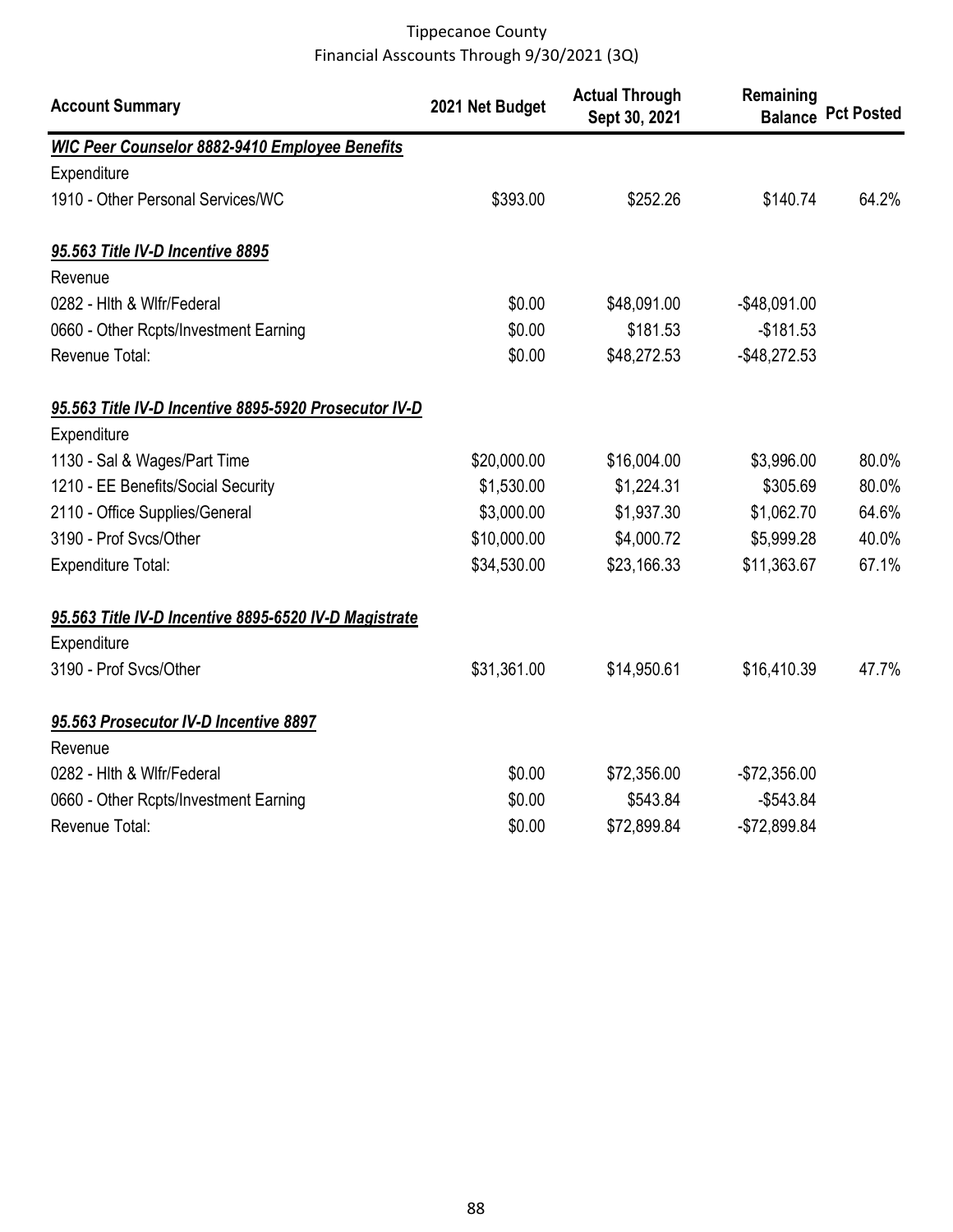| <b>Account Summary</b>                                        | 2021 Net Budget | <b>Actual Through</b><br>Sept 30, 2021 | Remaining      | <b>Balance Pct Posted</b> |
|---------------------------------------------------------------|-----------------|----------------------------------------|----------------|---------------------------|
| 95.563 Prosecutor IV-D Incentive 8897-5920                    |                 |                                        |                |                           |
| Expenditure                                                   |                 |                                        |                |                           |
| 1110 - Sal & Wages/Full Time                                  | \$40,794.00     | \$24,658.55                            | \$16,135.45    | 60.4%                     |
| 1130 - Sal & Wages/Part Time                                  | \$25,000.00     | \$17,257.50                            | \$7,742.50     | 69.0%                     |
| 1150 - Sal & Wages/Overtime                                   | \$6,000.00      | \$4,873.16                             | \$1,126.84     | 81.2%                     |
| 1210 - EE Benefits/Social Security                            | \$5,493.00      | \$3,415.31                             | \$2,077.69     | 62.2%                     |
| 1220 - EE Benefits/PERF Retirement                            | \$4,681.00      | \$3,307.61                             | \$1,373.39     | 70.7%                     |
| 2110 - Office Supplies/General                                | \$3,000.00      | \$47.38                                | \$2,952.62     | 1.6%                      |
| 3190 - Prof Svcs/Other                                        | \$1,000.00      | \$984.28                               | \$15.72        | 98.4%                     |
| 3210 - Comm & Transp/Travel/Training                          | \$500.00        | \$308.99                               | \$191.01       | 61.8%                     |
| 4510 - Machinery & Equipment/General                          | \$11,000.00     | \$10,046.10                            | \$953.90       | 91.3%                     |
| Expenditure Total:                                            | \$97,468.00     | \$64,898.88                            | \$32,569.12    | 66.6%                     |
| 95.563 Prosecutor IV-D Incentive 8897-9410 Employee Insurance |                 |                                        |                |                           |
| Expenditure                                                   |                 |                                        |                |                           |
| 1230 - EE Benefits/Health                                     | \$8,587.00      | \$9,483.00                             | $-$ \$896.00   | 110.4%                    |
| 1231 - EE Benefits/LTD                                        | \$145.00        | \$87.36                                | \$57.64        | 60.2%                     |
| 1232 - EE Benefits/Life                                       | \$110.00        | \$63.84                                | \$46.16        | 58.0%                     |
| 1920 - Other Personal Services/Unempl                         | \$500.00        | \$0.00                                 | \$500.00       | 0.0%                      |
| <b>Expenditure Total:</b>                                     | \$9,342.00      | \$9,634.20                             | $-$292.20$     | 103.1%                    |
| 93.563 Clerk IV-D Incentive 8899                              |                 |                                        |                |                           |
| Revenue                                                       |                 |                                        |                |                           |
| 0282 - Hith & Wifr/Federal                                    | \$40,000.00     | \$48,091.00                            | $-$8,091.00$   | 120.2%                    |
| 0660 - Other Rcpts/Investment Earning                         | \$250.00        | \$469.81                               | $-$219.81$     | 187.9%                    |
| Revenue Total:                                                | \$40,250.00     | \$48,560.81                            | $-$ \$8,310.81 | 120.6%                    |
| 93.563 Clerk IV-D Incentive 8899-5810 Clerk                   |                 |                                        |                |                           |
| Expenditure                                                   |                 |                                        |                |                           |
| 1110 - Sal & Wages/Full Time                                  | \$21,894.00     | \$15,998.76                            | \$5,895.24     | 73.1%                     |
| 1210 - EE Benefits/Social Security                            | \$1,627.00      | \$1,086.18                             | \$540.82       | 66.8%                     |
| 1220 - EE Benefits/PERF Retirement                            | \$2,416.00      | \$1,791.89                             | \$624.11       | 74.2%                     |
| 2110 - Office Supplies/General                                | \$500.00        | \$0.00                                 | \$500.00       | 0.0%                      |
| 3190 - Prof Svcs/Other                                        | \$14,000.00     | \$7,665.30                             | \$6,334.70     | 54.8%                     |
| 3210 - Comm & Transp/Travel/Training                          | \$250.00        | \$0.00                                 | \$250.00       | 0.0%                      |
| <b>Expenditure Total:</b>                                     | \$40,687.00     | \$26,542.13                            | \$14,144.87    | 65.2%                     |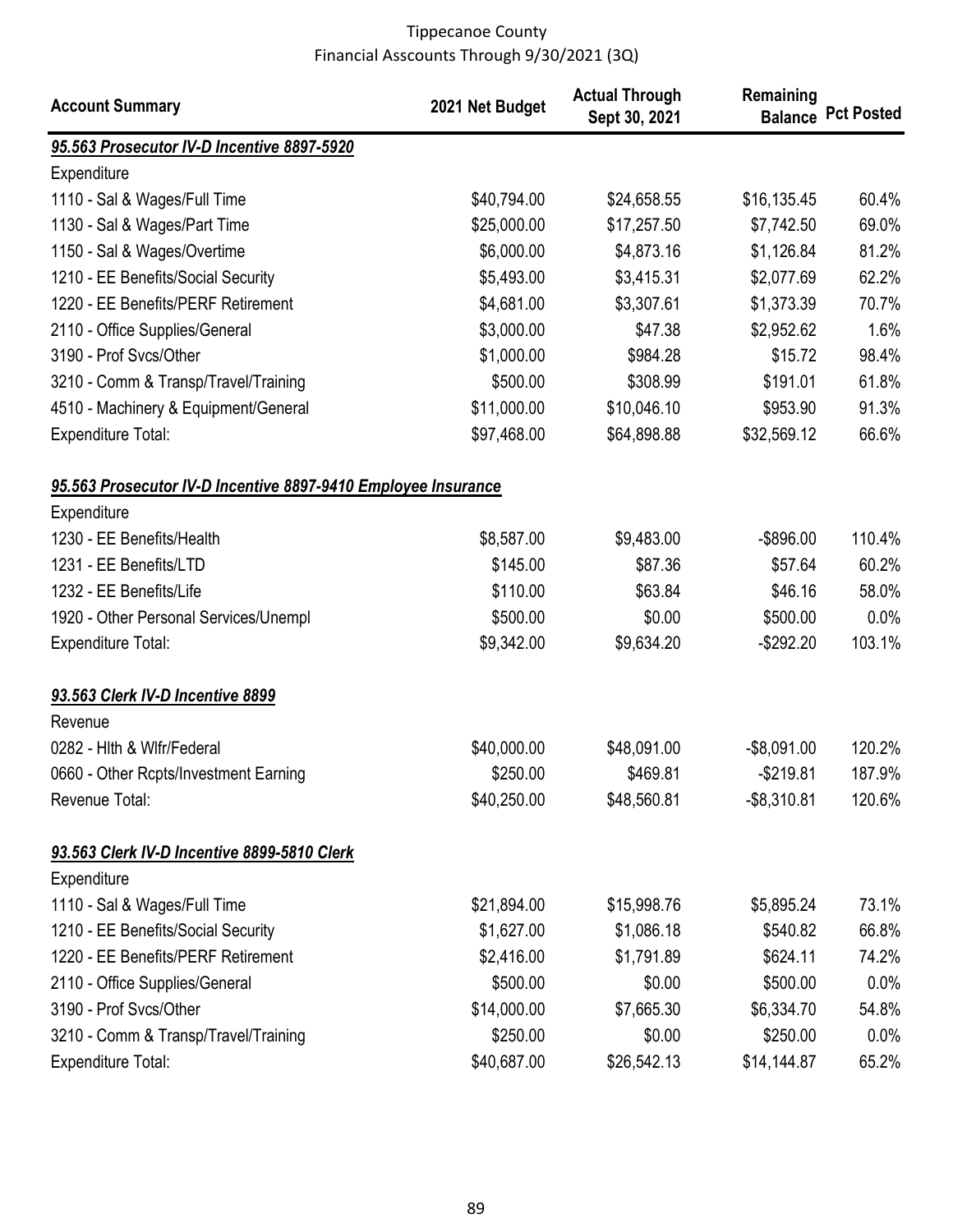| <b>Account Summary</b>                                   | 2021 Net Budget | <b>Actual Through</b><br>Sept 30, 2021 | Remaining        | <b>Balance Pct Posted</b> |
|----------------------------------------------------------|-----------------|----------------------------------------|------------------|---------------------------|
| 93.563 Clerk IV-D Incentive 8899-9410 Employee Insurance |                 |                                        |                  |                           |
| Expenditure                                              |                 |                                        |                  |                           |
| 1230 - EE Benefits/Health                                | \$8,338.00      | \$6,253.02                             | \$2,084.98       | 75.0%                     |
| 1231 - EE Benefits/LTD                                   | \$80.00         | \$61.56                                | \$18.44          | 77.0%                     |
| 1232 - EE Benefits/Life                                  | \$60.00         | \$41.04                                | \$18.96          | 68.4%                     |
| <b>Expenditure Total:</b>                                | \$8,478.00      | \$6,355.62                             | \$2,122.38       | 75.0%                     |
| <b>CARES Act Clearing Fund 8900</b>                      |                 |                                        |                  |                           |
| Revenue                                                  |                 |                                        |                  |                           |
| 0288 - COVID-19 CARES Act                                | \$0.00          | \$626,321.00                           | $-$ \$626,321.00 |                           |
| <b>CARES Act Clearing Fund 8900-0110 Auditor</b>         |                 |                                        |                  |                           |
| Expenditure                                              |                 |                                        |                  |                           |
| 6100 - Interfund Transfers/Transfer O                    | \$0.00          | \$626,321.00                           | -\$626,321.00    |                           |
| CDBG / COVID-19 Cares Act 8901                           |                 |                                        |                  |                           |
| Revenue                                                  |                 |                                        |                  |                           |
| 0288 - COVID-19 CARES Act                                | \$475,069.79    | \$347,992.42                           | \$127,077.37     | 73.3%                     |
| CDBG / COVID-19 Cares Act 8901-1110 Commissioners        |                 |                                        |                  |                           |
| Expenditure                                              |                 |                                        |                  |                           |
| 3190 - Prof Svcs/Other                                   | \$377,075.00    | \$250,000.00                           | \$127,075.00     | 66.3%                     |
| CDBG / COVID-19 Cares Act 8901-9010 Health Department    |                 |                                        |                  |                           |
| Expenditure                                              |                 |                                        |                  |                           |
| 2210 - Oper Supplies/Gasoline & Oil                      | \$0.96          | \$0.00                                 | \$0.96           | $0.0\%$                   |
| 2220 - Oper Supplies/Inst'l or Med                       | \$5,163.12      | \$5,162.50                             | \$0.62           | 100.0%                    |
| 3190 - Prof Svcs/Other                                   | \$85,000.00     | \$85,000.00                            | \$0.00           | 100.0%                    |
| 3210 - Comm & Transp/Travel/Training                     | \$0.79          | \$0.00                                 | \$0.79           | 0.0%                      |
| <b>Expenditure Total:</b>                                | \$90,164.87     | \$90,162.50                            | \$2.37           | 100.0%                    |
| CEFP / COVID-19 Cares Act 8902-1110 Commissioners        |                 |                                        |                  |                           |
| Expenditure                                              |                 |                                        |                  |                           |
| 2220 - Oper Supplies/Inst'l or Med                       | \$40,036.14     | \$40,036.14                            | \$0.00           | 100.0%                    |
| <b>FTA/5311 CARES Act 8903</b>                           |                 |                                        |                  |                           |
| Revenue                                                  |                 |                                        |                  |                           |
| 0288 - COVID-19 CARES Act                                | \$184,935.00    | \$95,145.00                            | \$89,790.00      | 51.4%                     |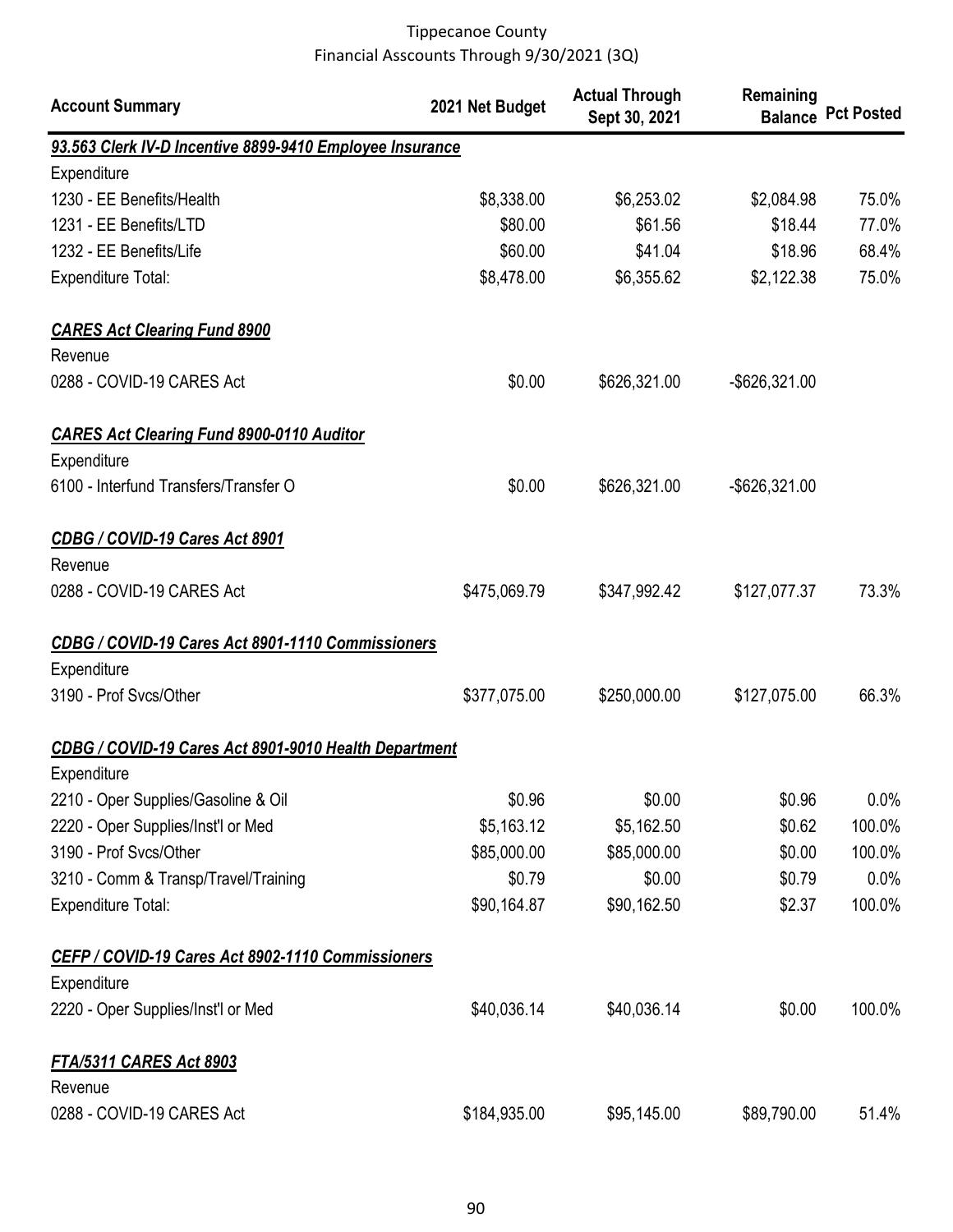| <b>Account Summary</b>                              | 2021 Net Budget | <b>Actual Through</b><br>Sept 30, 2021 | Remaining<br><b>Balance</b> | <b>Pct Posted</b> |
|-----------------------------------------------------|-----------------|----------------------------------------|-----------------------------|-------------------|
| FTA/5311 CARES Act 8903-1110 Commissioners          |                 |                                        |                             |                   |
| Expenditure                                         |                 |                                        |                             |                   |
| 2990 - Other Supplies/Non-specified                 | \$15,000.00     | \$6,047.00                             | \$8,953.00                  | 40.3%             |
| 3190 - Prof Svcs/Other                              | \$169,935.00    | \$117,654.00                           | \$52,281.00                 | 69.2%             |
| <b>Expenditure Total:</b>                           | \$184,935.00    | \$123,701.00                           | \$61,234.00                 | 66.9%             |
| <b>Secretary of State CARES Covid-19 8904</b>       |                 |                                        |                             |                   |
| Revenue                                             |                 |                                        |                             |                   |
| 0288 - COVID-19 CARES Act                           | \$0.00          | \$23,465.75                            | $-$23,465.75$               |                   |
| COVID-19 Vaccine 8905                               |                 |                                        |                             |                   |
| Revenue                                             |                 |                                        |                             |                   |
| 0288 - COVID-19 CARES Act                           | \$120,960.00    | \$89,798.87                            | \$31,161.13                 | 74.2%             |
| <b>COVID-19 Vaccine 8905-9010 Health Department</b> |                 |                                        |                             |                   |
| Expenditure                                         |                 |                                        |                             |                   |
| 1150 - Sal & Wages/Overtime                         | \$33,655.00     | \$29,728.19                            | \$3,926.81                  | 88.3%             |
| 1210 - EE Benefits/Social Security                  | \$2,575.00      | \$2,227.73                             | \$347.27                    | 86.5%             |
| 1220 - EE Benefits/PERF Retirement                  | \$3,770.00      | \$3,223.66                             | \$546.34                    | 85.5%             |
| 2220 - Oper Supplies/Inst'l or Med                  | \$15,000.00     | \$10,348.86                            | \$4,651.14                  | 69.0%             |
| 3190 - Prof Svcs/Other                              | \$65,560.00     | \$43,022.88                            | \$22,537.12                 | 65.6%             |
| 3210 - Comm & Transp/Travel/Training                | \$400.00        | \$99.84                                | \$300.16                    | 25.0%             |
| <b>Expenditure Total:</b>                           | \$120,960.00    | \$88,651.16                            | \$32,308.84                 | 73.3%             |
| <b>ARPA CSLFRF 8950</b>                             |                 |                                        |                             |                   |
| Revenue                                             |                 |                                        |                             |                   |
| 0280 - Gen Govt/Federal                             | \$0.00          | \$19,009,323.00                        | -\$19,009,323.00            |                   |
| 0660 - Other Rcpts/Investment Earning               | \$0.00          | \$13,959.12                            | $-$13,959.12$               |                   |
| Revenue Total:                                      | \$0.00          | \$19,023,282.12                        | -\$19,023,282.12            |                   |
| <b>CASAs for Kids 9107</b>                          |                 |                                        |                             |                   |
| Revenue                                             |                 |                                        |                             |                   |
| 0292 - Hlth & Wlfr/State or Local                   | \$37,156.00     | \$37,156.00                            | \$0.00                      | 100.0%            |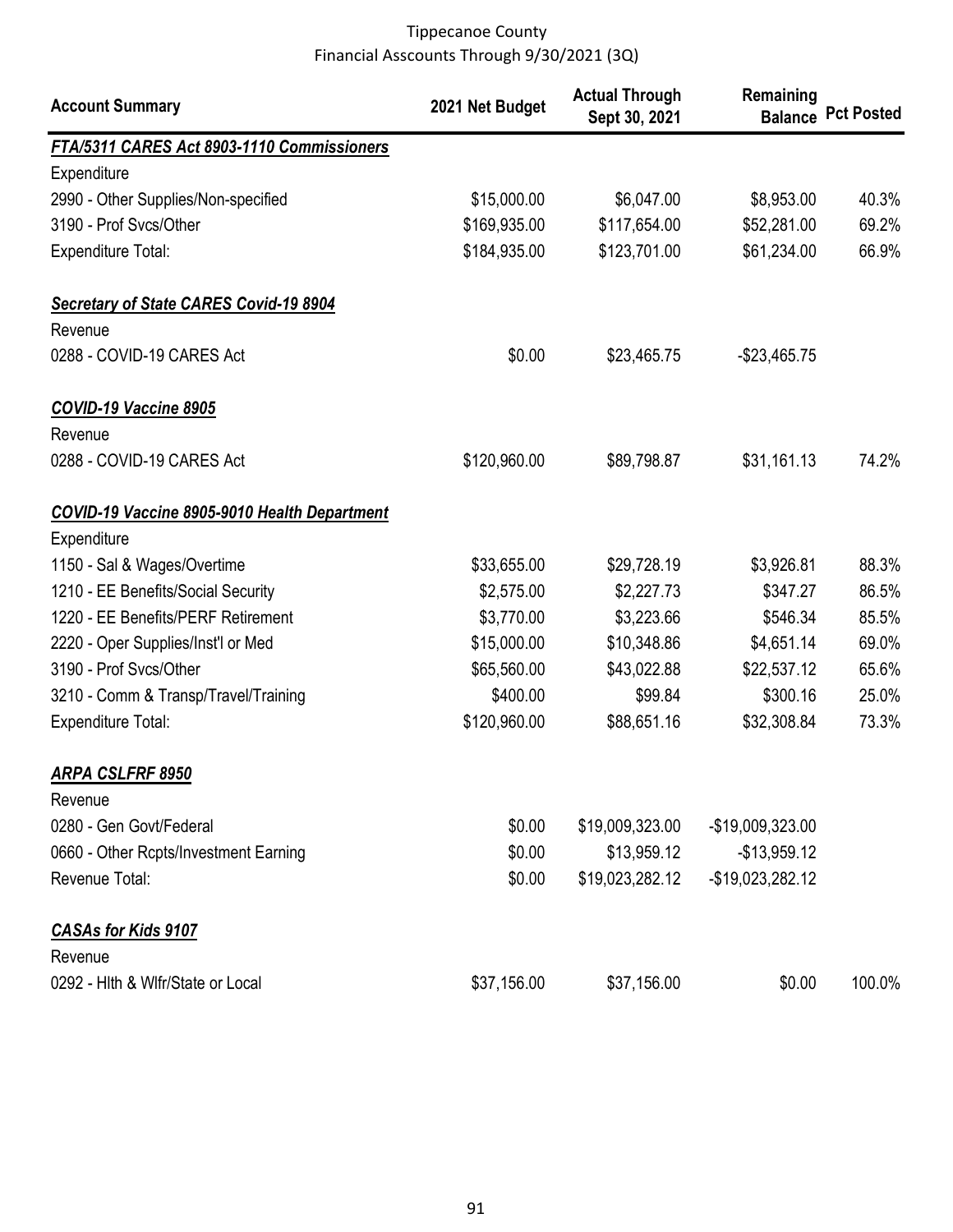| <b>Account Summary</b>                                     | 2021 Net Budget | <b>Actual Through</b><br>Sept 30, 2021 | Remaining        | <b>Balance Pct Posted</b> |
|------------------------------------------------------------|-----------------|----------------------------------------|------------------|---------------------------|
| <b>CASAs for Kids 9107-7310</b>                            |                 |                                        |                  |                           |
| Expenditure                                                |                 |                                        |                  |                           |
| 1113 - Sal & Wages/Benefit Elig PT                         | \$42,145.41     | \$29,628.98                            | \$12,516.43      | 70.3%                     |
| 1210 - EE Benefits/Social Security                         | \$3,225.44      | \$2,190.87                             | \$1,034.57       | 67.9%                     |
| 2140 - Office Supplies/Minor Equip                         | \$1,409.43      | \$1,409.43                             | \$0.00           | 100.0%                    |
| 2210 - Oper Supplies/Gasoline & Oil                        | \$1,026.76      | \$104.69                               | \$922.07         | 10.2%                     |
| 3150 - Prof Svcs/Training                                  | \$666.22        | \$250.00                               | \$416.22         | 37.5%                     |
| 3210 - Comm & Transp/Travel/Training                       | \$36.91         | \$36.91                                | \$0.00           | 100.0%                    |
| 3240 - Comm & Transp/Software                              | \$750.00        | \$278.00                               | \$472.00         | 37.1%                     |
| 3620 - Rep & Maint/Vehicle & Equip                         | \$7.37          | \$0.00                                 | \$7.37           | 0.0%                      |
| <b>Expenditure Total:</b>                                  | \$49,267.54     | \$33,898.88                            | \$15,368.66      | 68.8%                     |
| <b>CASAs for Kids 9107-9410 Employee Insurance</b>         |                 |                                        |                  |                           |
| Expenditure                                                |                 |                                        |                  |                           |
| 1230 - EE Benefits/Health                                  | \$9,914.30      | \$6,024.60                             | \$3,889.70       | 60.8%                     |
| 1231 - EE Benefits/LTD                                     | \$152.89        | \$114.12                               | \$38.77          | 74.6%                     |
| 1232 - EE Benefits/Life                                    | \$204.32        | \$53.28                                | \$151.04         | 26.1%                     |
| 1910 - Other Personal Services/WC                          | \$644.00        | \$0.00                                 | \$644.00         | 0.0%                      |
| <b>Expenditure Total:</b>                                  | \$10,915.51     | \$6,192.00                             | \$4,723.51       | 56.7%                     |
| <b>Community Crossing 9108</b><br>Revenue                  |                 |                                        |                  |                           |
| 0293 - Hwys & Strts/State or Local                         | \$513,948.00    | \$844,082.50                           | $-$ \$330,134.50 | 164.2%                    |
| <b>Community Crossing 9108-8261 Highway</b><br>Expenditure |                 |                                        |                  |                           |
| 3940 - Other Disb/General Refunds                          | \$35,336.00     | \$35,336.17                            | $-$0.17$         | 100.0%                    |
| 4220 - Infrastructure/Bridges                              | \$513,948.08    | \$59,393.05                            | \$454,555.03     | 11.6%                     |
| <b>Expenditure Total:</b>                                  | \$549,284.08    | \$94,729.22                            | \$454,554.86     | 17.2%                     |
| Juv Case Assessment Triage 9114<br>Revenue                 |                 |                                        |                  |                           |
| 0292 - Hlth & Wlfr/State or Local                          | \$45,000.00     | \$45,000.00                            | \$0.00           | 100.0%                    |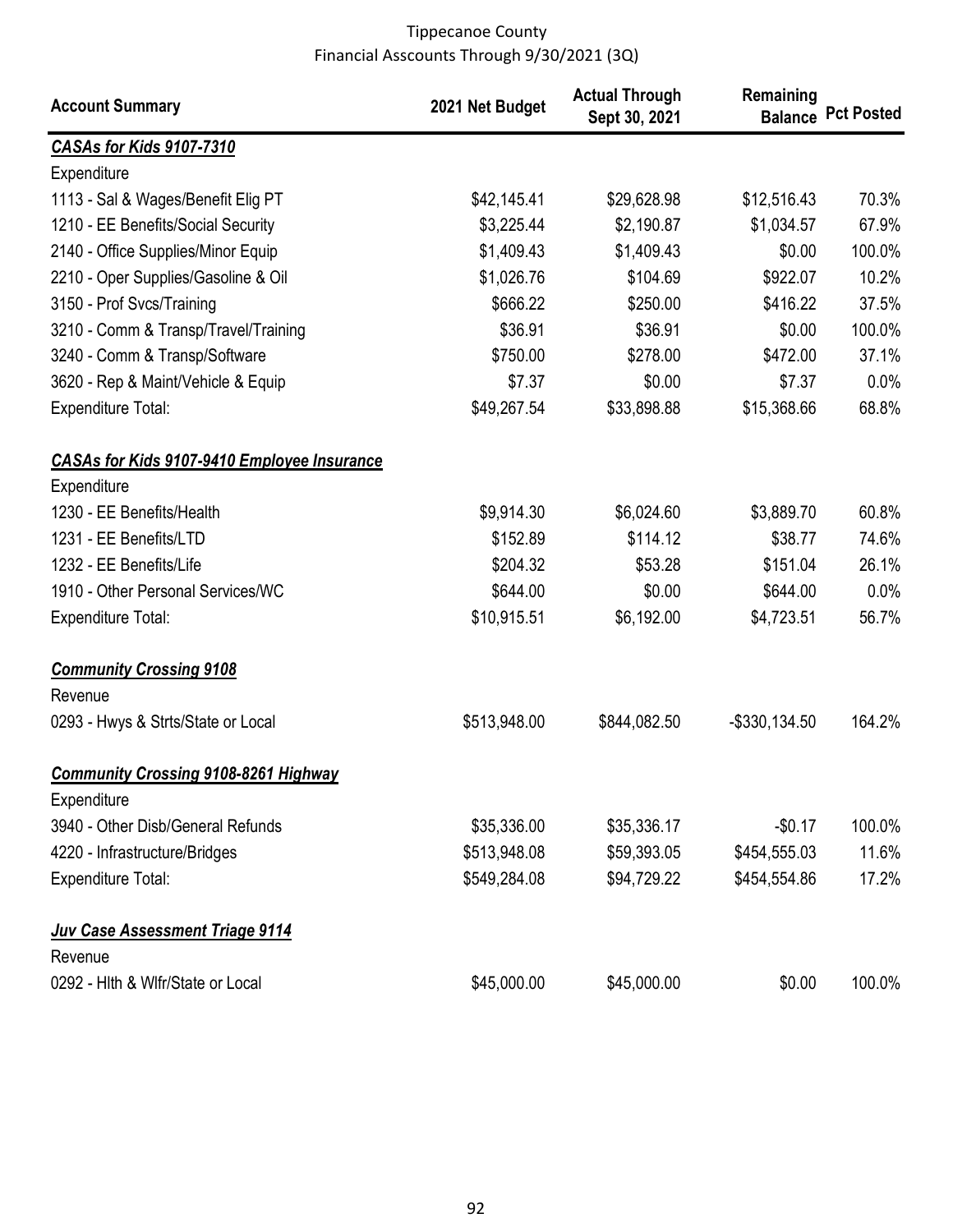| <b>Account Summary</b>                                    | 2021 Net Budget | <b>Actual Through</b><br>Sept 30, 2021 | Remaining   | <b>Balance Pct Posted</b> |
|-----------------------------------------------------------|-----------------|----------------------------------------|-------------|---------------------------|
| Juv Case Assessment Triage 9114-7310 Superior Court 3     |                 |                                        |             |                           |
| Expenditure                                               |                 |                                        |             |                           |
| 1110 - Sal & Wages/Full Time                              | \$7,619.27      | \$0.00                                 | \$7,619.27  | $0.0\%$                   |
| 1130 - Sal & Wages/Part Time                              | \$40,765.25     | \$1,681.50                             | \$39,083.75 | 4.1%                      |
| 1210 - EE Benefits/Social Security                        | \$3,713.08      | \$128.64                               | \$3,584.44  | 3.5%                      |
| 1220 - EE Benefits/PERF Retirement                        | \$857.72        | \$0.00                                 | \$857.72    | 0.0%                      |
| 2110 - Office Supplies/General                            | \$60.38         | \$0.00                                 | \$60.38     | 0.0%                      |
| 2140 - Office Supplies/Minor Equip                        | \$1,596.60      | \$0.00                                 | \$1,596.60  | 0.0%                      |
| 3150 - Prof Svcs/Training                                 | \$500.00        | \$0.00                                 | \$500.00    | $0.0\%$                   |
| 3210 - Comm & Transp/Travel/Training                      | \$184.62        | \$0.00                                 | \$184.62    | $0.0\%$                   |
| <b>Expenditure Total:</b>                                 | \$55,296.92     | \$1,810.14                             | \$53,486.78 | 3.3%                      |
| <b>CLAF Byrne Local Law Enforcement 9144-5410 Sheriff</b> |                 |                                        |             |                           |
| Expenditure                                               |                 |                                        |             |                           |
| 4530 - Machinery & Equipment/Safety                       | \$7,062.00      | \$7,060.00                             | \$2.00      | 100.0%                    |
| <b>WIC/FIMR 9168</b><br>Revenue                           |                 |                                        |             |                           |
| 0292 - Hith & Wifr/State or Local                         | \$128,665.97    | \$77,903.89                            | \$50,762.08 | 60.5%                     |
| <b>WIC/FIMR 9168-9010 Health Department</b>               |                 |                                        |             |                           |
| Expenditure                                               |                 |                                        |             |                           |
| 1110 - Sal & Wages/Full Time                              | \$60,888.72     | \$41,409.66                            | \$19,479.06 | 68.0%                     |
| 1210 - EE Benefits/Social Security                        | \$4,003.28      | \$3,015.64                             | \$987.64    | 75.3%                     |
| 1220 - EE Benefits/PERF Retirement                        | \$5,677.73      | \$4,637.92                             | \$1,039.81  | 81.7%                     |
| 2110 - Office Supplies/General                            | \$9,605.12      | \$0.00                                 | \$9,605.12  | $0.0\%$                   |
| 3190 - Prof Svcs/Other                                    | \$13,019.20     | \$2,000.00                             | \$11,019.20 | 15.4%                     |
| 3210 - Comm & Transp/Travel/Training                      | \$4,683.12      | \$19.11                                | \$4,664.01  | 0.4%                      |
| 4590 - Machinery & Equipment/Other                        | \$14,097.00     | \$0.00                                 | \$14,097.00 | $0.0\%$                   |
| <b>Expenditure Total:</b>                                 | \$111,974.17    | \$51,082.33                            | \$60,891.84 | 45.6%                     |
| <b>WIC/FIMR 9168-9410 Employee Insurance</b>              |                 |                                        |             |                           |
| Expenditure                                               |                 |                                        |             |                           |
| 1230 - EE Benefits/Health                                 | \$13,200.85     | \$12,506.04                            | \$694.81    | 94.7%                     |
| 1231 - EE Benefits/LTD                                    | \$164.60        | \$159.36                               | \$5.24      | 96.8%                     |
| 1232 - EE Benefits/Life                                   | \$86.80         | \$82.08                                | \$4.72      | 94.6%                     |
| 1910 - Other Personal Services/WC                         | \$609.00        | \$0.00                                 | \$609.00    | $0.0\%$                   |
| <b>Expenditure Total:</b>                                 | \$14,061.25     | \$12,747.48                            | \$1,313.77  | 90.7%                     |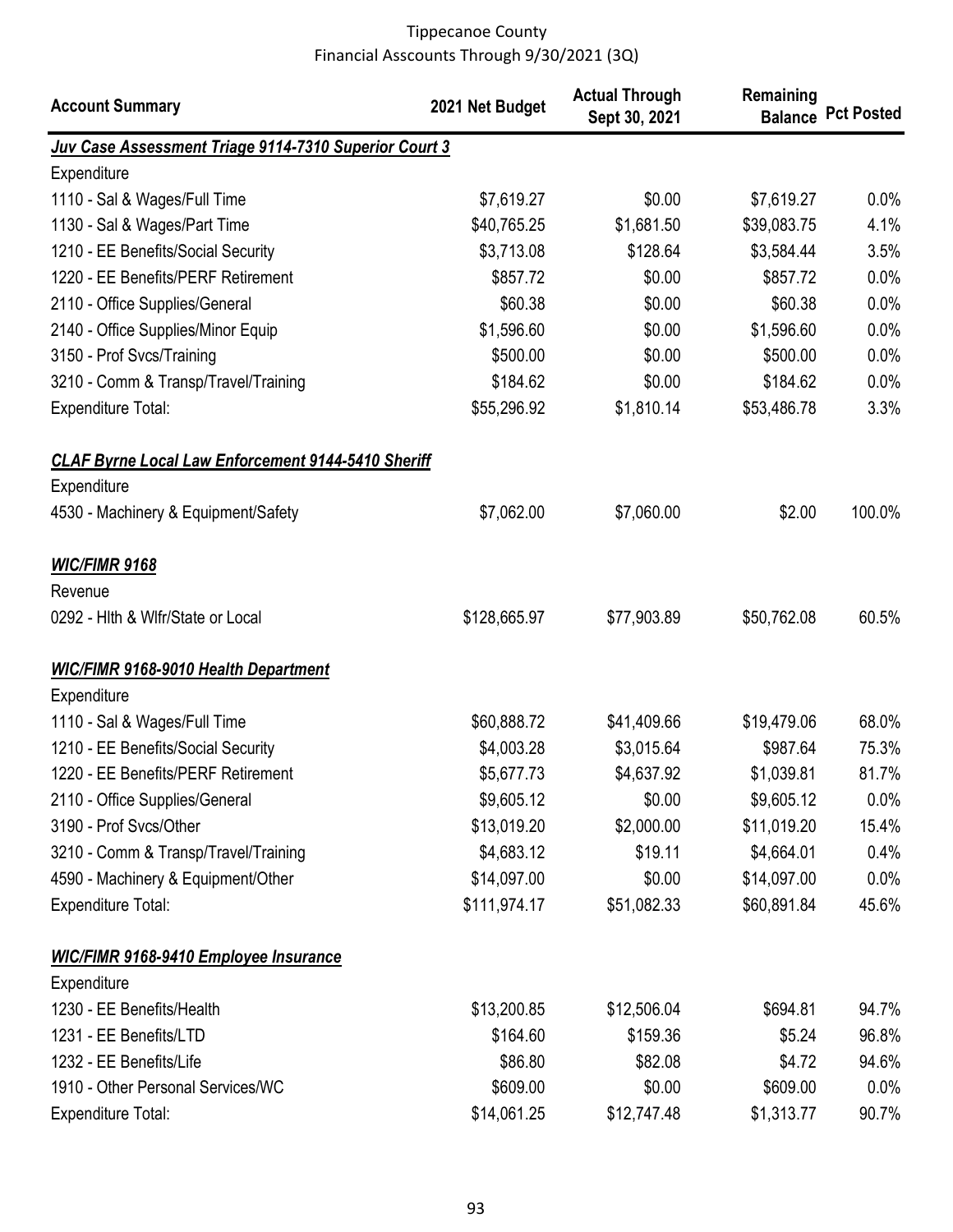| <b>Account Summary</b>                                                                                  | 2021 Net Budget | <b>Actual Through</b><br>Sept 30, 2021 | Remaining     | <b>Balance Pct Posted</b> |
|---------------------------------------------------------------------------------------------------------|-----------------|----------------------------------------|---------------|---------------------------|
| Vaccine Reimbursement 9170                                                                              |                 |                                        |               |                           |
| Revenue                                                                                                 |                 |                                        |               |                           |
| 0292 - Hith & Wifr/State or Local                                                                       | \$80,000.00     | \$0.00                                 | \$80,000.00   | 0.0%                      |
| Vaccine Reimbursement 9170-9010 Health Department<br>Expenditure                                        |                 |                                        |               |                           |
| 3190 - Prof Svcs/Other                                                                                  | \$80,000.00     | \$0.00                                 | \$80,000.00   | 0.0%                      |
| <b>Syringe Services-THFGI 9171</b><br>Revenue                                                           |                 |                                        |               |                           |
| 0292 - Hith & Wifr/State or Local                                                                       | \$10,000.00     | \$0.00                                 | \$10,000.00   | 0.0%                      |
| 0671 - Other Rcpts/Grants from NonGov                                                                   | \$0.00          | \$10,000.00                            | $-$10,000.00$ |                           |
| Revenue Total:                                                                                          | \$10,000.00     | \$10,000.00                            | \$0.00        | 100.0%                    |
| Syringe Services-THFGI 9171-9010 Health Department<br>Expenditure<br>2220 - Oper Supplies/Inst'l or Med | \$14,117.43     | \$6,887.04                             | \$7,230.39    | 48.8%                     |
|                                                                                                         |                 |                                        |               |                           |
| <b>Gateway to Hope Counseling 9178</b><br>Revenue                                                       |                 |                                        |               |                           |
| 0671 - Other Rcpts/Grants from NonGov                                                                   | \$28,363.00     | \$13,163.00                            | \$15,200.00   | 46.4%                     |
| Gateway to Hope Counseling 9178-5510 Community Corrections                                              |                 |                                        |               |                           |
| Expenditure                                                                                             |                 |                                        |               |                           |
| 3145 - Prof Svcs/Hlth & Med Prof                                                                        | \$11,960.75     | \$6,110.75                             | \$5,850.00    | 51.1%                     |
| <b>Gateway to Hope Counseling 9178-9010 Health Dept</b><br>Expenditure                                  |                 |                                        |               |                           |
| 3145 - Prof Svcs/Hlth & Med Prof                                                                        | \$17,063.00     | \$5,045.28                             | \$12,017.72   | 29.6%                     |
| <b>Juvenile Truancy Mediation 9203</b><br>Revenue                                                       |                 |                                        |               |                           |
| 0670 - Other Rcpts/Misc Sources                                                                         | \$24,287.00     | \$22,440.00                            | \$1,847.00    | 92.4%                     |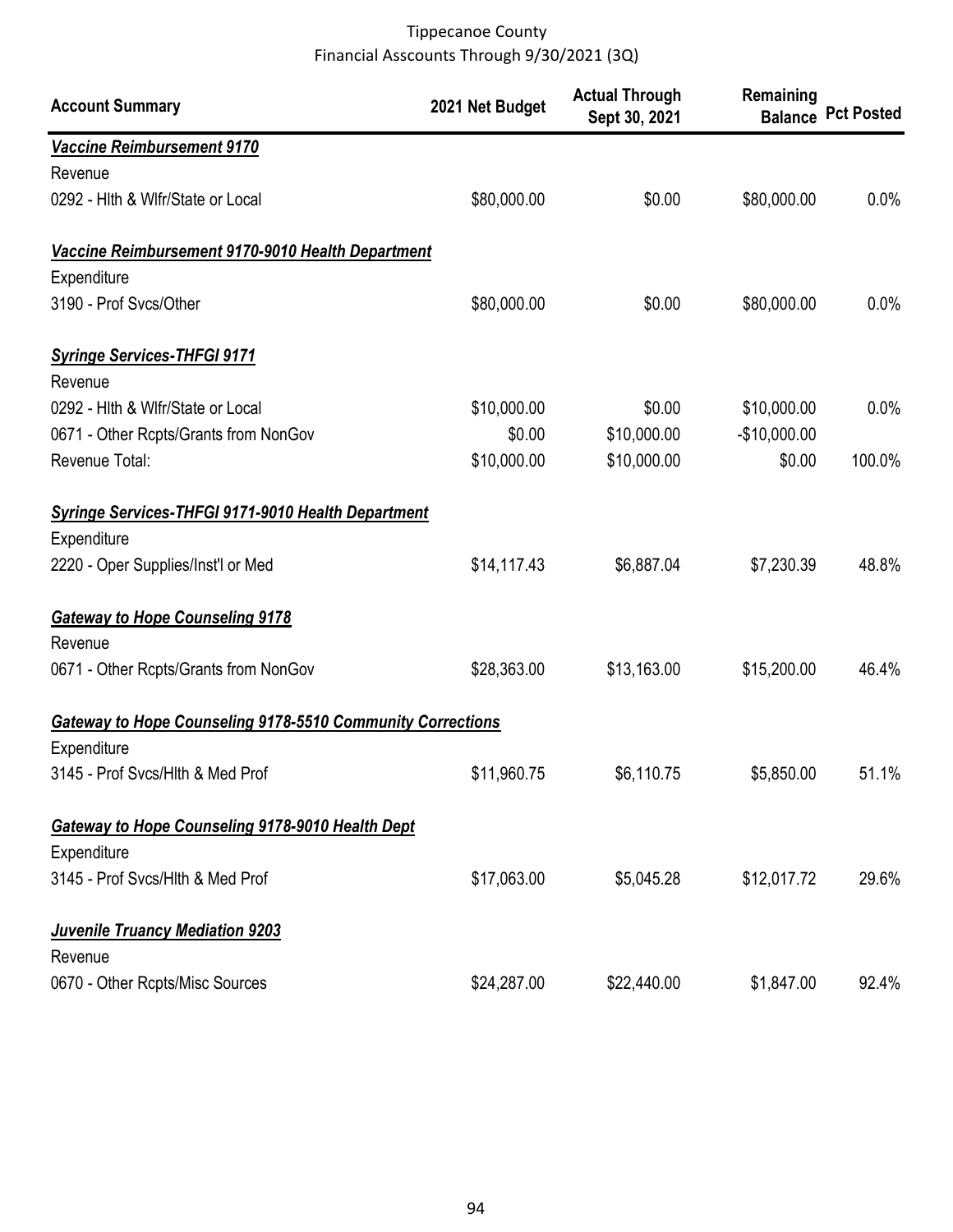| <b>Account Summary</b>                                         | 2021 Net Budget | <b>Actual Through</b><br>Sept 30, 2021 | Remaining   | <b>Balance Pct Posted</b> |
|----------------------------------------------------------------|-----------------|----------------------------------------|-------------|---------------------------|
| <b>Juvenile Truancy Mediation 9203-5610</b>                    |                 |                                        |             |                           |
| Expenditure                                                    |                 |                                        |             |                           |
| 1110 - Sal & Wages/Full Time                                   | \$21,124.82     | \$7,954.86                             | \$13,169.96 | 37.7%                     |
| 1210 - EE Benefits/Social Security                             | \$1,686.47      | \$542.96                               | \$1,143.51  | 32.2%                     |
| 1220 - EE Benefits/PERF Retirement                             | \$2,736.33      | \$856.63                               | \$1,879.70  | 31.3%                     |
| <b>Expenditure Total:</b>                                      | \$25,547.62     | \$9,354.45                             | \$16,193.17 | 36.6%                     |
| <b>Juvenile Truancy Mediation 9203-9410 Employee Insurance</b> |                 |                                        |             |                           |
| Expenditure                                                    |                 |                                        |             |                           |
| 1230 - EE Benefits/Health                                      | \$9,059.52      | \$2,834.07                             | \$6,225.45  | 31.3%                     |
| 1231 - EE Benefits/LTD                                         | \$80.76         | \$28.06                                | \$52.70     | 34.7%                     |
| 1232 - EE Benefits/Life                                        | \$43.24         | \$15.54                                | \$27.70     | 35.9%                     |
| 1910 - Other Personal Services/WC                              | \$314.00        | \$141.13                               | \$172.87    | 44.9%                     |
| <b>Expenditure Total:</b>                                      | \$9,497.52      | \$3,018.80                             | \$6,478.72  | 31.8%                     |
| Juvenile Alternatives Safe Place Grant 9211                    |                 |                                        |             |                           |
| Revenue                                                        |                 |                                        |             |                           |
| 0292 - Hith & Wifr/State or Local                              | \$12,664.48     | \$5,271.57                             | \$7,392.91  | 41.6%                     |
| Juvenile Alternatives Safe Place Grant 9211-5610               |                 |                                        |             |                           |
| Expenditure                                                    |                 |                                        |             |                           |
| 3190 - Prof Svcs/Other                                         | \$12,500.00     | \$4,600.00                             | \$7,900.00  | 36.8%                     |
| 3510 - Utility Service/Utilities                               | \$368.56        | \$146.74                               | \$221.82    | 39.8%                     |
| <b>Expenditure Total:</b>                                      | \$12,868.56     | \$4,746.74                             | \$8,121.82  | 36.9%                     |
| <b>IDHS Foundation Grant 9212</b>                              |                 |                                        |             |                           |
| Revenue                                                        |                 |                                        |             |                           |
| 0671 - Other Rcpts/Grants from NonGov                          | \$3,750.00      | \$3,750.00                             | \$0.00      | 100.0%                    |
| <b>IDHS Foundation Grant 9212-5210 Emergency Management</b>    |                 |                                        |             |                           |
| Expenditure                                                    |                 |                                        |             |                           |
| 2990 - Other Supplies/Non-specified                            | \$3,750.00      | \$3,750.00                             | \$0.00      | 100.0%                    |
| Juvenile Alternatives DOC JDAI 9213                            |                 |                                        |             |                           |
| Revenue                                                        |                 |                                        |             |                           |
| 0291 - Publ Safety/State or Local                              | \$24,772.08     | \$24,772.08                            | \$0.00      | 100.0%                    |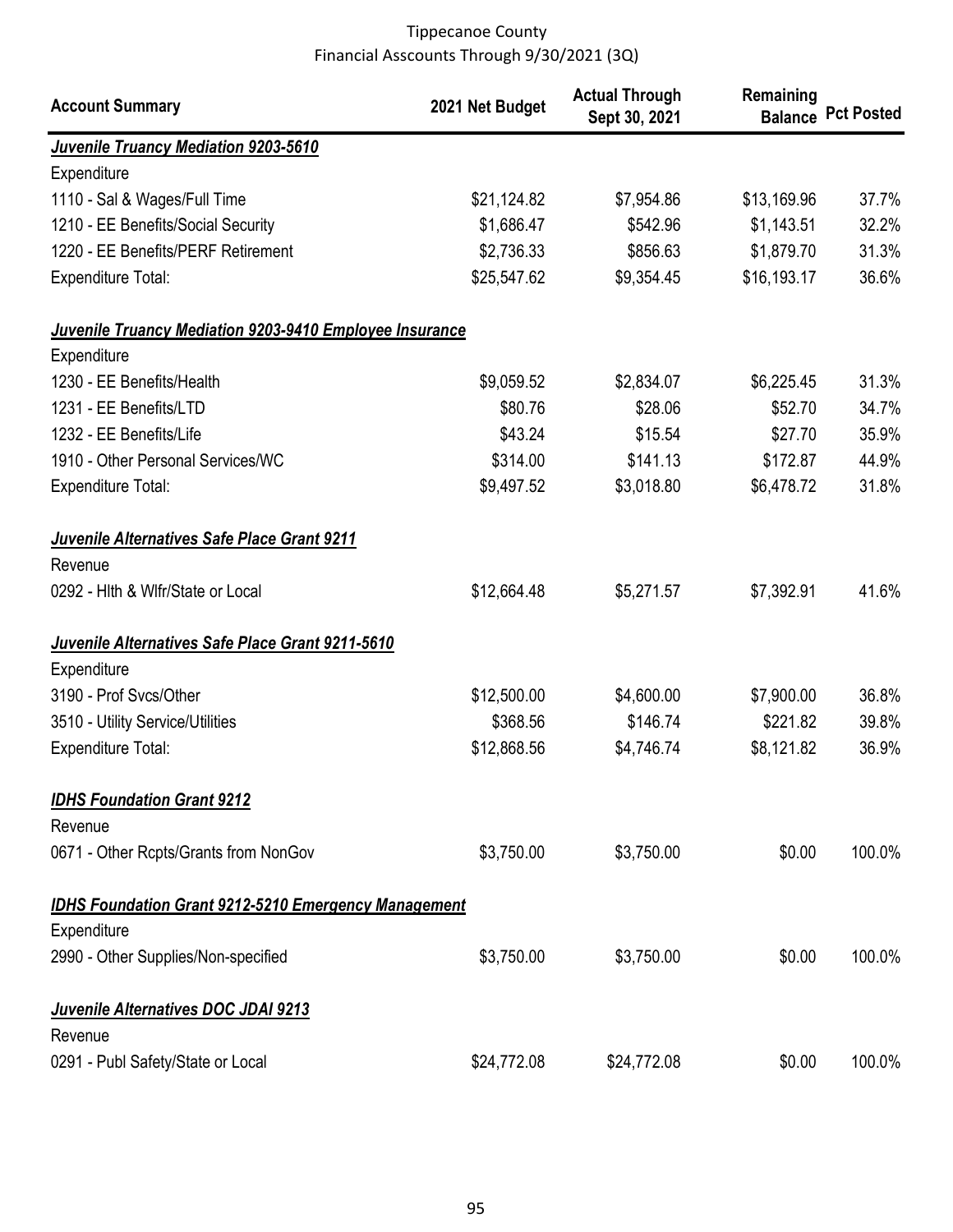| <b>Account Summary</b>                                 | 2021 Net Budget | <b>Actual Through</b><br>Sept 30, 2021 | Remaining     | <b>Balance Pct Posted</b> |
|--------------------------------------------------------|-----------------|----------------------------------------|---------------|---------------------------|
| Juvenile Alternatives DOC JDAI 9213-5610               |                 |                                        |               |                           |
| Expenditure                                            |                 |                                        |               |                           |
| 2110 - Office Supplies/General                         | \$600.00        | \$600.00                               | \$0.00        | 100.0%                    |
| 2250 - Oper Supplies/Food                              | \$1,300.00      | \$1,300.00                             | \$0.00        | 100.0%                    |
| 2990 - Other Supplies/Non-specified                    | \$9,199.17      | \$9,199.91                             | $-$0.74$      | 100.0%                    |
| 3190 - Prof Svcs/Other                                 | \$36,242.74     | \$36,242.00                            | \$0.74        | 100.0%                    |
| <b>Expenditure Total:</b>                              | \$47,341.91     | \$47,341.91                            | \$0.00        | 100.0%                    |
| Juvenile Alternatives DOC JDAI 9215                    |                 |                                        |               |                           |
| Revenue                                                |                 |                                        |               |                           |
| 0291 - Publ Safety/State or Local                      | \$80,000.00     | \$35,000.00                            | \$45,000.00   | 43.8%                     |
| Juvenile Alternatives DOC JDAI 9215-5610               |                 |                                        |               |                           |
| Expenditure                                            |                 |                                        |               |                           |
| 2110 - Office Supplies/General                         | \$692.00        | \$0.00                                 | \$692.00      | 0.0%                      |
| 2250 - Oper Supplies/Food                              | \$4,404.00      | \$738.95                               | \$3,665.05    | 16.8%                     |
| 2990 - Other Supplies/Non-specified                    | \$3,900.00      | \$550.00                               | \$3,350.00    | 14.1%                     |
| 3190 - Prof Svcs/Other                                 | \$63,540.00     | \$11,015.00                            | \$52,525.00   | 17.3%                     |
| 3210 - Comm & Transp/Travel/Training                   | \$7,464.00      | \$0.00                                 | \$7,464.00    | 0.0%                      |
| Expenditure Total:                                     | \$80,000.00     | \$12,303.95                            | \$67,696.05   | 15.4%                     |
| <b>Community Corrections DOC Adult Grant 9218</b>      |                 |                                        |               |                           |
| Revenue                                                |                 |                                        |               |                           |
| 0291 - Publ Safety/State or Local                      | \$0.00          | \$734,665.50                           | -\$734,665.50 |                           |
| <b>Community Corrections DOC Adult Grant 9218-5510</b> |                 |                                        |               |                           |
| Expenditure                                            |                 |                                        |               |                           |
| 1110 - Sal & Wages/Full Time                           | \$503,533.53    | \$333,297.60                           | \$170,235.93  | 66.2%                     |
| 1112 - Sal & Wages/Chief Dep & Appt                    | \$18,120.35     | \$12,544.38                            | \$5,575.97    | 69.2%                     |
| 1130 - Sal & Wages/Part Time                           | \$0.45          | \$0.00                                 | \$0.45        | 0.0%                      |
| 1210 - EE Benefits/Social Security                     | \$39,907.05     | \$24,698.67                            | \$15,208.38   | 61.9%                     |
| 1220 - EE Benefits/PERF Retirement                     | \$58,426.98     | \$38,472.06                            | \$19,954.92   | 65.8%                     |
| 1910 - Other Personal Services/WC                      | \$0.70          | \$0.00                                 | \$0.70        | 0.0%                      |
| 2990 - Other Supplies/Non-specified                    | \$16,964.93     | \$9,760.52                             | \$7,204.41    | 57.5%                     |
| 3190 - Prof Svcs/Other                                 | \$180,120.55    | \$173,869.92                           | \$6,250.63    | 96.5%                     |
| 3940 - Other Disb/General Refunds                      | \$264,452.00    | \$264,451.80                           | \$0.20        | 100.0%                    |
| Expenditure Total:                                     | \$1,081,526.54  | \$857,094.95                           | \$224,431.59  | 79.2%                     |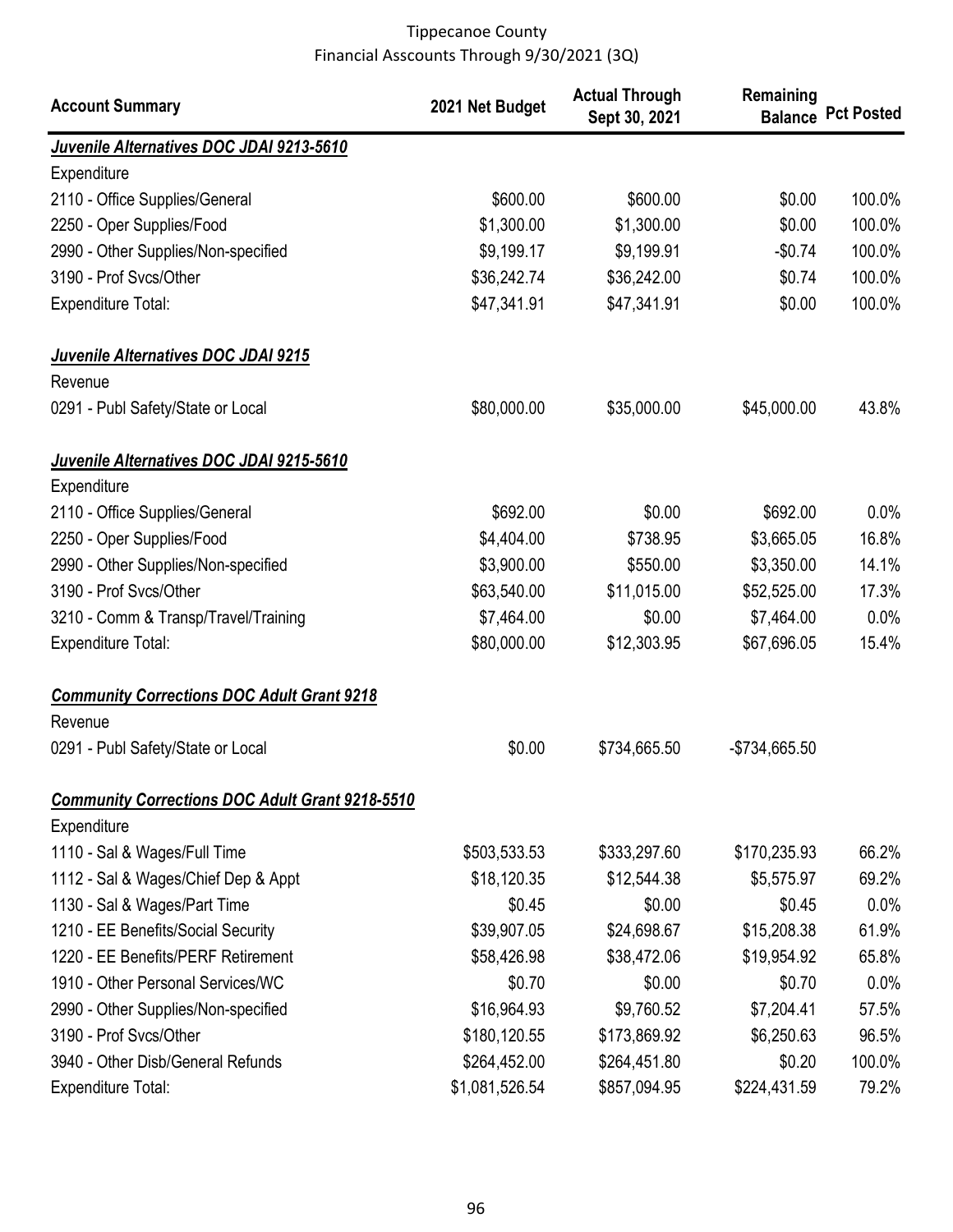| <b>Account Summary</b>                                                    | 2021 Net Budget | <b>Actual Through</b><br>Sept 30, 2021 | Remaining   | <b>Balance Pct Posted</b> |
|---------------------------------------------------------------------------|-----------------|----------------------------------------|-------------|---------------------------|
| <b>Community Corrections DOC Adult Grant 9218-9410 Employee Insurance</b> |                 |                                        |             |                           |
| Expenditure                                                               |                 |                                        |             |                           |
| 1230 - EE Benefits/Health                                                 | \$152,014.57    | \$98,936.19                            | \$53,078.38 | 65.1%                     |
| 1231 - EE Benefits/LTD                                                    | \$1,943.87      | \$1,296.85                             | \$647.02    | 66.7%                     |
| 1232 - EE Benefits/Life                                                   | \$1,304.25      | \$821.95                               | \$482.30    | 63.0%                     |
| Expenditure Total:                                                        | \$155,262.69    | \$101,054.99                           | \$54,207.70 | 65.1%                     |
| CC DOC Adult 9219-5510 Community Corrections                              |                 |                                        |             |                           |
| Expenditure                                                               |                 |                                        |             |                           |
| 1110 - Sal & Wages/Full Time                                              | \$23,034.19     | \$14,462.84                            | \$8,571.35  | 62.8%                     |
| 1112 - Sal & Wages/Chief Dep & Appt                                       | \$697.25        | \$696.91                               | \$0.34      | 100.0%                    |
| 1210 - EE Benefits/Social Security                                        | \$4,823.01      | \$1,053.24                             | \$3,769.77  | 21.8%                     |
| 1220 - EE Benefits/PERF Retirement                                        | \$2,655.75      | \$1,697.93                             | \$957.82    | 63.9%                     |
| 2990 - Other Supplies/Non-specified                                       | \$71.38         | \$57.20                                | \$14.18     | 80.1%                     |
| 3190 - Prof Svcs/Other                                                    | \$33,328.68     | \$33,328.68                            | \$0.00      | 100.0%                    |
| Expenditure Total:                                                        | \$64,610.26     | \$51,296.80                            | \$13,313.46 | 79.4%                     |
| CC DOC Adult 9219-9410 Employee Insurance                                 |                 |                                        |             |                           |
| Expenditure                                                               |                 |                                        |             |                           |
| 1230 - EE Benefits/Health                                                 | \$5,130.67      | \$4,878.06                             | \$252.61    | 95.1%                     |
| 1231 - EE Benefits/LTD                                                    | \$102.10        | \$61.61                                | \$40.49     | 60.3%                     |
| 1232 - EE Benefits/Life                                                   | \$129.47        | \$39.07                                | \$90.40     | 30.2%                     |
| <b>Expenditure Total:</b>                                                 | \$5,362.24      | \$4,978.74                             | \$383.50    | 92.8%                     |
| <b>Arconic Foundation WOW 9241</b>                                        |                 |                                        |             |                           |
| Revenue                                                                   |                 |                                        |             |                           |
| 0671 - Other Rcpts/Grants from NonGov                                     | \$25,000.00     | \$25,000.00                            | \$0.00      | 100.0%                    |
| <b>Arconic Foundation WOW 9241-0410 Surveyor</b>                          |                 |                                        |             |                           |
| Expenditure                                                               |                 |                                        |             |                           |
| 2140 - Office Supplies/Minor Equip                                        | \$15,157.00     | \$15,194.27                            | $-$37.27$   | 100.2%                    |
| 2250 - Oper Supplies/Food                                                 | \$74.00         | \$142.17                               | $-$ \$68.17 | 192.1%                    |
| 3190 - Prof Svcs/Other                                                    | \$9,769.00      | \$372.25                               | \$9,396.75  | 3.8%                      |
| <b>Expenditure Total:</b>                                                 | \$25,000.00     | \$15,708.69                            | \$9,291.31  | 62.8%                     |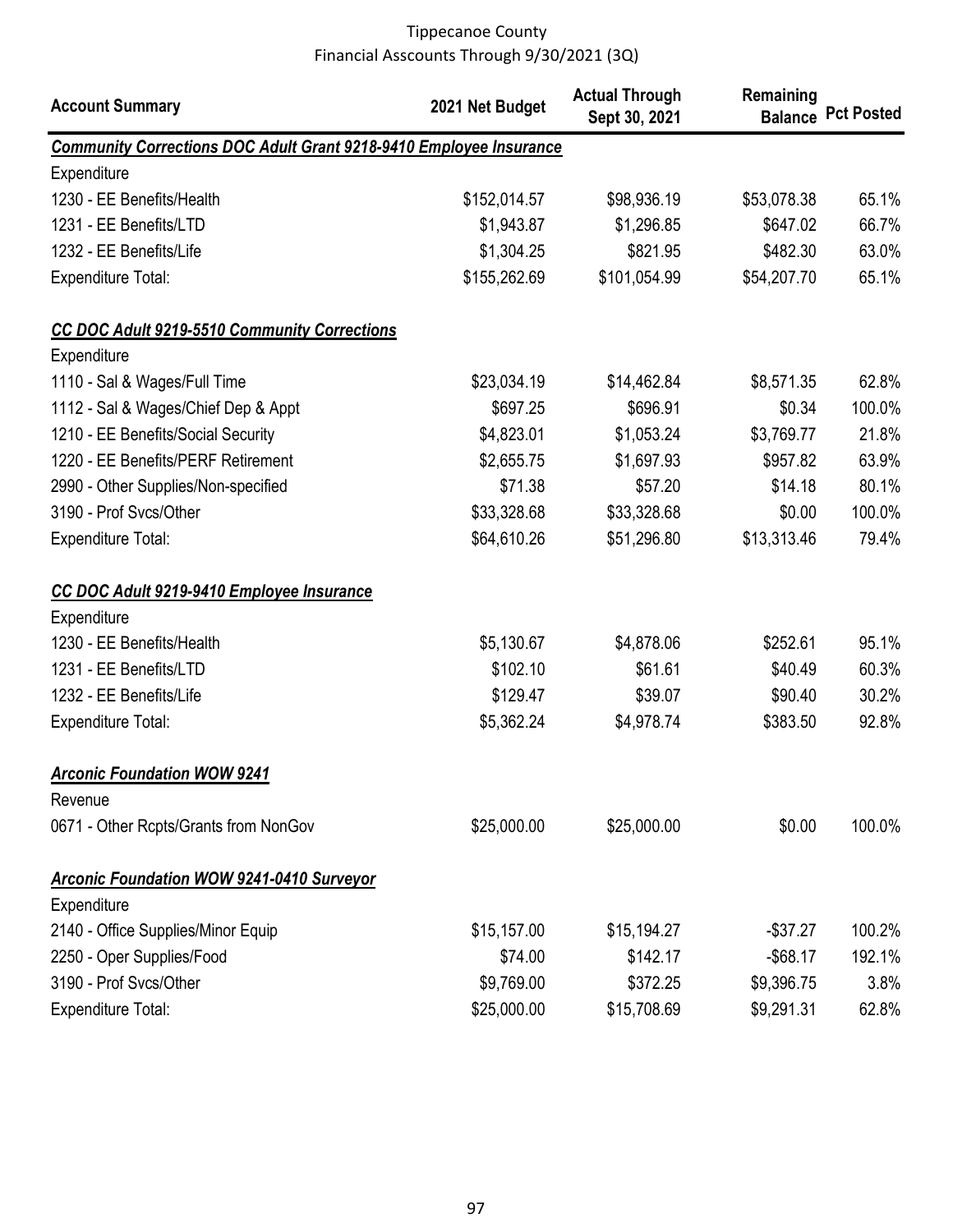| <b>Account Summary</b>                                      | 2021 Net Budget | <b>Actual Through</b><br>Sept 30, 2021 | Remaining    | <b>Balance Pct Posted</b> |
|-------------------------------------------------------------|-----------------|----------------------------------------|--------------|---------------------------|
| SIA Foundation Grant WOW 9242-0410 Surveyor                 |                 |                                        |              |                           |
| Expenditure                                                 |                 |                                        |              |                           |
| 2990 - Other Supplies/Non-specified                         | \$4.85          | \$0.00                                 | \$4.85       | 0.0%                      |
| 3190 - Prof Svcs/Other                                      | \$439.78        | \$0.00                                 | \$439.78     | 0.0%                      |
| <b>Expenditure Total:</b>                                   | \$444.63        | \$0.00                                 | \$444.63     | 0.0%                      |
| <b>DFC Drug Task Force Grant 9251</b>                       |                 |                                        |              |                           |
| Revenue                                                     |                 |                                        |              |                           |
| 0671 - Other Rcpts/Grants from NonGov                       | \$24,097.00     | \$0.00                                 | \$24,097.00  | 0.0%                      |
| DFC Drug Task Force Grant 9251-5910 Prosecutor              |                 |                                        |              |                           |
| Expenditure                                                 |                 |                                        |              |                           |
| 3510 - Utility Service/Utilities                            | \$0.00          | \$0.00                                 | \$0.00       |                           |
| 3940 - Other Disb/General Refunds                           | \$0.00          | \$0.00                                 | \$0.00       |                           |
| 4530 - Machinery & Equipment/Safety                         | \$19,297.00     | \$0.00                                 | \$19,297.00  | 0.0%                      |
| <b>Expenditure Total:</b>                                   | \$19,297.00     | \$0.00                                 | \$19,297.00  | 0.0%                      |
| <b>IFSSA Adult Protective Services 9252</b>                 |                 |                                        |              |                           |
| Revenue                                                     |                 |                                        |              |                           |
| 0292 - Hith & Wifr/State or Local                           | \$675,993.30    | \$274,734.11                           | \$401,259.19 | 40.6%                     |
| <b>IFSSA Adult Protective Services 9252-5910 Prosecutor</b> |                 |                                        |              |                           |
| Expenditure                                                 |                 |                                        |              |                           |
| 1110 - Sal & Wages/Full Time                                | \$335,878.35    | \$158,408.51                           | \$177,469.84 | 47.2%                     |
| 1130 - Sal & Wages/Part Time                                | \$55,615.00     | \$20,176.00                            | \$35,439.00  | 36.3%                     |
| 1210 - EE Benefits/Social Security                          | \$30,751.11     | \$13,236.26                            | \$17,514.85  | 43.0%                     |
| 1220 - EE Benefits/PERF Retirement                          | \$39,188.76     | \$17,741.85                            | \$21,446.91  | 45.3%                     |
| 1920 - Other Personal Services/Unempl                       | \$0.88          | \$0.00                                 | \$0.88       | $0.0\%$                   |
| 2110 - Office Supplies/General                              | \$2,130.78      | \$861.97                               | \$1,268.81   | 40.5%                     |
| 2140 - Office Supplies/Minor Equip                          | \$2,000.00      | \$1,325.52                             | \$674.48     | 66.3%                     |
| 2210 - Oper Supplies/Gasoline & Oil                         | \$5,000.00      | \$1,264.42                             | \$3,735.58   | 25.3%                     |
| 3180 - Prof Svcs/Institutional Care                         | \$25,294.77     | \$769.49                               | \$24,525.28  | 3.0%                      |
| 3190 - Prof Svcs/Other                                      | \$445.00        | \$0.00                                 | \$445.00     | 0.0%                      |
| 3210 - Comm & Transp/Travel/Training                        | \$2,000.00      | \$0.00                                 | \$2,000.00   | 0.0%                      |
| 3510 - Utility Service/Utilities                            | \$8,364.84      | \$1,640.74                             | \$6,724.10   | 19.6%                     |
| 3620 - Rep & Maint/Vehicle & Equip                          | \$1,500.28      | \$240.00                               | \$1,260.28   | 16.0%                     |
| 3710 - Rentals & Leases/Bldgs & Prop                        | \$18,002.12     | \$8,400.00                             | \$9,602.12   | 46.7%                     |
| 4520 - Machinery & Equipment/Vehicle                        | \$22,119.00     | \$19,753.25                            | \$2,365.75   | 89.3%                     |
| <b>Expenditure Total:</b>                                   | \$548,290.89    | \$243,818.01                           | \$304,472.88 | 44.5%                     |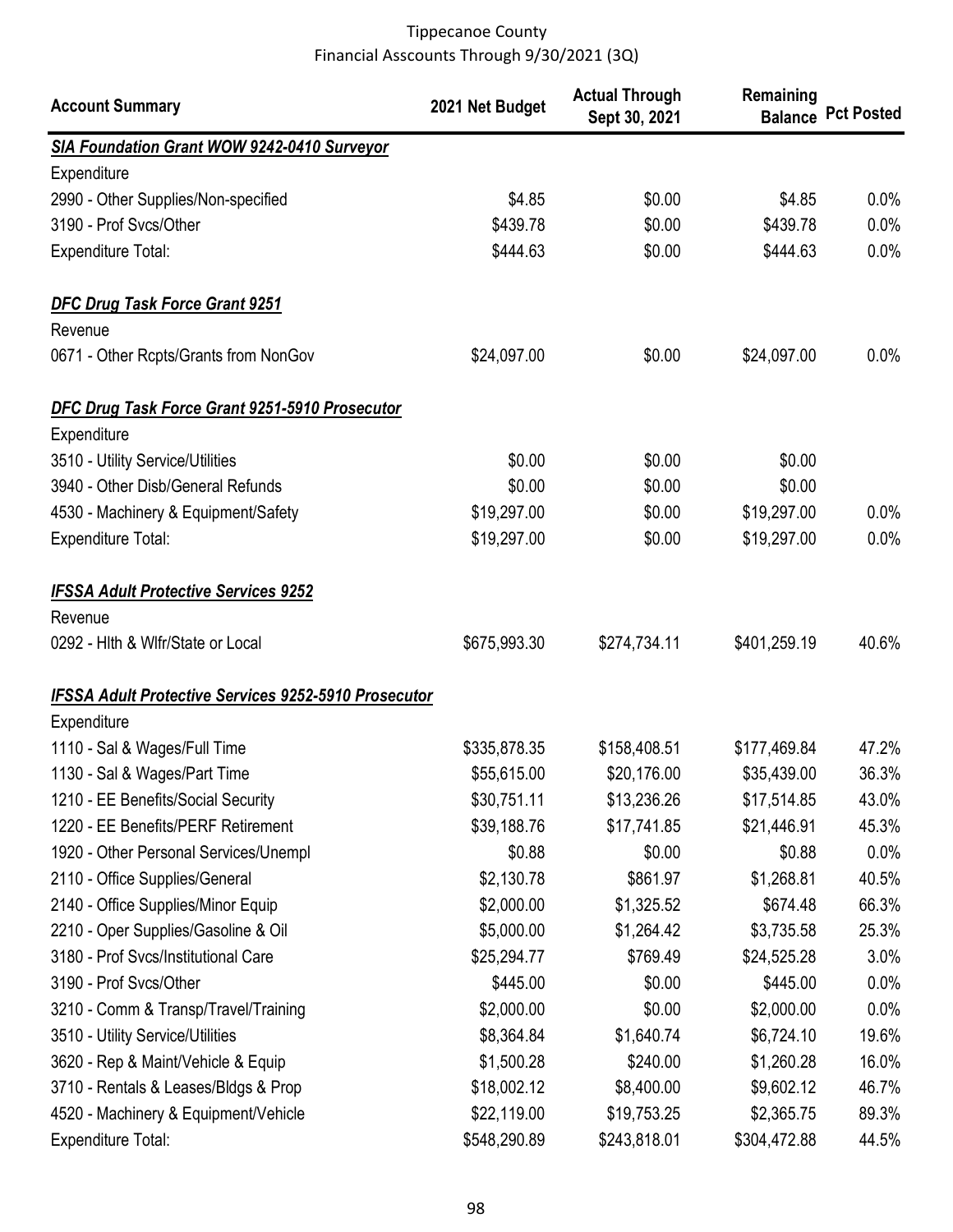| <b>Account Summary</b>                                              | 2021 Net Budget | <b>Actual Through</b><br>Sept 30, 2021 | Remaining   | <b>Balance Pct Posted</b> |
|---------------------------------------------------------------------|-----------------|----------------------------------------|-------------|---------------------------|
| <b>IFSSA Adult Protective Services 9252-9410 Employee Insurance</b> |                 |                                        |             |                           |
| Expenditure                                                         |                 |                                        |             |                           |
| 1230 - EE Benefits/Health                                           | \$73,145.97     | \$30,579.84                            | \$42,566.13 | 41.8%                     |
| 1231 - EE Benefits/LTD                                              | \$1,348.42      | \$609.68                               | \$738.74    | 45.2%                     |
| 1232 - EE Benefits/Life                                             | \$705.17        | \$328.32                               | \$376.85    | 46.6%                     |
| <b>Expenditure Total:</b>                                           | \$75,199.56     | \$31,517.84                            | \$43,681.72 | 41.9%                     |
| ICJI EEDMA Project 9254-5910 Prosecutor                             |                 |                                        |             |                           |
| Expenditure                                                         |                 |                                        |             |                           |
| 3190 - Prof Svcs/Other                                              | \$379.98        | \$0.00                                 | \$379.98    | 0.0%                      |
| 4520 - Machinery & Equipment/Vehicle                                | \$6,713.04      | \$0.00                                 | \$6,713.04  | 0.0%                      |
| <b>Expenditure Total:</b>                                           | \$7,093.02      | \$0.00                                 | \$7,093.02  | 0.0%                      |
| Drug Prosecution Fund 9259-5910 Prosecutor                          |                 |                                        |             |                           |
| Expenditure                                                         |                 |                                        |             |                           |
| 2140 - Office Supplies/Minor Equip                                  | \$0.54          | \$0.00                                 | \$0.54      | 0.0%                      |
| 3190 - Prof Svcs/Other                                              | \$554.00        | \$0.00                                 | \$554.00    | 0.0%                      |
| <b>Expenditure Total:</b>                                           | \$554.54        | \$0.00                                 | \$554.54    | 0.0%                      |
| <b>DOC Probation Grant 9512</b>                                     |                 |                                        |             |                           |
| Revenue                                                             |                 |                                        |             |                           |
| 0291 - Publ Safety/State or Local                                   | \$87,434.00     | \$65,576.25                            | \$21,857.75 | 75.0%                     |
| <b>DOC Probation Grant 9512-6110 Probation</b>                      |                 |                                        |             |                           |
| Expenditure                                                         |                 |                                        |             |                           |
| 1110 - Sal & Wages/Full Time                                        | \$47,374.59     | \$31,081.93                            | \$16,292.66 | 65.6%                     |
| 1210 - EE Benefits/Social Security                                  | \$3,302.39      | \$2,140.46                             | \$1,161.93  | 64.8%                     |
| 1220 - EE Benefits/PERF Retirement                                  | \$4,794.63      | \$3,481.20                             | \$1,313.43  | 72.6%                     |
| 1910 - Other Personal Services/WC                                   | \$395.00        | \$0.00                                 | \$395.00    | 0.0%                      |
| 3190 - Prof Svcs/Other                                              | \$30,000.00     | \$17,500.00                            | \$12,500.00 | 58.3%                     |
| 3940 - Other Disb/General Refunds                                   | \$1,321.00      | \$1,320.93                             | \$0.07      | 100.0%                    |
| <b>Expenditure Total:</b>                                           | \$87,187.61     | \$55,524.52                            | \$31,663.09 | 63.7%                     |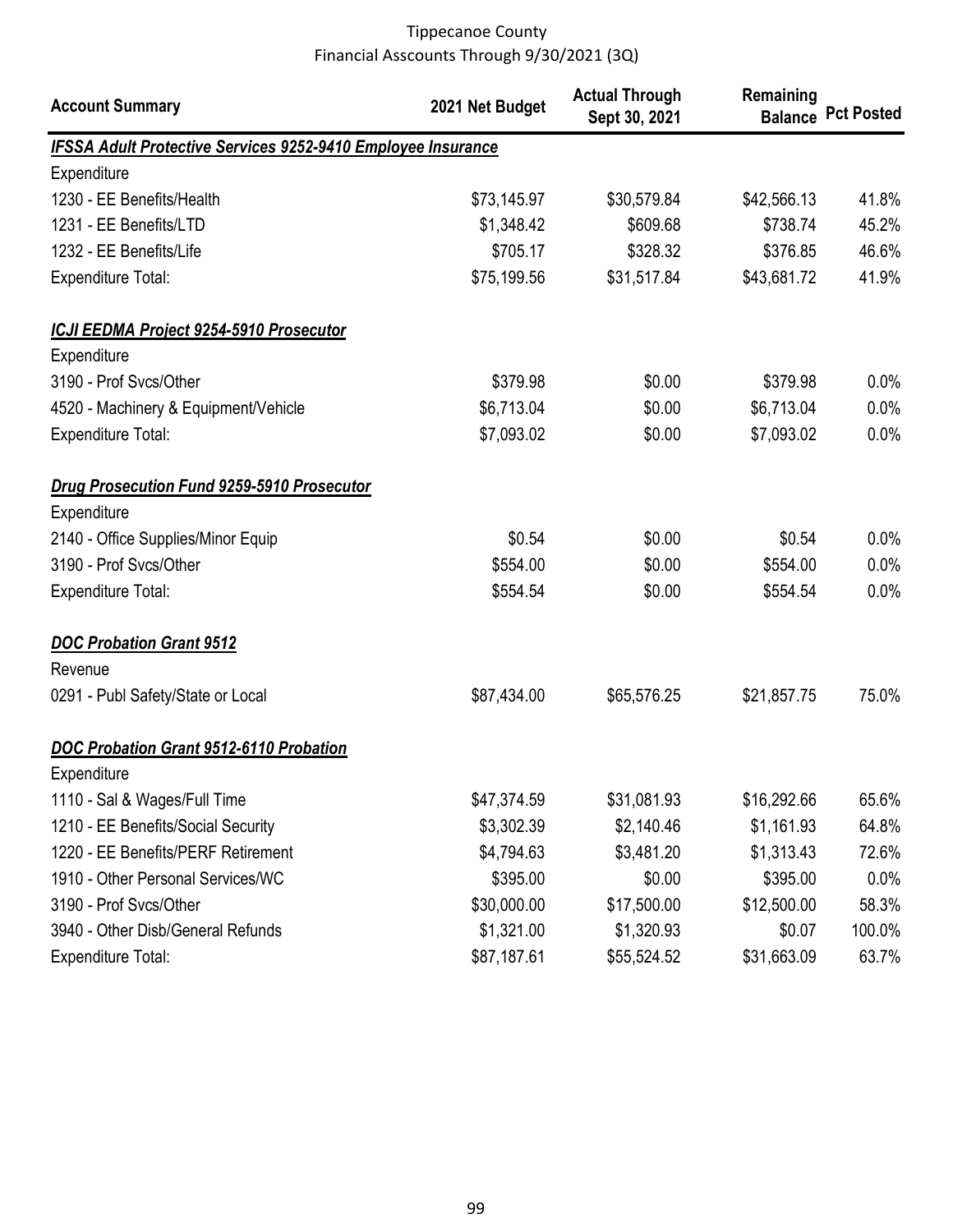| <b>Account Summary</b>                          | 2021 Net Budget | <b>Actual Through</b><br>Sept 30, 2021 | Remaining   | <b>Balance Pct Posted</b> |
|-------------------------------------------------|-----------------|----------------------------------------|-------------|---------------------------|
| DOC Probation Grant 9512-9410 Employee Benefits |                 |                                        |             |                           |
| Expenditure                                     |                 |                                        |             |                           |
| 1230 - EE Benefits/Health                       | \$5,268.80      | \$5,268.80                             | \$0.00      | 100.0%                    |
| 1231 - EE Benefits/LTD                          | \$284.50        | \$119.49                               | \$165.01    | 42.0%                     |
| 1232 - EE Benefits/Life                         | \$218.02        | \$82.08                                | \$135.94    | 37.6%                     |
| 1910 - Other Personal Services/WC               | \$796.00        | \$0.00                                 | \$796.00    | 0.0%                      |
| <b>Expenditure Total:</b>                       | \$6,567.32      | \$5,470.37                             | \$1,096.95  | 83.3%                     |
| <b>DOC Probation 9513</b>                       |                 |                                        |             |                           |
| Revenue                                         |                 |                                        |             |                           |
| 0291 - Publ Safety/State or Local               | \$0.03          | \$0.00                                 | \$0.03      | 0.0%                      |
| <b>DOC Probation 9513-6110 Probation</b>        |                 |                                        |             |                           |
| Expenditure                                     |                 |                                        |             |                           |
| 1110 - Sal & Wages/Full Time                    | \$4,502.00      | \$0.00                                 | \$4,502.00  | $0.0\%$                   |
| 1210 - EE Benefits/Social Security              | \$648.80        | \$0.00                                 | \$648.80    | 0.0%                      |
| 1220 - EE Benefits/PERF Retirement              | \$579.97        | \$0.00                                 | \$579.97    | 0.0%                      |
| 3190 - Prof Svcs/Other                          | \$2,500.00      | \$2,500.00                             | \$0.00      | 100.0%                    |
| <b>Expenditure Total:</b>                       | \$8,230.77      | \$2,500.00                             | \$5,730.77  | 30.4%                     |
| DOC Probation 9513-9410 Employee Insurance      |                 |                                        |             |                           |
| Expenditure                                     |                 |                                        |             |                           |
| 1230 - EE Benefits/Health                       | \$0.20          | \$0.00                                 | \$0.20      | $0.0\%$                   |
| 1231 - EE Benefits/LTD                          | \$73.22         | \$0.00                                 | \$73.22     | $0.0\%$                   |
| 1232 - EE Benefits/Life                         | \$37.04         | \$0.00                                 | \$37.04     | 0.0%                      |
| <b>Expenditure Total:</b>                       | \$110.46        | \$0.00                                 | \$110.46    | $0.0\%$                   |
| <b>CASA Capacity Building Grant 9532</b>        |                 |                                        |             |                           |
| Revenue                                         |                 |                                        |             |                           |
| 0292 - Hith & Wifr/State or Local               | \$30,389.00     | \$30,389.00                            | \$0.00      | 100.0%                    |
| <b>CASA Capacity Building Grant 9532-7310</b>   |                 |                                        |             |                           |
| Expenditure                                     |                 |                                        |             |                           |
| 2260 - Oper Supplies/Signage                    | \$13,000.00     | \$9,475.80                             | \$3,524.20  | 72.9%                     |
| 2270 - Oper Supplies/Educational Mtls           | \$1,389.00      | \$0.00                                 | \$1,389.00  | $0.0\%$                   |
| 3210 - Comm & Transp/Travel/Training            | \$10,000.00     | \$321.31                               | \$9,678.69  | 3.2%                      |
| 3220 - Comm & Transp/Communications             | \$6,000.00      | \$2,790.00                             | \$3,210.00  | 46.5%                     |
| Expenditure Total:                              | \$30,389.00     | \$12,587.11                            | \$17,801.89 | 41.4%                     |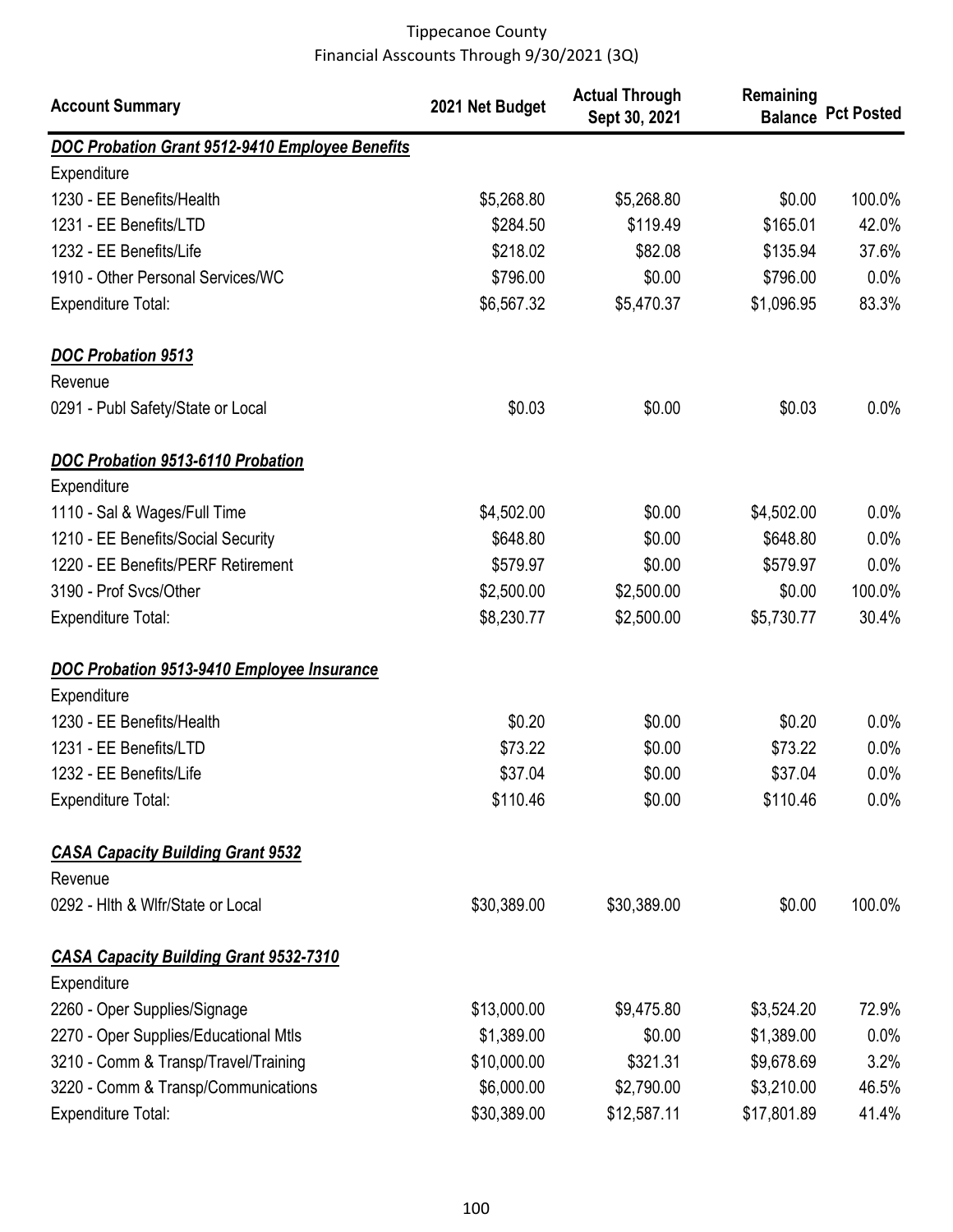| <b>Account Summary</b>                               | 2021 Net Budget | <b>Actual Through</b><br>Sept 30, 2021 | Remaining   | <b>Balance Pct Posted</b> |
|------------------------------------------------------|-----------------|----------------------------------------|-------------|---------------------------|
| Veterans Treatment 9535-7010 Circuit Court           |                 |                                        |             |                           |
| Expenditure                                          |                 |                                        |             |                           |
| 2250 - Oper Supplies/Food                            | \$31.18         | \$0.00                                 | \$31.18     | 0.0%                      |
| 2270 - Oper Supplies/Educational Mtls                | \$364.34        | \$33.20                                | \$331.14    | 9.1%                      |
| 3140 - Prof Svcs/Counselng Consults                  | \$12,000.00     | \$0.00                                 | \$12,000.00 | 0.0%                      |
| 3190 - Prof Svcs/Other                               | \$5,626.59      | \$3,504.72                             | \$2,121.87  | 62.3%                     |
| 3210 - Comm & Transp/Travel/Training                 | \$5,000.00      | \$0.00                                 | \$5,000.00  | 0.0%                      |
| <b>Expenditure Total:</b>                            | \$23,022.11     | \$3,537.92                             | \$19,484.19 | 15.4%                     |
| <b>Court Interpreter 9549</b>                        |                 |                                        |             |                           |
| Revenue                                              |                 |                                        |             |                           |
| 0292 - Hith & Wifr/State or Local                    | \$11,896.25     | \$8,463.75                             | \$3,432.50  | 71.1%                     |
| Court Interpreter 9549-7106 Superior Court 6         |                 |                                        |             |                           |
| Expenditure                                          |                 |                                        |             |                           |
| 3170 - Prof Svcs/Translator                          | \$9,903.75      | \$6,871.25                             | \$3,032.50  | 69.4%                     |
| <b>Law Enforcement Assistance 9603</b>               |                 |                                        |             |                           |
| Revenue                                              |                 |                                        |             |                           |
| 0671 - Other Rcpts/Grants from NonGov                | \$13,650.00     | \$13,650.00                            | \$0.00      | 100.0%                    |
| Law Enforcement Assistance 9603-5410 Sheriff         |                 |                                        |             |                           |
| Expenditure                                          |                 |                                        |             |                           |
| 2220 - Oper Supplies/Inst'l or Med                   | \$13,650.00     | \$0.00                                 | \$13,650.00 | 0.0%                      |
| <b>Family Court Grant 9623-7203 Superior Court 3</b> |                 |                                        |             |                           |
| Expenditure                                          |                 |                                        |             |                           |
| 3140 - Prof Svcs/Counselng Consults                  | \$140.00        | \$0.00                                 | \$140.00    | 0.0%                      |
| <b>Tags VASIA Grant 9631</b>                         |                 |                                        |             |                           |
| Revenue                                              |                 |                                        |             |                           |
| 0292 - Hith & Wifr/State or Local                    | \$75,000.00     | \$75,000.00                            | \$0.00      | 100.0%                    |
| Tags VASIA Grant 9631-7010 Circuit Court             |                 |                                        |             |                           |
| Expenditure                                          |                 |                                        |             |                           |
| 3190 - Prof Svcs/Other                               | \$75,000.00     | \$75,000.00                            | \$0.00      | 100.0%                    |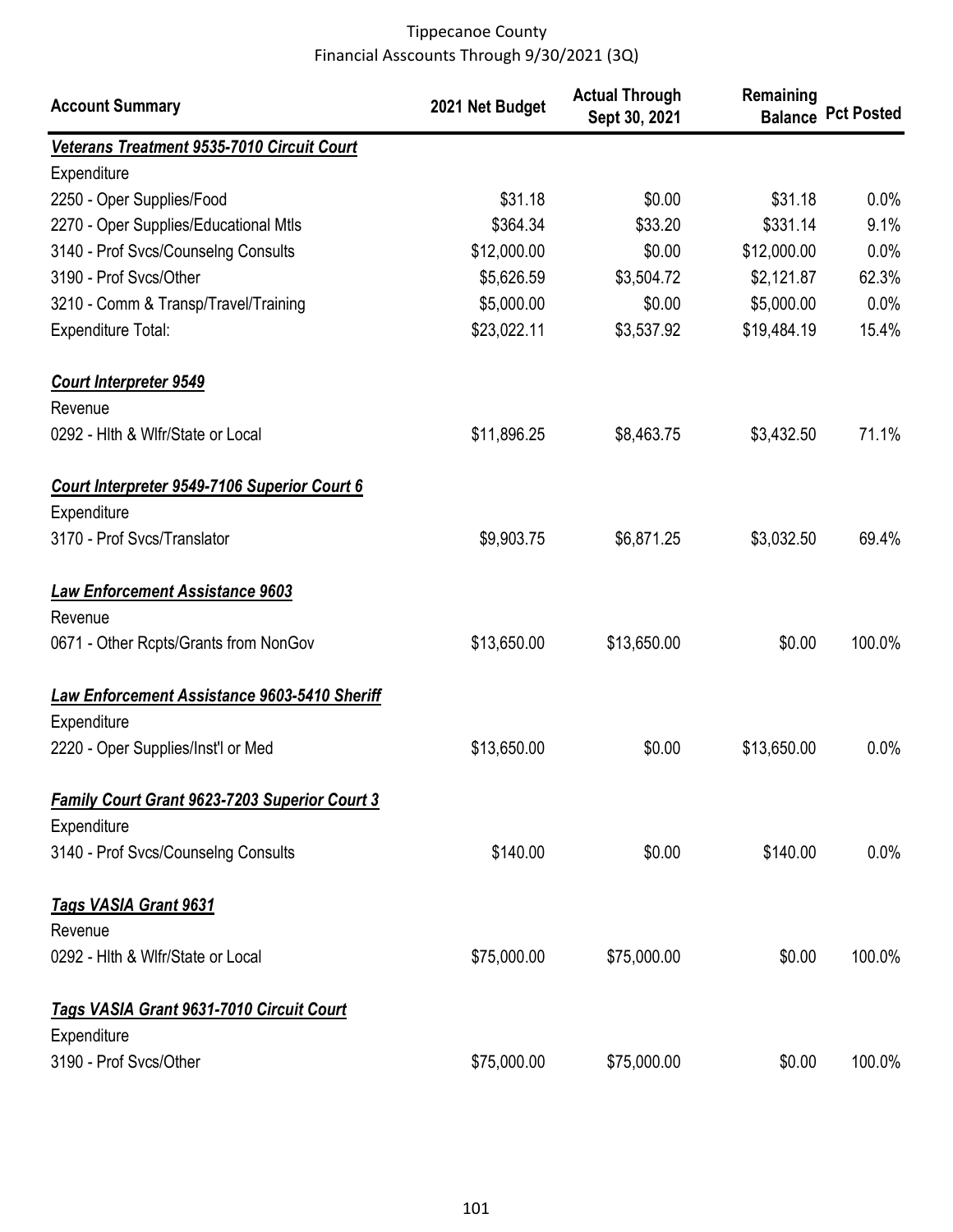| <b>Account Summary</b>                                      | 2021 Net Budget | <b>Actual Through</b><br>Sept 30, 2021 | Remaining<br><b>Balance</b> | <b>Pct Posted</b> |
|-------------------------------------------------------------|-----------------|----------------------------------------|-----------------------------|-------------------|
| Juvenile Alternative DOC Grant 9641                         |                 |                                        |                             |                   |
| Revenue                                                     |                 |                                        |                             |                   |
| 0291 - Publ Safety/State or Local                           | \$92,488.89     | \$92,488.86                            | \$0.03                      | 100.0%            |
| Juvenile Alternative DOC Grant 9641-5610                    |                 |                                        |                             |                   |
| Expenditure                                                 |                 |                                        |                             |                   |
| 1110 - Sal & Wages/Full Time                                | \$66,102.70     | \$66,099.09                            | \$3.61                      | 100.0%            |
| 1210 - EE Benefits/Social Security                          | \$4,788.10      | \$4,782.54                             | \$5.56                      | 99.9%             |
| 1220 - EE Benefits/PERF Retirement                          | \$7,342.32      | \$7,342.20                             | \$0.12                      | 100.0%            |
| 2110 - Office Supplies/General                              | \$936.00        | \$936.00                               | \$0.00                      | 100.0%            |
| 2210 - Oper Supplies/Gasoline & Oil                         | \$750.00        | \$750.00                               | \$0.00                      | 100.0%            |
| 2990 - Other Supplies/Non-specified                         | \$1,325.00      | \$1,325.00                             | \$0.00                      | 100.0%            |
| 3190 - Prof Svcs/Other                                      | \$16,290.50     | \$16,289.50                            | \$1.00                      | 100.0%            |
| 3210 - Comm & Transp/Travel/Training                        | \$416.00        | \$415.99                               | \$0.01                      | 100.0%            |
| 3510 - Utility Service/Utilities                            | \$1,632.48      | \$1,629.13                             | \$3.35                      | 99.8%             |
| 3620 - Rep & Maint/Vehicle & Equip                          | \$92.09         | \$85.30                                | \$6.79                      | 92.6%             |
| 3940 - Other Disb/General Refunds                           | \$0.00          | \$2.72                                 | $-$2.72$                    |                   |
| 4590 - Machinery & Equipment/Other                          | \$16,764.00     | \$16,764.00                            | \$0.00                      | 100.0%            |
| <b>Expenditure Total:</b>                                   | \$116,439.19    | \$116,421.47                           | \$17.72                     | 100.0%            |
| Juvenile Alternative DOC Grant 9641-9410 Employee Insurance |                 |                                        |                             |                   |
| Expenditure                                                 |                 |                                        |                             |                   |
| 1230 - EE Benefits/Health                                   | \$15,827.08     | \$15,826.80                            | \$0.28                      | 100.0%            |
| 1231 - EE Benefits/LTD                                      | \$240.20        | \$232.24                               | \$7.96                      | 96.7%             |
| 1232 - EE Benefits/Life                                     | \$138.36        | \$133.48                               | \$4.88                      | 96.5%             |
| 1910 - Other Personal Services/WC                           | \$1,543.00      | \$1,538.77                             | \$4.23                      | 99.7%             |
| <b>Expenditure Total:</b>                                   | \$17,748.64     | \$17,731.29                            | \$17.35                     | 99.9%             |
| Juvenile Alternatives DOC 9643                              |                 |                                        |                             |                   |
| Revenue                                                     |                 |                                        |                             |                   |
| 0291 - Publ Safety/State or Local                           | \$246,637.00    | \$107,903.68                           | \$138,733.32                | 43.7%             |